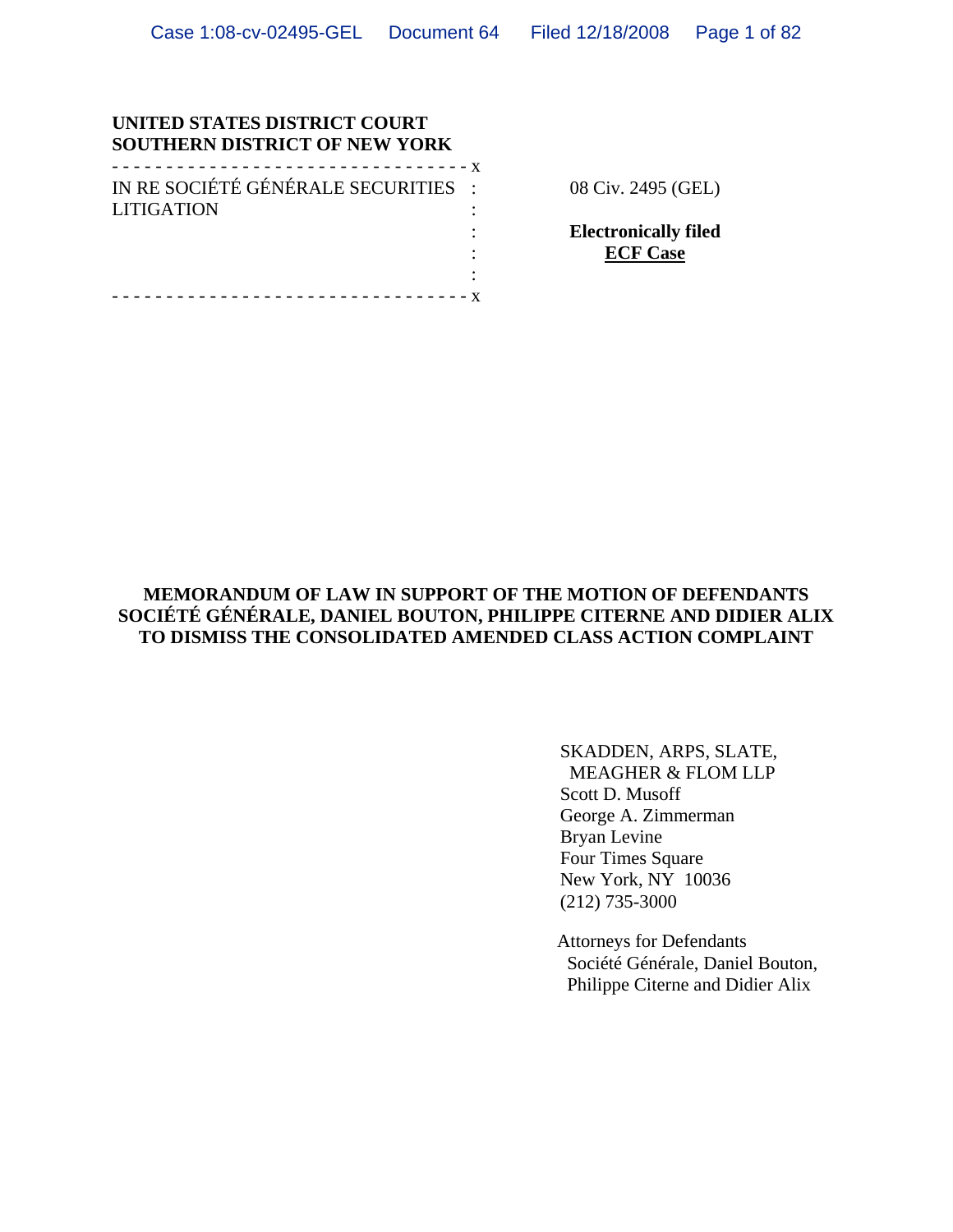# **TABLE OF CONTENTS**

|                | A.              |    |     |                                                                   |
|----------------|-----------------|----|-----|-------------------------------------------------------------------|
|                |                 | 1. |     |                                                                   |
|                |                 | 2. |     |                                                                   |
|                | <b>B.</b>       |    |     |                                                                   |
|                |                 | 1. |     | SG's Exposure to the U.S. CDOs, RMBS and Subprime Markets 10      |
|                |                 |    | (a) | SG Invested in Super-Senior CDO and Senior RMBS                   |
|                |                 |    | (b) |                                                                   |
|                |                 |    | (c) | SG Disclosed that Its Business Involves Significant Risks  12     |
|                |                 |    | (d) | A Global Credit Crisis Emerges in the 2007 Third Quarter 12       |
|                |                 |    | (e) | SG Pre-announces Estimated Third Quarter 2007 Losses14            |
|                |                 | 2. |     |                                                                   |
|                | <b>ARGUMENT</b> |    |     |                                                                   |
| $\mathbf{I}$ . |                 |    |     | THIS COURT LACKS SUBJECT MATTER JURISDICTION OVER FOREIGN         |
|                | A.              |    |     | This Court Does Not Have Subject Matter Jurisdiction Over Foreign |
|                | <b>B.</b>       |    |     | This Court Does not Have Subject Matter Jurisdiction Over Foreign |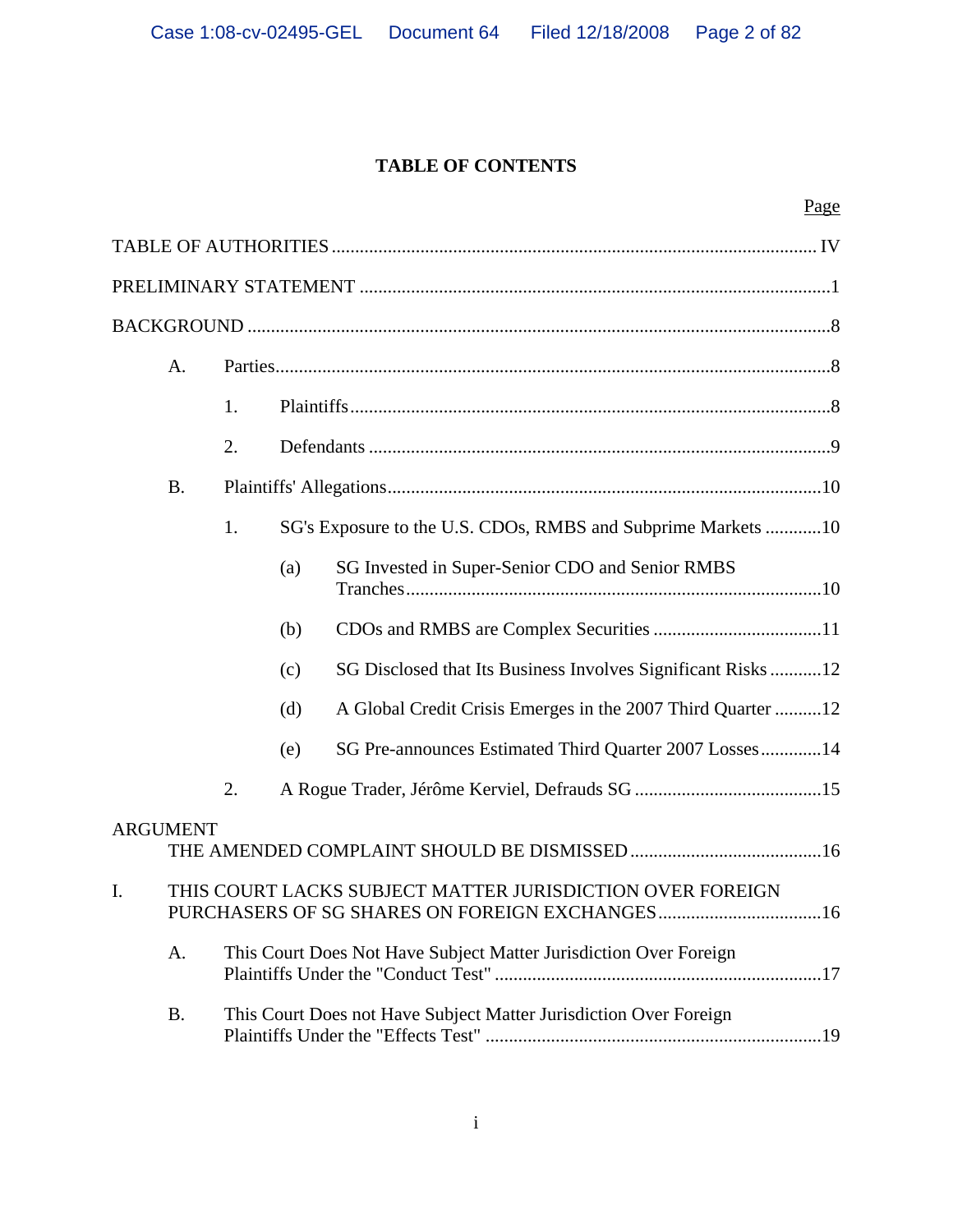| II.  |                                                             | THIS COURT LACKS PERSONAL JURISDICTION OVER DEFENDANTS |                                                                     |  |  |  |
|------|-------------------------------------------------------------|--------------------------------------------------------|---------------------------------------------------------------------|--|--|--|
| III. | PLAINTIFFS HAVE FAILED TO STATE A CLAIM UNDER SECTION 10(B) |                                                        |                                                                     |  |  |  |
|      | A.                                                          |                                                        |                                                                     |  |  |  |
|      | <b>B.</b>                                                   |                                                        |                                                                     |  |  |  |
|      |                                                             | 1.                                                     |                                                                     |  |  |  |
|      |                                                             | 2.                                                     | Plaintiffs' Claims Regarding SG's Exposure to the "Credit Crisis"   |  |  |  |
|      |                                                             | 3.                                                     | Plaintiffs' Assertion that SG's Third Quarter 2007 Writedown Was    |  |  |  |
|      |                                                             |                                                        | Differences of Opinion Over Valuation are not Actionable<br>(a)     |  |  |  |
|      |                                                             |                                                        | Plaintiffs' ABX Allegations Fail to Allege Scienter 30<br>(b)       |  |  |  |
|      |                                                             | 4.                                                     | Plaintiffs' Confidential Witness Allegations are Insufficient to    |  |  |  |
|      |                                                             | 5.                                                     | Allegations relating to the Kerviel Losses do not Provide a Cogent  |  |  |  |
|      |                                                             |                                                        | The Kerviel Allegations Fail to Satisfy the PSLRA 37<br>(a)         |  |  |  |
|      |                                                             |                                                        | (b)                                                                 |  |  |  |
|      |                                                             | 6.                                                     | Allegations of Poor Controls and Risk Management Do Not             |  |  |  |
|      |                                                             | 7.                                                     | Plaintiffs' Stock Sale Allegations Fail to Raise a Strong Inference |  |  |  |
|      |                                                             | 8.                                                     | The Alleged Accounting Violations do not Raise a Strong             |  |  |  |
|      |                                                             | 9.                                                     | Corporate Personnel Changes do not Create an Inference of           |  |  |  |
|      |                                                             | 10.                                                    | Plaintiffs Fail to Allege Scienter From Announcing the Kerviel and  |  |  |  |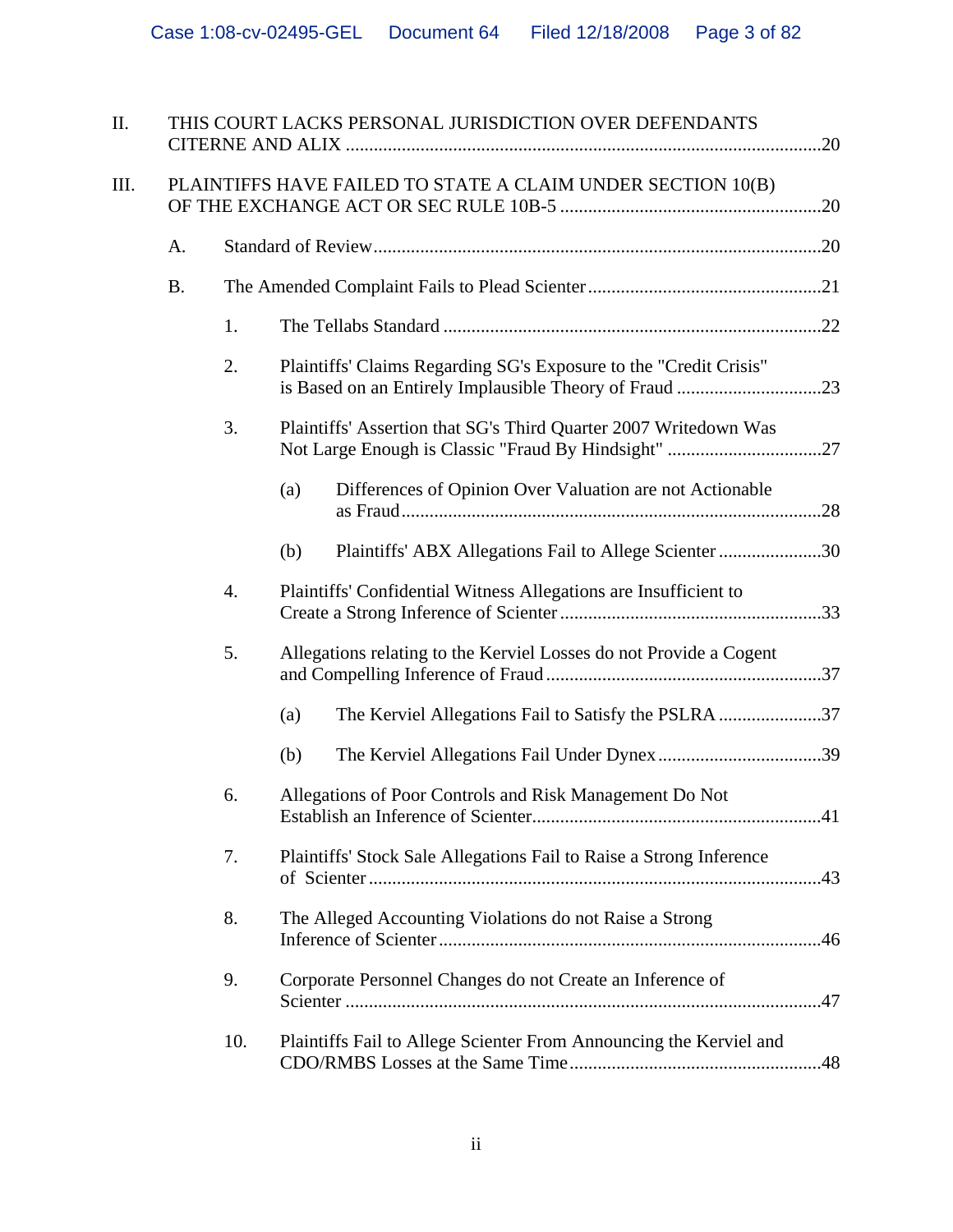|     | $C$ . |    | The Amended Complaint Fails To Allege any Actionable Misleading  |  |  |
|-----|-------|----|------------------------------------------------------------------|--|--|
|     |       | 1. | No Misleading Statements or Omission as to CDO or RMBS           |  |  |
|     |       | 2. | No Duty to Disclose Additional Information About CDOs or         |  |  |
|     |       | 3. | SG Made No Misleading Statements as to Risk Management or        |  |  |
|     |       |    | General Statements About Risk Management are not<br>(a)          |  |  |
|     |       |    | Plaintiffs Fail to Allege Risk Management Statements<br>(b)      |  |  |
|     |       | 4. | The Amended Complaint Does Not Allege Accounting Violations57    |  |  |
|     | D.    |    |                                                                  |  |  |
|     |       | 1. | Plaintiffs Fail to Control for Other Factors that Caused Their   |  |  |
|     |       | 2. | Plaintiffs Fail to Allege a Corrective Disclosure that, When     |  |  |
|     | E.    |    |                                                                  |  |  |
|     | F.    |    | The Section 10(b) Claims Against Defendants                      |  |  |
| IV. |       |    | PLAINTIFFS FAIL TO ALLEGE A VIOLATION OF SECTION 20(A) OR 20A 63 |  |  |
|     |       |    |                                                                  |  |  |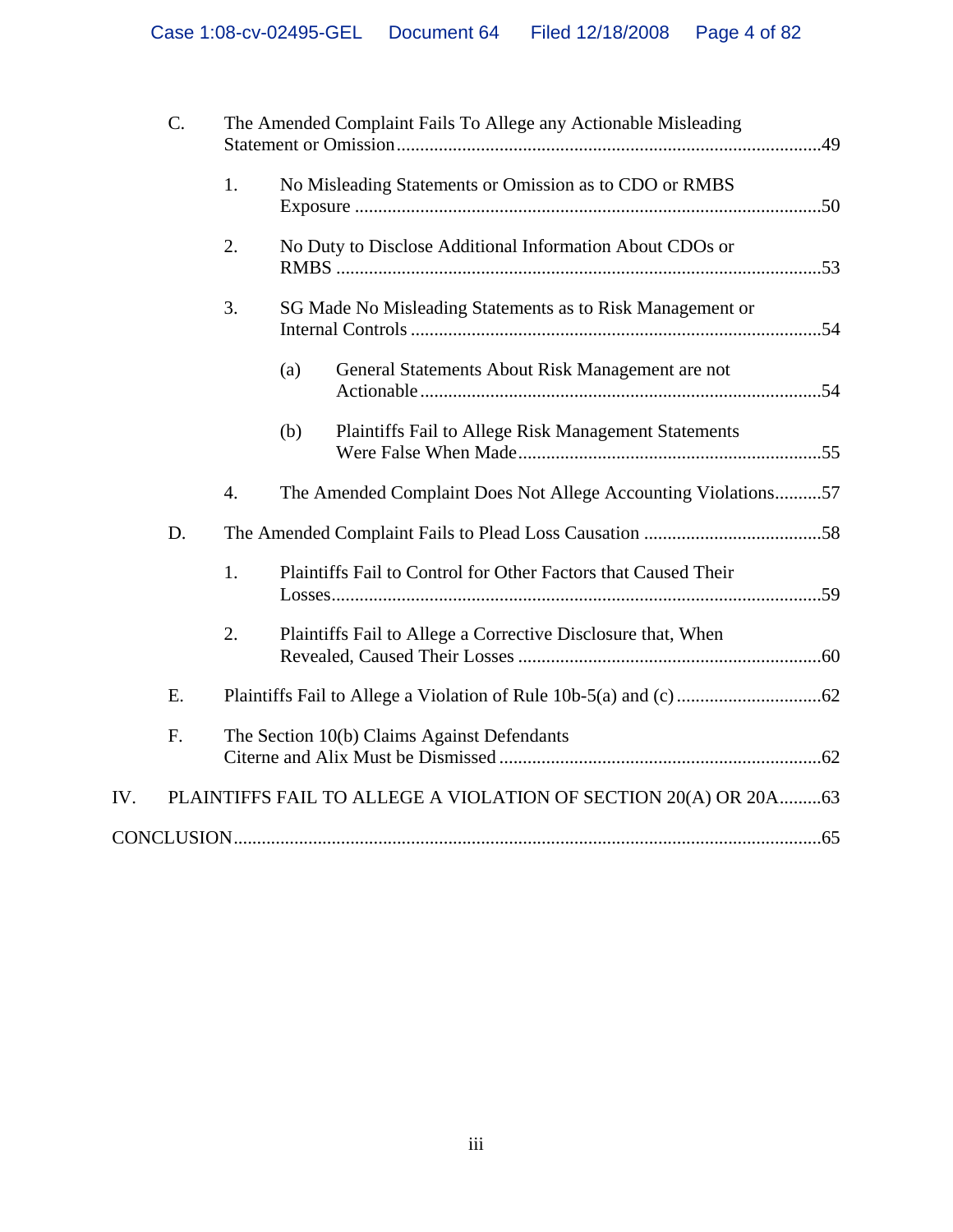# **TABLE OF AUTHORITIES**

# **CASES**

# **Page(s)**

| In re 2007 Novastar Finance, Inc. Securities Litigation,<br>No. 07-0139-CV-W-ODS, 2008 WL 2354367 (W.D. Mo. June 4, 2008)27 |
|-----------------------------------------------------------------------------------------------------------------------------|
| 380544 Canada, Inc. v. Aspen Technology, Inc.,                                                                              |
| Acito v. IMCERA Group, Inc.,                                                                                                |
| In re Alcatel Securities Litigation,                                                                                        |
| In re Allied Capital Corp. Securities Litigation,                                                                           |
| In re Alstom SA Securities Litigation,                                                                                      |
| In re American Express Co. Securities Litigation,<br>No. 02 CV 5533, 2008 WL 4501928 (S.D.N.Y. Sept. 26, 2008) 33, 47, 54   |
| American Financial International Group-Asia, L.L.C. v. Bennett,                                                             |
| In re AstraZeneca Securities Litigation,                                                                                    |
| ATSI Communications, Inc. v. Shaar Fund, Ltd.,                                                                              |
| In re Avista Corp. Securities Litigation,                                                                                   |
| In re AXIS Capital Holdings Ltd. Securities Litigation,                                                                     |
| In re Bausch & Lomb, Inc. Securities Litigation,<br>No. 06-CV-6294, 2008 WL 4911796 (W.D.N.Y. Nov. 13, 2008) 44, 45, 47     |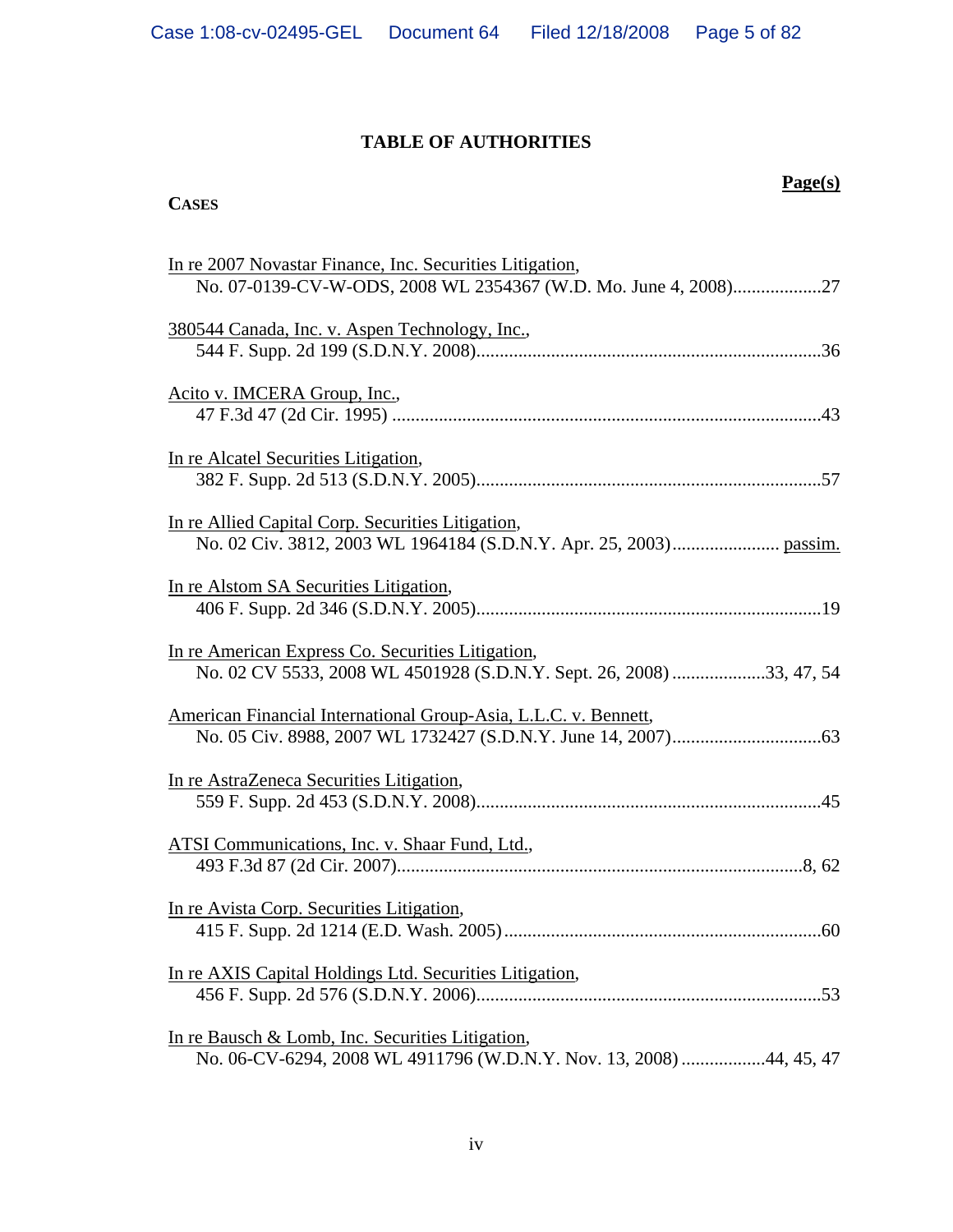| In re Bayou Hedge Fund Litigation,                                                                                                                                                  |
|-------------------------------------------------------------------------------------------------------------------------------------------------------------------------------------|
| In re Bearing Point, Inc. Securities Litigation,                                                                                                                                    |
| Bell Atlantic Corp. v. Twombly,                                                                                                                                                     |
| In re Bio-Technology General Corp. Securities Litigation,                                                                                                                           |
| In re BISYS Securities Litigation,                                                                                                                                                  |
| Boguslavsky v. Kaplan,                                                                                                                                                              |
| <u>Bond Opportunity Fund v. Unilab Corp.</u> ,<br>99 Civ. 11074, 2003 WL 21058251 (S.D.N.Y. May 9, 2003),                                                                           |
| In re Bristol-Myers Squibb Securities Litigation,                                                                                                                                   |
| In re Canandaigua Securities Litigation,                                                                                                                                            |
| In re Ceridian Corp. Securities Litigation,                                                                                                                                         |
| Ciresi v. Citicorp,<br>782 F. Supp. 819 (S.D.N.Y. 1991),                                                                                                                            |
| In re CIT Group, Inc. Securities Litigation,                                                                                                                                        |
| In re Citigroup, Inc. Securities Litigation,<br>330 F. Supp. 2d 367 (S.D.N.Y. 2004), aff'd sub nom.<br>Albert Fadem Trust v. Citigroup, Inc., 165 F. App'x 928 (2d Cir. 2006)43, 55 |
| City of Brockton Retirement System v. Shaw Group, Inc.,                                                                                                                             |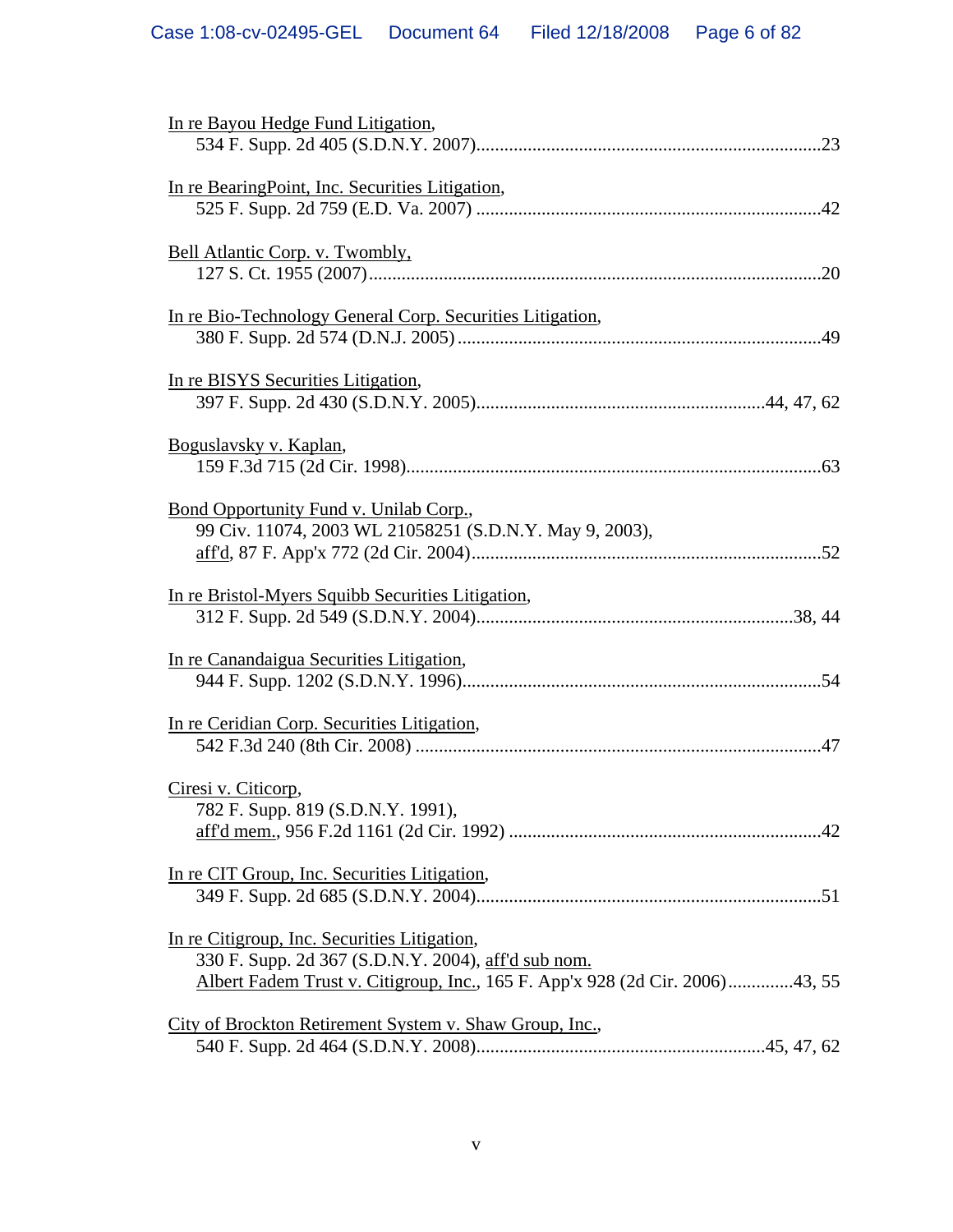| City of Edinburgh Council ex rel. Lothian Pension Fund v.                                                                                                                                       |
|-------------------------------------------------------------------------------------------------------------------------------------------------------------------------------------------------|
| Vodafone Group Public Co., No. 07 Civ. 9921,                                                                                                                                                    |
| Condit v. Dunne,                                                                                                                                                                                |
| Cornelia I. Crowell GST Trust v. Possis Medical, Inc.,                                                                                                                                          |
| Cozzarelli v. Inspire Pharms., Inc., No. 07-1851, 2008 WL 5194311                                                                                                                               |
| Davidoff v. Farina,                                                                                                                                                                             |
| Denny v. Barber,                                                                                                                                                                                |
| In re DRDGOLD Ltd. Securities Litigation,                                                                                                                                                       |
| Dresner v. Utility.com, Inc.,                                                                                                                                                                   |
| Druskin v. Answerthink, Inc.,                                                                                                                                                                   |
| In re Duane Reade Inc. Securities Litigation,<br>No. 02 Civ. 6478, 2003 WL 22801416 (S.D.N.Y. Nov. 25, 2003),<br>aff'd sub nom. Nadoff v. Duane Reade, Inc., 107 F. App'x 250 (2d Cir. 2004) 52 |
| Dura Pharms., Inc. v. Broudo,                                                                                                                                                                   |
| In re Elan Corp. Securities Litigation,                                                                                                                                                         |
| In re Emex Corp. Securities Litigation,                                                                                                                                                         |
| In re eSpeed, Inc. Securities Litigation,                                                                                                                                                       |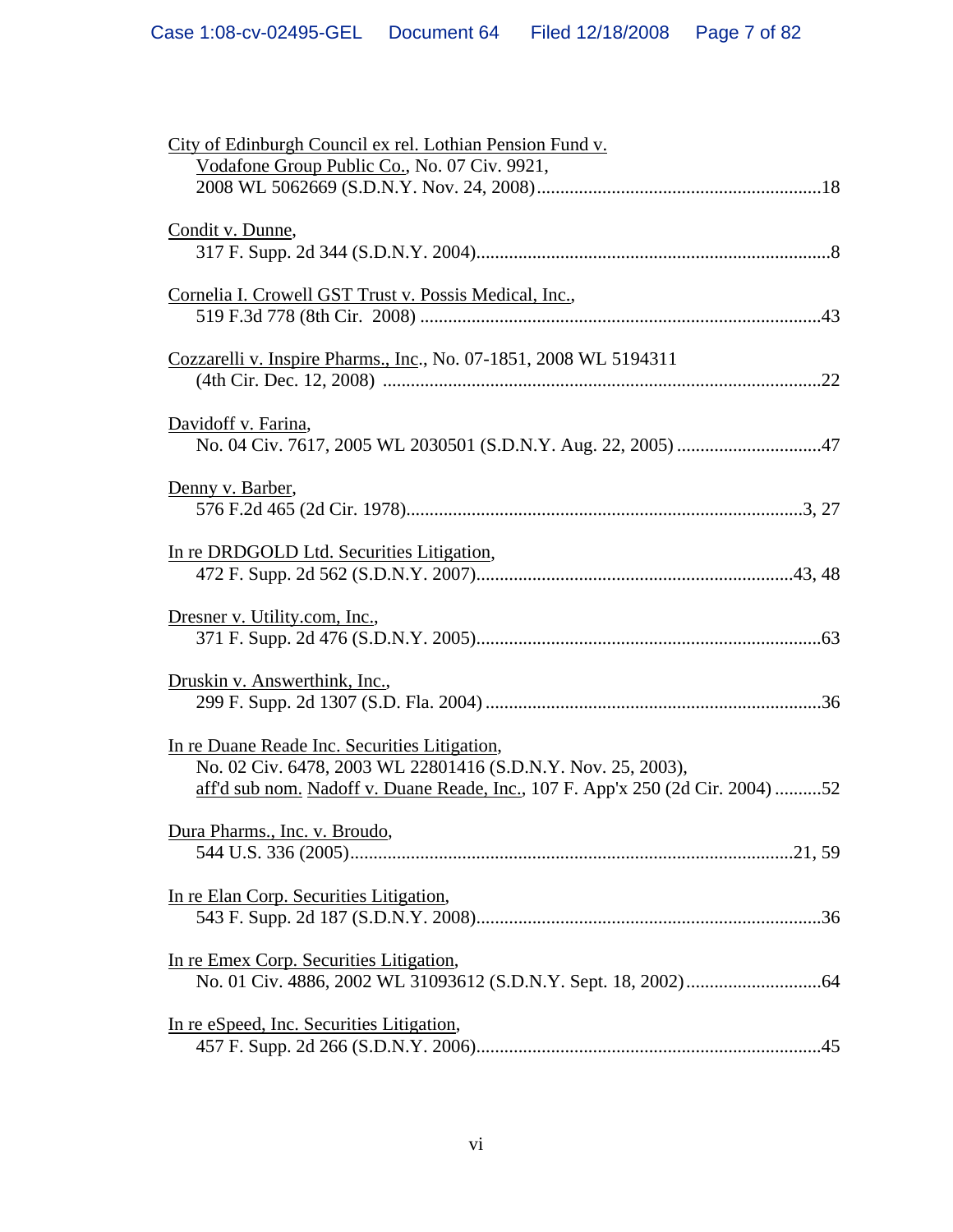| Europe & Overseas Commodity Traders, S.A. v. Banque Paribas London,                                                                                                                                              |
|------------------------------------------------------------------------------------------------------------------------------------------------------------------------------------------------------------------|
| Fadem v. Ford Motor Co.,<br>352 F. Supp. 2d 501 (S.D.N.Y. 2005),                                                                                                                                                 |
| Fadem v. Ford Motor Co.,                                                                                                                                                                                         |
| In re FBR Inc. Securities Litigation,                                                                                                                                                                            |
| <u>First Nationwide Bank v. Gelt Funding Corp.</u> ,                                                                                                                                                             |
| In re Flag Telecom Holdings, Ltd. Securities Litigation,                                                                                                                                                         |
| Gavish v. Revlon, Inc.,                                                                                                                                                                                          |
| In re GeoPharma, Inc. Securities Litigation,                                                                                                                                                                     |
| In re Geopharma, Inc. Securities Litigation,                                                                                                                                                                     |
| In re Glenayre Technologies, Inc. Securities Litigation,<br>No. 96 Civ. 8252, 1998 WL 9158907 (S.D.N.Y. Dec. 30, 1998), aff'd sub<br>nom. Kwalbrun v. Glenayre Technologies, Inc., 201 F.3d 431 (2d Cir. 1999)44 |
| In re Global Crossing, Ltd. Securities Litigation,                                                                                                                                                               |
| Halperin v. eBankerUSA.com, Inc.,                                                                                                                                                                                |
| Hershfang v. Citicorp,                                                                                                                                                                                           |
| Higginbotham v. Baxter International, Inc.,                                                                                                                                                                      |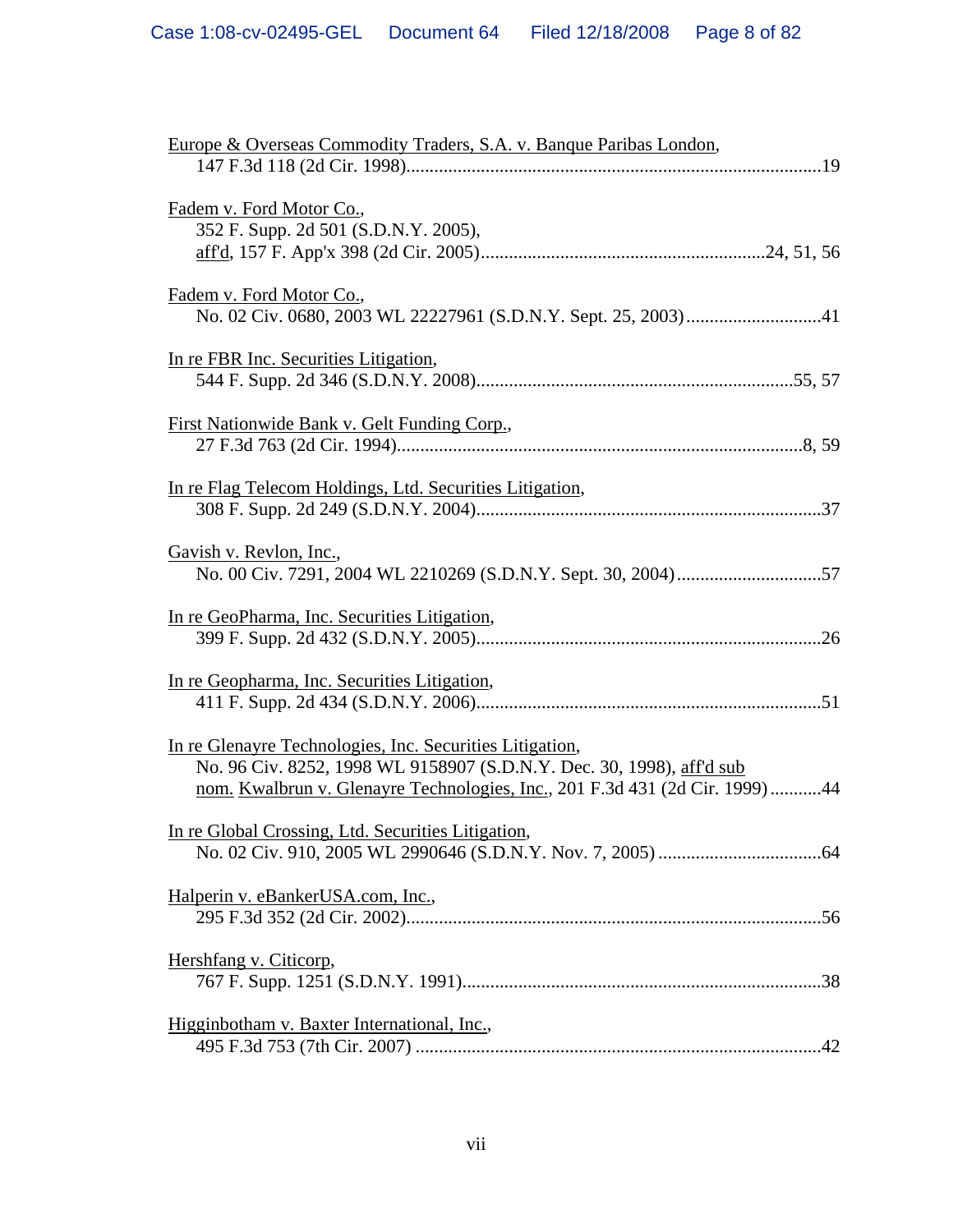| In re IAC/InterActiveCorp Securities Litigation,                                               |
|------------------------------------------------------------------------------------------------|
|                                                                                                |
| In re Ivan F. Boesky Securities Litigation,                                                    |
|                                                                                                |
| In re JP Morgan Chase Securities Litigation,                                                   |
|                                                                                                |
|                                                                                                |
| In re JP Morgan Chase Securities Litigation,                                                   |
|                                                                                                |
| Jackson National Life Insurance Co. v. Merrill Lynch & Co.,                                    |
|                                                                                                |
| Joffee v. Lehman Brothers,                                                                     |
|                                                                                                |
|                                                                                                |
| Kalnit v. Eichler,                                                                             |
|                                                                                                |
| Kramer v. Time Warner, Inc.,                                                                   |
|                                                                                                |
| Lasker v. N.Y. State Elec. & Gas Corp.,                                                        |
|                                                                                                |
|                                                                                                |
| Lentell v. Merrill Lynch & Co.,                                                                |
|                                                                                                |
| Lerner v. FNB Rochester Corp.,                                                                 |
|                                                                                                |
| Ley v. Visteon Corp.,                                                                          |
|                                                                                                |
| Malin v. XL Capital Ltd.,                                                                      |
|                                                                                                |
|                                                                                                |
| Manufacturers Life Insurance Co. (U.S.A.) v. Donaldson, Lufkin &<br>Jenrette Securities Corp., |
|                                                                                                |
|                                                                                                |
| Marsden v. Select Medical Corp.,                                                               |
|                                                                                                |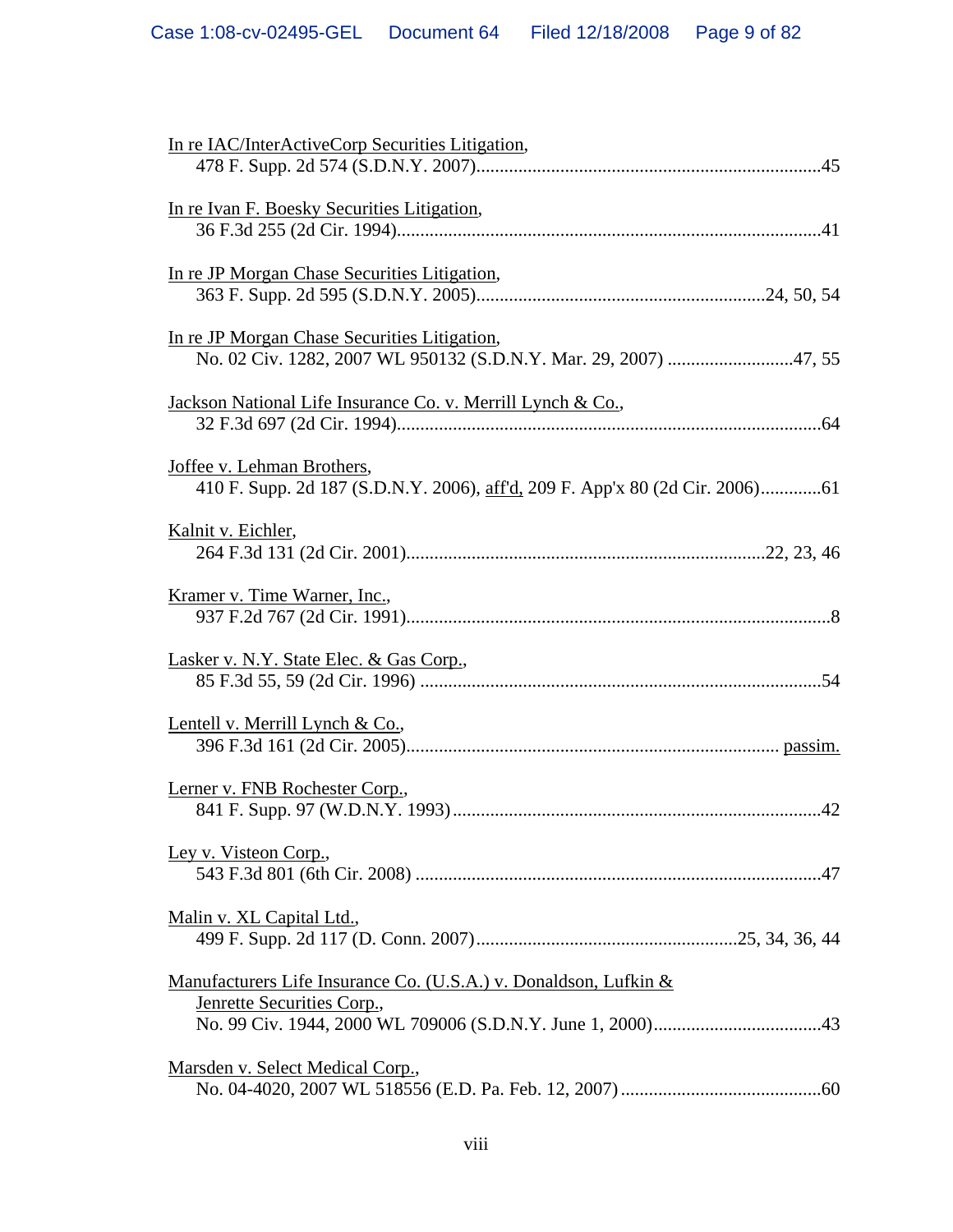| Mathews v. Centex Telemanagement, Inc.,                                                              |
|------------------------------------------------------------------------------------------------------|
| In re Merrill Lynch & Co. Research Reports Securities Litigation,                                    |
| In re Merrill Lynch & Co. Research Reports Securities Litigation,                                    |
| In re Merrill Lynch & Co. Research Reports Securities Litigation,<br>Nos. 02 MDL 1484, 02 Civ. 9690, |
| Merrill Lynch, Pierce, Fenner & Smith, Inc. v. Dabit,                                                |
| Metzler Investment GMBH v. Corinthian Colleges, Inc.,                                                |
| McNamara v. Pre-Paid Legal Services, Inc.,                                                           |
| Mishkin v. Ageloff,                                                                                  |
| Mizzarro v. Home Depot, Inc.,                                                                        |
| Morrison v. National Australia Bank Ltd.,                                                            |
| In re Nokia Oyj (Nokia Corp.) Securities Litigation,<br>25                                           |
| Nolte v. Capital One Financial Corp.,                                                                |
| <u>Novak v. Kasaks,</u>                                                                              |
| In re Nuvelo, Inc. Securities Litigation,                                                            |
| In re N.Y. Community Bancorp, Inc. Securities Litigation,                                            |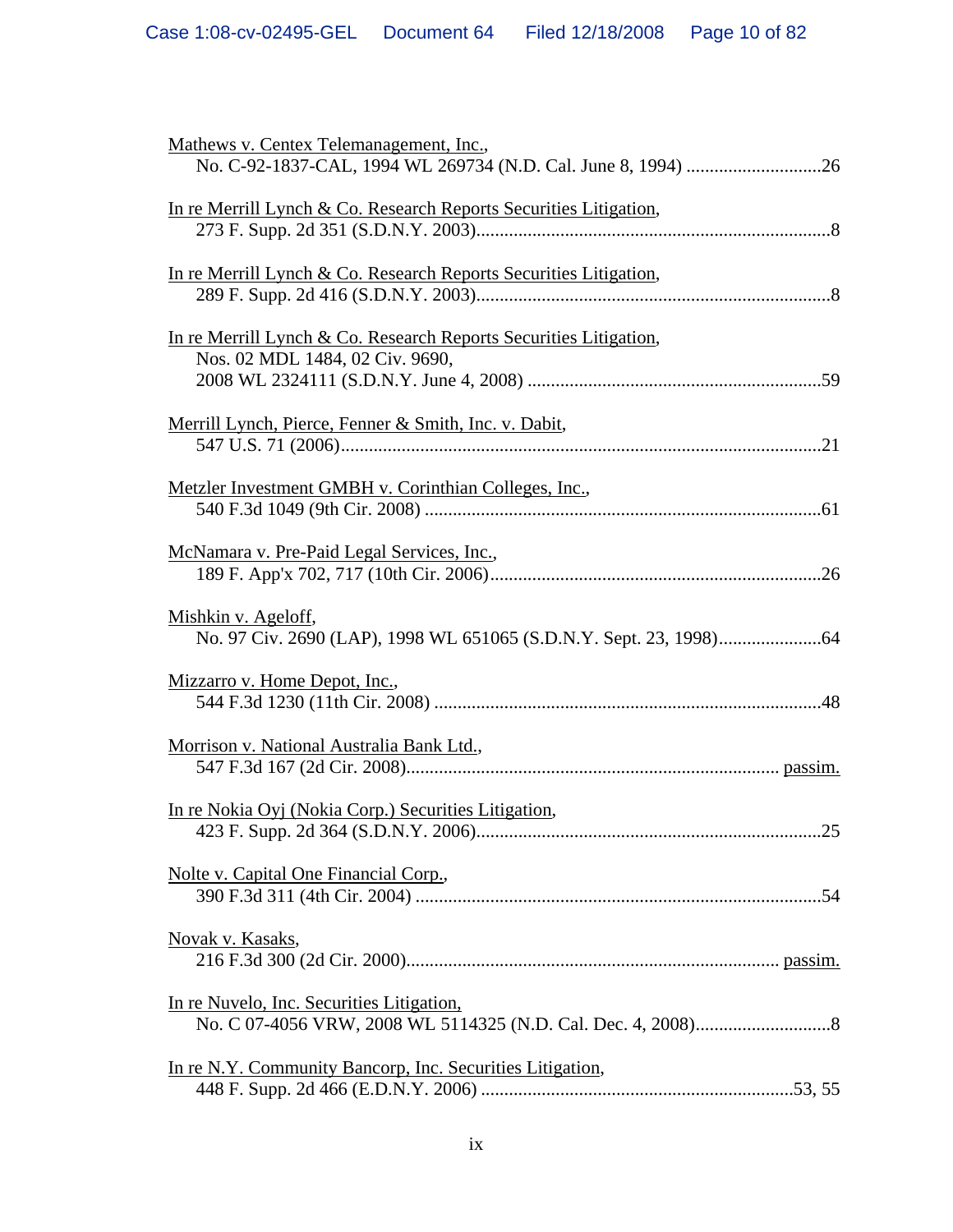| N.Y. State Teachers' Retirement System v. Fremont General Corp., |
|------------------------------------------------------------------|
| No. 2:07-CV-05756-FMC-FFMX, 2008 WL 4812021                      |
|                                                                  |
|                                                                  |
| O'Connor & Associates v. Dean Witter Reynolds, Inc.,             |
|                                                                  |
|                                                                  |
| In re Optionable Securities Litigation,                          |
|                                                                  |
|                                                                  |
| Pittleman v. Impac Mortgage Holdings, Inc.,                      |
|                                                                  |
| No. SACV 07-0970AG, 2008 WL 4809962 (C.D. Cal. Oct. 6, 2008) 36  |
|                                                                  |
| Podany v. Robertson Stephens, Inc.,                              |
|                                                                  |
|                                                                  |
| In re Refco, Inc. Securities Litigation,                         |
|                                                                  |
|                                                                  |
| In re Rhodia S.A. Securities Litigation,                         |
|                                                                  |
|                                                                  |
| Rich v. Maidstone Financial, Inc.,                               |
|                                                                  |
|                                                                  |
| Robinson v. Overseas Military Sales Corp.,                       |
|                                                                  |
|                                                                  |
| Rombach v. Chang,                                                |
|                                                                  |
|                                                                  |
|                                                                  |
| Ruotolo v. City of New York,                                     |
| 20                                                               |
|                                                                  |
| In re Salomon Analyst Level 3 Litigation,                        |
|                                                                  |
|                                                                  |
| In re Salomon Analyst Level 3 Litigation,                        |
|                                                                  |
|                                                                  |
| San Leandro Emergency Medical Group Profit Sharing Plan v.       |
|                                                                  |
|                                                                  |
| In re SCB Computer Technology, Inc. Securities Litigation,       |
|                                                                  |
|                                                                  |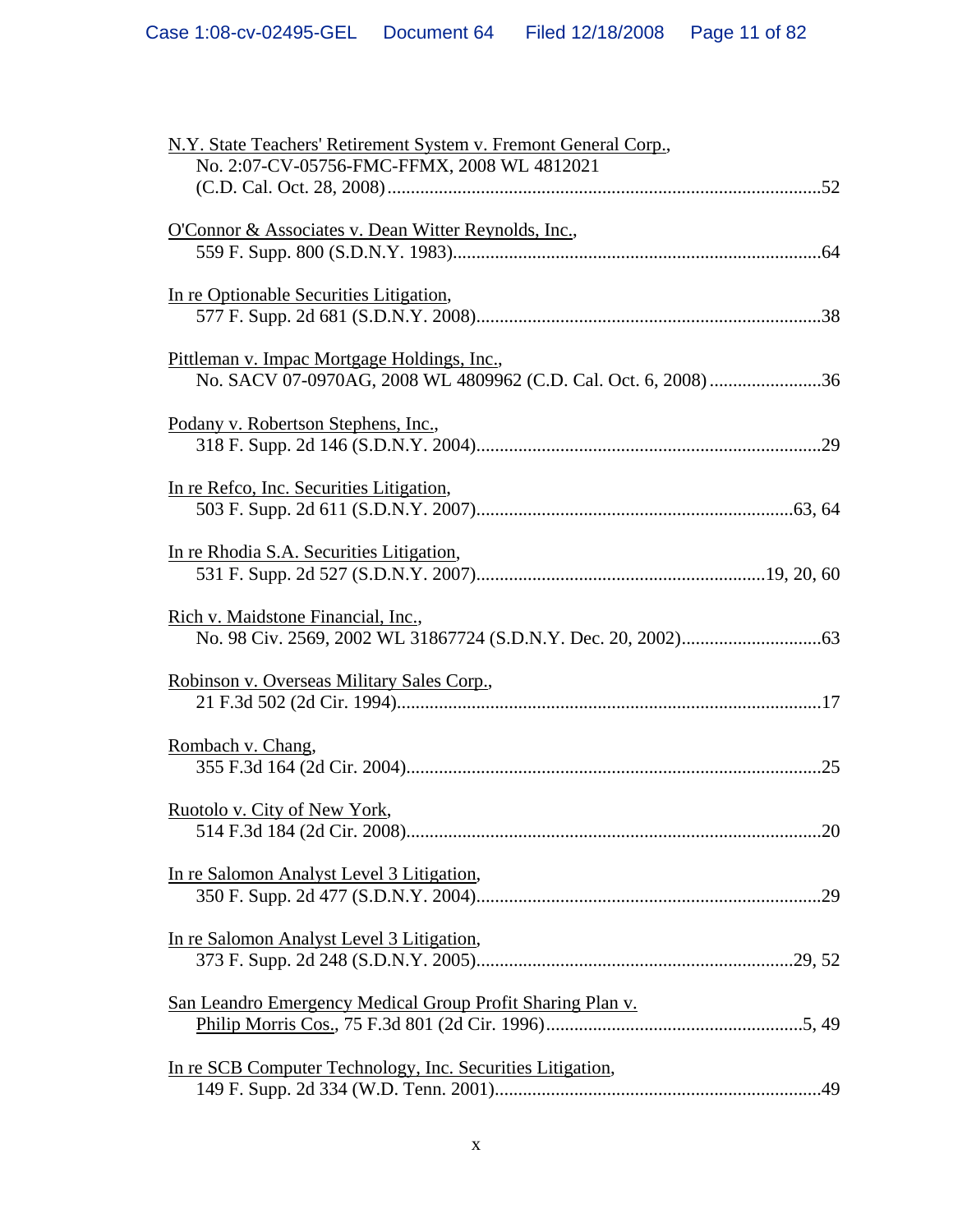| In re SCOR Holding (Switzerland) AG Litigation,                  |
|------------------------------------------------------------------|
| <u>SEC v. Berger,</u>                                            |
| <u>SEC v. First Jersey Sec. Inc.,</u>                            |
| SEC v. Universal Express, Inc.,                                  |
| Shields v. Citytrust Bancorp, Inc.,                              |
| In re Sina Corp. Securities Litigation,                          |
| Smith v. Local 819 I.B.T. Pension Plan,                          |
| Steinberg v. Ericsson LM Telegraph Co.,                          |
| Stoneridge Investment Partners, LLC v. Scientific-Atlanta, Inc., |
| In re Take-Two Interactive Securities Litigation,                |
| Teachers' Retirement System of Louisiana v. Hunter,              |
| Teamsters Local 445 Freight Division Pension Fund v.             |
| Tellabs, Inc. v. Makor Issues & Rights, Ltd.,                    |
| In re Vantive Corp. Securities Litigation,                       |
| Virginia Bankshares v. Sandberg,                                 |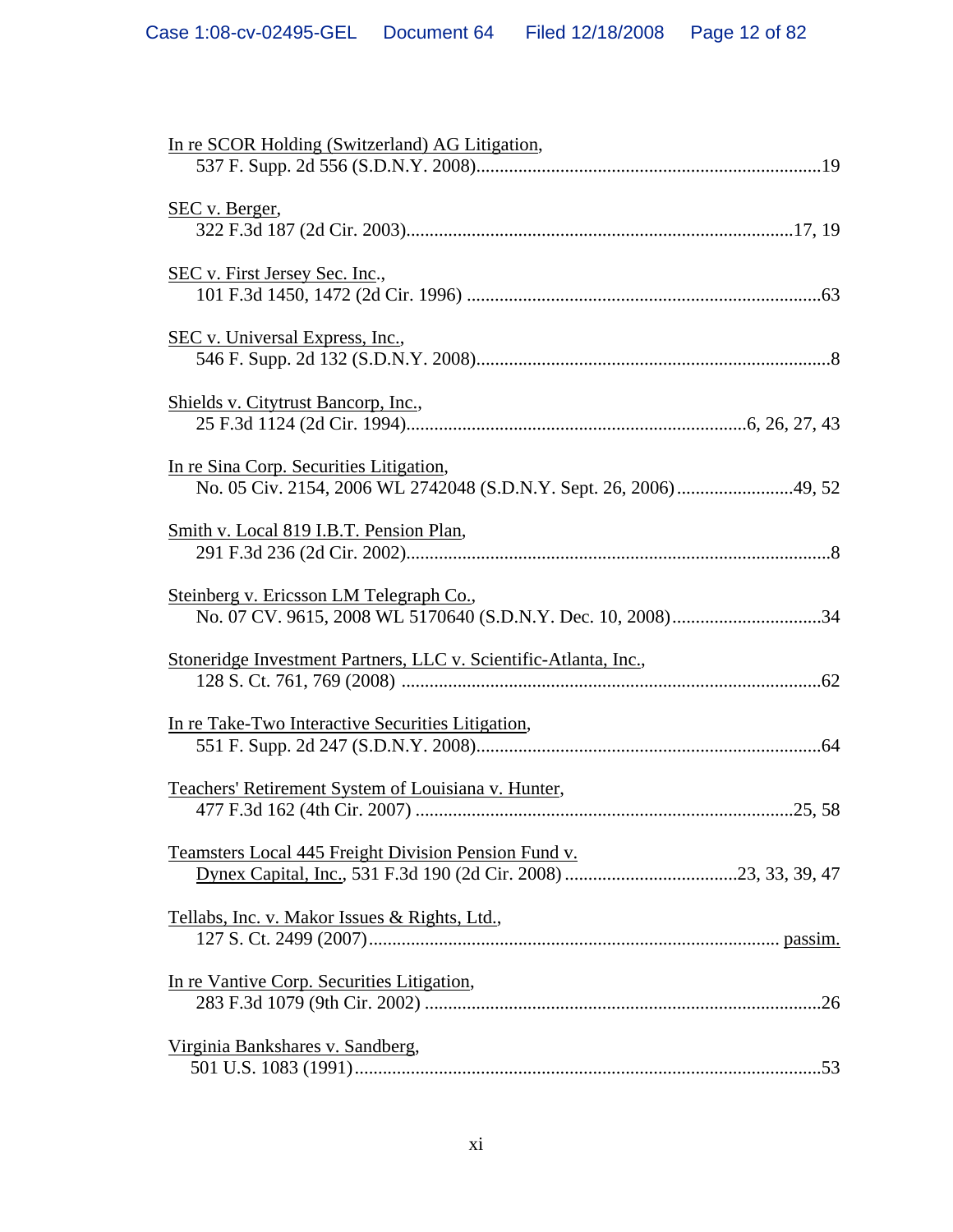| Waxman v. Envipco Pick Up & Processing Services, Inc.,<br>No. 02 Civ. 10132, 2003 WL 22439796 (S.D.N.Y. Oct. 28, 2003)  passim. |
|---------------------------------------------------------------------------------------------------------------------------------|
| Weiss v. Amkor Technology, Inc.,                                                                                                |
| Wilson v. Comtech Telecommunications Corp.,                                                                                     |
| Wright v. Ernst & Young LLP,                                                                                                    |
| <b>STATUTES</b>                                                                                                                 |
|                                                                                                                                 |
|                                                                                                                                 |
|                                                                                                                                 |
|                                                                                                                                 |
|                                                                                                                                 |
|                                                                                                                                 |
|                                                                                                                                 |
|                                                                                                                                 |
|                                                                                                                                 |
|                                                                                                                                 |
| <b>RULES</b>                                                                                                                    |
|                                                                                                                                 |
|                                                                                                                                 |
|                                                                                                                                 |
|                                                                                                                                 |
|                                                                                                                                 |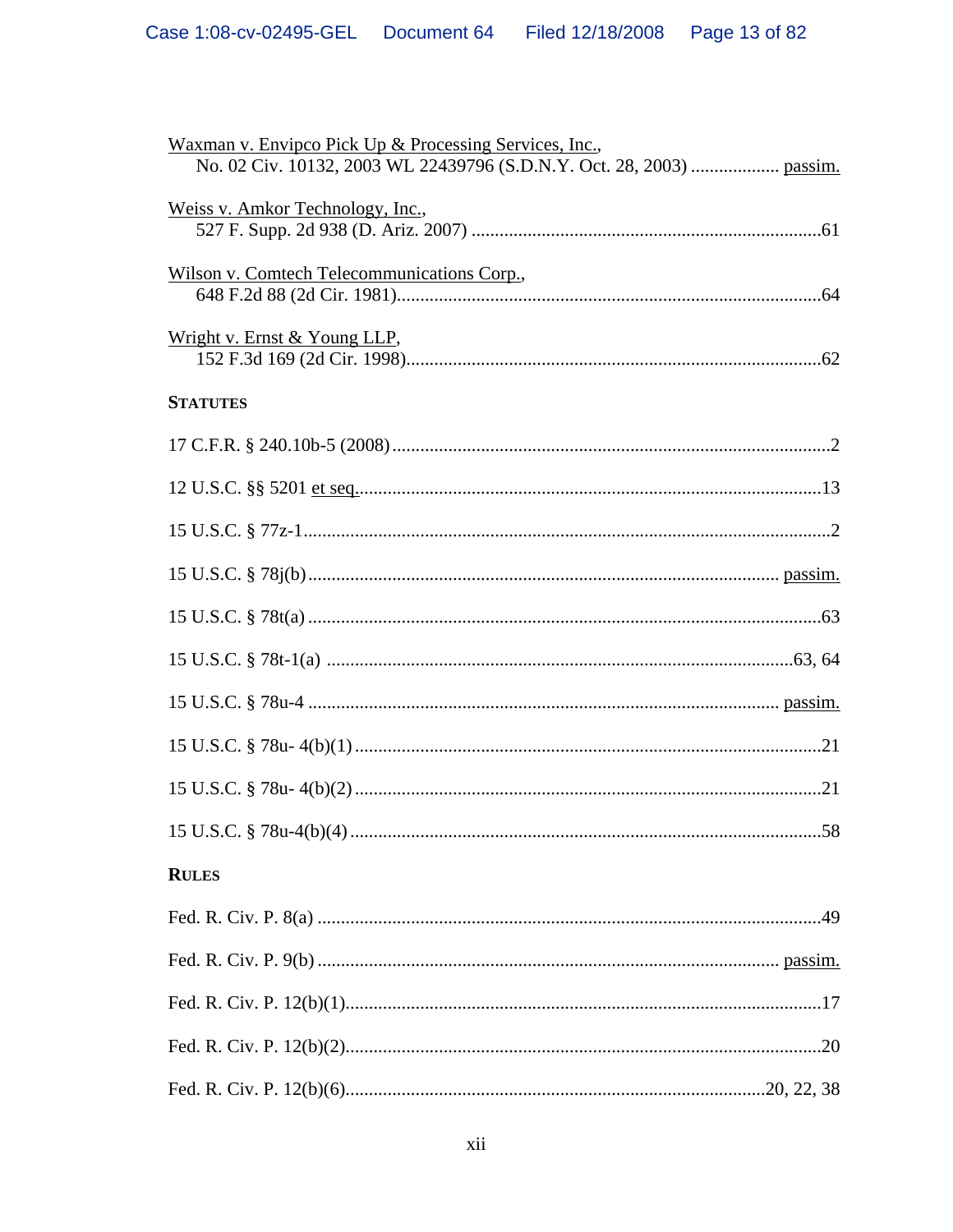# **OTHER AUTHORITIES**

| Philip Aldrick, SocGen Days from Rights Issue, The Daily Telegraph (London),                                                                               |
|------------------------------------------------------------------------------------------------------------------------------------------------------------|
| John Ward Anderson, French Official Scolds Bank, Wash. Post, Feb. 5, 2008                                                                                  |
| Tom Barkley et al., IMF Sees United States Maladies Infecting World Economy,                                                                               |
| Geraldine Baum & Martin Zimmerman, Trader at Bank Quelled Suspicion,<br>Officials Say, L.A. Times, Jan. 29, 2008 (Musoff Declaration Exhibit 31)16, 38, 41 |
| Katrin Bennhold & Nicola Clark, Bank Was Unaware of Rogue Trades, Police<br>Say, International Herald Tribune, Aug. 1, 2008                                |
| Jennifer E. Bethel et al., Law and Economic Issues in Subprime Litigation<br>(Harvard, John M. Olin Center for Law, Economics & Business Discussion        |
| 3F Harold S. Bloomenthal & Samuel Wolff, Securities and Federal Corporate                                                                                  |
| Sebastian Boyd, BNP Paribas Freezes Funds as Loan Losses Roil Markets<br>(Update 5), Bloomberg.com, Aug. 8, 2007                                           |
| John Cassidy, Anatomy of a Meltdown, The New Yorker, Dec. 1, 2008                                                                                          |
| Henry Chu & Christian Retzlaff, Sweeping Bank Bailouts Unite Europe,                                                                                       |
| Nicola Clark, Société Générale Chief to Step Down,<br>International Herald Tribune, Apr. 17, 2008                                                          |
| CSI: Credit Crunch, The Economist, Oct. 18, 2007                                                                                                           |
| Daniel Dombey et al., Fall in Markets as Bail-out Is Approved, Financial Times,                                                                            |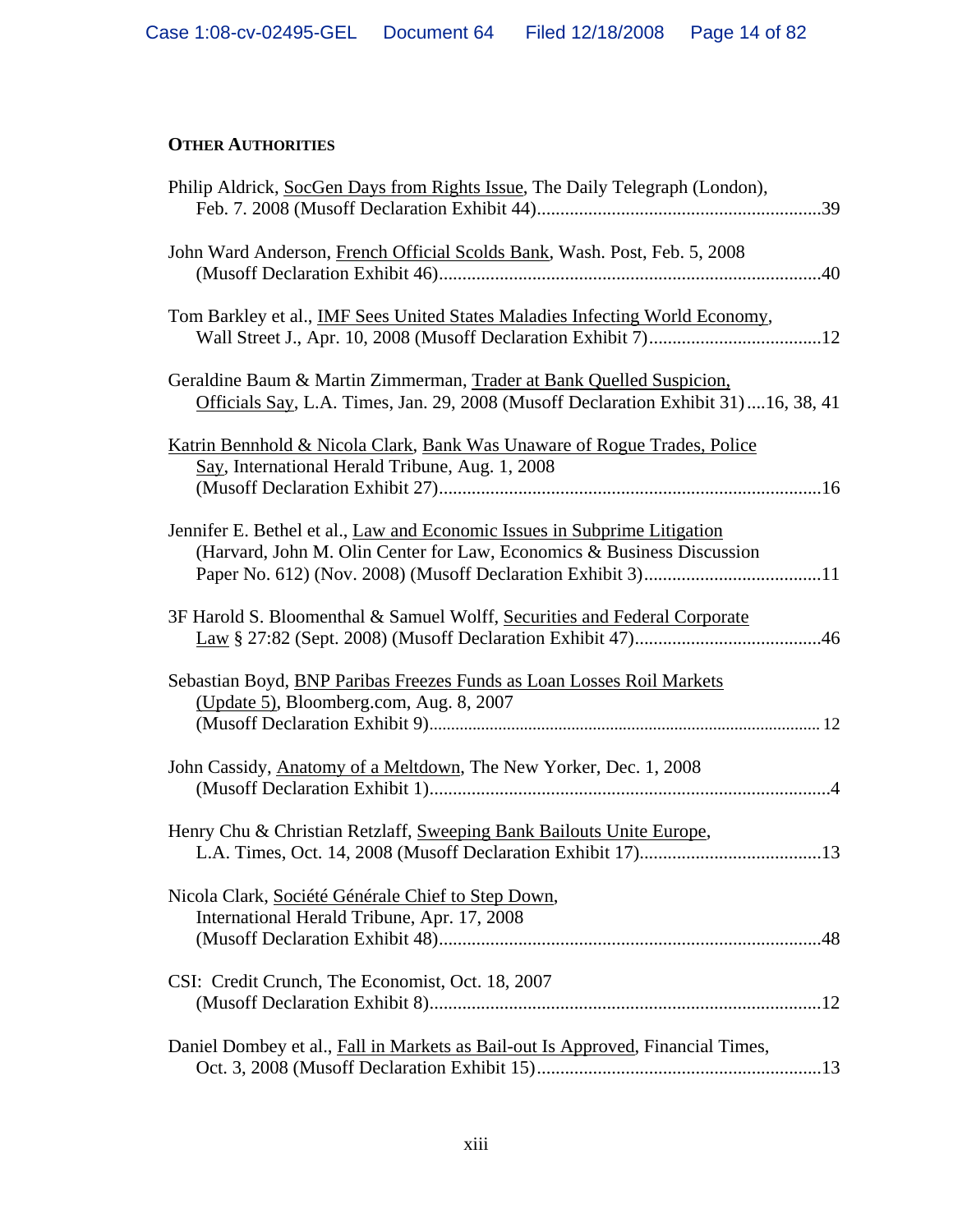| Robert Stowe England, The Mounting Toll, Mortgage Banking, Jan. 2008,                                                                                      |
|------------------------------------------------------------------------------------------------------------------------------------------------------------|
| Final Report of the IIF Committee on Market Best Practices, Institute of<br>International Finance, July 2008 (Musoff Declaration Exhibit 21)13             |
| Laurie S. Goodman et al., Subprime Mortgage Credit Derivatives (2008)                                                                                      |
| David Gow & Emilie Boyer King, Eurex Exchange Told SocGen About Rogue<br>Trader in November, The Guardian, Jan. 29, 2008                                   |
| James R. Hagerty et al., U.S. Seizes Mortgage Giants,                                                                                                      |
| Jian Hu, Structured Finance CDO Ratings Surveillance Brief: September 2007,<br>Moody's Investors Services, Oct. 23, 2007 (Musoff Declaration Exhibit 36)30 |
| International Accounting Standards Board, International Accounting                                                                                         |
| International Accounting Standards Board, International Accounting<br><b>Standard 8: Accounting Policies, Changes in Accounting</b>                        |
| International Accounting Standards Board, International Accounting<br><b>Standard 32: Financial Instruments: Presentation,</b>                             |
| International Accounting Standards Board, International Accounting<br>Standard 39: Financial Instruments: Recognition and Measurement,                     |
| International Accounting Standards Board, International Financial<br>Reporting Standard 7: Financial Instruments: Disclosures, (Jan. 1, 2006)13, 58        |
| Matthew Karnitschnig et al., U.S. to Take Over AIG in \$85 Billion Bailout;<br>Central Banks Inject Cash as Credit Dries Up, Wall St. J., Sept. 17, 2008   |
| Ben Logan, The ABX Index: A Pricing Conundrum, Credit, May 2008                                                                                            |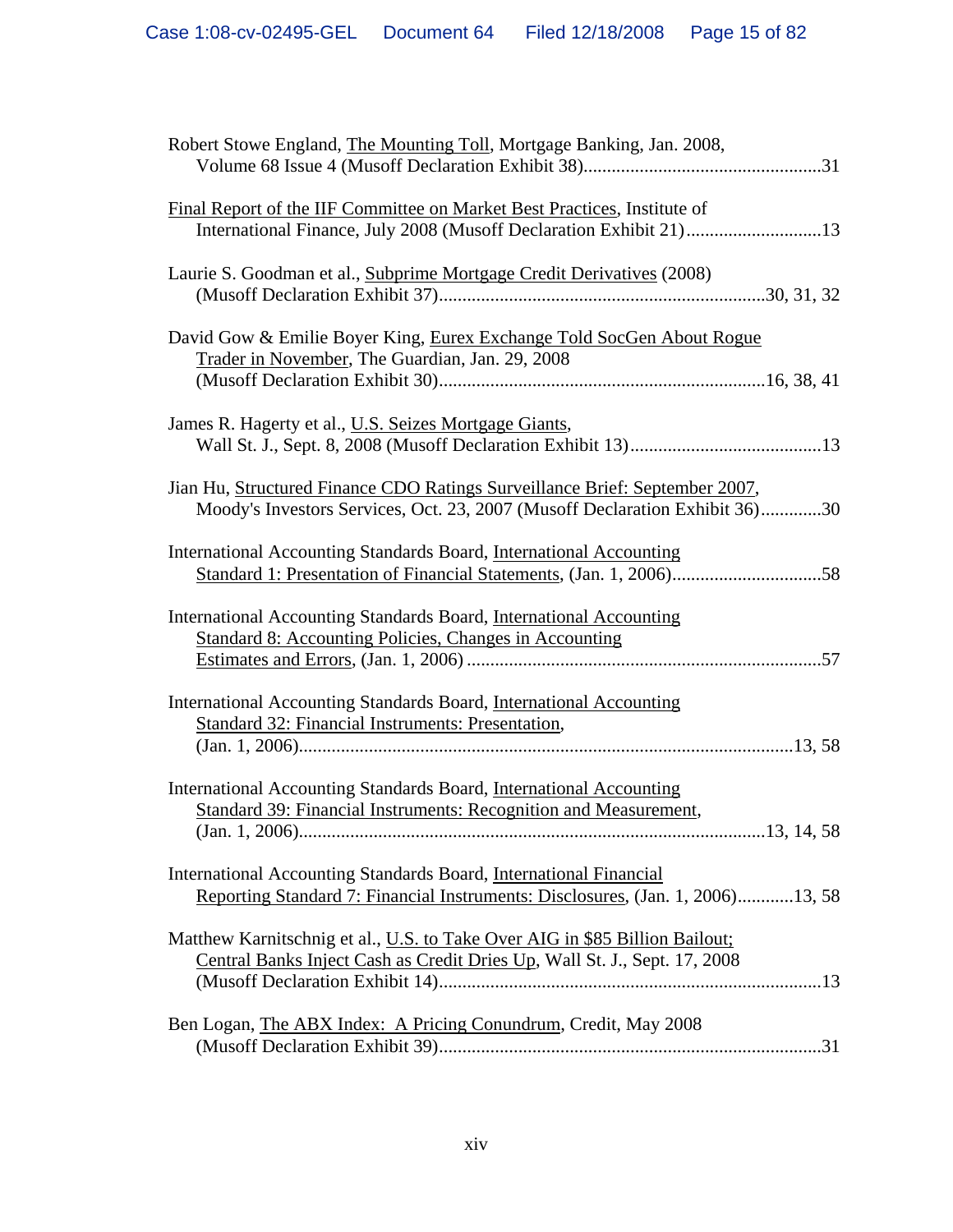| Elena Logutenkova & Warren Giles, Switzerland Bails Out UBS; Credit Suisse<br>Raises Funds (Update 2), Bloomberg.com, Oct. 16, 2008                     |
|---------------------------------------------------------------------------------------------------------------------------------------------------------|
| Carol Matlack, SocGen had been warned about Kerviel, BusinessWeek,                                                                                      |
| John O'Doherty, Kerviel 'Invented Contracts in Quest for Bonus',<br>Financial Times, Jan. 29, 2008 (Musoff Declaration Exhibit 29) 16, 38, 41           |
| Damian Paletta, Banks That Went Bust, wsj.com, Dec. 5, 2008                                                                                             |
| Press Release, Autorité des Marchés Financiers ("AMF"), Recommendation on<br>Fair Value Measurement of Certain Financial Instruments                    |
| Press Release, SEC, SEC Office of the Chief Accountant and FASB Staff<br>Clarification on Fair Value Accounting (Sept. 30, 2008)                        |
| Eric Reguly, Exchange Says it Questioned Kerviel's Actions, Globe & Mail                                                                                |
|                                                                                                                                                         |
| Nelson D. Schwartz & Katrin Bennhold, Société Générale Scandal: 'A Suspicion<br>That This Was Inevitable', International Herald Tribune, Feb. 5, 2008   |
| SocGen Rogue Trader Kerviel to Take Full Blame – Case Papers, Dow Jones                                                                                 |
| SocGen to Call on Outside Audit Team for Probe, Financial Times,                                                                                        |
| Andrew Ross Sorkin, Bids to Halt Financial Crisis Reshape Landscape of Wall                                                                             |
| Andrew Ross Sorkin, In Sweeping Move, Fed Backs Buyout and Wall St. Loans,                                                                              |
| Andrew Ross Sorkin & Vikas Bajaj, Shift for Goldman and Morgan Marks the<br>End of an Era, N.Y. Times, Sept. 22, 2008 (Musoff Declaration Exhibit 16)13 |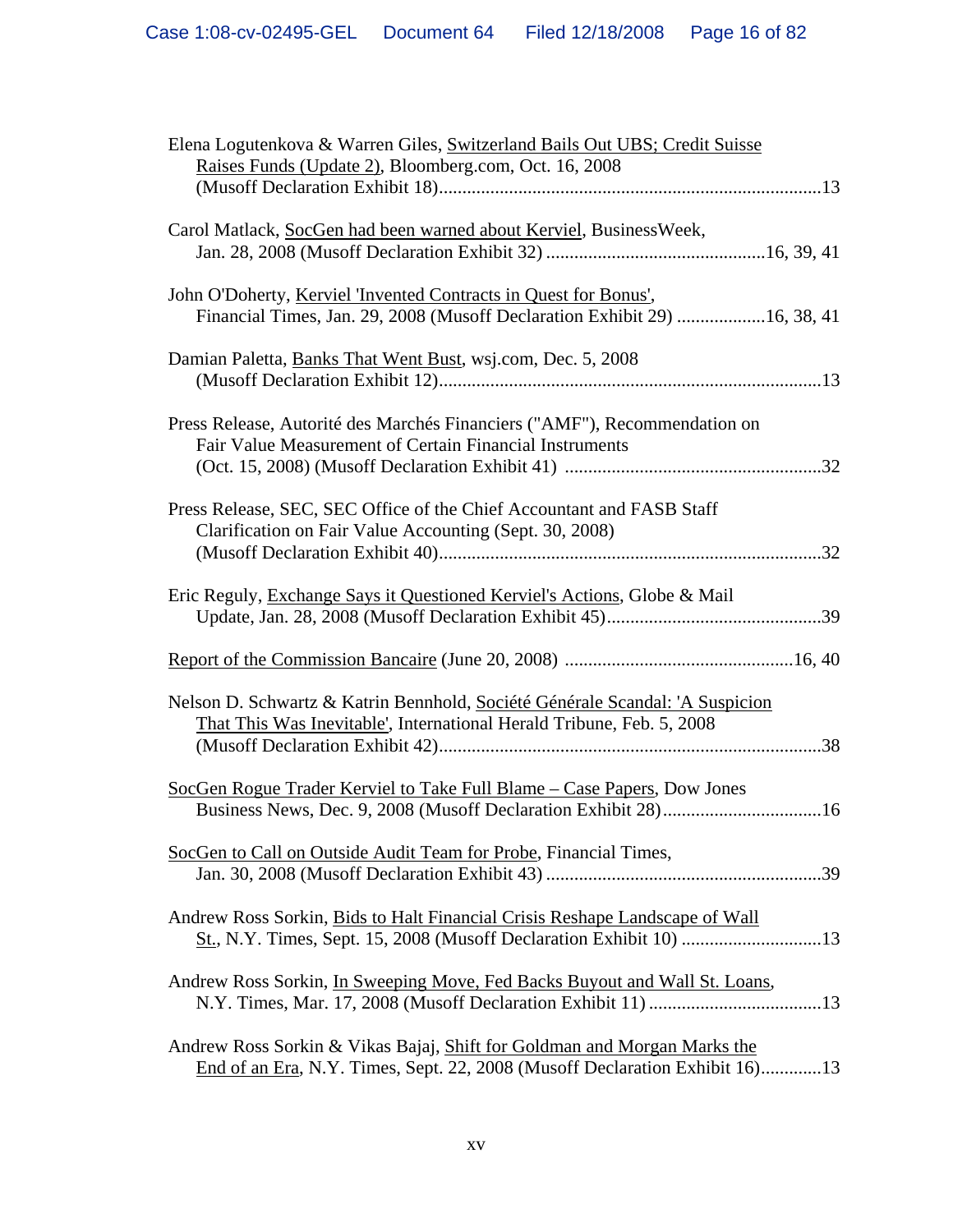| Subprime Impact on French Banks Limited-SocGen, Reuters News,            |  |
|--------------------------------------------------------------------------|--|
|                                                                          |  |
|                                                                          |  |
| Gabi Thesing, German Consumer Confidence Unexpectedly Rises on Oil-Price |  |

Drop, Bloomberg.com, Nov. 25, 2008 (Musoff Declaration Exhibit 19)....................13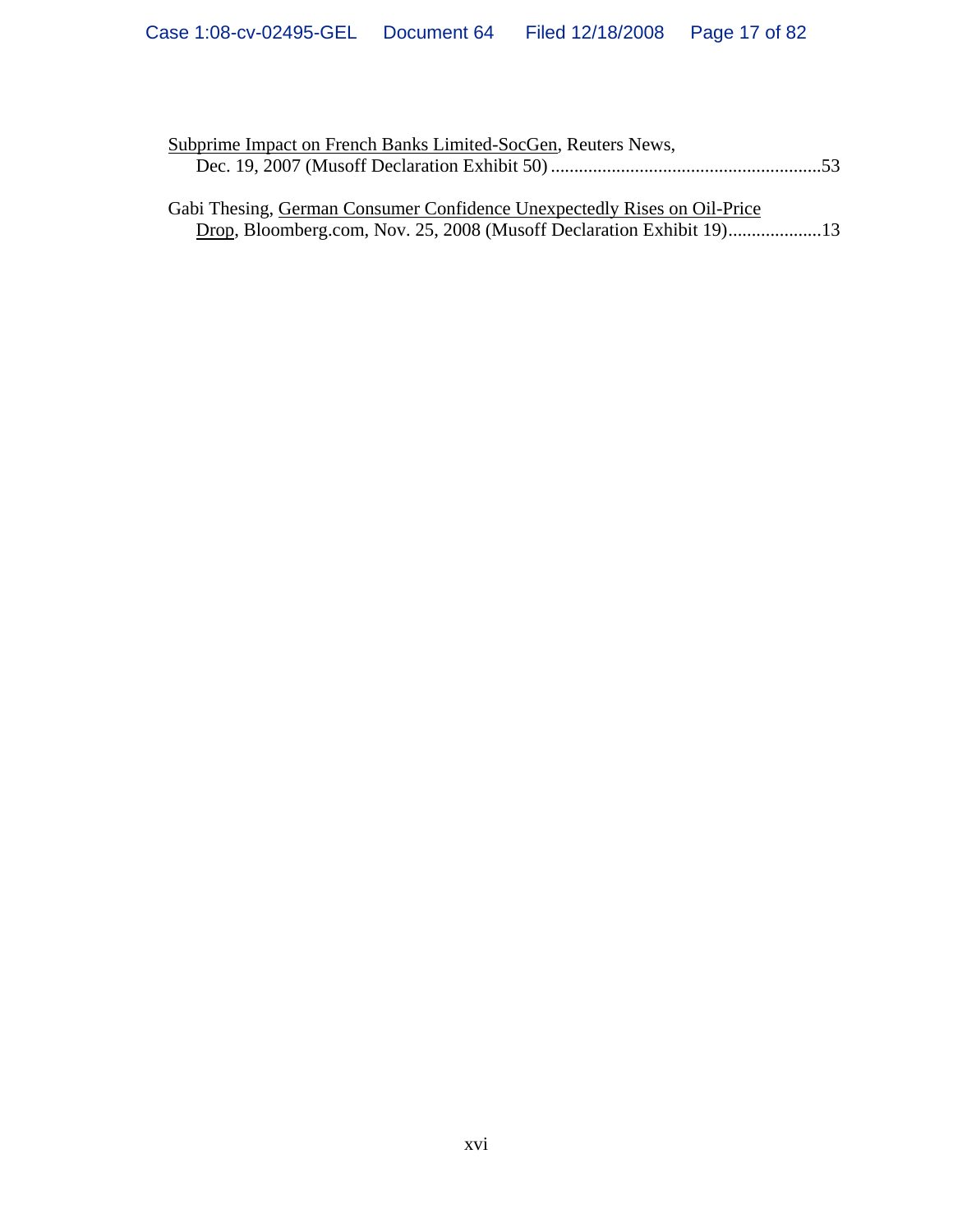Defendants Société Générale ("SG" or the "Company"), Daniel Bouton, Philippe Citerne and Didier Alix (collectively the "Individual Defendants" and together with SG, the "Defendants") submit this memorandum of law in support of their motion to dismiss the Consolidated Amended Complaint (the "Amended Complaint" or "AC") filed by the Vermont Pension Investment Committee ("Lead Plaintiff", and certain other plaintiffs not appointed by the Court (together with the Lead Plaintiff the "Plaintiffs").).

#### **PRELIMINARY STATEMENT**

Like most other financial institutions, Société Générale, one of France's oldest banks, has been affected by the global credit crisis that began in the third quarter of 2007. Compounding the losses brought on by the crisis, Société Générale also discovered and disclosed that a rogue junior trader had engaged in massive unauthorized trades causing billions of Euros in losses. The Amended Complaint seeks to weave together these unrelated events to allege a deliberate two and half year fraud on the Company's shareholders. As discussed more fully below, these allegations are implausible on their face and should be dismissed.

As an initial matter, although Lead Plaintiff did not seek to represent foreign purchasers of SG stock on foreign exchanges when seeking appointment as Lead Plaintiff, it now purports to bring the Amended Complaint on behalf of a class that includes such foreign investors. But only days after the Amended Complaint was filed, the Second Circuit held that courts lacks subject matter jurisdiction over these foreign plaintiffs' claims, where the alleged fraudulent conduct occurred primarily abroad. See Morrison v. Nat'l Austl. Bank Ltd., 547 F.3d 167, 175-76 (2d Cir. 2008). The Second Circuit made clear that activity of the type alleged to have occurred in the United States here is at best preparatory to the alleged fraudulent conduct – in this case, the issuance of purportedly false and misleading financial and other statements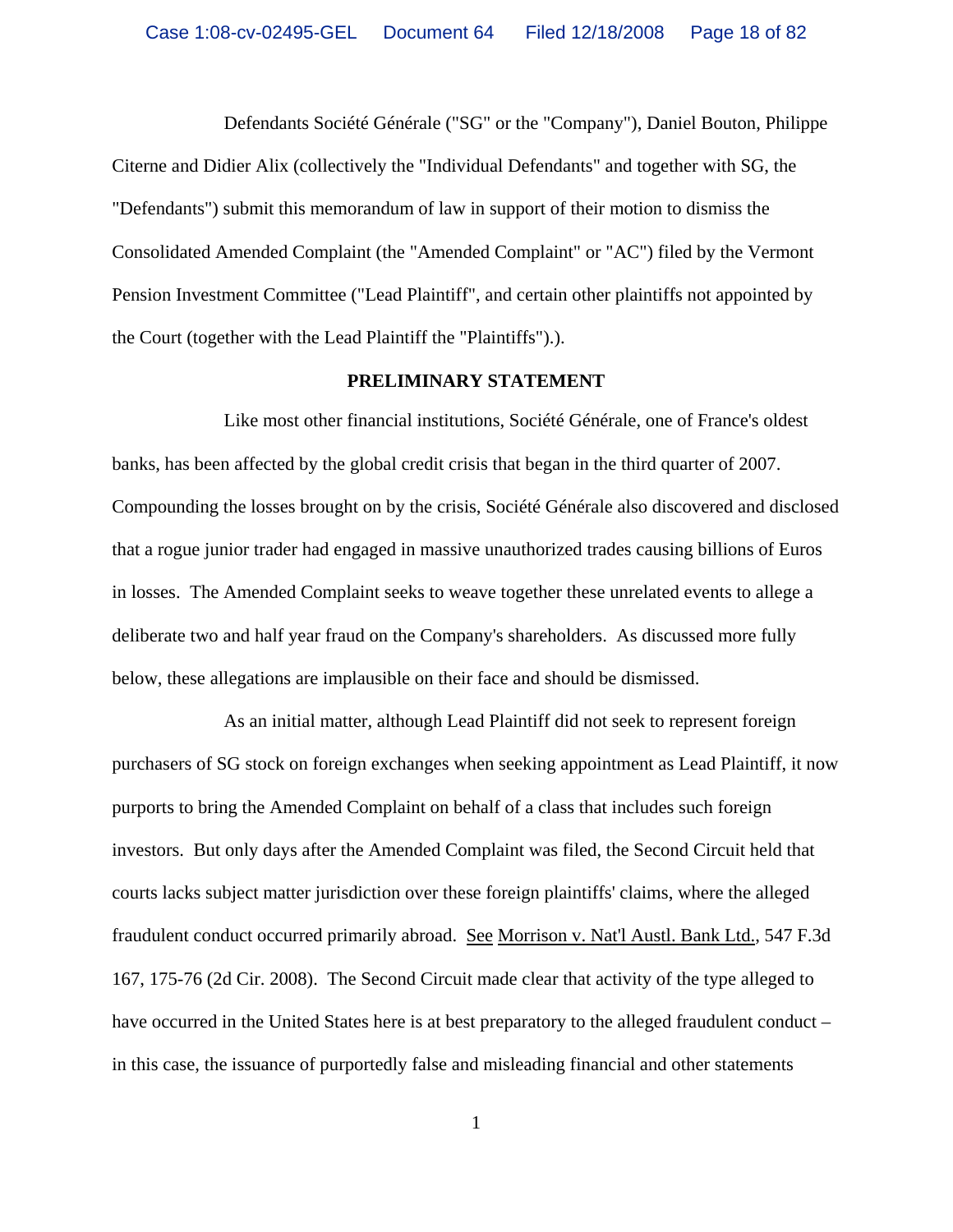abroad – and not sufficient to warrant subject matter jurisdiction. Thus, Plaintiffs' attempt to create a worldwide class should be rejected.

As to the claims over which the Court does have subject matter jurisdiction – those brought by purchasers of American Depositary Receipts ("ADRs") traded in the United States – and American purchasers of SG common stock abroad – the allegations fall woefully short of the rigorous pleading requirements of the Private Securities Litigation Reform Act of 1995, Pub. L. No. 104-67, 109 Stat. 737 (the "PSLRA") (codified in part at 15 U.S.C. §§ 77z-1, 78u-4). Last year, the Supreme Court reinforced the already stringent standards that must be met by plaintiffs seeking to assert a claim under Section 10(b) of the Securities Exchange Act of 1934 (the "Exchange Act"), 15 U.S.C. § 78j(b), and Rule 10b-5 promulgated thereunder, 17 C.F.R. § 240.10b-5 (2008). In order to establish the requisite "strong inference" of fraudulent intent required by the PSLRA, the court ruled that the "inference of scienter must be more than merely reasonable or permissible." Tellabs, Inc. v. Makor Issues & Rights, Ltd., 127 S. Ct. 2499, 2510 (2007) (internal quotation marks omitted). Rather, "[a] complaint will survive . . . only if a reasonable person would deem the inference of scienter cogent and at least as compelling as any opposing inference one could draw from the facts alleged." Id.

The Amended Complaint in this action does not approach, let alone satisfy, this stringent standard. Indeed, as set forth below, the allegations on their face overwhelmingly establish the total absence of scienter, rather than a cogent and compelling inference of fraud.

#### **Collateralized Debt Obligation Claims**

According to the Amended Complaint, SG knew, but failed to disclose, that its investments in collateralized debt obligations ("CDOs") and residential mortgage-backed securities ("RMBS") backed by U.S. subprime residential mortgages were doomed to collapse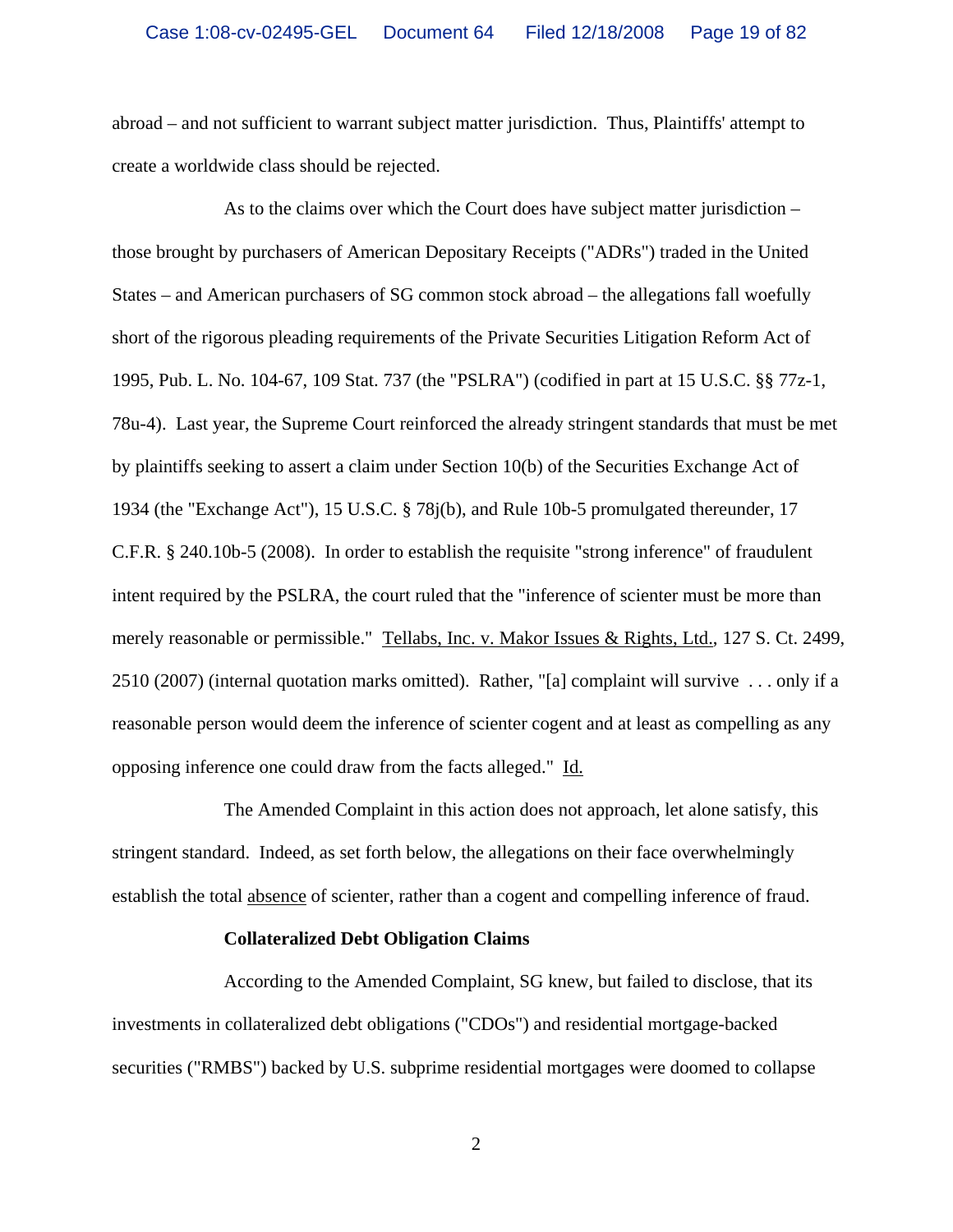and would necessitate billions of dollars in writedowns. Using the laser-like hindsight that only class action plaintiffs' counsel seem to have, Plaintiffs assert that SG knew, or was highly reckless in not knowing, that the greatest economic collapse since the Great Depression would occur – a collapse which stunned the entire financial world, and as Plaintiffs acknowledge, affected "other major financial institutions" (AC ¶ 88) – and therefore should have announced its CDO and RMBS writedowns before it actually did.

On its face, the Amended Complaint is a classic example of the type of "fraud by hindsight" pleading that the Second Circuit has routinely dismissed for failure to state a claim. See, e.g., Denny v. Barber, 576 F.2d 465, 470 (2d Cir. 1978); see also Waxman v. Envipco Pick Up & Processing Servs., Inc., No. 02 Civ. 10132, 2003 WL 22439796, at \*9 (S.D.N.Y. Oct. 28, 2003) (Lynch, J.). But beyond this patently obvious defect, the underlying premise of the Amended Complaint makes absolutely no sense.

Plaintiffs allege that SG acquired CDOs and RMBS over time simply to keep up the appearance of having an active underwriting business. (Id.  $\parallel$  229.) But Plaintiffs also allege that SG abandoned its underwriting efforts in mid-2007 after only two months (AC ¶ 153). Moreover, Plaintiff further allege that SG increased its CDO and RMBS investments throughout the proposed class period ("Proposed Class Period") (e.g., id.  $\P$  127.) But if SG knew – as Plaintiffs allege – there was at least a high likelihood, if not a certainty, that this investment strategy would fail, resulting in billions of Euros in writedowns, Plaintiffs fail to allege why SG would intentionally take these supposed actions. Plaintiffs' failure to account for this inherent inconsistency is fatal to their claims.

On its face, Plaintiffs' theory makes no sense. Indeed, far from raising a "compelling" inference of fraud, the only plausible inference from Plaintiffs' allegations is the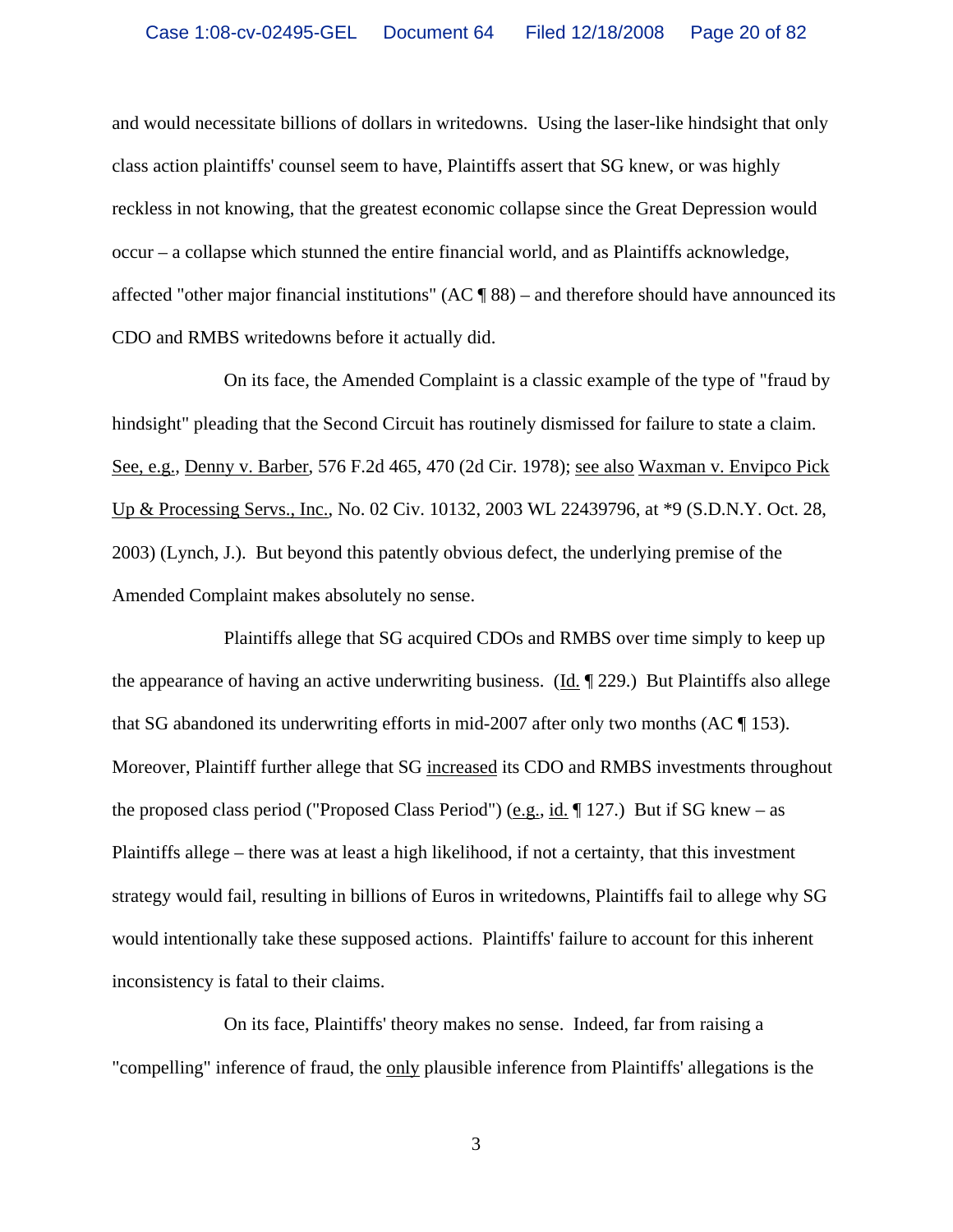antithesis of scienter – i.e., that SG did not and could not predict the unprecedented "credit crisis" and the severity of its impact. (AC ¶ 11.) As Federal Reserve Board Chairman Ben Bernanke has aptly said, "[he] and others were mistaken early on in saying that the subprime crisis would be contained. The causal relationship between the housing problem and the broad financial system was very complex and difficult to predict." John Cassidy, Anatomy of a Meltdown, The New Yorker, Dec. 1, 2008, at 49, 55  $(\underline{Ex. 1})$ .<sup>1</sup> SG simply made investment decisions that, with the benefit of hindsight following the worst economic collapse in nearly a century, proved imprudent. Even before Tellabs, the Second Circuit routinely dismissed such claims. In view of the even more rigorous standard established in Tellabs, the Amended Complaint manifestly fails as a matter of law.

Equally absurd are Plaintiffs' allegations that SG's 2007 third quarter write down of €230 million should have been greater (AC ¶¶ 154, 161) because in January 2008, SG announced an additional write down of approximately  $\oplus$  billion on its CDO and RMBS investments. (Id.  $\P$  168.) There are at least two fatal flaws with this theory. First, it is – once again – classic "fraud by hindsight" –  $i.e.,$  SG announced a write down; it turned out a larger write down was later necessary; therefore, SG "must have known" its original write down disclosure was false. As noted above, such allegations cannot survive a motion to dismiss. The evolution of the credit crisis at the end of 2007 and its severity was not foreseeable to Defendants or indeed to the financial community at large.

Second, Plaintiffs' own allegations turn to bite them, because they admit that SG's CDO and RMBS losses grew over time as the value of these investments fell. Specifically,

 $\overline{a}$ 

<sup>1</sup> Certain documents referenced in this memorandum are attached to the accompanying Declaration of Scott D. Musoff, dated December 18, 2008. References to "Ex. \_\_\_ " are to the exhibits to the Musoff Declaration.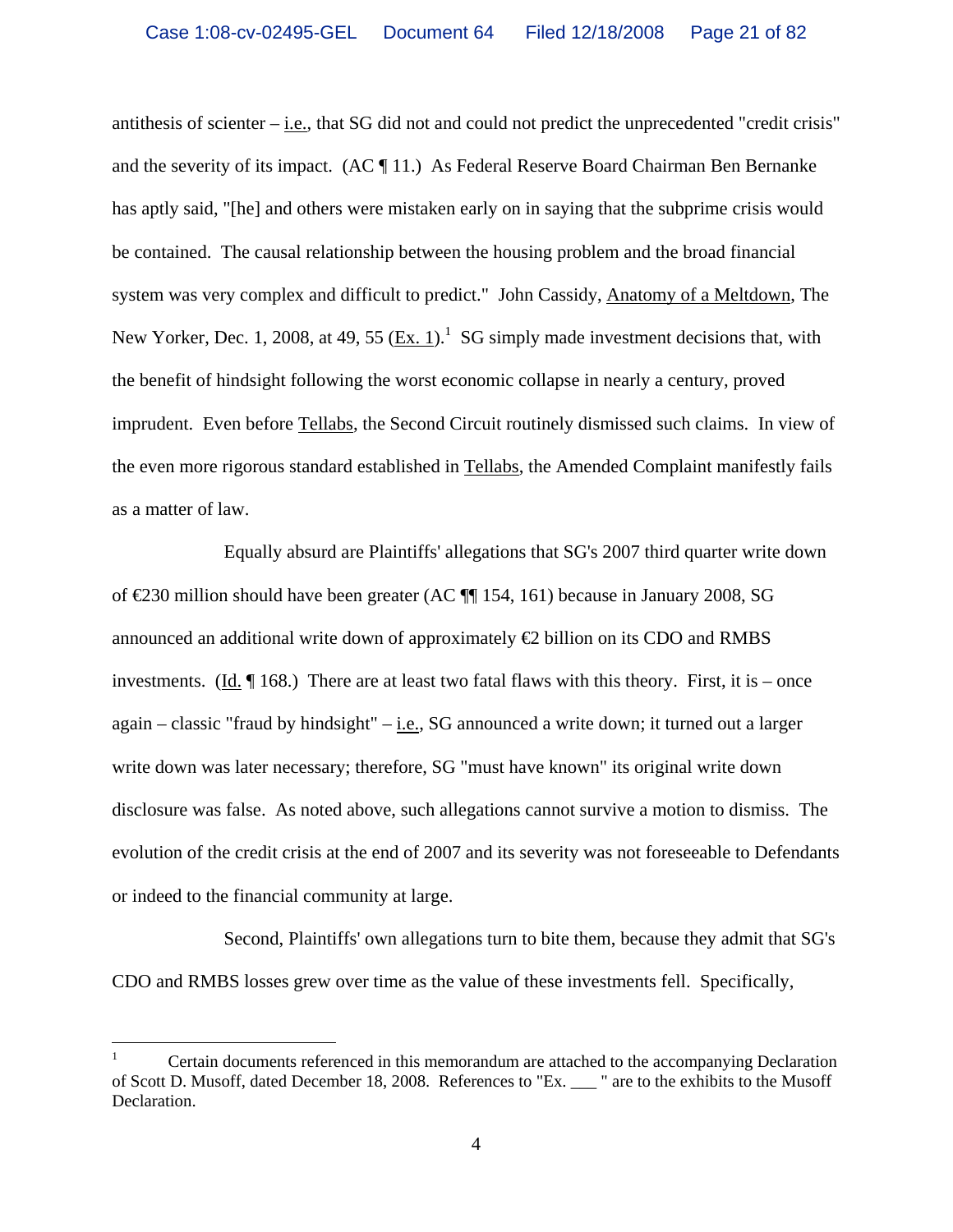Plaintiffs concede that SG's 2007 third quarter write down was based on a predicted total cumulative industry loss of \$200 billion, an assumption Plaintiffs acknowledge that SG fully disclosed to the market. (AC ¶¶ 154, 364.) When the total cumulative industry loss declined further, SG promptly adjusted its write down. (Id. ¶¶ 161, 168.) As this Court has held, a dispute over the valuation of complex, illiquid securities cannot form the basis for securities fraud. See In re Allied Capital Corp. Sec. Litig., No. 02 Civ. 3812, 2003 WL 1964184, at \*4 (S.D.N.Y. Apr. 25, 2003) (Lynch, J.). Plaintiffs also concede, undermining any inference of scienter, that: (1) SG pre–announced its third quarter and year-end 2007 write downs; (2) none of the Individual Defendants sold stock in unusual amounts or at unusual times; (3) there were no known red flags as to CDOs or RMBS at August 1, 2005 (the start of the Proposed Class Period); and (4) SG repurchased its stock at prices SG itself inflated. Finally, it makes no sense – and there is no plausible motive – for a company to minimize the amount of a loss when it supposedly knows that it will disclose the total loss shortly thereafter. See San Leandro Emergency Med. Group Profit Sharing Plan v. Philip Morris Cos., 75 F.3d 801, 813-14 (2d Cir. 1996) (delayed disclosure of adverse financial information to maintain appearance of profitability is insufficient to allege motive).

As set forth below, none of Plaintiffs' remaining allegations concerning SG's CDO or RMBS investments cure these fatal pleading defects.

#### **Unauthorized Rogue Trading Activities**

The Amended Complaint also purports to assert U.S. securities law claims resulting from the unauthorized trading activities of a "junior trader" in Paris. (AC ¶ 186.) Specifically, SG announced in January 2008 that it had incurred  $\epsilon 4.9$  billion in losses resulting from the unwinding of concealed, unauthorized derivatives trades related to European indices by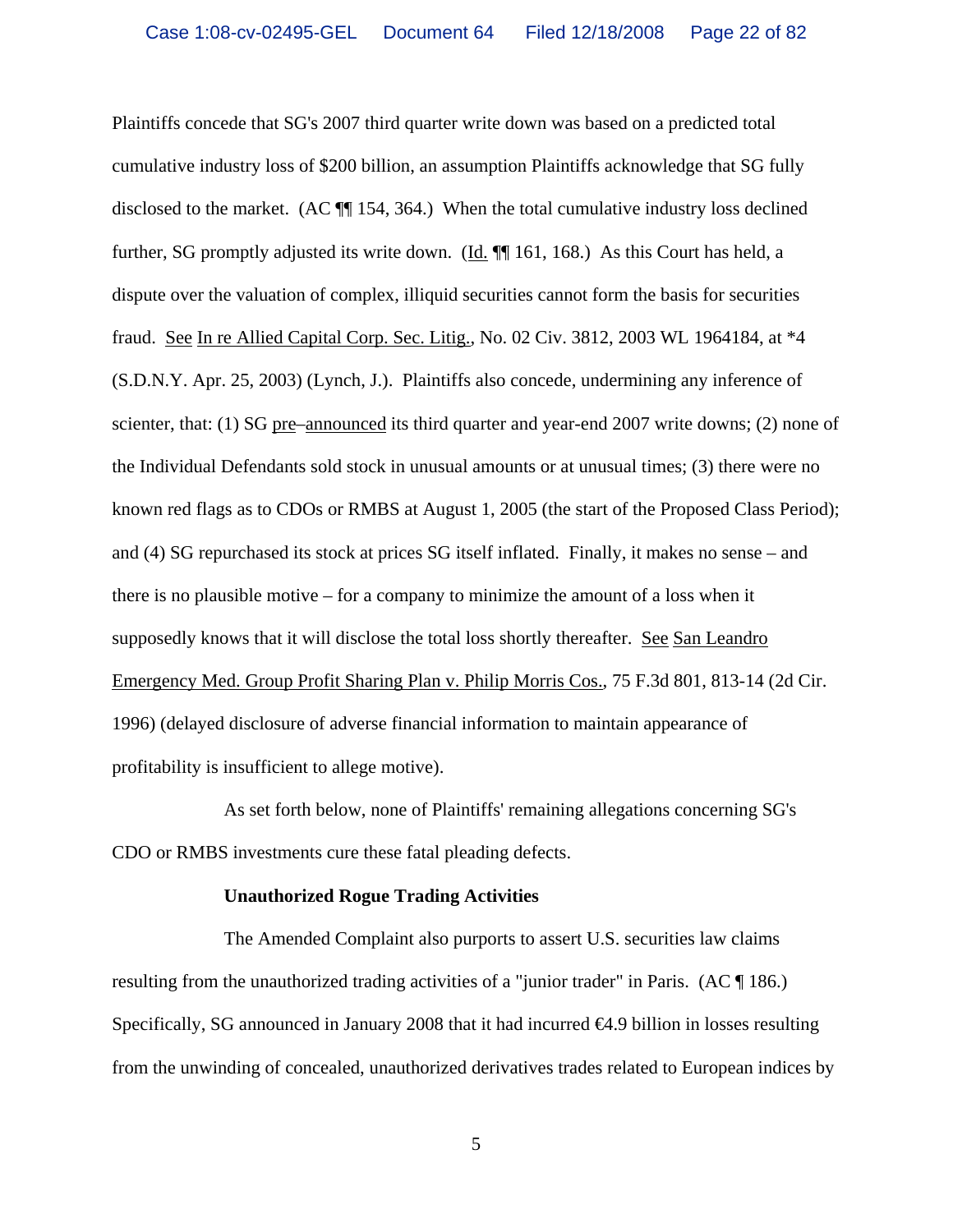Jérôme Kerviel. Plaintiffs nowhere allege that Kerviel, who worked in SG's Paris headquarters, made any trades in the U.S., on any U.S. markets, that any U.S. customers were impacted, or that SG's U.S. divisions were involved in Kerviel's unauthorized trading activities. It is undisputed that SG immediately unwound these trades upon their discovery, announced an appropriate write down and launched an internal investigation. Notably, Plaintiffs do not and cannot allege that Messrs. Bouton, Citerne, Alix, or any other senior officers purported by Plaintiffs to have made misstatements, were aware of any of Kerviel's rogue trading activities or of any alerts concerning Kerviel's activities. On the contrary, the investigative and regulatory reports described in the Amended Complaint confirmed that there was no such knowledge, and that Kerviel took extreme measures to conceal his activities from his superiors and circumvent SG's control structure.

Straining to manufacture a securities law claim where none exists, Plaintiffs allege that SG knowingly made false and misleading statements by describing its internal risk management systems as "highly sophisticated" and stating that "risk is kept under control, under strong supervision and using our expertise." (AC ¶ 7.) According to Plaintiffs, SG's failure to detect Kerviel's skillfully concealed, unauthorized trading activities somehow evidences that SG knew, or was highly reckless in not knowing at the highest corporate levels, that its internal risk controls were inadequate, and therefore, knew, or was highly reckless in not knowing, that these generalized statements about SG's risk were false when issued.

The uniform case law squarely holds that such allegations cannot state a claim under the federal securities laws. As the Second Circuit observed in rejecting such allegations, "[t]he pleading strongly suggests that the defendants should have been more alert and skeptical, but nothing alleged indicates that management was promoting a fraud." Shields v. Citytrust Bancorp, Inc., 25 F.3d 1124, 1129 (2d Cir. 1994). Indeed, this Court adopted this well-settled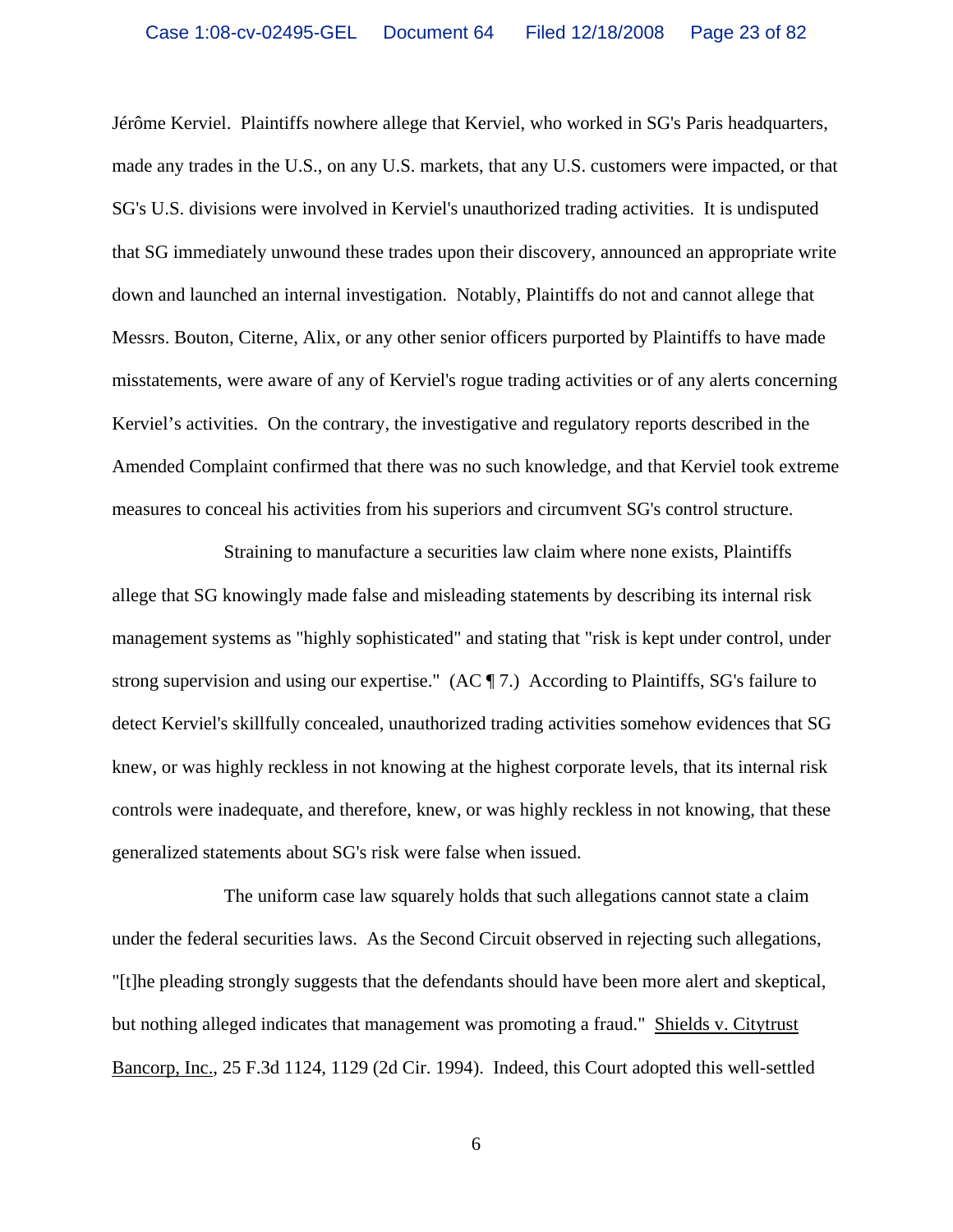principle to dismiss precisely the same allegations asserted here  $-\underline{i.e.}$ , that the defendant falsely touted the strength of its business when they supposedly knew business practices were inadequate. See Waxman, 2003 WL 22439796, at \*8-9 (alleged misrepresentations as to soundness of business operations amounted to, at most, mismanagement, not fraud).

As set forth below, the only reasonable inference that can be drawn from the Amended Complaint is that SG's internal risk management controls did not detect earlier the concealments and fictitious positions concocted by a single rogue trader operating on one relatively small trading desk within a bank of approximately 135,000 employees worldwide. (AC ¶ 35.) SG's internal report on the Kerviel affair, which Plaintiffs liberally quote and upon which they rely, showed that Kerviel went to extraordinary lengths to circumvent the bank's internal control systems and that when his activities did cause alerts, Kerviel provided responses that appeared convincing at the time when in fact it turned out that they were lies and forgeries. These findings have been confirmed by numerous French authorities, who have also concluded that SG's senior management did not know of Kerviel's activities. Whether, in hindsight, SG's internal controls could have been better is not a basis to infer scienter. Indeed, SG diligently took corrective steps upon discovering the Kerviel trades to improve its risk management controls in an effort to prevent similar incidents from occurring in the future. This is precisely the sort of responsible corporate conduct that squarely negates any inference of fraud.

For these and the additional reasons described below, the Amended Complaint should be dismissed with prejudice.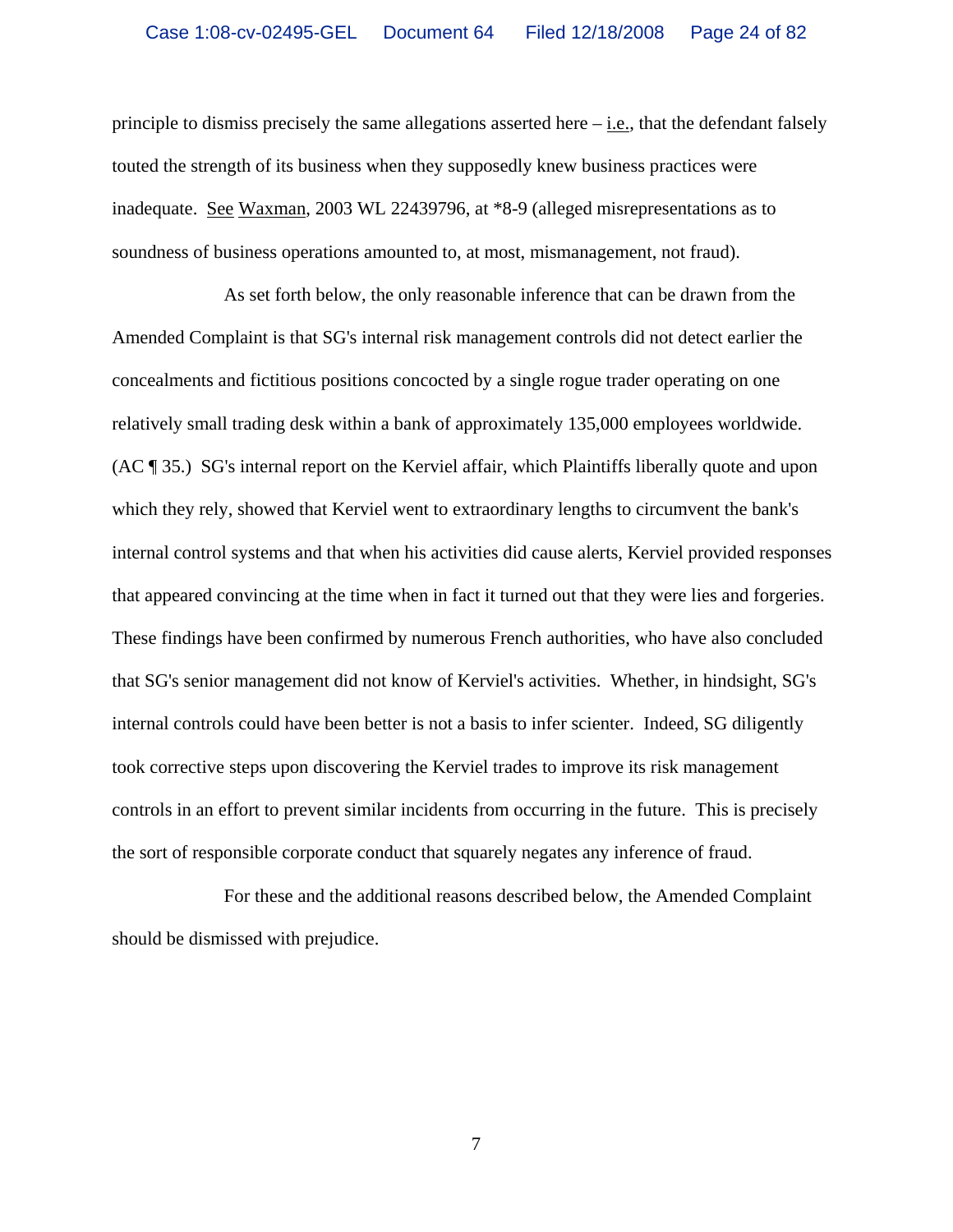### **BACKGROUND**

Although the allegations of the Amended Complaint, to the extent they purport to allege facts, must be accepted as true for purposes of this motion only, "'[c]onclusory allegations or legal conclusions masquerading as factual conclusions will not suffice to prevent a motion to dismiss.'" Smith v. Local 819 I.B.T. Pension Plan, 291 F.3d 236, 240 (2d Cir. 2002) (alteration in original) (citation omitted); see also ATSI Commc'ns, Inc. v. Shaar Fund, Ltd., 493 F.3d 87, 99 (2d Cir. 2007) ("Allegations that are conclusory or unsupported by factual assertions are insufficient." $)^2$ 

### **A. Parties**

### **1. Plaintiffs**

The Court appointed Vermont Pension Investment Committee ("VPIC") as Lead

Plaintiff pursuant to the PSLRA. Although in its Lead Plaintiff motion, VPIC sought to

represent only a putative class of purchasers of SG ADRs and U.S. purchasers of SG stock on the

Paris Stock Exchange over a two and a half year period, the Amended Complaint expands the

Plaintiff class exponentially, seeking to represent a worldwide class of all purchasers of SG

 $\frac{1}{2}$  For purposes of a motion to dismiss, courts may also consider documents incorporated into the complaint by reference, and matters of which a court may take judicial notice. See Tellabs, 127 S. Ct. at 2509; see also ATSI Commc'ns, 493 F.3d at 98 (court may consider "documents possessed by or known to the plaintiff and upon which it relied in bringing the suit"). Newspaper articles and press releases are appropriate subjects for judicial notice, see, e.g., Condit v. Dunne, 317 F. Supp. 2d 344, 358 (S.D.N.Y. 2004) (reviewing articles "as evidence of the media frenzy"), as are speeches by government officials, see, e.g., In re Merrill Lynch & Co. Research Reports Sec. Litig., 273 F. Supp. 2d 351, 383-88 (S.D.N.Y. 2003) (speeches by SEC chairman and newspaper and journal articles showed widespread reporting of potential conflicts of interests of securities analysts), "documents filed in other courts," Kramer v. Time Warner, Inc., 937 F.2d 767, 774 (2d Cir. 1991), "'well-publicized stock prices,'" Allied Capital, 2003 WL 1964184, at \*3 (citation omitted), as well as market phenomena, see, e.g., SEC v. Universal Express, Inc., 546 F. Supp. 2d 132, 137 n.7 (S.D.N.Y. 2008) (Lynch, J.) (taking judicial notice of "the widespread decline in property values over the past year"); In re Merrill Lynch & Co. Research Reports Sec. Litig., 289 F. Supp. 2d 416, 421 n.6 (S.D.N.Y. 2003) (taking judicial notice of "the internet bubble and its subsequent crash"); First Nationwide Bank v. Gelt Funding Corp., 27 F.3d 763, 770 (2d Cir. 1994) (real estate market downturn); Kramer, 937 F.2d at 773 (junk bond market collapse), and "information available to the market during the class period," In re Nuvelo, Inc. Sec. Litig., No. C 07-4056 VRW, 2008 WL 5114325, at \*2 (N.D. Cal. Dec. 4, 2008).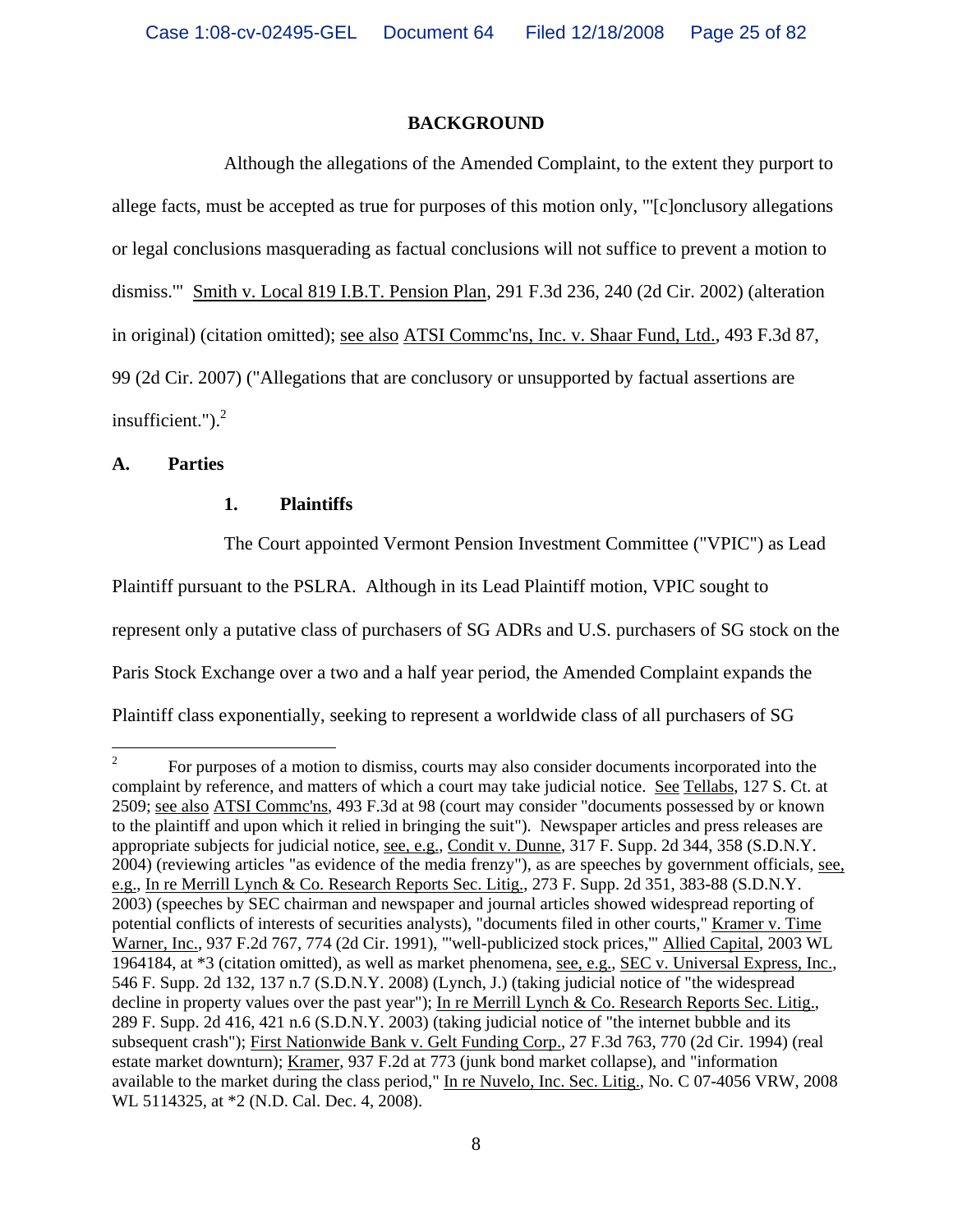securities regardless of who made the purchase or where. (AC ¶ 32.) Plaintiffs also seek to add additional plaintiffs who purportedly purchased SG shares or ADRs contemporaneously with certain Individual Defendants. (Id. ¶¶ 33-34.)

#### **2. Defendants**

 $\overline{a}$ 

Plaintiffs bring this action against SG and four of SG's officers and directors. SG is one of the oldest banks in France and one of the largest European financial institutions. It is incorporated under French law, has its headquarters in Paris. (See Declaration of Gerard Gardella ¶ 2 [hereinafter Gardella Decl.]) It is organized around three core businesses: retail banking, investment banking, and investment management and services. See SG, 2007 Registration Document 2 (Mar. 6, 2007) [hereinafter 2007 Reg. Doc.] (Ex. 2). SG operates "in approximately 82 countries and employed nearly 135,000 staff from 119 different nationalities." (AC  $\parallel$  35.) For fiscal year 2006, SG had Net Banking Income of over  $\epsilon$  22 billion, and a group shareholder equity of  $\epsilon$ 29.1 billion. See 2007 Reg. Doc., supra, at 14 (Ex. 2). SG's business model is based on "63 diversified profit centers" (AC ¶ 154) and follows "a policy of diversification." ( $\underline{Id}$ .  $\P$  202.)

Defendant Daniel Bouton was "Chairman and Chief Executive Officer ("CEO") of the Company" during the Proposed Class Period. (AC ¶ 39.) Defendant Philippe Citerne, also a French citizen residing in France (Gardella Decl. ¶ 5) was "a director and Co-Chief Executive Officer of [SG]" during the Proposed Class Period. (AC ¶ 45.) Defendant Didier Alix, also a French citizen residing in France (Gardella Decl. ¶ 5) was "Co-Chief Executive Officer of [SG]" during parts of the Proposed Class Period.  $(AC \P 47.)^3$ 

<sup>3</sup> Plaintiffs have also named an outside director of SG, Robert Day, as a Defendant. Mr. Day is filing a separate motion to dismiss with the Court.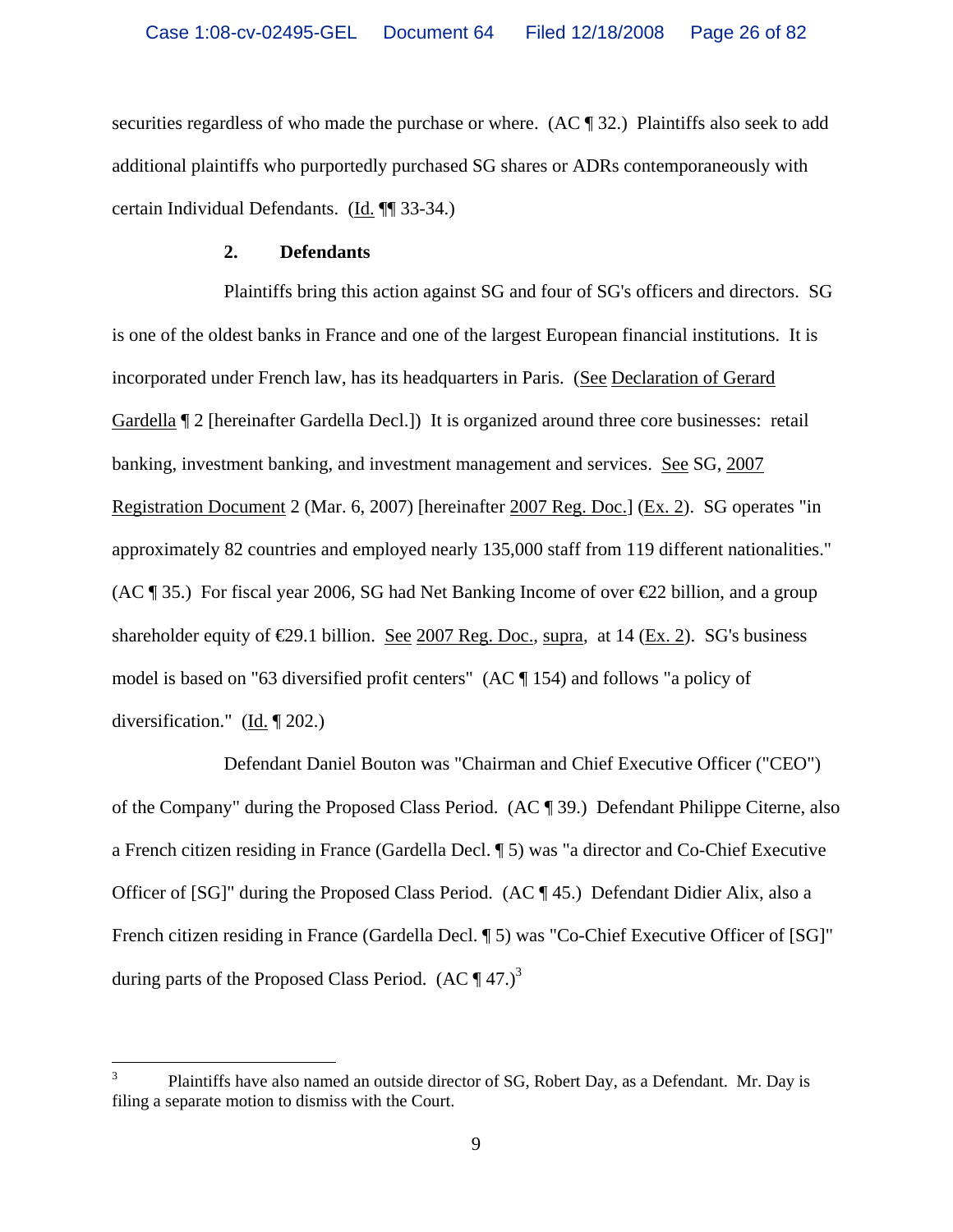#### **B. Plaintiffs' Allegations**

The Amended Complaint attempts to cobble together allegations from unrelated events arising out of different business units: (1) SG's investment in AAA rated, super-senior tranches of CDOs backed in part by subprime U.S. RMBS, and senior tranches of RMBS; and (2) the activities of a rogue trader in Paris that SG itself uncovered, investigated and disclosed. The only commonality is that both series of events ultimately caused losses to SG that were disclosed on January 24, 2008. Ironically, however, Plaintiffs implicitly recognize that one had nothing to do with the other, as they allege that SG disclosed these losses simultaneously in an effort to somehow hide its CDO and RMBS writedowns. (AC ¶ 270.) Plaintiffs then allege that, given these losses, SG's financial statements and disclosures during the preceding two and a half years must have been deliberately false and misleading.

## **1. SG's Exposure to the U.S. CDOs, RMBS and Subprime Markets**

Although it is difficult to discern from the meandering 435-paragraph, 184-page Amended Complaint, it appears that Plaintiffs' attempt to turn SG's CDO and RMBS losses into a deliberate fraud that spread across two continents is premised on two basic assertions. First, the alleged failure to disclose the "full extent of the Company's exposure to the sub-prime credit crisis" because SG was purportedly "sitting on  $\oplus$  billion worth of toxic securities." (AC ¶ 11.) Second, Plaintiffs' assertion that SG's voluntary, pre-announced write down of hundreds of millions of Euros in September 2007 due to the onset of the credit crisis was not large enough because several months later, as the world's financial system continued to deteriorate, SG took an even larger writedown on these assets. (Id. ¶¶ 164, 364.)

#### **(a) SG Invested in Super-Senior CDO and Senior RMBS Tranches**

SG's CDO and RMBS business was part of the Fixed Income, Currencies and Commodities ("FICC") unit of its Corporate and Investment Banking division ("SGCIB").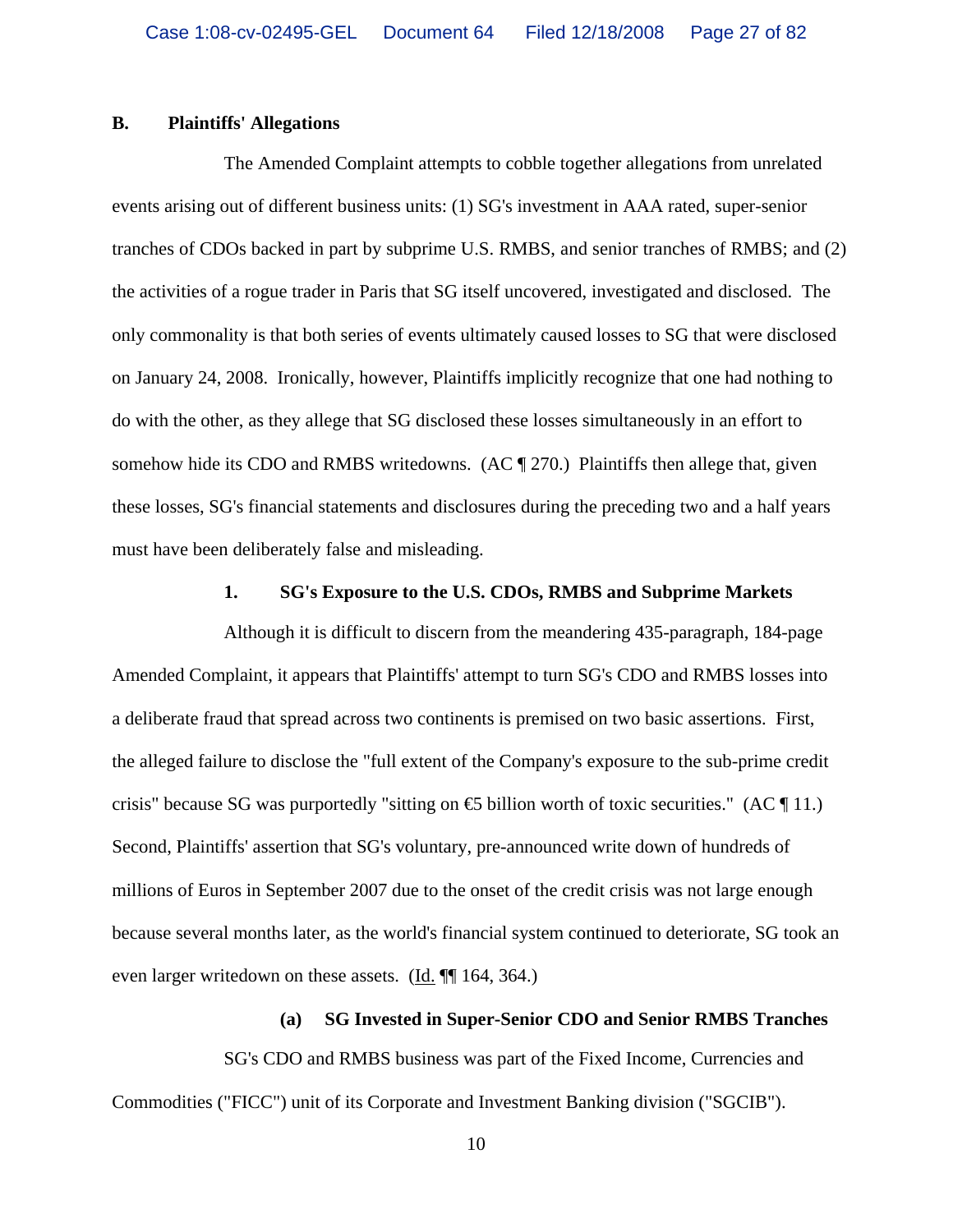Plaintiffs allege that starting on August 1, 2005, the first day of the Proposed Class Period, SG knew that its CDO and RMBS investments were "toxic securities" that were so risky that every financial statement issued since that date was deliberately false and misleading. (E.g., AC ¶¶ 11, 125, 213.) As Plaintiffs acknowledge, however, SG owned the highest-rated, prioritized tranches of CDOs and RMBS. (Id. ¶¶ 102, 154, 168.)

According to Plaintiffs, beginning sometime in late 2006 (and more than a year after the start of the Proposed Class Period), a handful of unnamed, lower-level SG employees in the U.S. started to believe that the market for these products was drying up, and that the models used to value these products somehow did not "reflect reality." (AC ¶ 164.) But instead of limiting this small line of business, or shorting the market to take advantage of this supposed knowledge, Plaintiffs allege that SG ignored these "facts" and continued in this line of business. (Id. ¶ 229.) Indeed, according to Plaintiffs, SG inexplicably continued to accumulate subprime assets "as late as summer 2007" even though those assets were "highly illiquid" and "materially overvalued." ( $\underline{Id}$ .  $\P$  202.) Plaintiffs invite the court to conclude from these economically irrational assumptions that SG's financial statements were deliberately false and misleading. (E.g., id. ¶¶ 125, 127, 149, 153.)

#### **(b) CDOs and RMBS are Complex Securities**

CDOs and RMBS are complex securities for which value is derived from cash flows produced by pools of collateral assets that may include a wide variety of debt obligations, such as mortgage-backed securities or other CDOs. See Jennifer E. Bethel et al., Law and Economic Issues in Subprime Litigation 6-12 (Harvard, John M. Olin Ctr. for Law, Econ., & Bus., Discussion Paper No. 612, Nov. 2008) (Ex. 3). As Plaintiffs acknowledge, SG's CDO and RMBS investments were the "least risky" because they consisted of "senior" and "super-senior" tranches, which had payment priority over even the AAA-rated tranche, thus further protecting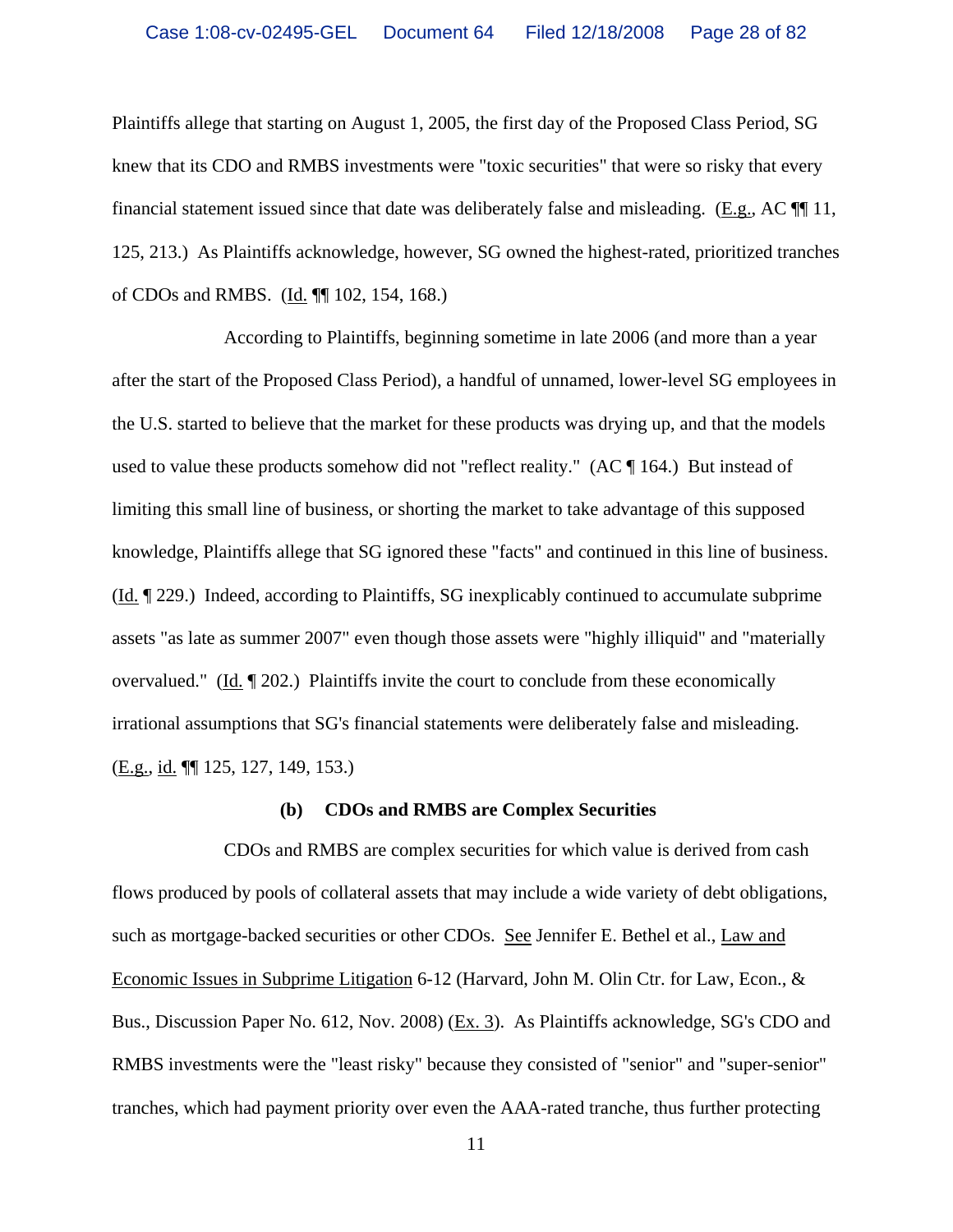against risk of loss. (AC ¶¶ 102, 104, 105, 154, 168); see also SG, Third Quarter and 9 Month 2007 Results 57 (Nov. 7, 2007) [hereinafter Third Quarter & 9 Mo. 2007 Results] (Ex. 4); Press Release, SG, at 6, App. 3 (Jan. 24, 2008) [hereinafter SG Press Release] (Ex. 5).

#### **(c) SG Disclosed that Its Business Involves Significant Risks**

SG disclosed that its business involved substantial risks inherent to the financial services industry, including risks that allegedly materialized during the Proposed Class Period. SG extensively described these risks, including market risk, see 2007 Reg. Doc., supra, at 136 (Ex. 2), and risks related to the credit crisis, see SG, Second Update to the 2007 Registration Document 33 (Aug. 31, 2007) [hereinafter 2d Update to 2007 Reg. Doc.] ("The extension of the crisis affecting the US subprime market to other credit markets at the beginning of August has generated liquidity pressures in many markets.") (Ex. 6).

### **(d) A Global Credit Crisis Emerges in the 2007 Third Quarter**

In the third quarter of 2007, the worst liquidity and credit crisis since the Great Depression began to emerge as credit markets unexpectedly began to seize up.<sup>4</sup> In each quarter since, markets have continued to deteriorate and dislocate. In just the three months since Lead Plaintiff's appointment in this case, Lehman Brothers has filed for bankruptcy, Goldman Sachs and Morgan Stanley have converted from investment banks to bank holding companies, Washington Mutual failed, insurance giant AIG has been bailed-out by the U.S. government multiple times, Fannie Mae and Freddie Mac were placed into government conservatorship, Merrill Lynch has agreed to be acquired by Bank of America and Congress has approved \$700

 $\overline{a}$ 

<sup>4</sup> Tom Barkley et al., IMF Sees U.S. Maladies Infecting World Economy, Wall St. J., Apr. 10, 2008, at A9 (discussing International Monetary Fund report) (Ex. 7); CSI: Credit Crunch, The Economist, Oct. 18, 2007 (economist.com version) (Ex. 8); Sebastian Boyd, BNP Paribas Freezes Funds as Loan Losses Roil Markets (Update 5), Bloomberg.com, http://www.bloomberg.com/apps/news?pid= 20601087&sid=ayOiMpIOavzw&refer=home (last updated Aug. 9, 2007) (Ex. 9).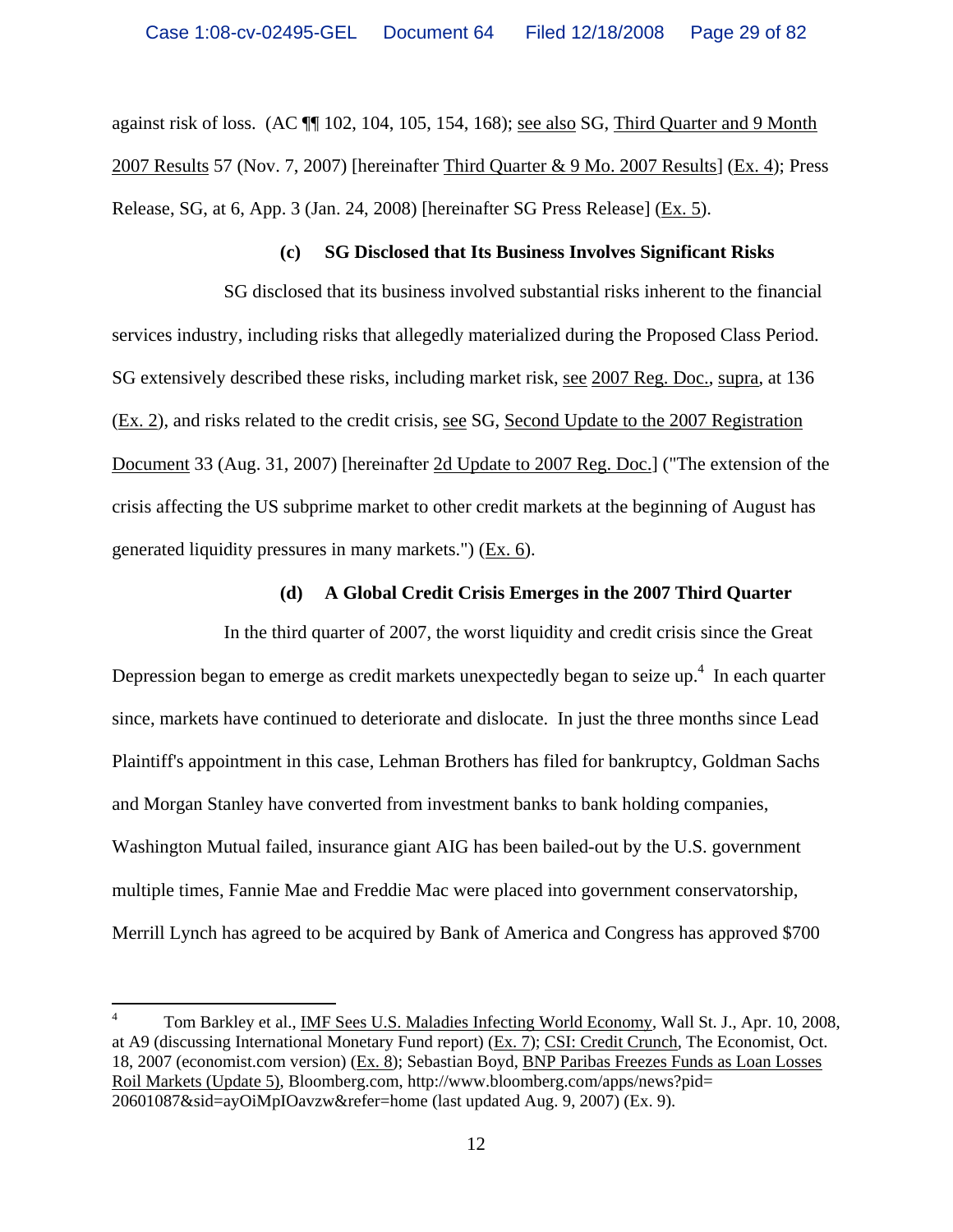billion to aid troubled financial institutions.<sup>5</sup> In Europe, the UK purchased controlling stakes in RBS, Lloyds, and HBOS; Germany and France have infused \$1 trillion into faltering banks; and UBS has received CHF 54 billion from the Swiss Central Bank in exchange for an equity stake.<sup>6</sup> The total financial impact of the crisis to date has approached \$1 trillion.<sup>7</sup>

Under fair value accounting, which Plaintiffs acknowledge SG used (AC ¶ 311), SG valued its assets based on observable factors "if available" (id.), such as market price. See Int'l Acct. Standards Bd., Int'l Accounting Standard 39: Financial Instruments: Recognition and Measurement, App. A ¶¶ AG 69-82 (Jan. 1, 2006) [hereinafter IAS 39] (applicable to IAS 39, IAS 32 and International Financial Reporting Standard ("IFRS") 7) (cited, e.g., at AC ¶ 311) (Ex. 20). When the credit markets deteriorated in the third quarter of 2007, SG could no longer use observable market prices to value CDOs. See Inst. of Int'l Fin., Final Report of the IIF Committee on Market Best Practices 13 (July 2008) ("[D]uring the recent stressed market conditions, illiquidity made valuation of many instruments much more challenging.") (Ex. 21).

 $\frac{1}{5}$  See, e.g., Andrew Ross Sorkin, Bids to Halt Financial Crisis Reshape Landscape of Wall St., N.Y. Times, Sept. 15, 2008 (nytimes.com version) (Ex. 10); Andrew Ross Sorkin, In Sweeping Move, Fed Backs Buyout and Wall St. Loans, N.Y. Times, Mar. 17, 2008, at A1 (Ex. 11); Damian Paletta, Banks That Went Bust, wsj.com, http://online.wsj.com/public/resources/documents/info-Failed\_Banks-sort.html (last updated Dec. 5, 2008) (Ex. 12); James R. Hagerty et al., U.S. Seizes Mortgage Giants, Wall St. J., Sept. 8, 2008 (wsj.com version) (Ex. 13); Matthew Karnitschnig, et al., U.S. to Take Over AIG in \$85 Billion Bailout; Central Banks Inject Cash as Credit Dries Up, Wall St. J., Sept. 17, 2008 (wsj.com version) (Ex. 14); Daniel Dombey et al., Fall in Markets as Bail-out Is Approved, Fin. Times, Oct. 3, 2008*,* (ft.com version) (Ex. 15); Andrew Ross Sorkin & Vikas Bajaj, Shift for Goldman and Morgan Marks the End of an Era, N.Y. Times, Sept. 22, 2008 (nytimes.com version) (Ex. 16); Emergency Economic Stabilization Act of 2008, 12 U.S.C. §§ 5201 et seq.

<sup>6</sup> See, e.g., Henry Chu & Christian Retzlaff, Sweeping Bank Bailouts Unite Europe, L.A. Times, Oct. 14, 2008 (latimes.com version) (Ex. 17); Elena Logutenkova & Warren Giles, Switzerland Bails Out UBS; Credit Suisse Raises Funds (Update2), Bloomberg.com, http://www.bloomberg.com/apps/ news?pid=20601087&sid=aPHq\_T5t4R9U&refer=home (last updated Oct. 16, 2008) (Ex. 18).

<sup>7</sup> See Gabi Thesing, German Consumer Confidence Unexpectedly Rises on Oil-Price Drop, Bloomberg.com, http://www.bloomberg.com/apps/news?pid=newsarchive&sid= a8rOYhpULq0w (estimated \$1 trillion in writedowns as of November 25, 2008) (last updated Nov. 25, 2008) (Ex. 19).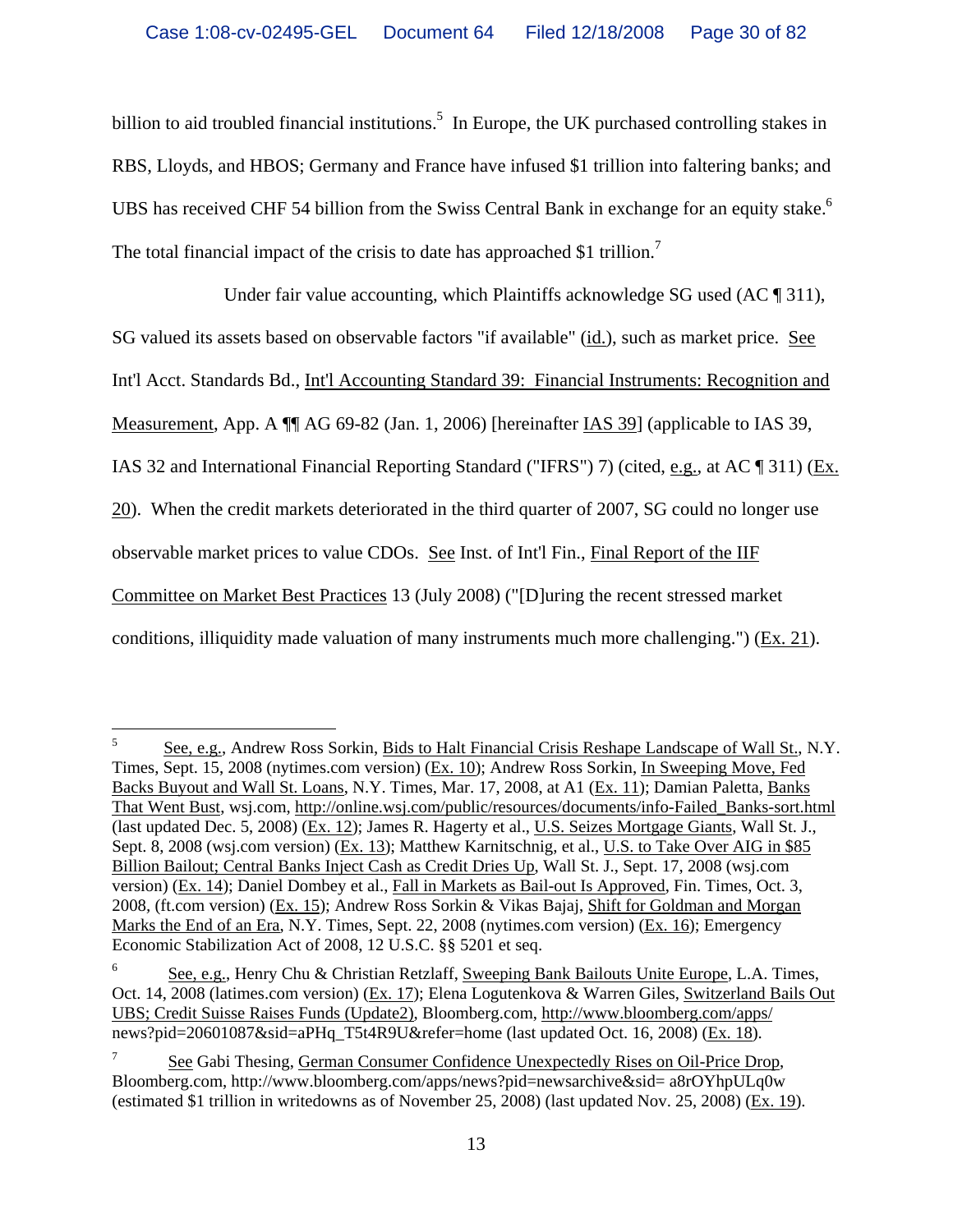In an illiquid market, applicable accounting regulations permitted entities to value assets based on alternative techniques, such as modeling. See IAS 39, App. A ¶¶ AG 69-82 (Ex. 20). One modeling technique SG used was stress testing. SG disclosed the limitations in its stress test models, such as that they were built around shocks caused by historical catastrophic events within the past few years. See SG, 2006 Registration Document 114-15 (Mar. 9, 2006) [hereinafter 2006 Reg. Doc.] (Ex. 22); 2007 Reg. Doc., supra, at 137-38 (Ex. 2); SG, 2008 Registration Document 143-45 (Mar. 3, 2008) [hereinafter 2008 Reg. Doc.] (Ex. 23).

#### **(e) SG Pre-announces Estimated Third Quarter 2007 Losses**

On September 10, 2007, SG voluntarily pre-announced its estimated CDO and RMBS losses for the third quarter of 2007. (AC ¶ 364.) SG disclosed that based on an estimated total cumulative industry loss of \$200 billion on subprime mortgage loans, it estimated it would have approximately €200 million in CDO and RMBS writedowns for the third quarter, ending on September 30, 2007. (Id.) When SG released its third quarter results two months later, it disclosed a slightly higher  $\epsilon$ 230 million writedown. (Id. ¶ 154.) SG later accurately warned investors that additional writedowns would be necessary if conditions continued to deteriorate.  $(AC \, \P \, 161.)$ 

Through the fourth quarter of 2007, the credit markets continued to deteriorate at a rate faster than most anticipated, and market-wide estimates of total cumulative loss grew significantly. See SG Press Release, supra, at 5, App. 1 (\$350 billion of global losses) (Ex. 5). As even Plaintiffs are forced to acknowledge, the situation grew more severe at the beginning of 2008, when it became apparent that many monoline insurance companies that hedged these types of products for SG and other financial institutions would not be able to live up to their financial commitments. (AC  $\P$  167.) On January 24, 2008, SG again voluntarily pre-announced that it would be taking an additional approximately  $\bigoplus$  billion in CDO and RMBS-related writedowns.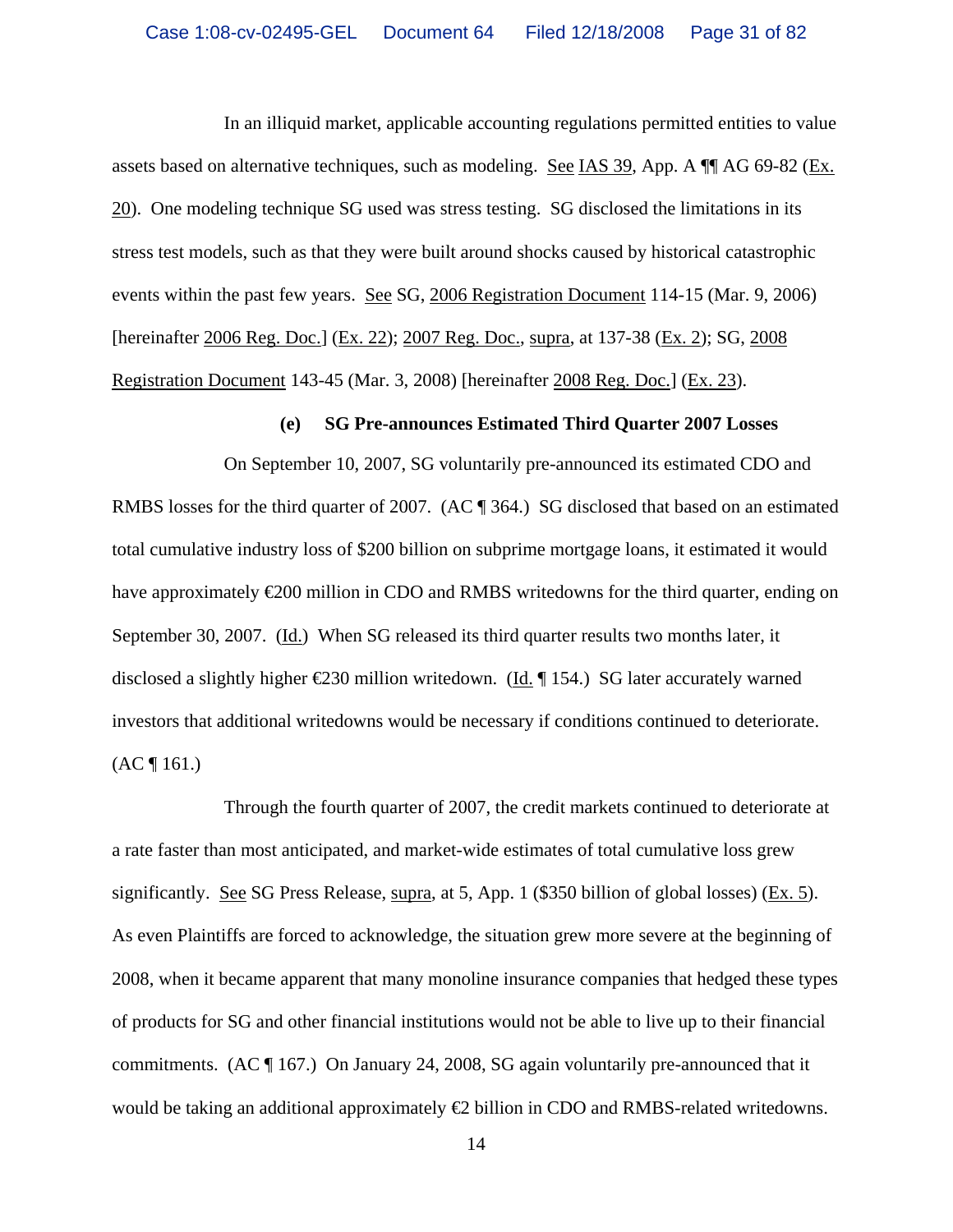(See id.  $\P$  168.)<sup>8</sup> This was nearly one month earlier than SG was scheduled to announce its 2007 results. See SG, Quarterly Financial Information 16 (Nov. 7. 2007) (disclosing release calendar) (Ex. 24). Other financial institutions revealed the impact of the crisis at or about the same time as well.  $(AC \parallel 88.)$ 

#### **2. A Rogue Trader, Jérôme Kerviel, Defrauds SG**

SG's 2007 losses in the Fixed Income division were compounded by the discovery of billions of Euros of unauthorized and unhedged trades by Jérôme Kerviel, a junior trader in SG's Equity Derivatives business, that were deliberately concealed from SG by Kerviel. Kerviel was a trader in SG's Delta One division located in Paris. (AC ¶ 186.) Kerviel's activities included equity derivatives trading for clients and arbitrage for the bank's own accounts. SG, Gen. Inspection Dept., Mission Green: Summary Report 10 (May 20, 2008) [hereinafter Mission Green)] (Ex. 25). As Plaintiffs admit, Kerviel's arbitrage activities were intended to be "a riskless profit earned from offsetting transactions" through hedging. (AC ¶ 91.) Arbitrage activities can sometimes lead to trades for high volumes but, as Plaintiffs allege, "if properly hedged, these trades carry little risk." (Id.) Instead, Kerviel embarked on an ambitious and unprecedented rogue trading scheme whereby he took massive unhedged directional positions and entered into SG's books and records fictitious hedges in order to conceal his directional positions, and actively circumvent SG's risk management controls, among other things, creating the appearance of low-risk trades.

Upon learning of Kerviel's fraud, SG immediately unwound his unauthorized transactions and conducted an internal investigation. The French Banking Commission, Paris

<sup>8</sup> The "CDO-related writedowns" announced on January 24, 2008 consisted of approximately  $\bigoplus$ .1 billion in CDO writedowns, €500 million for writedowns related to the failure of certain CDO-related hedges, and €350 million related to writedowns of residential mortgage-backed securities ("RMBS").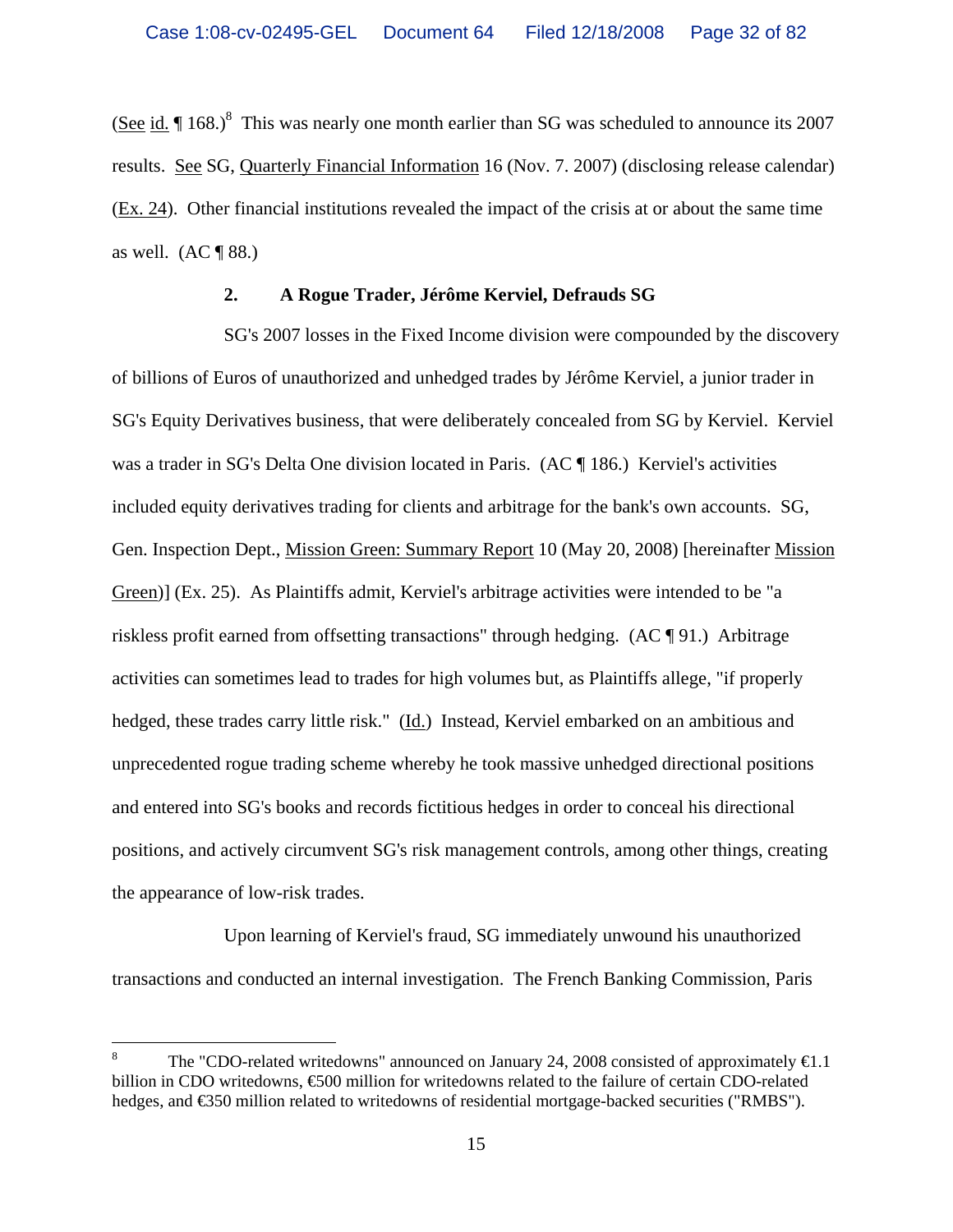Police and investigating magistrates all rejected the contention that his superiors knew of Kerviel's activities. (E.g., AC ¶ 239 (quoting Report of the Commission Bancaire 3-4 (June 20, 2008) [hereinafter Banking Report] ("lapses were not known by management") (Ex. 26))); see also Katrin Bennhold & Nicola Clark, Bank Was Unaware of Rogue Trades, Police Say, Int'l Herald Trib., Aug. 1, 2008 (iht.com version) (concluding it was "incoherent for [Kerviel] to continue to pretend that his superiors were aware of his activities since he felt it necessary to conceal them and even misrepresent them by producing false documents" (internal quotation marks omitted)) (Ex. 27); SocGen Rogue Trader Kerviel to Take Full Blame – Case Papers, Dow Jones Bus. News, Dec. 9, 2008 (easybourse.com version) (Ex. 28). Rather, as Plaintiffs admit, and the documents they themselves cite reveal, these investigations consistently found that Kerviel circumvented SG's controls.  $(AC \P 90.)^9$ 

### **ARGUMENT**

# **THE AMENDED COMPLAINT SHOULD BE DISMISSED**

# **I. THIS COURT LACKS SUBJECT MATTER JURISDICTION OVER FOREIGN PURCHASERS OF SG SHARES ON FOREIGN EXCHANGES**

The extra-territorial application of the U.S. securities laws is limited. Under well-

established Second Circuit law, a court will have subject matter jurisdiction over alleged

 $\overline{a}$ 

violations of the federal securities laws by a foreign entity only if a plaintiff can allege either

<sup>9</sup> See Mission Green, supra, at 24-25 (Ex. 25) (cited at AC ¶ 172); see also John O'Doherty, Kerviel 'Invented Contracts in Quest for Bonus', Fin. Times, Jan. 29, 2008 (ft.com version) (Kerviel used fictitious contracts) (Ex. 29) (cited at AC ¶ 172); David Gow & Emilie Boyer King, Eurex Exchange Told SocGen About Rogue Trader in November, The Guardian (London), Jan. 29, 2008, at 24 (fake documents) (Ex. 30) (cited at AC ¶ 172); Geraldine Baum & Martin Zimmerman, Trader at Bank Quelled Suspicion, Officials Say, L.A. Times, Jan. 29, 2008, at C.3 (false information) (Ex. 31) (cited at AC ¶ 172); Carol Matlack, SocGen Had Been Warned About Kerviel, BusinessWeek, Jan. 28, 2008 (businessweek.com version) (Kerviel used fake documents making it appear that the trades were not risky, and hacked into SG's computer system) (Ex. 32) (cited at AC ¶ 191).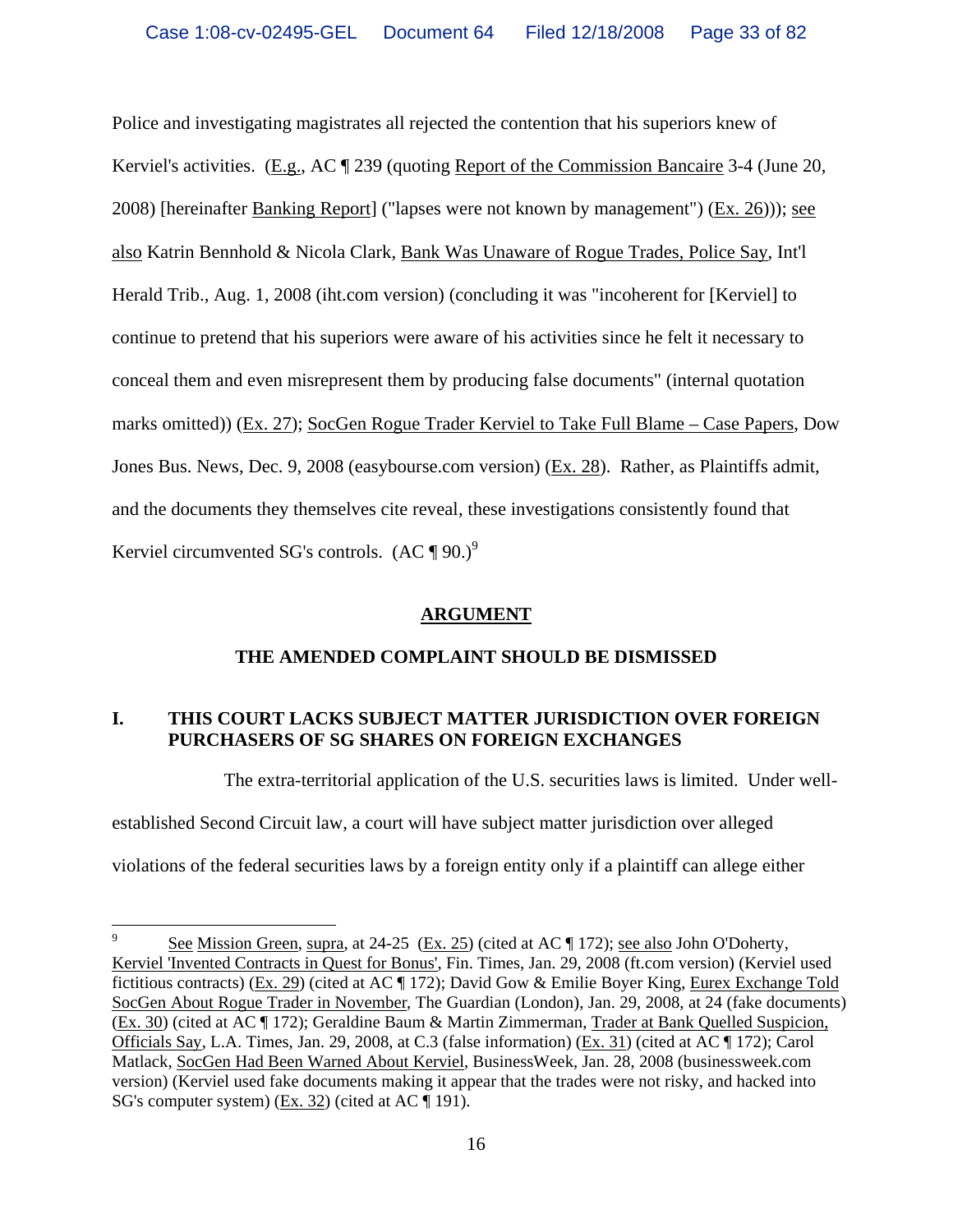sufficient fraudulent conduct (not conduct merely preparatory to the fraud) in the United States that caused plaintiff's losses (the so-called "conduct test"), or conduct abroad that had a direct effect in the United States (the so-called "effects test"). See SEC v. Berger, 322 F.3d 187, 192- 93 (2d Cir. 2003). Plaintiffs have the burden of making a prima facie showing of subject matter jurisdiction. See Robinson v. Overseas Military Sales Corp., 21 F.3d 502, 507 (2d Cir. 1994).

Although Lead Plaintiff did not seek to represent foreign purchasers of SG stock on foreign exchanges when it won the contest for Lead Plaintiff designation, it now purports to represent a class of all "purchasers of Société Générale securities" (AC ¶ 1) and to add a "foreign plaintiff" – Avon Pension Fund – not appointed by the Court under the PSLRA. (Id. ¶ 32.) But claims of foreign purchasers of SG stock on foreign exchanges must be dismissed under Fed. R. Civ. P. 12(b)(1) for lack of subject matter jurisdiction.

#### **A. This Court Does Not Have Subject Matter Jurisdiction Over Foreign Plaintiffs Under the "Conduct Test"**

Only two months ago, the Second Circuit squarely held that courts lack subject matter jurisdiction where, as here, the alleged violations of the federal securities laws are premised on the issuance of a foreign company's statements abroad, even if the reason such statements are alleged to be false is purported U.S. activity. See Morrison, 547 F.3d at 174-76.

In Morrison, the Second Circuit affirmed the dismissal of claims by a foreign plaintiff who purchased shares of a foreign company, National Australia Bank ("NAB"), on a foreign exchange. Id. at 175-77. While the Second Circuit recognized that the foreign plaintiffs had alleged U.S. activity – accounting manipulation by a U.S. subsidiary – the Court held that such activity was merely preparatory to the purported fraud, which was not the alleged accounting manipulation itself, but rather how the manipulation was incorporated into NAB's consolidated financial statements and the issuance of such statements from Australia. Even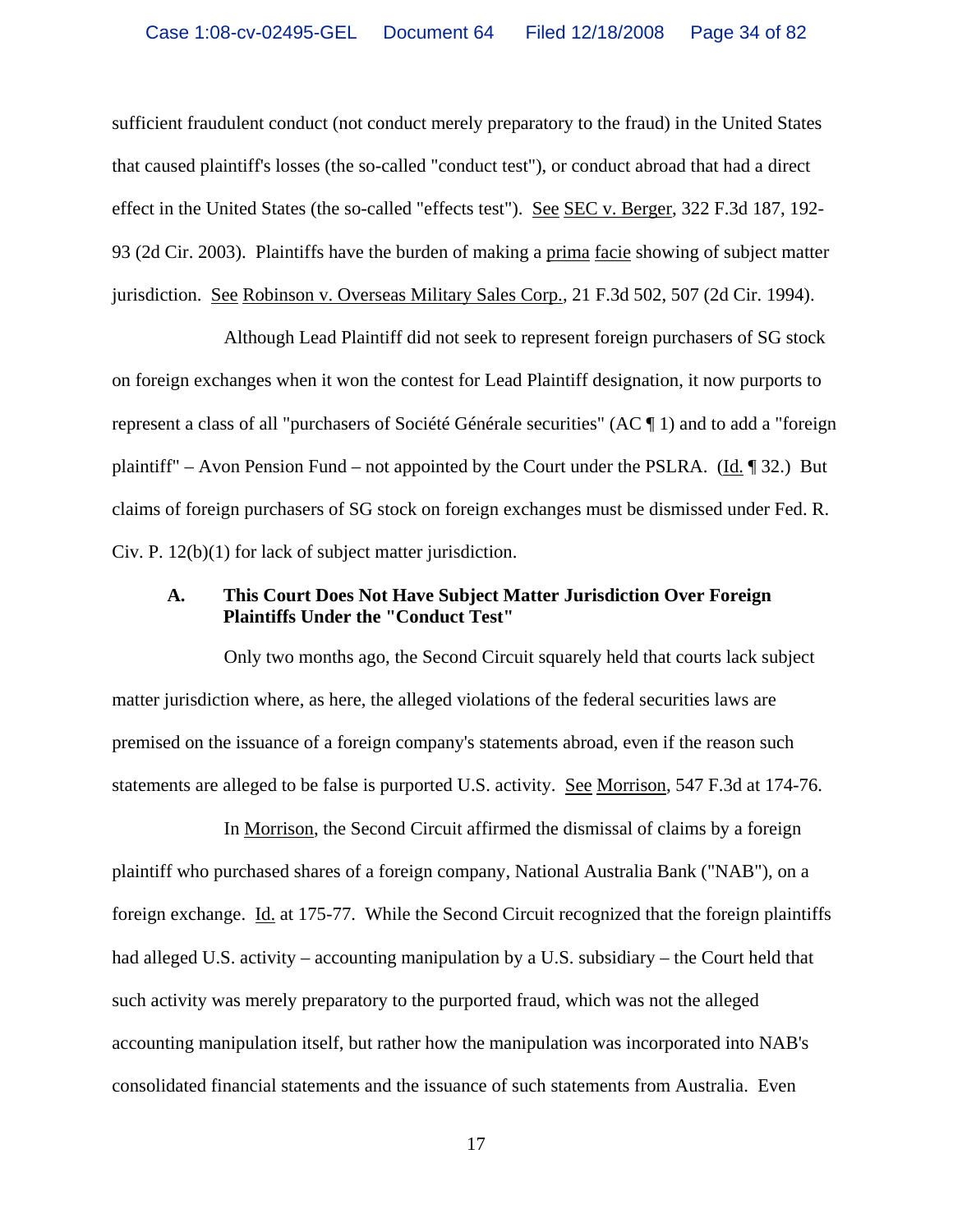though the alleged manipulation in the U.S. was supposedly imported "wholesale" into NAB's financial statements, id. at 176, the Second Circuit held that the critical activity for alleged violations of Section 10(b) and Rule 10b-5 was the issuance of allegedly false and misleading financial statements by NAB from Australia, not the accounting manipulation in the U.S., id.

Plaintiffs' claims here suffer from precisely the same subject matter infirmities as those dismissed in Morrison. Here, the only alleged conduct in the U.S. relates to SG's acquisition of CDO and RMBS investments and part of the valuation of those assets. (AC ¶¶ 343, 354-64.)<sup>10</sup> As in Morrison, the conduct that actually forms the basis for the alleged violations of Section 10(b) are SG's disclosures and financial statements that were issued from Paris and therefore, Plaintiffs' unsubstantiated, conclusory allegations that the statements were "made" (Id. ¶ 354) in the U.S. fail as a matter of law. SG is organized under French law, and its disclosures and accounting decisions are made in France. (Gardella Decl. ¶¶ 2, 4.) Indeed, Plaintiffs do not allege (nor is it the case) that any SG communications to shareholders at issue here were drafted in or issued from the U.S. (Id. ¶ 4.) See City of Edinburgh Council ex rel. Lothian Pension Fund v. Vodafone Group Pub. Co., No. 07 Civ. 9921, 2008 WL 5062669, at \*4 (S.D.N.Y. Nov. 24, 2008) (vague assertion that many of the false and misleading statements were made in the U.S. was insufficient). Plaintiffs cite only a single statement made in the U.S.: the September 10, 2007 pre-announcement by Mr. Oudea, SG's then-Chief Financial Officer based in Paris, who is not named as a Defendant, of SG's anticipated 2007 third quarter writedowns, near the end of the Proposed Class Period. (AC ¶ 364.) Plaintiffs do not refute the more logical inference that this statement was developed in France and simply delivered in the U.S. See Vodafone Group, 2008 WL 5062669, at \*4 (isolated presentation in U.S. insufficient

 $10\,$ 10 Plaintiffs do not and cannot allege that any of the conduct relating to Kerviel's rogue trading occurred in the United States.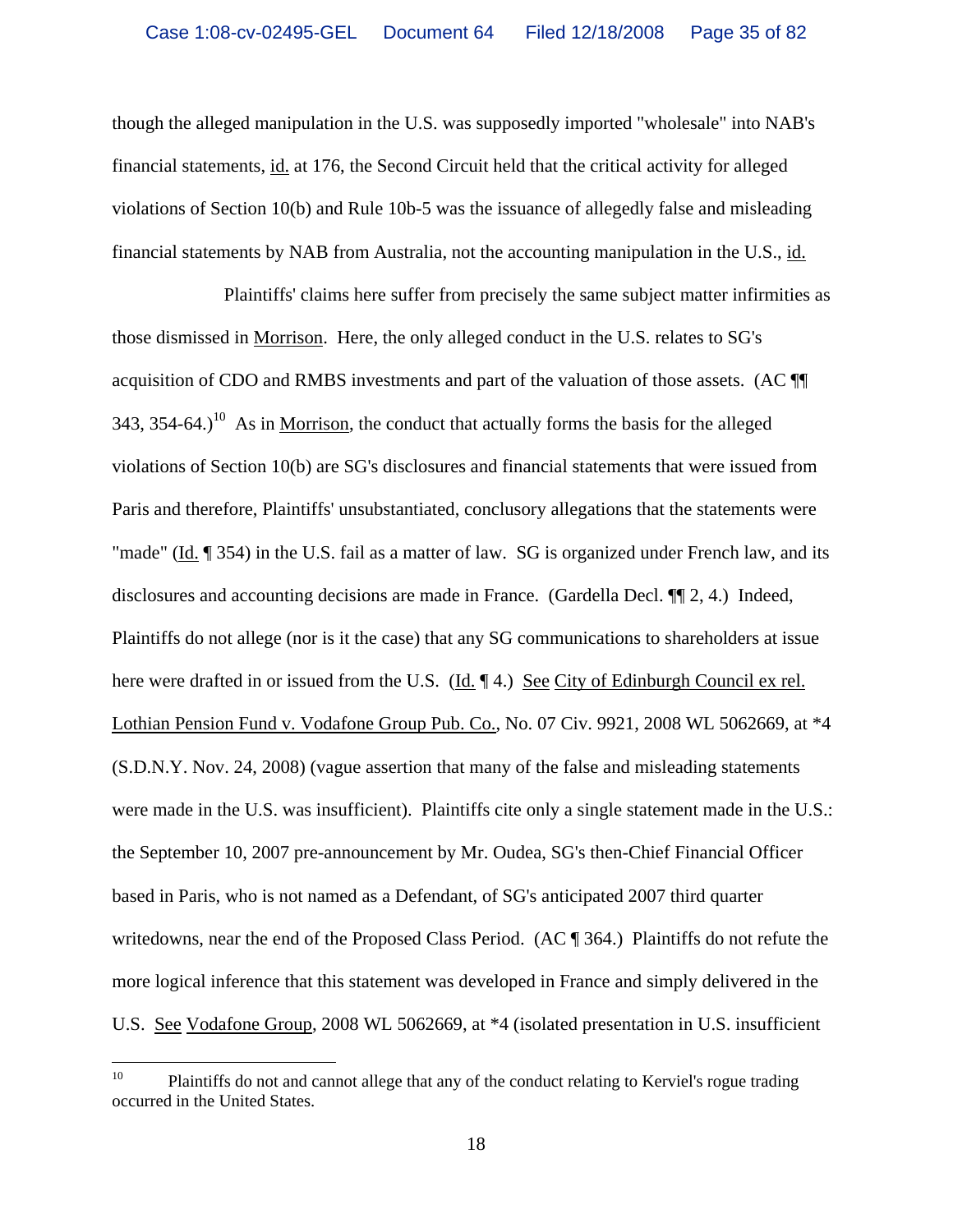for subject matter jurisdiction under conduct test). "Ensuring the accuracy of [financial] statements," as the Second Circuit held in Morrison, "is much more central to the responsibilities of [Defendants'] corporate headquarters, which issued the statements, than to those of [U.S. subsidiaries], which did not." Morrison, 547 F.3d at 176.

Indeed, the alleged conduct here has even weaker ties to the U.S. than the conduct in Morrison. Specifically, in Morrison, the alleged accounting manipulations occurred in Florida. In contrast, Plaintiffs here assert that the allegedly false valuations were made primarily in Paris (AC ¶¶ 206, 211, 216), that the plan for the CDO and RMBS business "was developed by SG's senior executives in Paris," and that "SG Paris implemented its TGV initiative." (Id. ¶ 354); see In re SCOR Holding (Switz.) AG Litig., 537 F. Supp. 2d 556, 565 (S.D.N.Y. 2008) (no subject matter jurisdiction where purported fraud was "masterminded" abroad (citing Berger, 322 F.3d at 194)). As the alleged conduct here has even less contact with the U.S. than the conduct that Morrison held was insufficient to establish jurisdiction, Morrison, a fortiori, compels dismissal.

### **B. This Court Does not Have Subject Matter Jurisdiction Over Foreign Plaintiffs Under the "Effects Test"**

"[T]he effects test concerns the impact of overseas activity on U.S. investors and securities traded on U.S. securities exchanges." Europe & Overseas Commodity Traders, S.A. v. Banque Paribas London, 147 F.3d 118, 128 (2d Cir. 1998). It "has no bearing in an action involving the claims of foreign purchasers of a foreign company's securities on foreign exchanges." In re Alstom SA Sec. Litig., 406 F. Supp. 2d 346, 369 (S.D.N.Y. 2005); see also In re Rhodia S.A. Sec. Litig., 531 F. Supp. 2d 527, 538 (S.D.N.Y. 2007) (effects test inapplicable to claims by foreign investors in French company traded on Paris stock exchange). Thus, the Court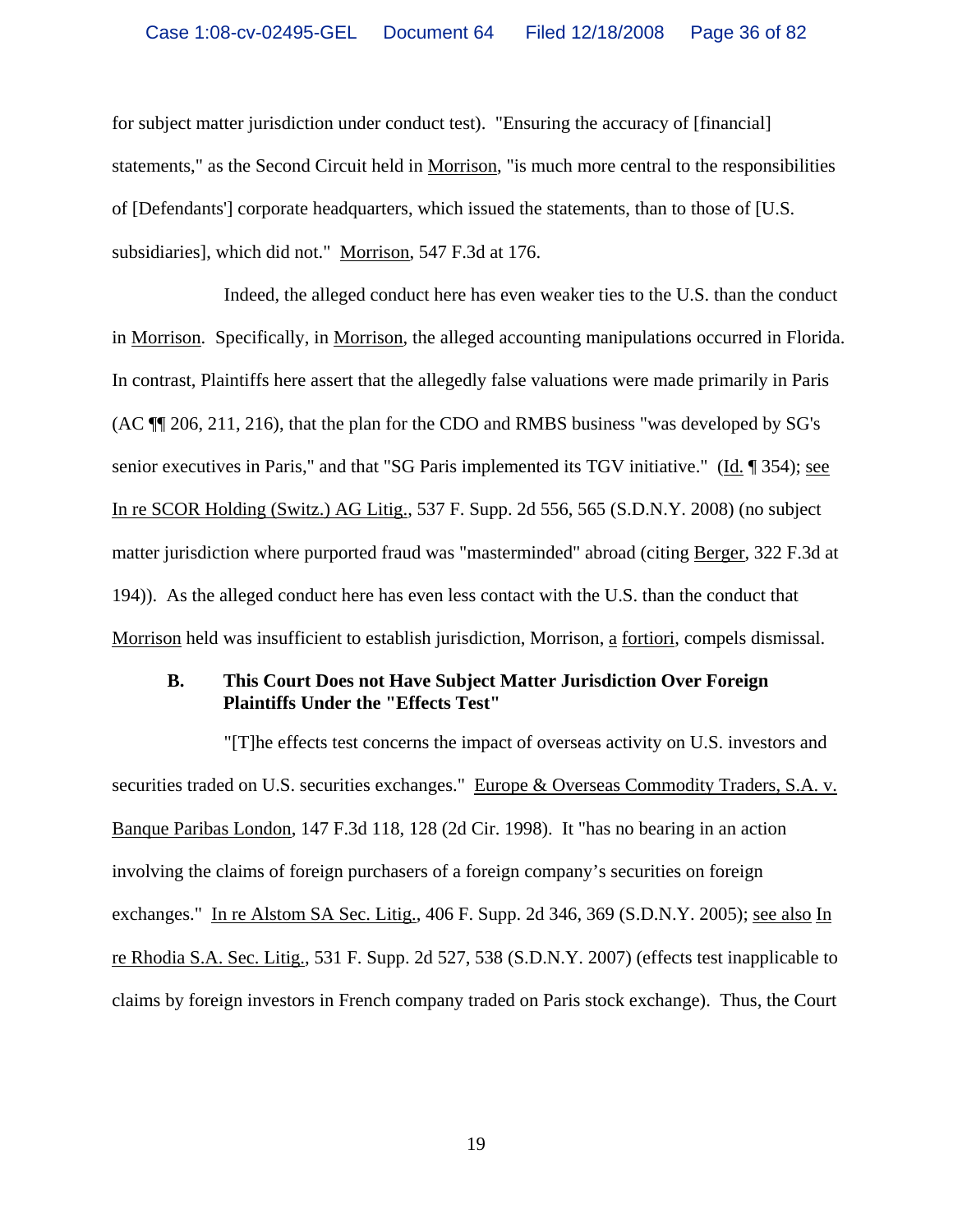does not have subject matter jurisdiction over claims brought on behalf of Avon Pension Fund or similarly situated plaintiffs under the effects test. $^{11}$ 

# **II. THIS COURT LACKS PERSONAL JURISDICTION OVER DEFENDANTS CITERNE AND ALIX**

All claims against Defendants Citerne and Alix must be dismissed under Fed. R. Civ. P. 12(b)(2) for lack of personal jurisdiction. This court has neither general nor specific personal jurisdiction over these Defendants, because neither is alleged to have engaged in conduct intended to have an effect in the United States. Both are French citizens, who are not alleged to have made any of the alleged misleading statements to SG's shareholders, and neither is specifically alleged to have signed any of the financial disclosures in question. (Gardella Decl. ¶¶ 5, 6.) Thus, the exercise of jurisdiction over these two defendants is entirely unreasonable. See Rhodia, 531 F. Supp. 2d at 542 (no personal jurisdiction over officers of French company who made no false statements or finalized any disclosures at issue). Their purported status as "control persons" is insufficient. Id.

# **III. PLAINTIFFS HAVE FAILED TO STATE A CLAIM UNDER SECTION 10(b) OF THE EXCHANGE ACT OR SEC RULE 10b-5**

# **A. Standard of Review**

In Bell Atlantic Corp. v. Twombly, 127 S. Ct. 1955 (2007) the Supreme Court held that to survive dismissal under Rule 12(b)(6), a plaintiff must allege facts that "raise a right to relief above the speculative level," id. at 1965. To meet this standard, "a complaint must plead 'enough facts to state a claim to relief that is plausible on its face.'" Ruotolo v. City of New York, 514 F.3d 184, 188 (2d Cir. 2008) (quoting Twombly, 127 S. Ct. at 1974).

 $11\,$ 11 Of course, foreign investors are not foreclosed from pursuing whatever rights they may have abroad, such as French shareholders pursuing claims in the French courts.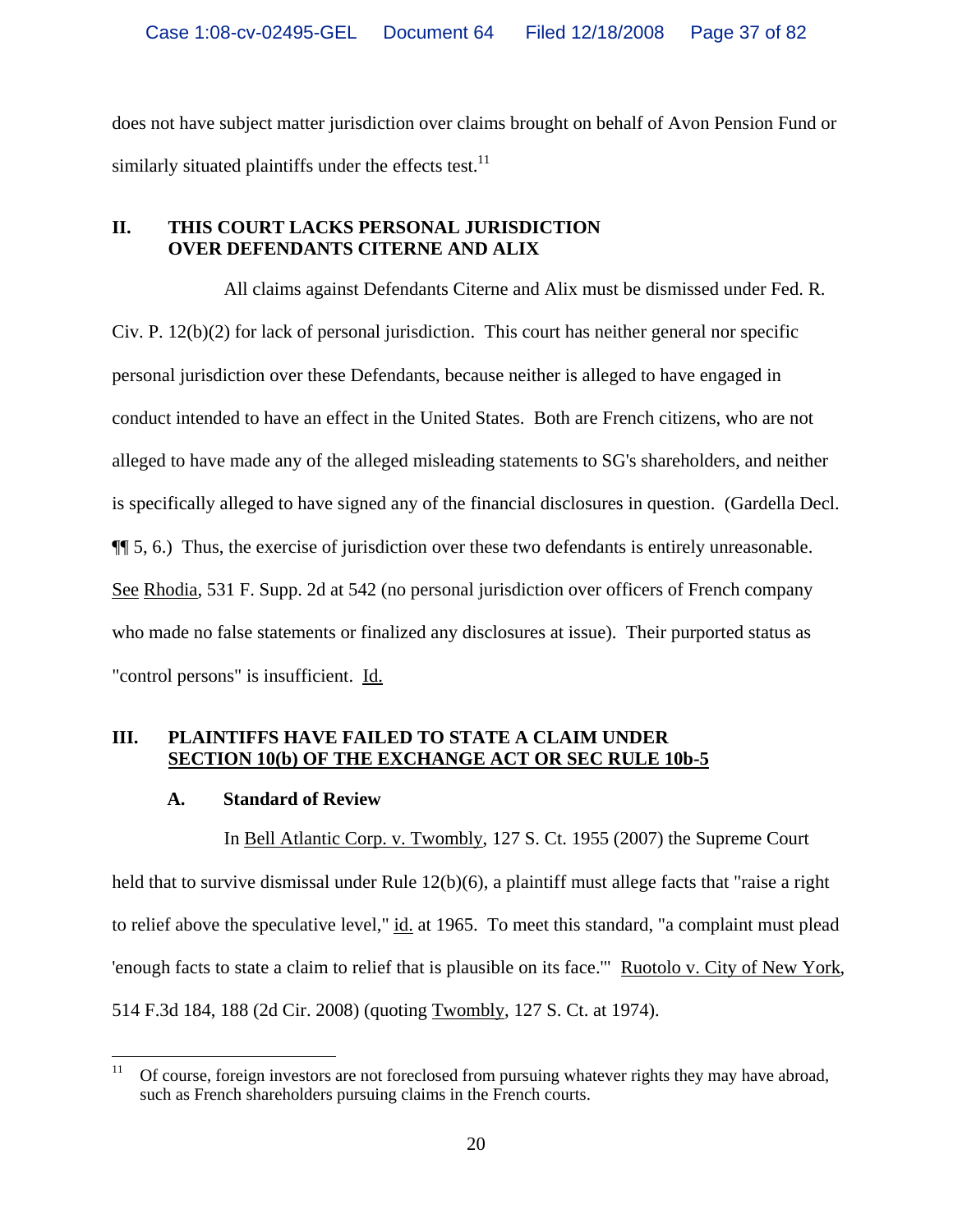Claims under Section 10(b) are subject to the heightened pleading requirements of the PSLRA and Fed. R. Civ. P. 9(b). The PSLRA "'insists that securities fraud complaints "specify" each misleading statement; that they set forth the facts "on which [a] belief" that a statement is misleading was "formed"; and that they "state with particularity facts giving rise to a strong inference that the defendant acted with the required state of mind."'" Merrill Lynch, Pierce, Fenner & Smith, Inc. v. Dabit, 547 U.S. 71, 81-82 (2006) (alteration in original) (quoting Dura Pharms., Inc. v. Broudo, 544 U.S. 336, 345 (2005)); see also Lentell v. Merrill Lynch & Co., 396 F.3d 161, 168 (2d Cir. 2005) ("[R]ule [9(b)] is applied assiduously to securities fraud."); 15 U.S.C. § 78u-4(b)(1), (2).

#### **B. The Amended Complaint Fails to Plead Scienter**

Prolixity is no substitute for particularity. Plaintiffs' unwieldy, 435-paragraph and 184-page Amended Complaint fails to sufficiently allege with particularity facts giving rise to any inference of scienter, let alone a strong inference at least as cogent and compelling as a nonfraudulent one. Plaintiffs' theory of scienter, that SG purposefully invested in CDOs and RMBS knowing they were doomed to collapse, is entirely implausible and irrational. And Plaintiffs do not and cannot allege that SG or any of the Individual Defendants benefited in any concrete way from this purported fraud. Plaintiffs' attempt to use the later writedowns of CDO and RMBS assets to assert that larger writedowns should have been taken sooner is nothing more than impermissible allegations of fraud by hindsight. Similarly, Plaintiffs' disagreement with SG's third quarter 2007 valuation of illiquid and complex CDOs is a matter of opinion and not actionable as fraud. Plaintiffs' attempts to bolster these insufficient claims with allegations from so-called confidential witnesses – low-level employees who are not alleged to have communicated with senior SG management in Paris, let alone with any of the Individual Defendants – fail to raise any inference of scienter as well.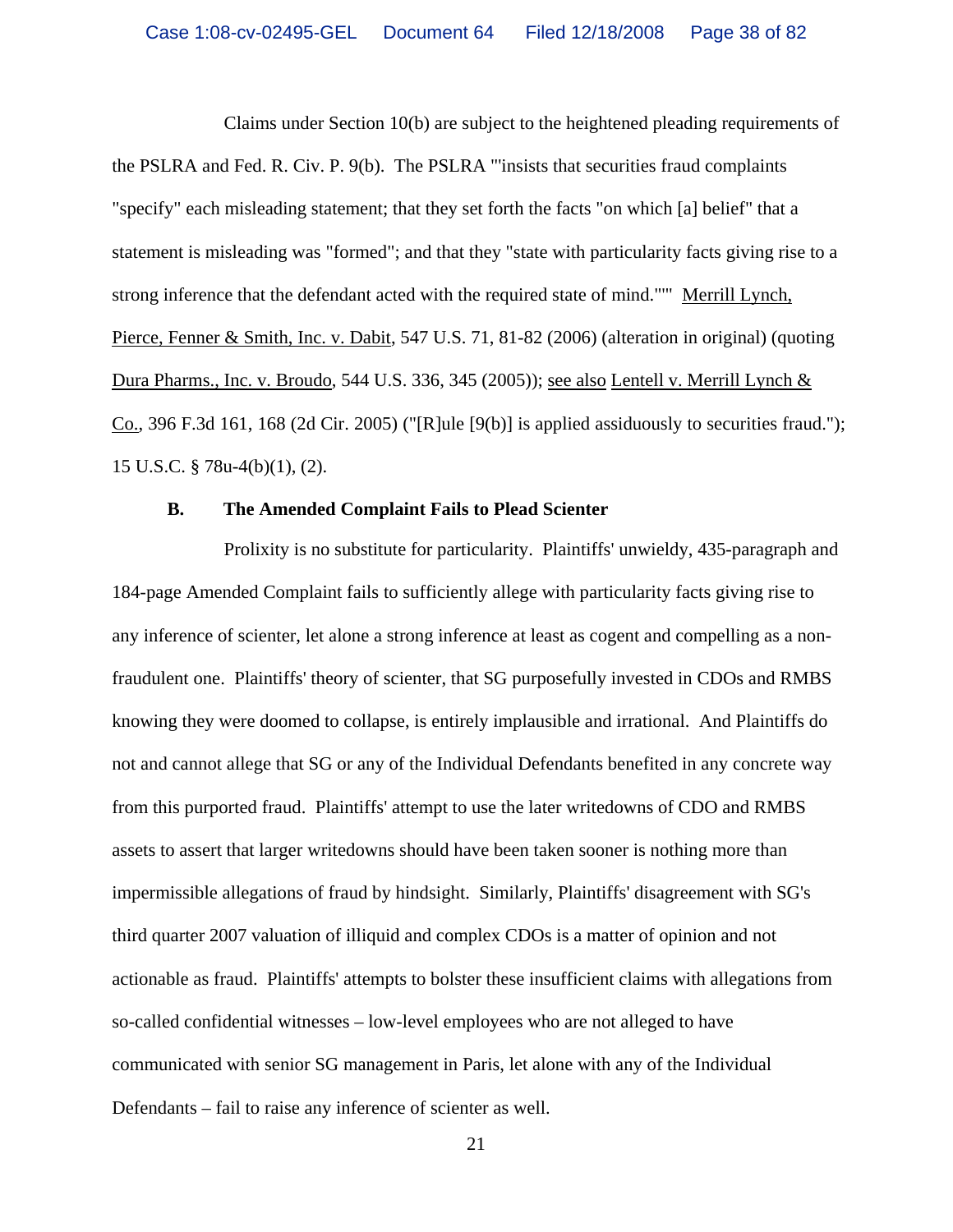The allegations relating to the losses caused by Kerviel also fail to raise a strong inference of scienter. It is indisputable that Kerviel went to extraordinary lengths to circumvent internal controls, and none of SG's senior management knew of his activities. Thus, far from creating a cogent and compelling inference of scienter, allegations that SG's internal controls failed allege, at most, inactionable negligence.

For these and other reasons discussed below, Plaintiffs failed to allege scienter. The Court must therefore dismiss their claim under Fed. R. Civ. P. 12(b)(6).

#### **1. The Tellabs Standard**

To determine if a "strong inference" of scienter is adequately plead, "a court must consider plausible nonculpable explanations for the defendant's conduct, as well as inferences favoring the plaintiff." Tellabs, 127 S. Ct. at 2510. "A complaint will survive . . . only if a reasonable person would deem the inference of scienter cogent and at least as compelling as any opposing inference one could draw from the facts alleged." Id. See also Cozzarelli v. Inspire Pharms., Inc., No. 07-1851, 2008 WL 5194311, at \*4-5 (4th Cir. Dec. 12, 2008).

Before Tellabs, courts in this Circuit recognized two methods for pleading scienter. First, scienter could be pleaded through allegations of "motive and opportunity" to commit fraud. See Novak v. Kasaks, 216 F.3d 300, 307 (2d Cir. 2000). In Tellabs, the Supreme Court instructed that "the significance that can be ascribed to an allegation of motive, or lack thereof, depends on the entirety of the complaint." 127 S. Ct. at 2511. Second, scienter could be pleaded by alleging facts showing "strong circumstantial evidence of conscious misbehavior or recklessness." Kalnit v. Eichler, 264 F.3d 131, 138 (2d Cir. 2001). Recklessness means "highly unreasonable" conduct that "'represents an extreme departure from the standards of ordinary care to the extent that the danger was either known to the defendant or so obvious that the defendant must have been aware of it." Id. at 142 (citation omitted).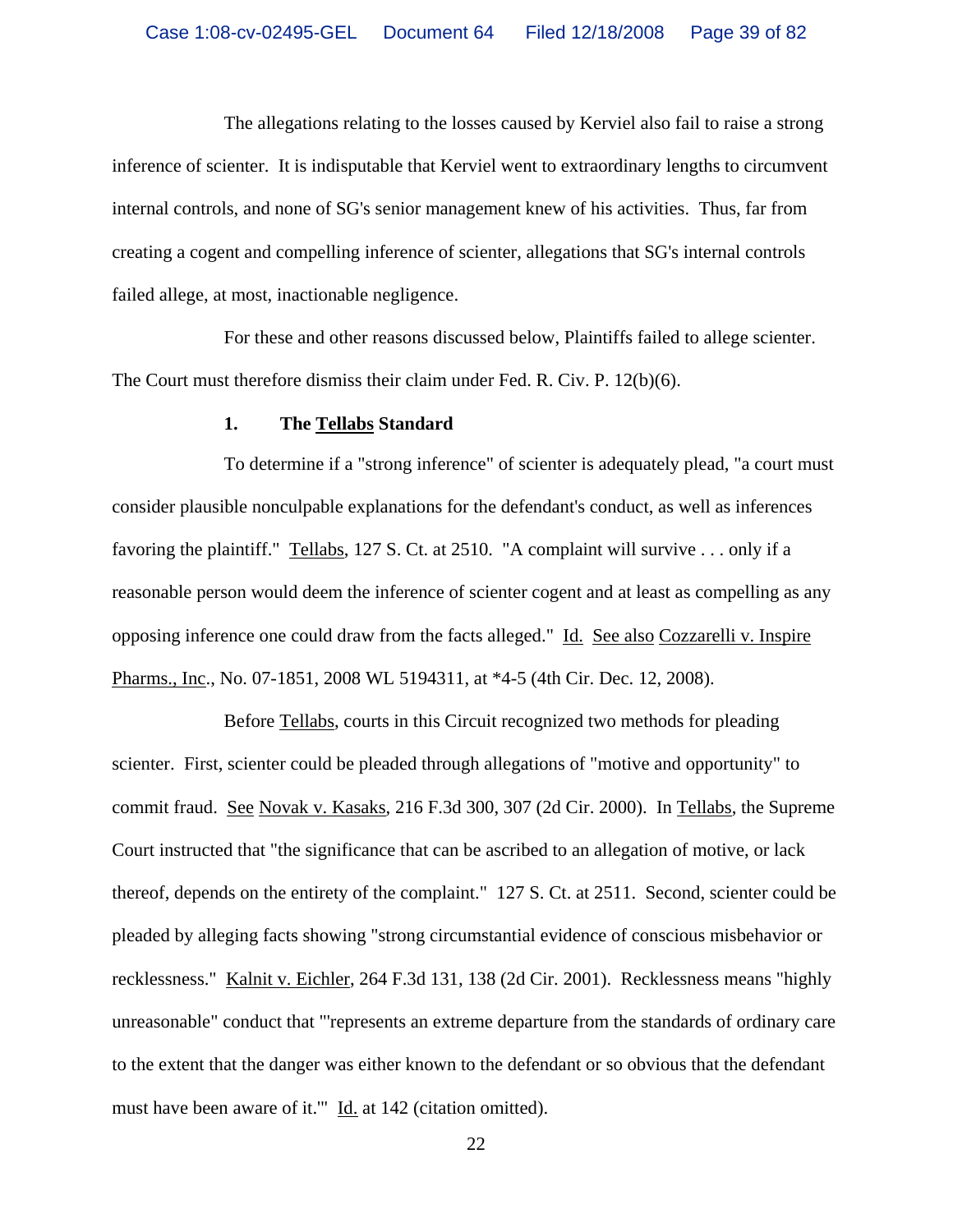As discussed below, because Plaintiffs have failed to allege a cogent motive, any inference of scienter is weakened. Accordingly, "'the strength of the circumstantial allegations [of conscious misbehavior or recklessness] must be correspondingly greater,'" id. (citation omitted), "'and the plaintiff must allege facts approaching a knowledgeable participation in the fraud or a deliberate and conscious disregard of facts.'" In re Bayou Hedge Fund Litig., 534 F. Supp. 2d 405, 415 (S.D.N.Y. 2007) (emphasis omitted) (citation omitted).

Since Tellabs, the Second Circuit has reinforced that "'[w]here plaintiffs contend defendants had access to contrary facts, they must specifically identify the reports or statements containing this information.'" Teamsters Local 445 Freight Div. Pension Fund v. Dynex Capital Inc., 531 F.3d 190, 196 (2d Cir. 2008) (alteration in original) (quoting Novak, 216 F.3d at 309). Without allegations of contemporaneous documents contradicting public statements, the Second Circuit held that any inference of scienter was not "'at least as compelling' as the competing inference," id. at 197 (quoting Tellabs, 127 S. Ct. at 2505), "i.e., that the statements either were not misleading or 'were the result of merely careless mistakes at the management level based on false information fed it from below," id. (citation omitted).

## **2. Plaintiffs' Claims Regarding SG's Exposure to the "Credit Crisis" is Based on an Entirely Implausible Theory of Fraud**

Courts must weigh the plausibility of competing inferences to determine whether a plaintiff has alleged a cogent and compelling inference of scienter. See Tellabs, 127 S. Ct. at 2510; see also Kalnit, 264 F.3d at 140-41 ("Where plaintiff's view of the facts defies economic reason . . . [it] does not yield a reasonable inference of fraudulent intent." (internal quotation marks omitted) (alterations in original) (citation omitted)). Ignoring the onset of the global "credit crisis" in the third quarter of 2007, Plaintiffs assert that – beginning in August 2005, more than two years before the credit crisis – SG commenced a deliberate scheme to defraud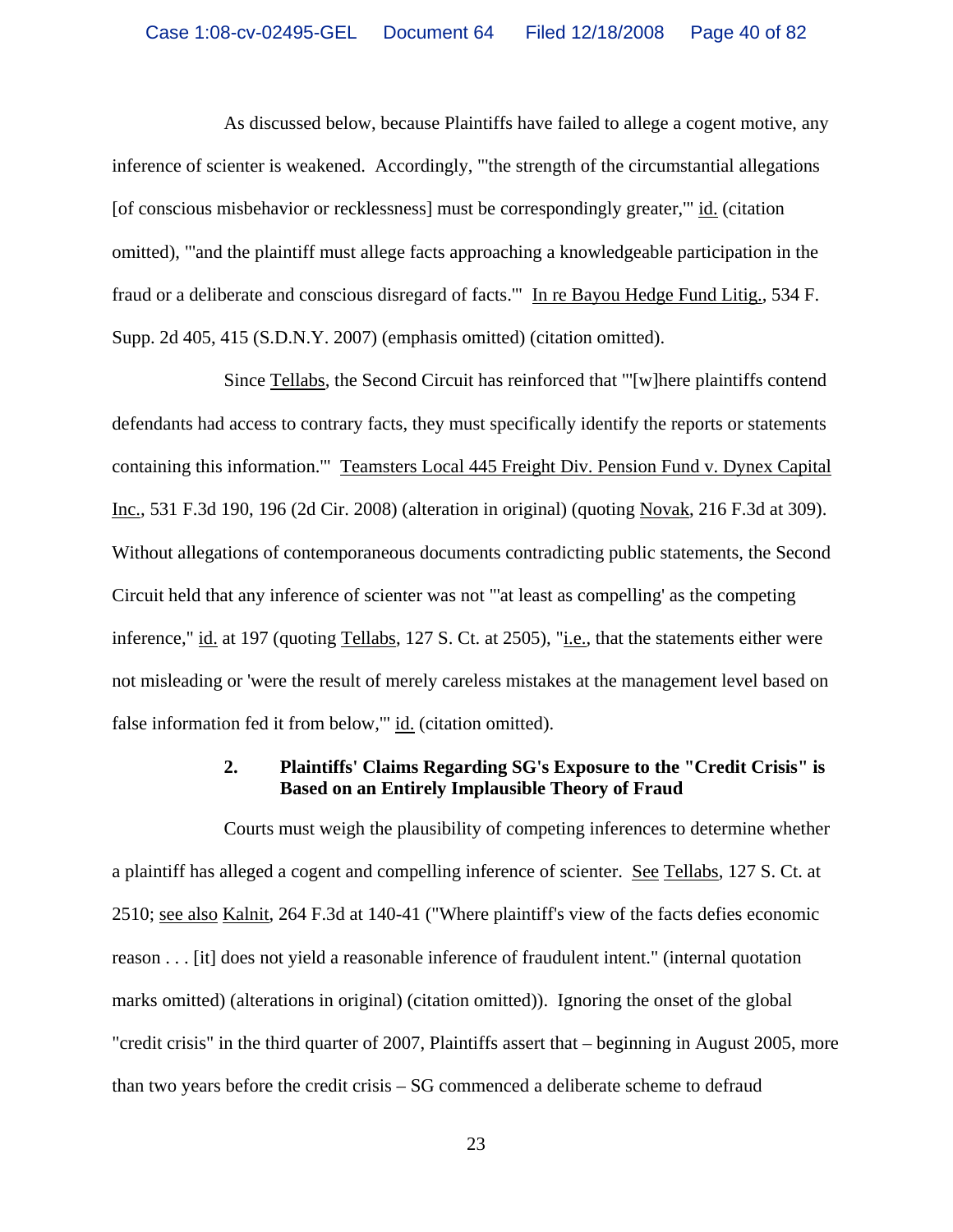shareholders in connection with its CDO and RMBS investments, which eventually grew to billions of Euros, because it supposedly knew these assets were overvalued, rapidly deteriorating in value and "toxic."  $(AC \parallel 11.)$ 

This theory of fraud is entirely implausible. Plaintiffs fail to provide a plausible inference, let alone a cogent and compelling one, as to why SG, if it actually knew (or even suspected) what Plaintiffs allege it knew about the value of its CDOs and RMBS, would continue to build and hold such positions and otherwise take actions inconsistent with a profitable investment. If what Plaintiffs allege is true, SG could have taken positions that would have allowed it to capitalize on the extreme downturn in the U.S. subprime market, rather than suffer the significant losses it ultimately did, along with other banks.

That SG allegedly continued to pursue a losing investment strategy to "stay in the game" (AC ¶ 202, 229) is entirely irrational, especially considering that Plaintiffs allege no concrete benefit to SG for continuing this line of business. As Plaintiffs allege, this business line contributed at most 1% of SG's revenue ( $\underline{Id}$ ,  $\P$  144) and was only one of 63 diversified profit centers. (Id. ¶ 154.) It would have been economically senseless to continue investing in U.S. residential-backed CDO and RMBS investments unless SG expected them to be profitable. See Fadem v. Ford Motor Co., 352 F. Supp. 2d 501, 525 (S.D.N.Y.), aff'd, 157 F. App'x 398 (2d Cir. 2005). Continuing such an investment strategy undermines any inference SG knew the strategy was destined to fail. See In re JP Morgan Chase Sec. Litig., 363 F. Supp. 2d 595, 629 (S.D.N.Y. 2005) (continuing to loan money to Enron undercut inference JP Morgan knew Enron would collapse).

Plaintiffs assert in conclusory fashion that SG underwrote CDOs, but they fail to allege how many CDOs or any specific facts regarding the size of the underwriting fees earned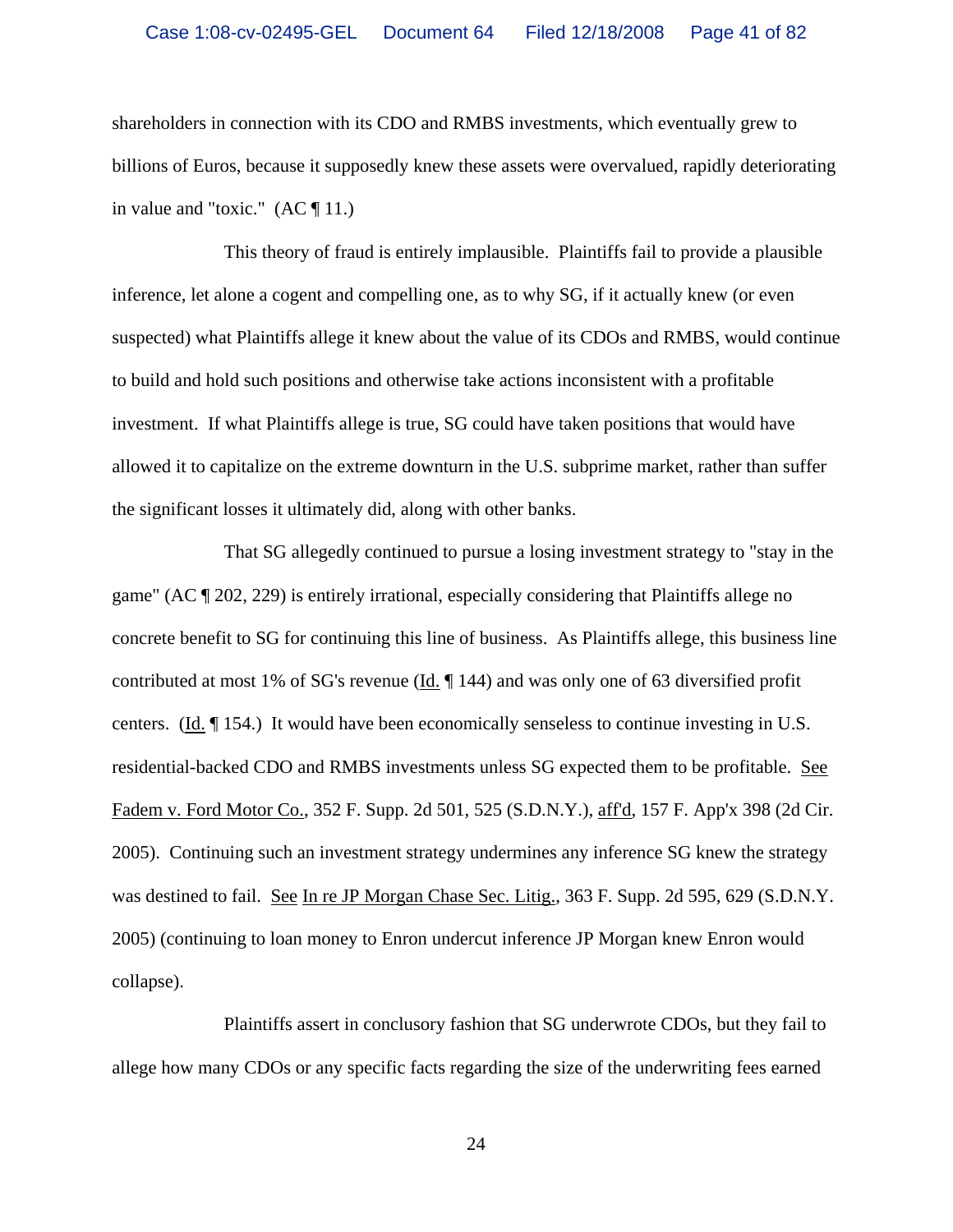from SG's CDO business. Indeed, Plaintiffs admit that by the time SG allegedly had made the decision to "stay in the game" (summer 2007), it was already supposedly clear that the CDO market was "shot" (AC  $\P$  214), and that SG was "late to the game" (id.  $\P$  213.) If in fact it was "insane" to "keep[ ] up the appearance of having an active underwriting operation" in "late 2007" (id. ¶ 229), Plaintiffs have failed to allege why SG continued to do so. Rather, the more cogent inference is that SG would have shorted the CDO market or reduced its CDO investments, knowing the CDO market was in danger of imminent collapse.

Plaintiffs also acknowledge that SG pre-announced both its third quarter 2007 writedown and its year-end 2007 results, further weakening any inference of scienter related to the purported concealment of SG's writedowns. See Rombach v. Chang, 355 F.3d 164, 176 (2d Cir. 2004) ("[T]he allegation that defendants behaved recklessly is weakened by their disclosure of certain financial problems prior to the deadline to file its [sic] financial statements."); see also In re Nokia Oyj (Nokia Corp.) Sec. Litig., 423 F. Supp. 2d 364, 407 (S.D.N.Y. 2006) (disclosure of poor sales ten days before filing deadline for financial statements undercut inference that defendants knew but concealed problems). Here, SG pre-announced it would have writedowns two months before it released its third quarter 2007 results. It then pre-announced its 2007 yearend writedowns one month before it was scheduled to release them to the public.

The 30-month Proposed Class Period, beginning on August 1, 2005, itself undermines an inference of scienter. "'Alleging such a lengthy class period weakens any inference of scienter' . . . and 'strengthens a competing inference that the plaintiffs filed their complaint simply to embark on a fishing expedition with the hope of catching a valid claim.'" Malin v. XL Capital Ltd., 499 F Supp. 2d 117, 151 (D. Conn. 2007) (quoting Teachers' Ret. Sys. of La. v. Hunter, 477 F.3d 162, 185 (4th Cir. 2007)). Further undermining this inference is that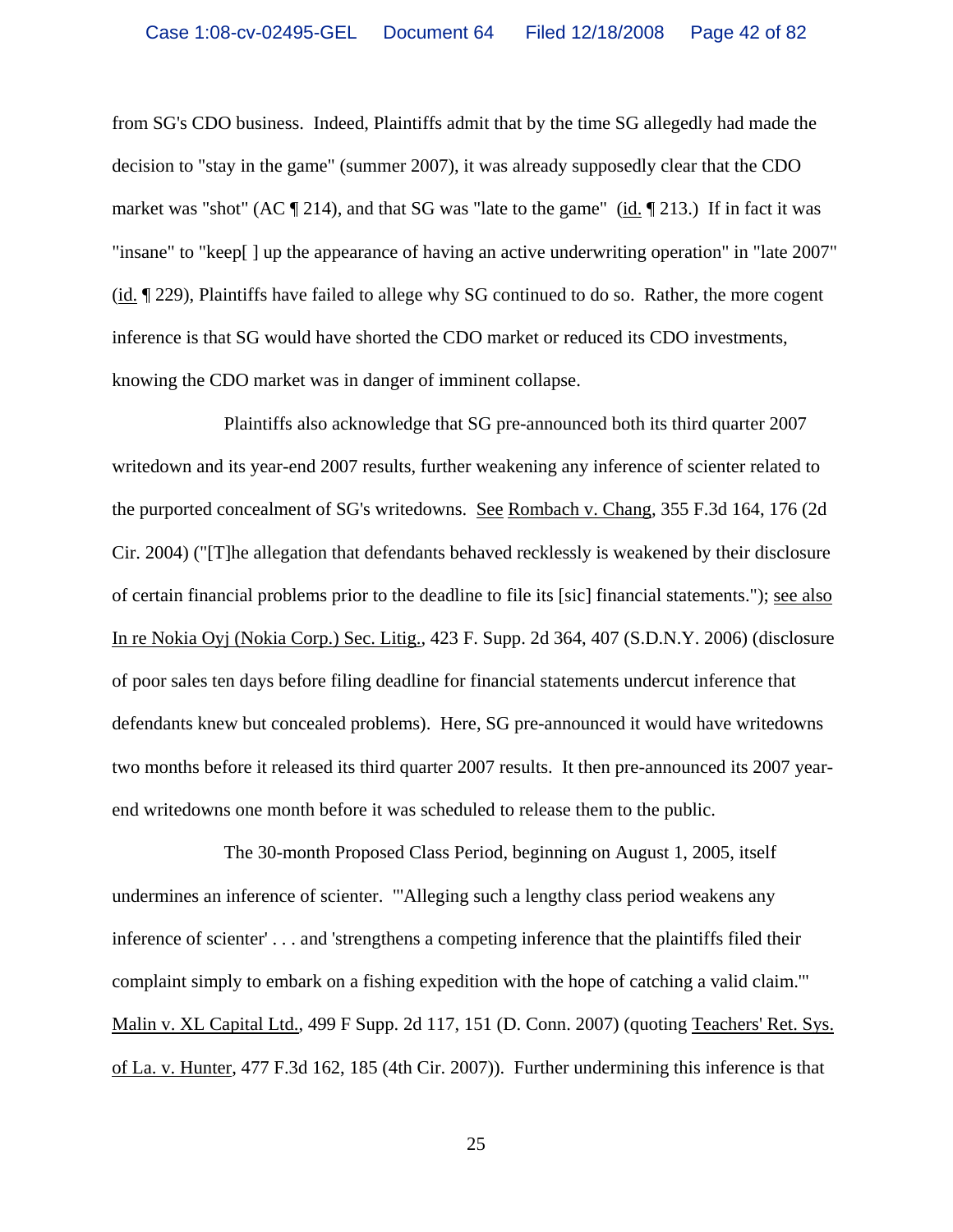Plaintiffs fail to allege a single fact, from confidential witnesses or otherwise as discussed below, that SG knew of any problems with respect to its CDOs and RMBS investments as early as August 1, 2005, a full two years before the credit crisis hit. See In re Vantive Corp. Sec. Litig., 283 F.3d 1079, 1092 (9th Cir. 2002) (allegations of misstatements at beginning of a 63-week class period were "woefully inadequate").

Moreover, as Plaintiffs acknowledge, SG repurchased its own stock during the Proposed Class Period. The repurchase of stock at supposedly inflated prices presents a compelling inference against scienter. See McNamara v. Pre-Paid Legal Servs., Inc., 189 F. App'x 702, 717 (10th Cir. 2006); Mathews v. Centex Telemanagement, Inc., No. C-92-1837- CAL, 1994 WL 269734, at \*8 (N.D. Cal. June 8, 1994) ("It would have made no sense to purchase that stock if defendants knew the prices to be inflated."). While Plaintiffs allege that SG repurchased stock in an effort to artificially inflate SG's share price so the Individual Defendants could sell their shares at a higher price (AC ¶ 372), as discussed below this theory is entirely specious.

Plaintiffs' theory makes even less sense because this so-called fraud could not have gone on indefinitely, such that the repurchased shares would never decline in value. The Second Circuit observed in Shields v. Citytrust Bancorp, Inc., in evaluating a claim that bank executives fraudulently understated the bank's loan reserves, that "the ordinary course of bank business would lead to the review of the loan portfolios, as it did," so that defendants would not have the opportunity to benefit from the alleged misstatements and nondisclosures. 25 F.3d at 1130; see also In re GeoPharma, Inc. Sec. Litig., 399 F. Supp. 2d 432, 449-50 (S.D.N.Y. 2005) (scienter allegations insufficient where "the alleged scheme could not possibly have succeeded" because truth inevitably would come out given media and regulatory scrutiny).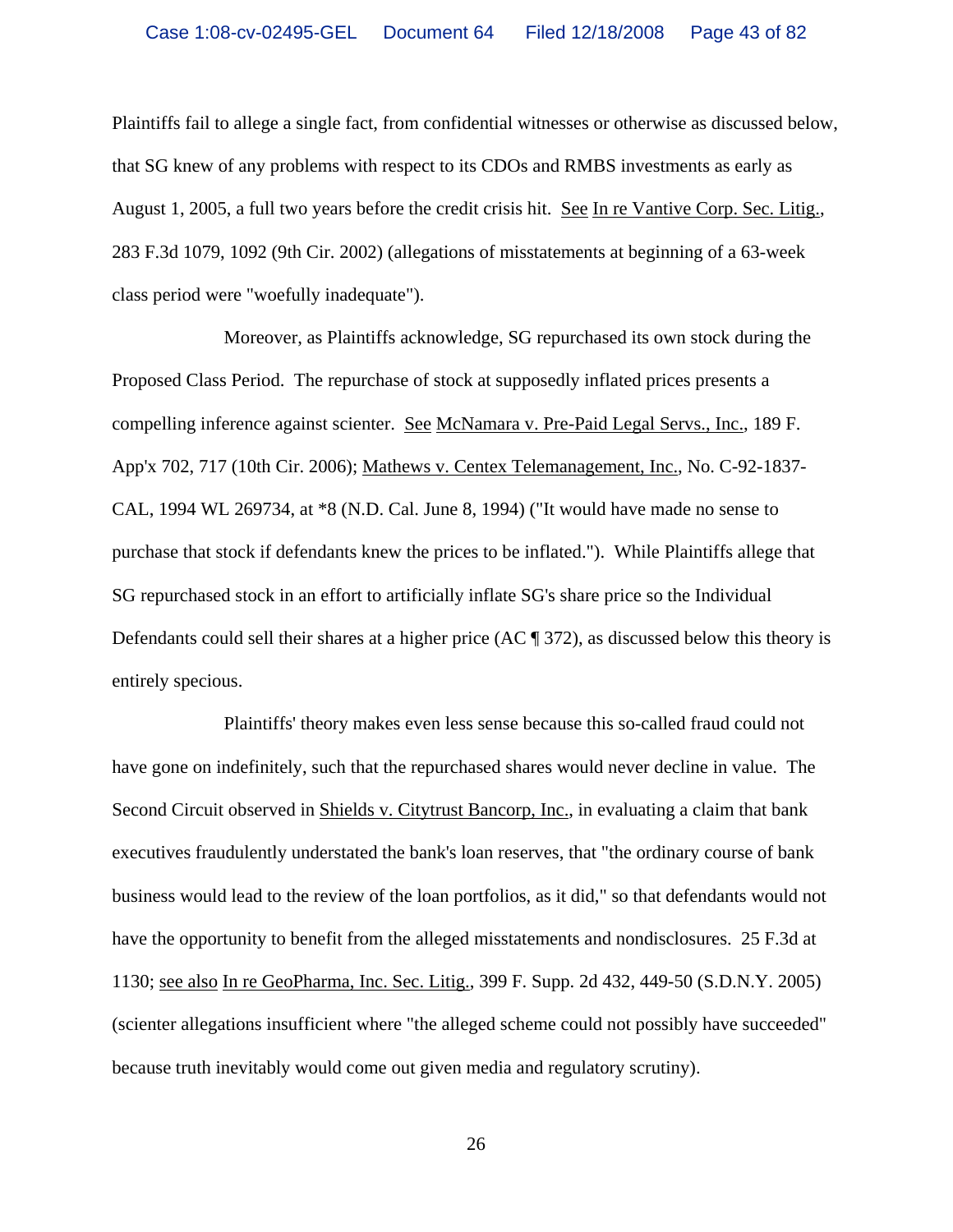## **3. Plaintiffs' Assertion that SG's Third Quarter 2007 Writedown Was Not Large Enough is Classic "Fraud By Hindsight"**

The more compelling and the only cogent inference to be drawn from Plaintiffs' allegations as to SG's CDO and RMBS losses is that SG, like so many other sophisticated financial institutions, simply did not foresee the severity of the rapid and unexpected credit market developments that began to unfold in the third quarter of 2007.

As this Court has recognized, "when a corporation tells an investor that its business is likely to be profitable, the investor cannot later point to evidence of losses or adverse events in the life of the business to allege fraud." Waxman, 2003 WL 22439796, at \*9 (Lynch, J.) (emphasis added). Indeed, courts in this Circuit have long been highly skeptical of claims alleging that losses suffered in the wake of market-wide downturns were supposedly caused by fraud. See Denny, 576 F.2d at 469-70 (engaging in "risky and speculative" investments did not amount to a 10(b) violation in light of economic turmoil of 1970s); Shields, 25 F.3d at 1129 (rejecting claim that bank executives knew loan portfolio was "precarious" and understated reserves before commercial real estate market collapsed during late 1980s). This same logic applies to the current credit crisis, which is indisputably global and has left few if any market participants unscathed. See In re 2007 Novastar Fin., Inc. Sec. Litig., No. 07-0139-CV-W-ODS, 2008 WL 2354367, at \*3-4 (W.D. Mo. June 4, 2008) (losses from subprime loans due to credit crisis not actionable).

Plaintiffs implicitly recognize their complaint is founded on hindsight judgments about the credit crisis. For example, Plaintiffs cite to a "series of recent disclosures by financial institutions regarding exposure to derivatives and mortgage-backed securities," "revelations of the impact of the crisis at other major financial institutions," and a "tide of bad news about derivatives- and mortgage-related losses." (AC ¶ 88.) Plaintiffs fail to sufficiently allege that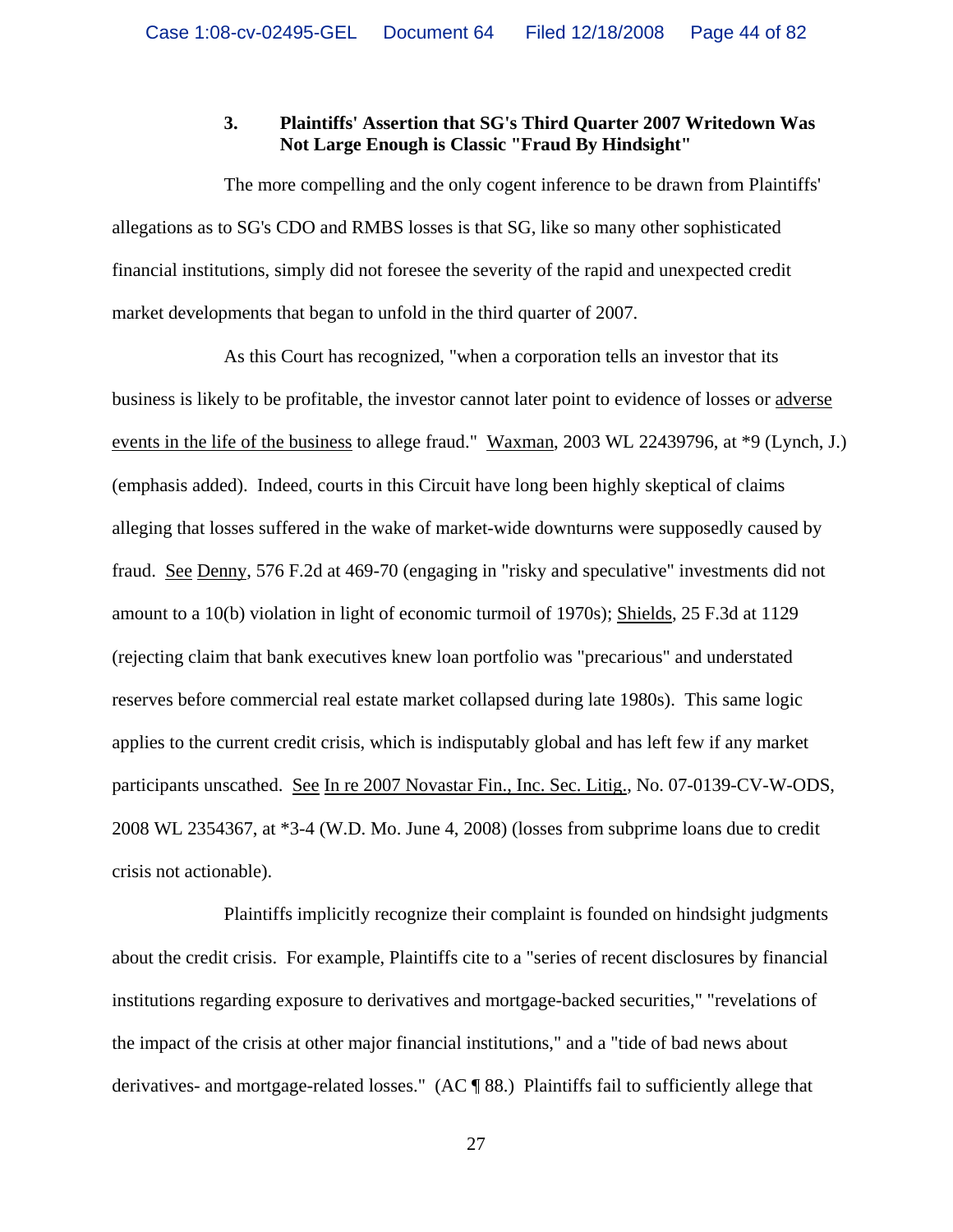these "disclosures," "revelations" or "bad news" came prior to the third quarter of 2007, and did not worsen before SG released its 2007 results in January 2008. (Id. ¶ 165 (alleging writedown increased tenfold between the third quarter 2007 and year-end 2007).) In fact, Plaintiffs acknowledge that €500 million of writedowns was due to the failure of SG's monoline hedges, which occurred after the third quarter 2007. (Id. 167.) The allegation that SG somehow "stood alone" (id. ¶ 88), or was different from other banks (id. ¶ 89), is entirely conclusory. In fact, the same allegations made against SG regarding its CDO losses are made against other banks hit by the credit crisis. $^{12}$ 

# **(a) Differences of Opinion Over Valuation are not Actionable as Fraud**

Allegations that SG should have taken larger losses on its CDO and RMBS assets

when it pre-announced the 2007 third quarter writedown (AC  $\P$  163-65) ignore that these were

complex valuations of what suddenly became illiquid securities. This Court's opinion in Allied

Capital is instructive. In that case, plaintiffs sued over what they alleged was Allied's fraudulent

overvaluation of certain investments. But in reasoning equally applicable here, this Court held:

[T]he Complaint establishes nothing more than that the plaintiffs disagree with some of Allied's investment valuations – but given the difficulty of valuing illiquid securities, and the multitude of factors that may appropriately be taken into account, alleging disagreement with some of Allied's valuations does not equate to alleging fraud. There is simply no basis on which to infer that Allied's valuation of its investments was in fact incorrect or

 $12 \,$ See, e.g., Consolidated Amended Class Action Complaint, In re Merrill Lynch & Co., Inc. Sec., Derivative & ERISA Litig., No. 07cv9633 (S.D.N.Y. May 21, 2008) ¶ 34 (alleging Merrill failed to disclose its subprime ABS CDO exposure); id. ¶ 92 (alleging Merrill misstated risk management, abandoned risk management policies) (Ex. 33); Consol. Securities Class Action Complaint, In re UBS AG Sec. Litig., No. 1:07-CV-11225-RJS (S.D.N.Y. July 11, 2008) ¶ 38 (alleging UBS's undisclosed exposure to the US subprime mortgage market); id. ¶ 210 (alleging UBS ignored or manipulated risk management controls) (Ex. 34); Amended Complaint for Violation of the Federal Securities Laws, Cornwell v. Credit Suisse Group, No. 08 Civ. 3758 (VM) (S.D.N.Y Oct. 20, 2008) ¶ 42 (alleging Credit Suisse falsely disclosed its subprime exposure as <u>de minimis</u>); id. ¶ 103 (alleging false statements as to risk management) (Ex. 35).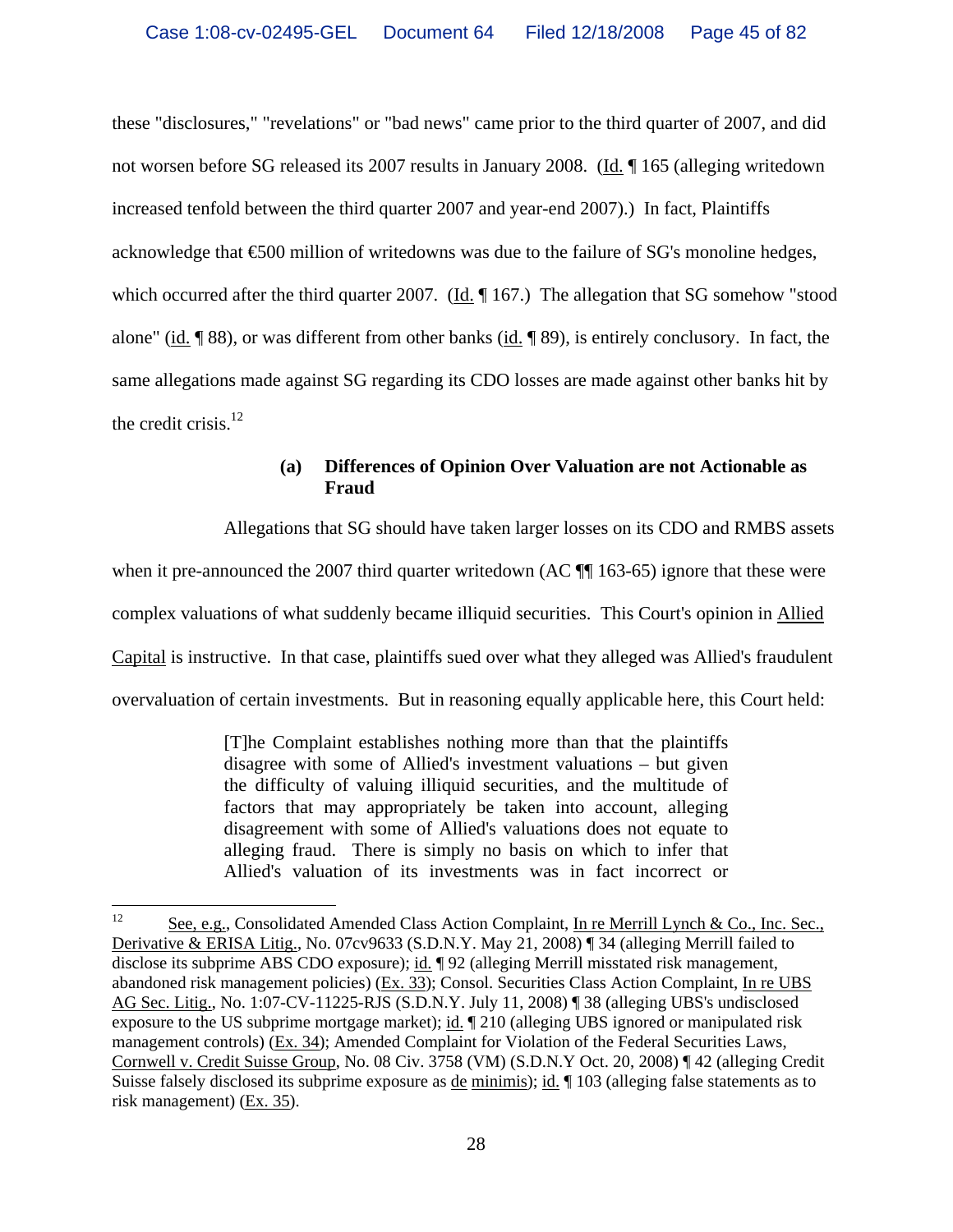inflated, and thus no basis to infer that Allied's accounting policies resulted in fraudulent overvaluation.

Allied Capital, 2003 WL 1964184, at \*4.

Further, disagreeing with a valuation does not allege securities fraud because, as this Court has repeatedly recognized, valuation models are by definition opinions, not facts. See In re Salomon Analyst Level 3 Litig., 373 F. Supp. 2d 248, 251-52 (S.D.N.Y. 2005) (Lynch, J.) (because "financial valuation models depend so heavily on the discretionary choices of the modeler – including choice of method . . . choice of assumptions . . . and choice of 'comparables' . . . – the resulting models and their predictions can only fairly be characterized as subjective opinions"). Second-guessing opinions, "made all too easy with the benefit of hindsight," Podany v. Robertson Stephens, Inc., 318 F. Supp. 2d 146, 154 (S.D.N.Y. 2004) (Lynch, J.), does not allege securities fraud. It is not enough that an opinion becomes "incorrect or doubtful, . . . unreasonable, irrational, excessively optimistic, not borne out by subsequent events, or any other characterization that relies on hindsight or falls short of an identifiable gap between the opinion publicly expressed and the opinion truly held." In re Salomon Analyst Level 3 Litig., 350 F. Supp. 2d 477, 489 (S.D.N.Y. 2004) (Lynch, J.) (citations omitted).

Here, SG plainly disclosed it valued its assets through stress test models in the absence of market prices, 2007 Reg. Doc., supra, at 137-38 (Ex. 2), and wrote them down based on fully disclosed estimates of losses. (AC ¶¶ 364, 161 (writedowns based on expert loss estimations on 2006 and 2007 subprime vintages of 15%).) As these estimates were surpassed, the writedowns grew, as SG advised investors they might. (Id. ¶ 161.) See SG Press Release, supra, at 5, App. 1 (additional writedown based on \$350 billion estimated loss) (Ex. 5). Plaintiffs do not allege the facts that would cause such an opinion to be false at the time made. The best they can do is conclusorily allege, for example, that "Defendants knew, or recklessly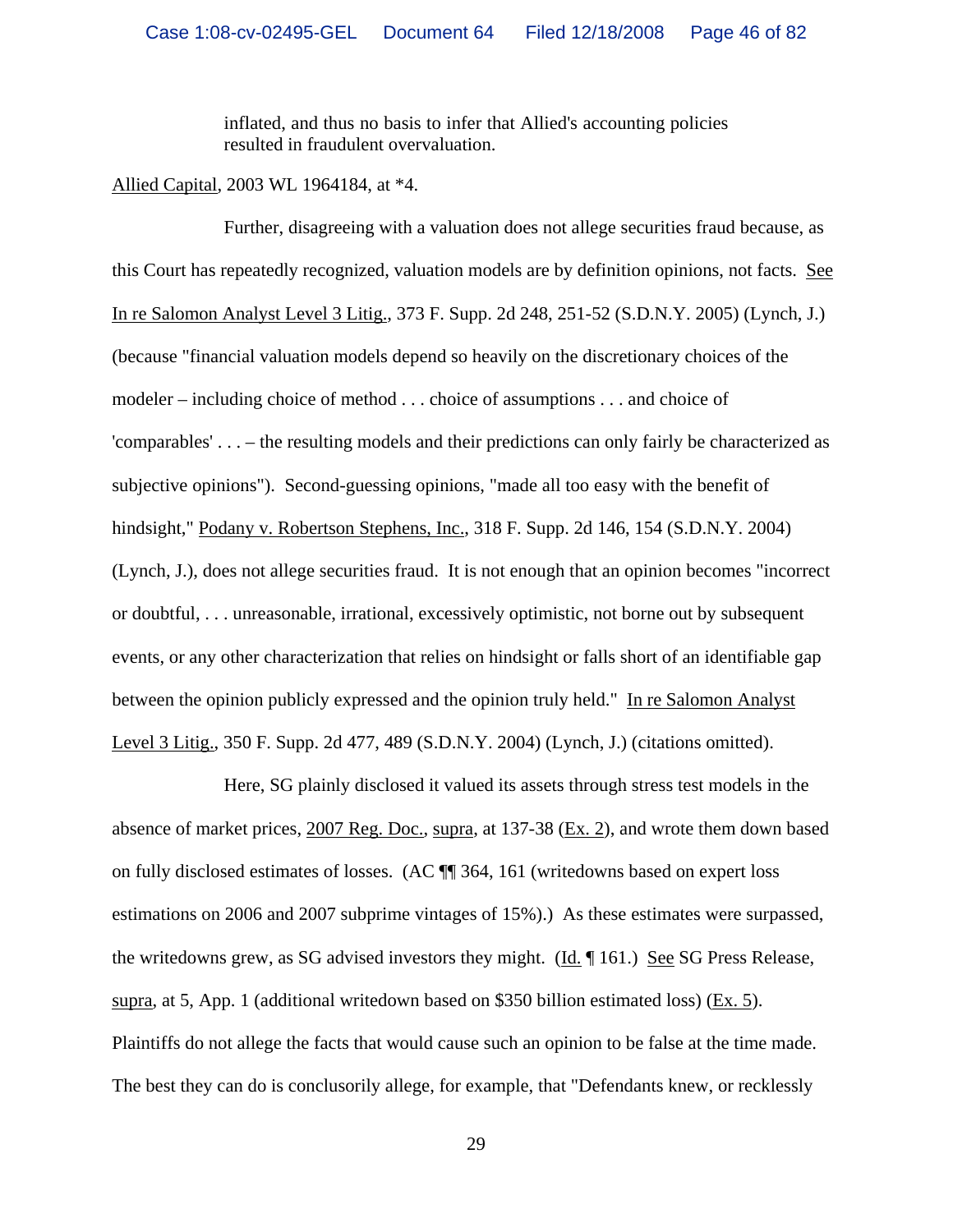disregarded, that SG's subprime losses were estimated to far exceed  $\infty$  00 million, or even  $\infty$ million." (AC ¶ 364.) That valuation models purportedly did not "reflect reality" and were supposedly "not reliable" (id. ¶ 164) fails to allege that SG's valuations were knowingly false.

Moreover, Plaintiffs acknowledge SG was primarily invested in the highest rated – and least risky – tranches of CDOs and RMBS. (See AC  $\P$ ] 9, 102, 104, 105, 154, 168); see also Third Quarter & 9 Mo. 2007 Results, supra, at 57 (Ex. 4); SG Press Release, supra, at 6, App. 3 (Ex. 5). There are no specific allegations that these tranches were defaulting or being downgraded prior to the third quarter of 2007. See Jian Hu, Structured Finance CDO Ratings Surveillance Brief: September 2007, Moody's Investors Servs., Oct. 23, 2007, at 2 (as of September 30, 2007, only "0.6% of all Aaa [] CDO tranches outstanding, or 0.2% by outstanding balance" were downgraded in 2007) (Ex. 36). Indeed, Plaintiffs fail to sufficiently allege that any major financial institution touched by the "credit crisis" announced a writedown on its AAA super-senior CDOs or senior RMBS earlier than third quarter 2007.

#### **(b) Plaintiffs' ABX Allegations Fail to Allege Scienter**

Plaintiffs allege that the third quarter 2007 writedown was too small because the ABX, an index created to track certain RMBS securities,<sup>13</sup> declined more severely than the writedowns during the Proposed Class Period. (AC  $\P$  316.) However, there are several reasons why using the ABX as a direct proxy to value CDOs or RMBS was not required, nor preferable.

See Laurie S. Goodman et al., Subprime Mortgage Credit Derivatives 145 (2008) (Ex. 37).

<sup>13</sup> As one treatise describes them:

The ABX.HE indices consist of five separate subindices, one for each of the rating categories: AAA, AA, A, BBB, and BBB-. . . . Each subindex consists of 20 tranches (of the same rating as the rating category for that particular subindex). . . . A new set of ABX.HE indices is launched every six months on January 19 and July 19."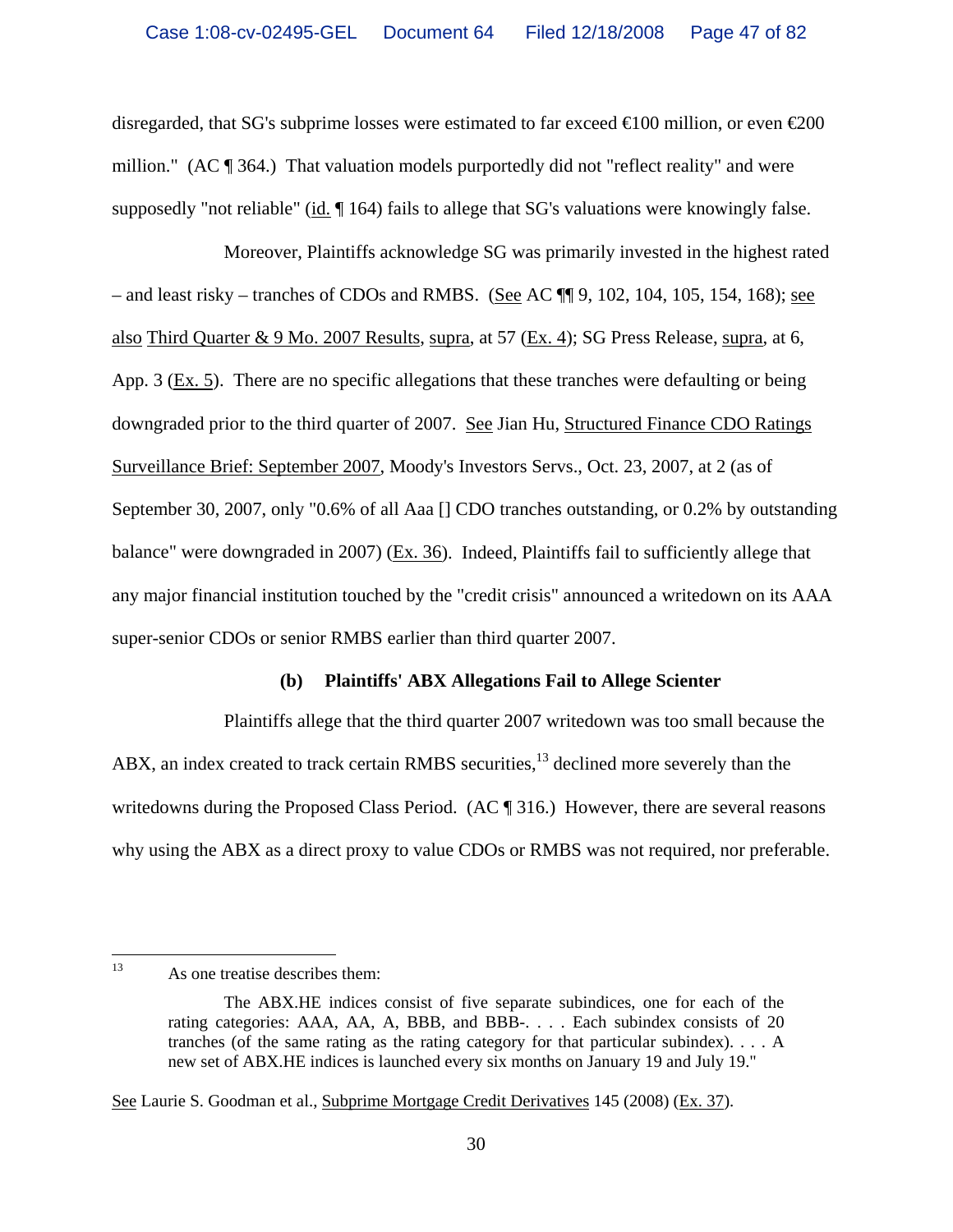First, the decline in the ABX prior to the third quarter 2007, as Plaintiffs acknowledge (AC ¶ 316), measured the downturn in lower rated tranches of RMBS. (See Id. ¶ 316 (showing ABX BBB tranche from the second half of 2006).) As Plaintiffs must admit (Id. ¶¶ 9, 102, 104, 105, 154, 168), SG's CDO and RMBS investments were in the higher rated senior and super-senior tranches. See Third Quarter & 9 Mo. 2007 Results, supra, at 57 (Ex. 4); SG Press Release, supra, at 6, App. 3 (Ex. 5). Plaintiffs nowhere allege with particularity that the ABX decline should serve as a direct proxy for the higher rated tranches of CDOs or RMBS or that these tranches declined by more than SG's writedowns. See Robert Stowe England, The Mounting Toll, Mortgage Banking, vol. 68 issue 4, Jan. 2008, at 38-39, 44 (noting that the second quarter 2007 ABX for AAA traded at more than 95% of par on October 1, and only dropped below 80 by October 30) (Ex. 38).

Second, the ABX tracks only a tiny fraction of the trillion dollar asset backed securities market. Each series of the ABX includes a fixed, rigidly defined basket of 20 RMBSs all originated in a similar "vintage." See Goodman, supra, at 145-49, 156-60 (Ex. 37). In contrast, CDOs may include a wide range of debt securities, not just subprime RMBSs. A CDO is also far more diversified than the securities that comprise the ABX. For each CDO, a collateral manager is hired to judgmentally select a diverse set of underlying assets, so a typical CDO may have more than 100 underlying MBSs and other securities from varying vintages. See id. at 269-70. CDOs also have credit enhancements, as discussed above, to further protect them from losses, which may not be reflected in the bonds underlying the ABX. Indeed, Markit, the company that created the ABX (AC ¶ 315), has said that the ABX "was certainly not designed as a valuation tool for individual securities." Ben Logan, The ABX Index: A Pricing Conundrum,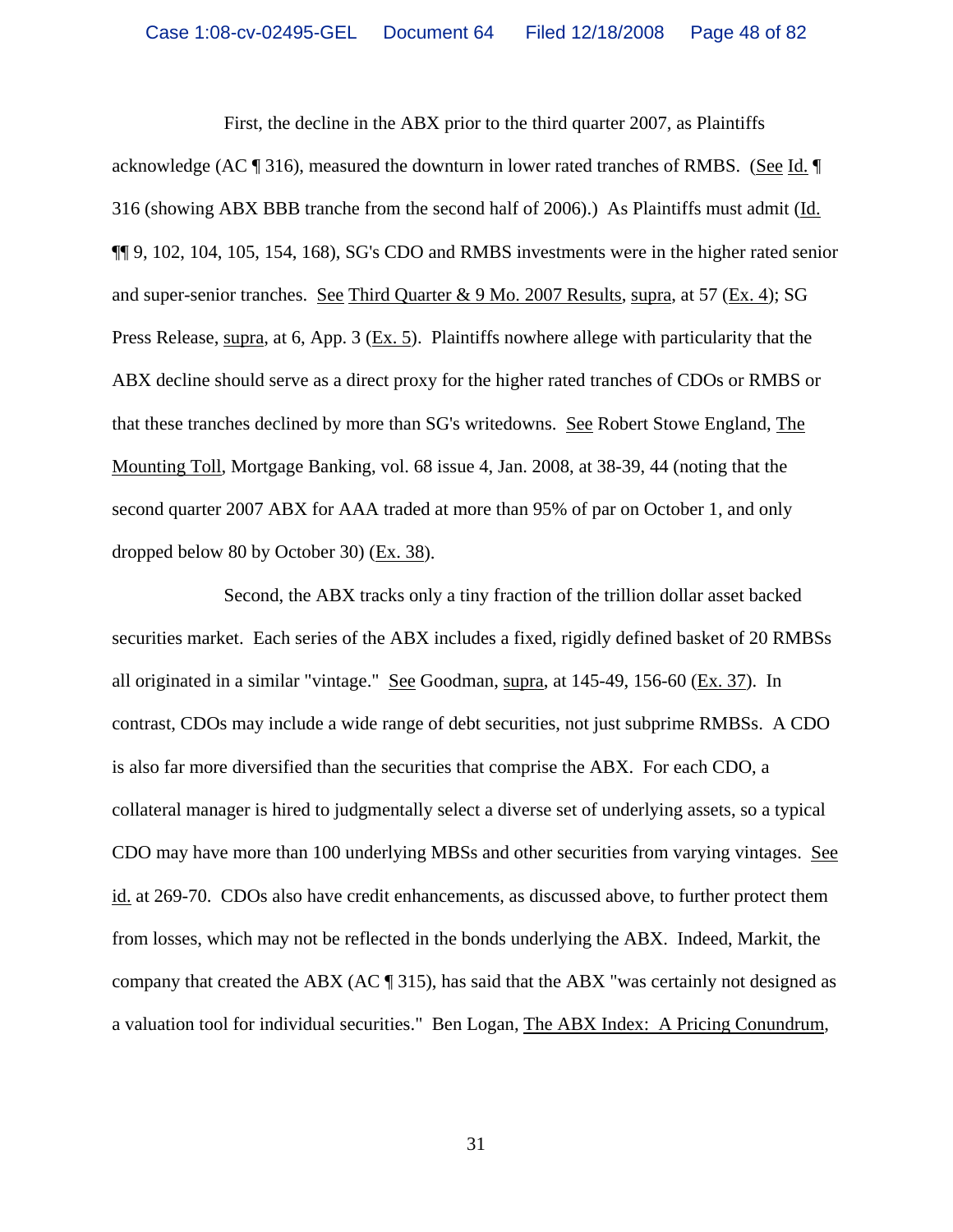Credit, May 2008, at 48 (Ex. 39); see also Goodman, supra, at 160 ("[T]here is no way to use TABX [a composite of two ABX indices] pricing as the benchmark for CDO pricing.") (Ex. 37).

Third, Plaintiffs do not allege, nor could they, that entities must use the ABX in measuring the fair value of financial instruments under applicable accounting rules. (See AC ¶ 315 (ABX "may be a Level 2 input" (emphasis added)).) Rather, as the credit markets deteriorated in the third quarter of 2007 and market observables became more difficult to use, valuing these illiquid assets became even more than ever a matter of judgment. See Allied Capital, 2003 WL 1964184, at \*1 ("There is no one authoritative method of determining fair value, since valuing securities for which no current market exists involves the exercise of judgment, and is inherently imprecise."). The SEC recently concurred, stating "the determination of fair value often requires significant judgment." Press Release, SEC, SEC Office of the Chief Accountant and FASB Staff Clarification on Fair Value Accounting (Sept. 30, 2008) (sec.gov. version) (Ex. 40). This view is shared by French regulators, who concluded companies could use internal estimates to price products that are illiquid in determining fair value. See Press Release, Autorité des Marchés Financiers ("AMF"), Recommendation on Fair Value Measurement of Certain Financial Instruments (Oct. 15, 2008) (Ex. 41).

Plaintiffs do not sufficiently allege that in exercising its judgment and discretion, SG deliberately ignored the ABX. Thus, it is of no consequence that SG purportedly used, then stopped using, the ABX as a valuation tool. (AC  $\parallel$  209.) Far from establishing a cogent or compelling inference of fraud, all this demonstrates is that, at some points, SG believed it was appropriate to use the ABX, and at some points, it did not.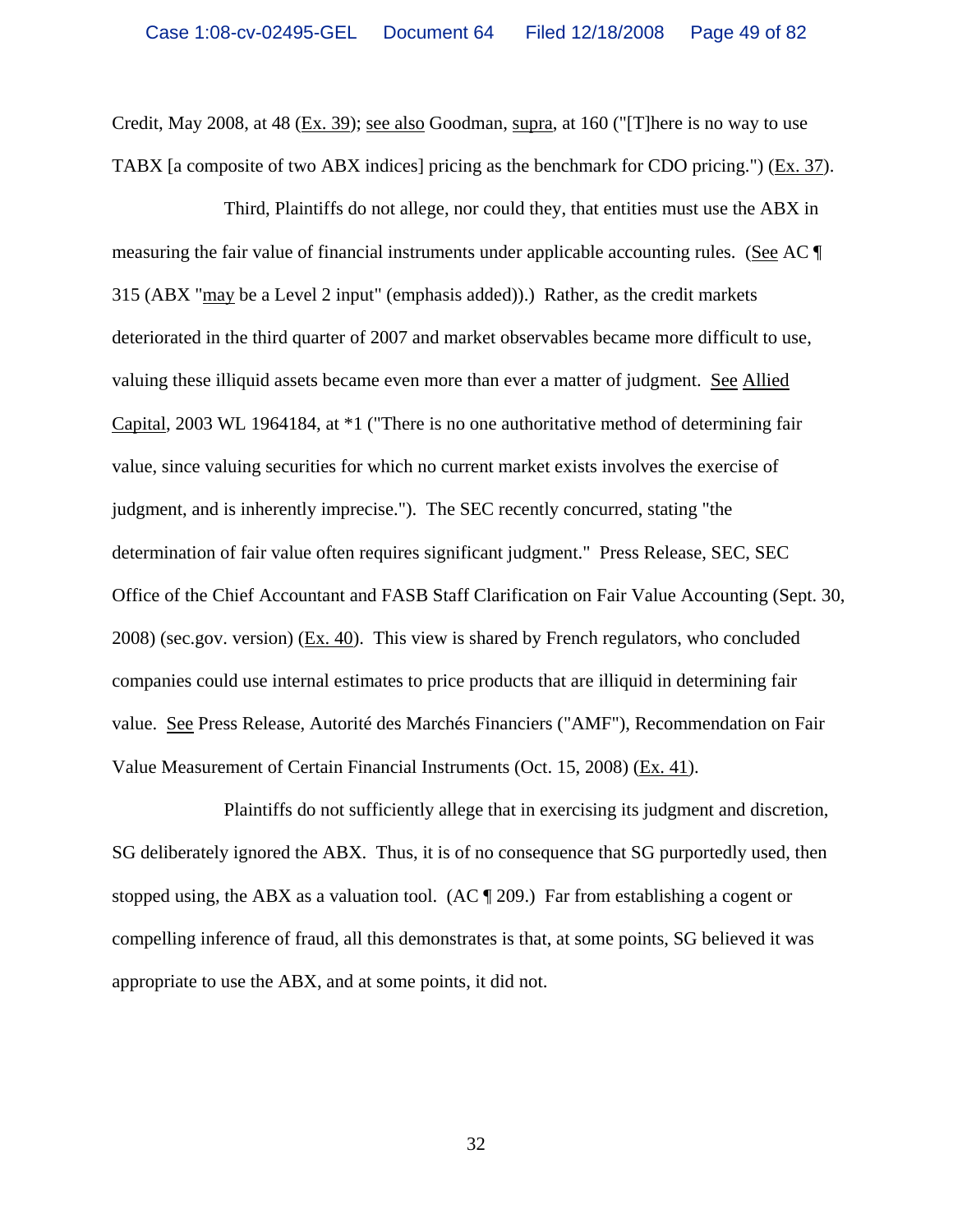## **4. Plaintiffs' Confidential Witness Allegations are Insufficient to Create a Strong Inference of Scienter**

Plaintiffs' confidential witness allegations do not raise either a cogent or compelling inference of scienter. "A complaint may rely on confidential sources as long as the facts alleged 'provide an adequate basis for believing that the defendants' statements were false.' In addition, the confidential sources must be 'described in the complaint with sufficient particularity to support the probability that a person in the position occupied by the source would possess the information alleged.'" In re Am. Express Co. Sec. Litig., No. 02 CV 5533, 2008 WL 4501928, at \*7 (S.D.N.Y. Sept. 26, 2008) [hereinafter AmEx] (citations omitted). Where confidential witnesses allege defendants had access to contrary facts, confidential witness allegations must also satisfy Dynex. See Dynex, 531 F.3d at 197 (pleaded facts must create a strong inference that "someone whose scienter is imputable to the corporate defendants and who was responsible for the statements made was at least reckless toward the alleged falsity of those statements"); see also AmEx, 2008 WL 4501928, at \*8 (plaintiffs did not plead recklessness where none of the confidential sources "would have knowledge of what [defendants] knew or should have known").

In AmEx, plaintiffs alleged confidential witnesses had warned executives about risks associated with AmEx's high yield debt portfolio, including "significant defaults, increasing and persistently high default rates, and bankruptcy filings that negatively impacted the high-yield debt market." AmEx, 2008 WL 4501928, at \*3-4. But Judge Pauley held, consistent with Dynex, and similar to Allied Capital, that none of these warnings created an inference that AmEx was improperly valuing its high yield debt portfolio, that risk control policies were inadequate or that AmEx was violating GAAP. See id. at \*7 ("Allegations that [AmEx official] and senior management were warned of the risks or that senior management should not have been surprised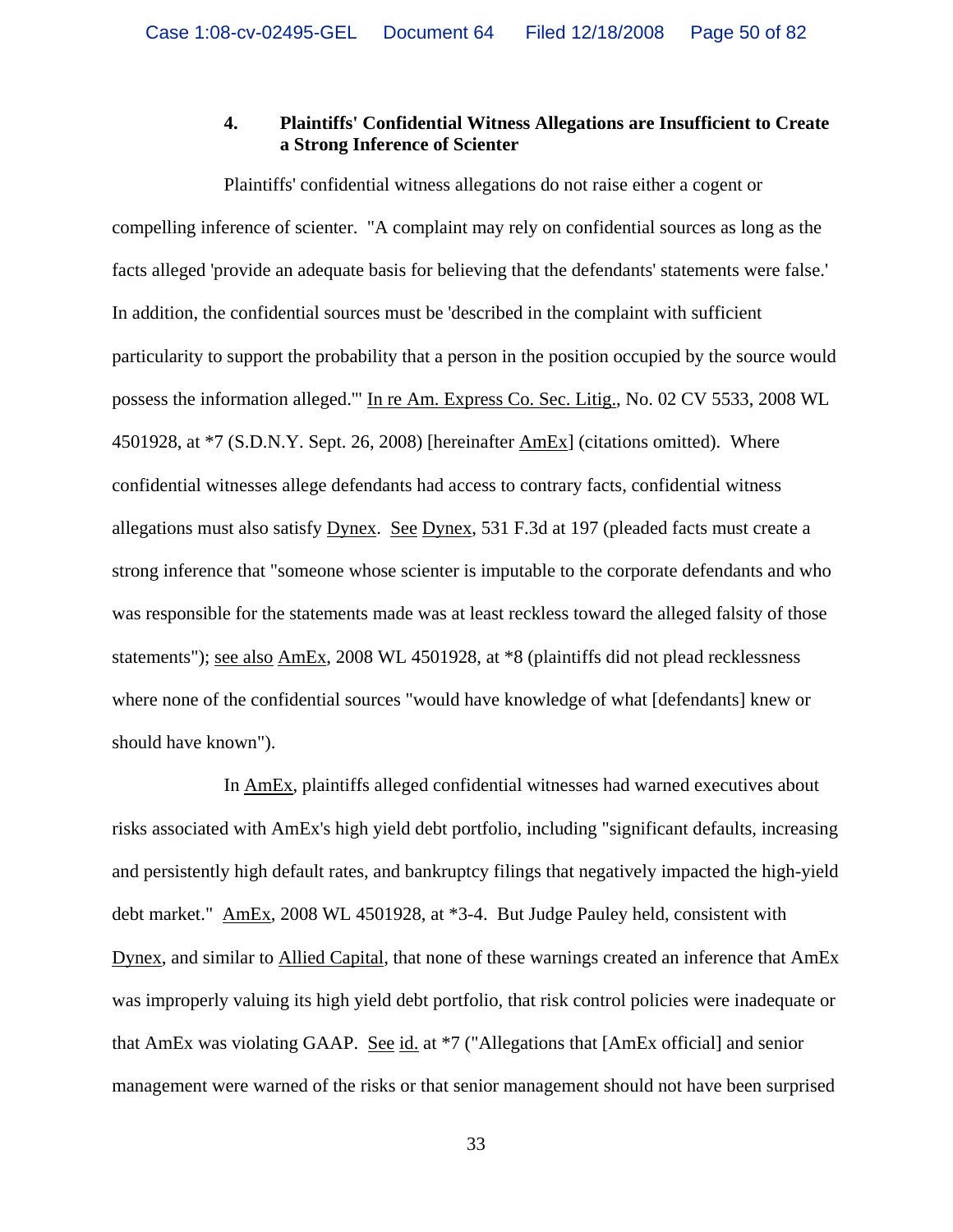by the charges relating to High Yield Debt show only that the Individual Defendants may have been made aware of the risks associated with the High Yield Debt, not that Amex was not properly valuing the debt or monitoring its risk.").

As in AmEx, not a single confidential witness here makes a particularized allegation that Messrs. Bouton, Citerne, Alix, or any senior SG executives responsible for the issuance of SG's public statements knew that those statements were false, much less had contrary information about the value of SG's CDOs or RMBS or the need to take earlier or greater writedowns. See also Steinberg v. Ericsson LM Tel. Co., No. 07 CV. 9615, 2008 WL 5170640, at \*13 (S.D.N.Y. Dec. 10, 2008) (plaintiffs failed to allege scienter, where complaint did not identify any reports seen by executive defendants, or conversations in which they were provided information, that was inconsistent with public statements). Indeed, no confidential witness is alleged to have had any direct communication with Messrs. Bouton, Citerne, Alix, or any of SG's officers in Paris, particularly those making the alleged misstatements at issue. Id. (confidential witnesses were mid-level managers in US who claimed no contact or communications with defendants' executives or European corporate headquarters). Plaintiffs merely posit the unremarkable proposition that "there was a lot of interaction" between the New York branch of SG and its Paris headquarters. (AC ¶ 216.)

Rather, the confidential witnesses are only alleged to have communicated with other SG employees in New York, who, likewise, are never alleged to have reported information to senior officials in Paris. (See, e.g., AC ¶¶ 62, 204, 210, 212, 218, 223.) This is insufficient to allege scienter. See Malin, 499 F. Supp. 2d at 141 ("The existence of one line of communication between CW1 and a non-defendant officer at XL's Stamford headquarters is not sufficient to support a theory of scienter based upon knowledge or reckless conduct on the part of the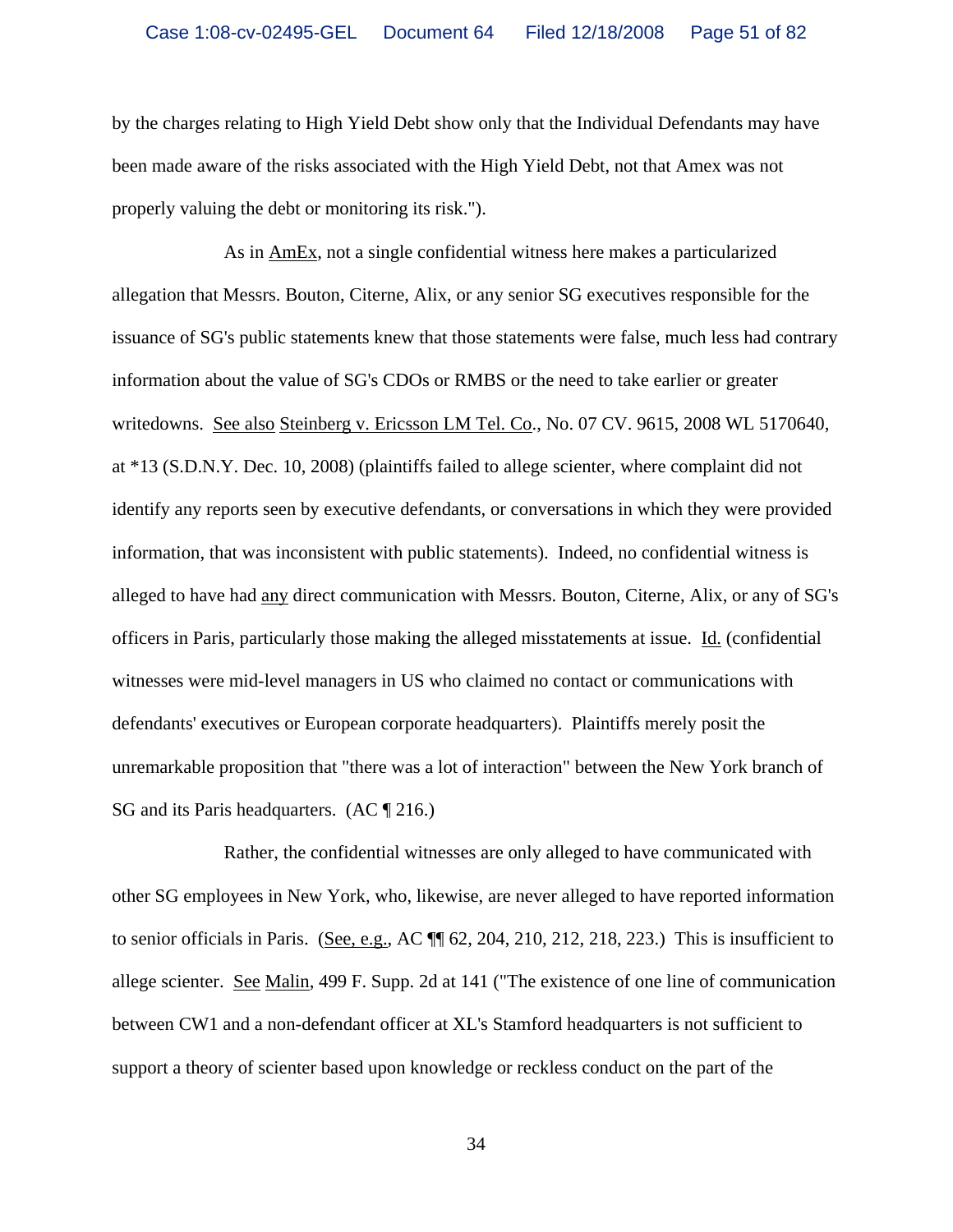Individual Defendants."). Moreover, all confidential witnesses are alleged to be low-level employees (see, e.g., AC ¶¶ 64, 65, 71, 72, 227), without any particularized knowledge of SG's CDO or RMBS valuations. (Id. ¶ 63 ("CW1 also had information and knowledge with respect to SG's valuation of its RMBS/CDO portfolio.").)

Plaintiffs' confidential witness allegations fail for several additional reasons. First, Plaintiffs' allegations as to certain confidential witnesses fail to provide the "adequate basis for believing that defendants' statements were false" that Novak requires, see 216 F.3d at 314, as several confidential witnesses purport to know facts regarding events that happened either before they joined or after they left SG. For example, CW5 allegedly left SG in January 2007. (AC ¶ 220.) Plaintiffs provide no basis whatsoever to conclude that CW5 would know whether statements as to SG's subprime exposure after this date (see generally id. ¶¶ 124-66), were in fact false, let alone whether there was a "viable market" for CDOs in mid-2007. (Id. ¶ 149.) Similarly, CW4 left SG in April 2006. (Id. ¶ 67.) It is implausible that CW4 would have knowledge of problems with SG's valuation of CDOs and RMBS after this date.  $(\underline{Id}, \P$  70.)

Likewise, CW3 only joined SG in July 2007, during SG's 2007 third quarter when it began announcing writedowns. (AC ¶ 219.) CW6 did not join SG until January 2007. (Id. ¶ 227.) Plaintiffs do not allege how these two confidential witnesses would know facts contradicting SG's public statements dating back to August 1, 2005, the beginning of the Proposed Class Period. Indeed, only one confidential witness – an Information Technology Director in New York – is alleged to have been employed by SG for the entire Proposed Class Period. (Id. ¶ 64.)

Second, none of the confidential witness allegations about "reports" indicate what these reports said that was contrary to SG's public statements, when they were sent to Paris in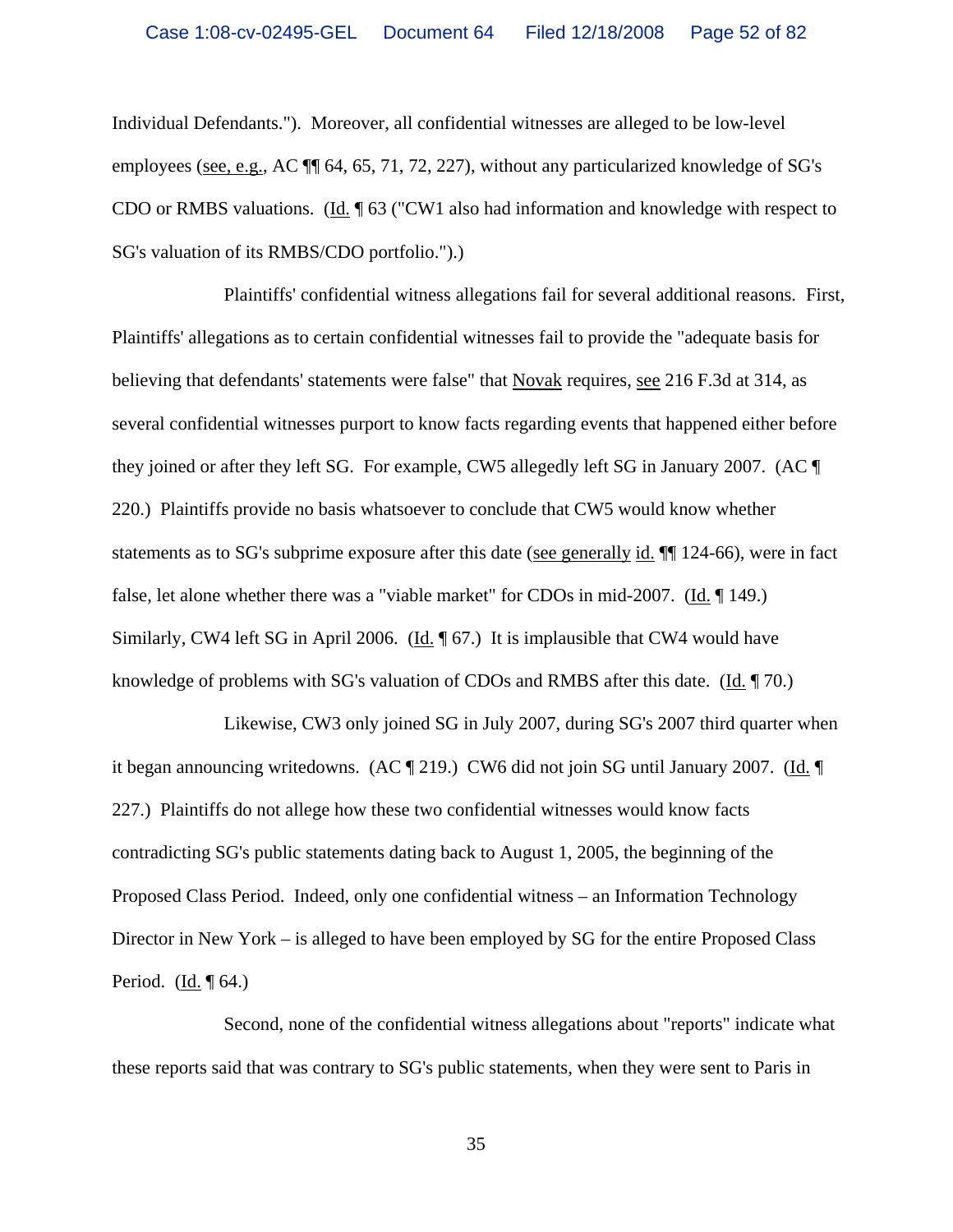relation to SG's public statements or to which SG officials they were sent. (See, e.g., AC ¶¶ 76, 127, 216, 224, 225, 273.) Merely alleging that "reports" were sent to Paris (id. ¶¶ 355, 360) is insufficient. See Pittleman v. Impac Mortgage Holdings, Inc., No. SACV 07-0970AG, 2008 WL 4809962, at \*2 (C.D. Cal. Oct. 6, 2008) (former employee's allegations about spreadsheets and "Loss Estimate reports" purportedly showing adverse facts about subprime loans were too generic to allege scienter). Vague allegations about "meetings" ( $AC \parallel 223$ ) are similarly insufficient. See 380544 Can., Inc. v. Aspen Tech., Inc., 544 F. Supp. 2d 199, 230 (S.D.N.Y. 2008) (dismissing confidential witness allegations regarding "sales meetings," where allegations failed to provide details as to context of discussions at meetings regarding accounting policies).

Third, the confidential witness allegations primarily relate to adverse market events (e.g., AC ¶¶ 205, 212, 217, 219, 223, 229) and, at most, assert differing opinions as to valuation. See In re Elan Corp. Sec. Litig., 543 F. Supp. 2d 187, 213 (S.D.N.Y. 2008) (that purported warnings from confidential witnesses regarding drug risk were hypotheses, not facts, undermined fraudulent inferences); Druskin v. Answerthink, Inc., 299 F. Supp. 2d 1307, 1334 (S.D. Fla. 2004) (that confidential witnesses and defendants "had different business judgments" was insufficient to infer scienter).

Consequently, allegations, albeit conclusory, that confidential witnesses "believe" the CDOs were a "train wreck", that it was "common knowledge" that SG's CDOs and RMBS had declined in value and were "virtually illiquid" by the end of 2006, that these facts were a "clear sign" that the market was "shot" by March 2007, that things were "not going well" with SG's "securitized subprime loans," (AC ¶¶ 208, 213, 214, 217, 223, 228, 318), that the valuations "did not reflect reality" (id. ¶¶ 149, 164, 215), and that other facts were "widely known" (id. ¶ 212) are all insufficient. See Malin, 499 F. Supp. 2d at 140-41 (that confidential witness alleged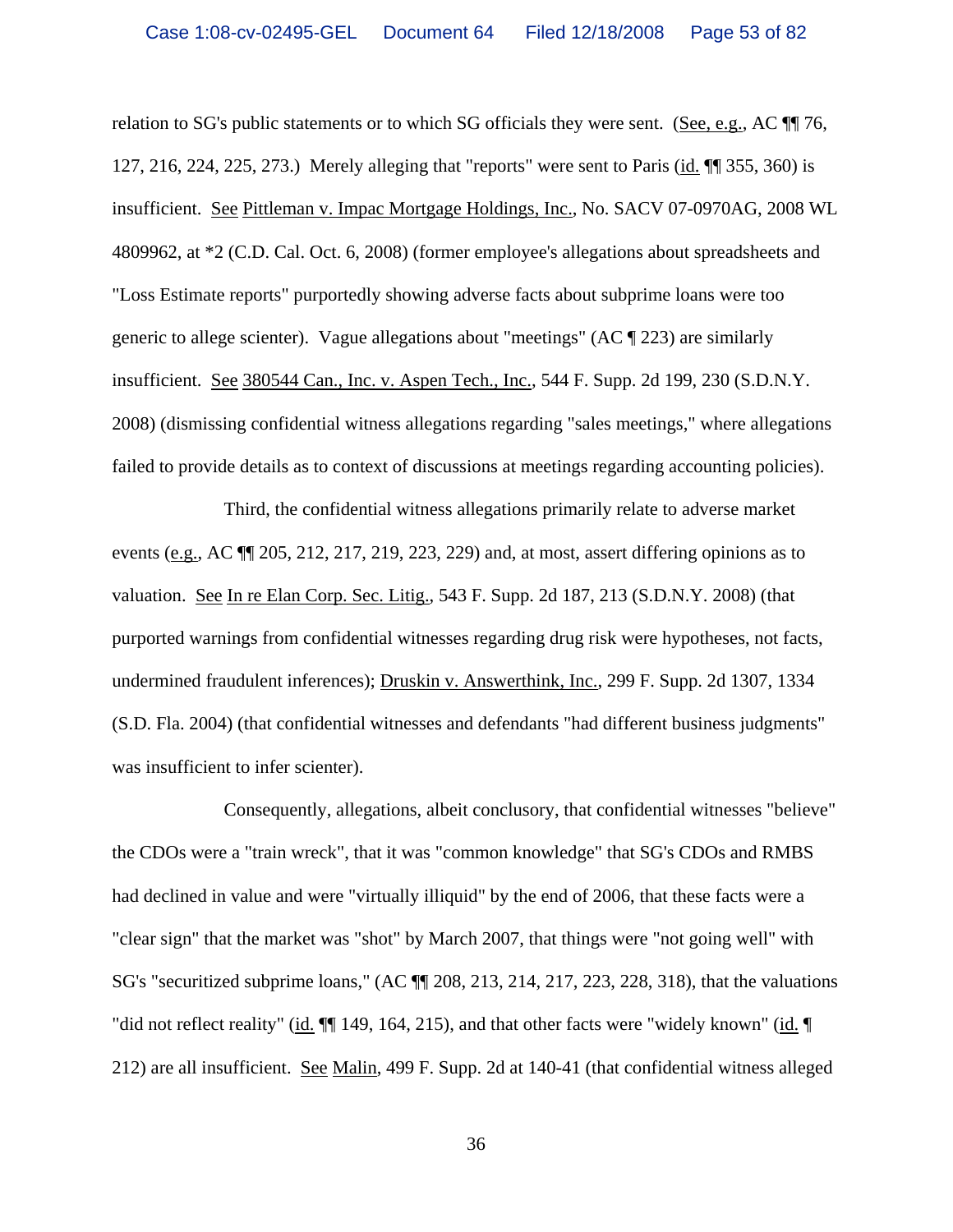problems were "well-known" was insufficient to allege scienter); In re Flag Telecom Holdings, Ltd. Sec. Litig., 308 F. Supp. 2d 249, 267 (S.D.N.Y. 2004) (allegation by unnamed officer of "terrible" business conditions held "far too vague" to show recklessness). Similarly, there are no allegations to support CW5's belief that SG's purported involvement with Magnetar was part of a "short sell scheme" rather than SG legitimately and prudently selling lower rated, higher risk CDO tranches. (AC ¶ 222.)

Fourth, confidential witness allegations regarding the purported change from mark-to-market to mark-to-model valuation, and subsequent changes to valuation models, are of no consequence. (AC ¶¶ 164, 207, 215.) As discussed above, applicable accounting rules allow the use of modeling in the absence of market prices, SG disclosed its use of modeling to investors, and this Court has held that valuation disputes, especially in an illiquid market, require the exercise of judgment and are inactionable. Plaintiffs allege no specific basis to infer that SG's supposed switch from mark-to-market to mark-to-model was false or fraudulent.

Fifth, as Plaintiffs acknowledge, SG held higher rated super-senior CDOs and senior RMBS with credit enhancements that allowed SG to limit risk that may have been associated with underlying RMBS. (AC ¶¶ 102, 104, 105.) None of the confidential witnesses indicates that supposed problems with SG's CDOs, such as purported "defaults" (Id. ¶ 225), reached a level where SG knew its higher-rated CDOs were overvalued.

## **5. Allegations relating to the Kerviel Losses do not Provide a Cogent and Compelling Inference of Fraud**

## **(a) The Kerviel Allegations Fail to Satisfy the PSLRA**

Plaintiffs' allegations as to Jérôme Kerviel are based largely on a selective use of press clippings and public reports. (See, e.g., AC ¶¶ 170-85.) As an initial matter, Plaintiffs cherry-pick quotes or paraphrase from these sources in ways helpful to their claims and ignore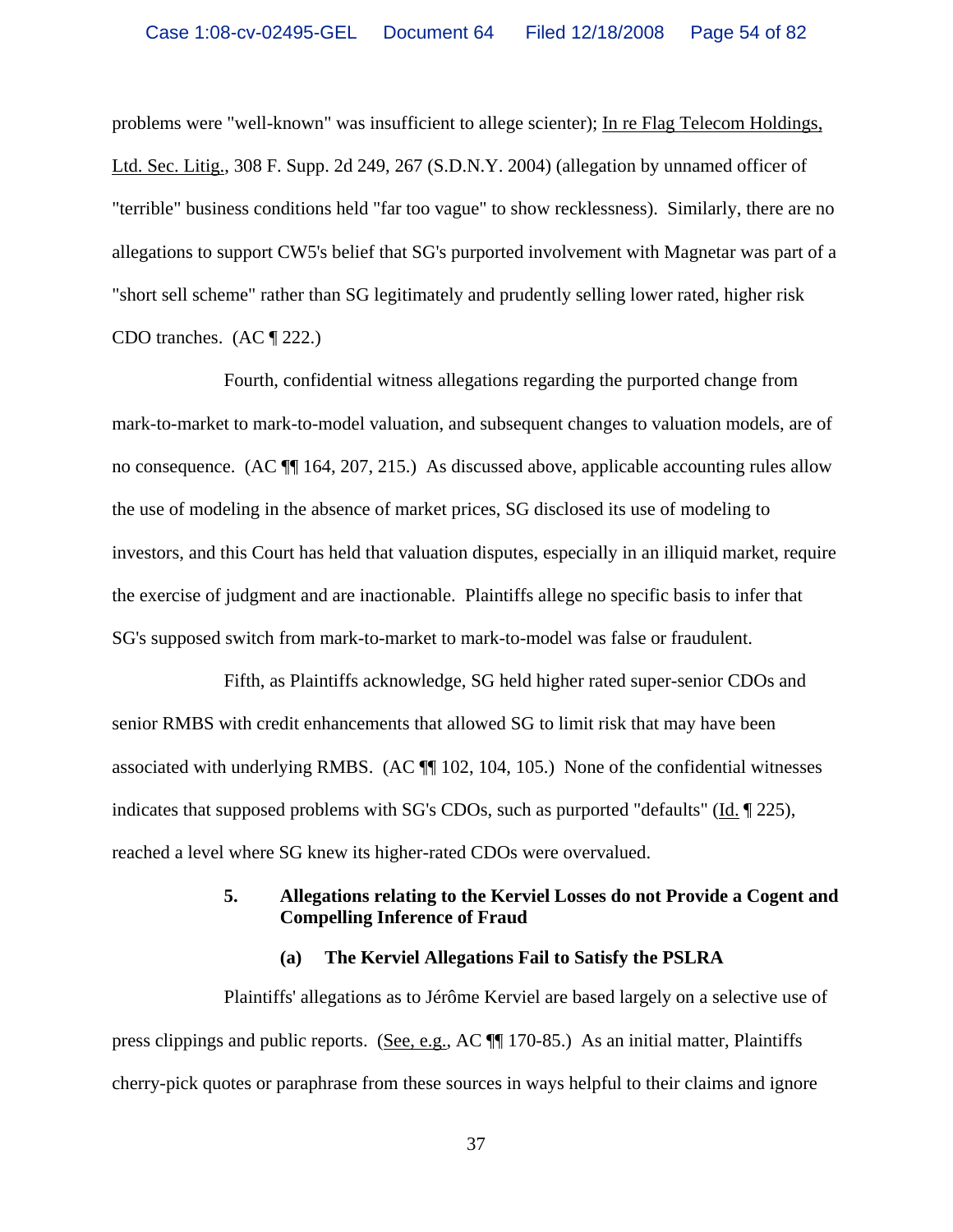the contrary ones. Specifically, many of Plaintiffs' cited sources (see Id. ¶ 172) indicate that Kerviel used a variety of ruses to avoid being detected, see O'Doherty, supra (Ex. 29); Gow & King, supra (Ex. 30); Baum & Zimmerman, supra (Ex. 31), a fact which Plaintiffs tacitly concede elsewhere (see AC ¶ 90), and which infers that SG was unaware of his activities.

In any event, pleading securities fraud from press accounts was improper under Rule 9(b) before the PSLRA, and it surely cannot pass muster now. As Judge Mukasey observed in Hershfang v. Citicorp, 767 F. Supp. 1251 (S.D.N.Y. 1991) where the "[p]laintiffs have stitched together a patchwork of newspaper clippings and proclaimed the result a tale of securities fraud" their claims cannot survive dismissal under Rules 9(b) and 12(b)(6), id. at 1259. Accord In re Bristol-Myers Squibb Sec. Litig., 312 F. Supp. 2d 549, 563 (S.D.N.Y. 2004) ("[C]onclusory allegations and opinions 'taken from a newspaper reporter's notebook' cannot satisfy the strictures of Rule 9(b) or the PSLRA and cannot be a predicate for [a fraud claim] under § 10(b) and Rule 10b-5." (citation omitted)); In re Optionable Sec. Litig., 577 F. Supp. 2d 681, 690 (S.D.N.Y. 2008) ("'Conclusory allegations of wrongdoing are no more sufficient if they come from a newspaper article than from plaintiff's counsel.'" (citation omitted)).

Moreover, Plaintiffs cannot stretch the "facts" well beyond what these news sources say. As Judge Kaplan observed recently in In re Optionable, allegations based on press reports may be credited only to the extent supported by the source. If the cited articles do not purport to describe a fraud, one cannot be inferred. See 577 F. Supp. 2d at 690. For example, Plaintiffs cite an article for the proposition that SG was warned by Eurex about Kerviel's concealed and unauthorized trades. (AC ¶ 192.) However, this article clearly indicates that Eurex's inquiries had nothing to do with "abnormal volumes," but were rather about "strategy." See Nelson D. Schwartz & Katrin Bennhold, Société Générale Scandal: 'A Suspicion That This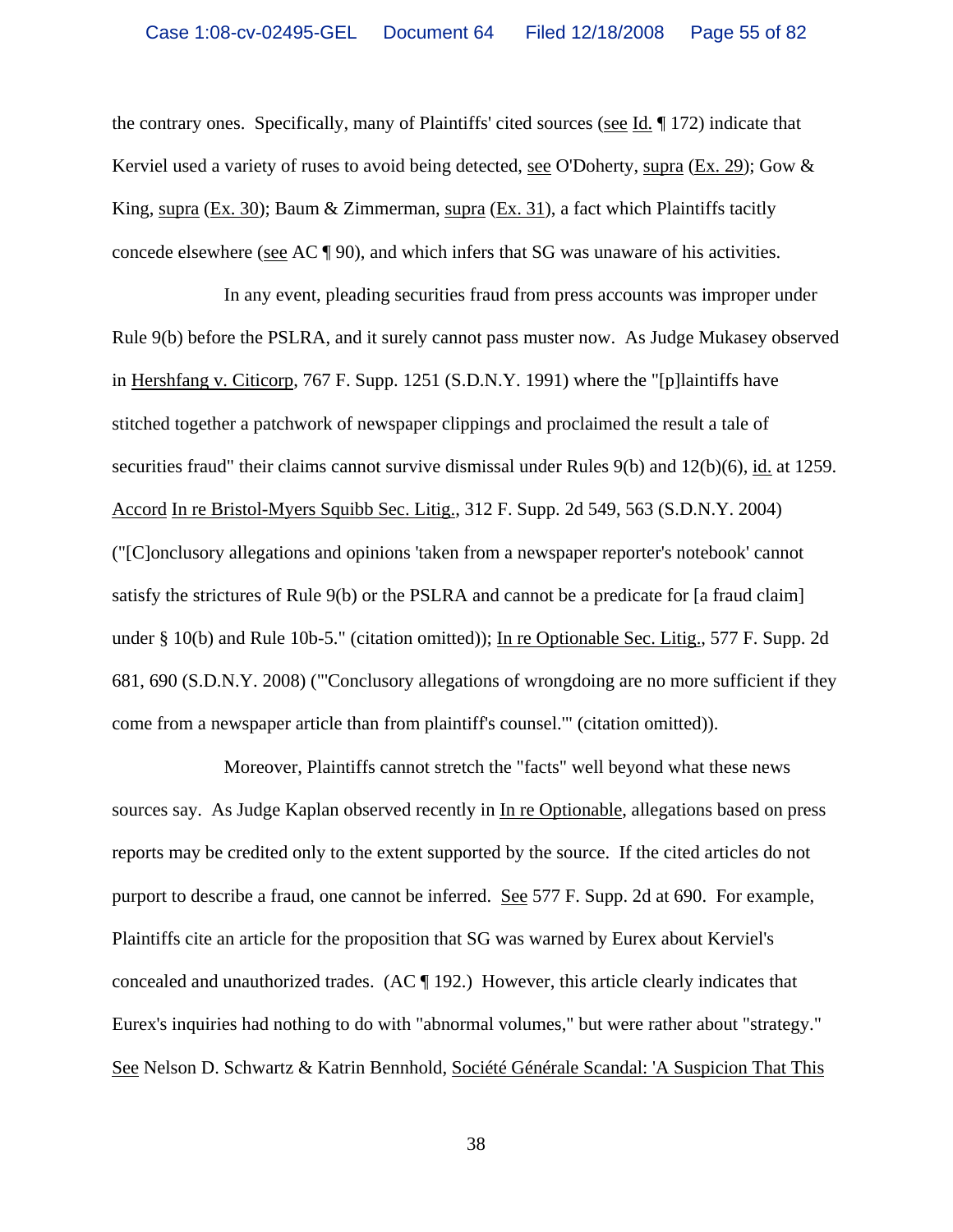Was Inevitable', Int'l Herald Trib., Feb. 5, 2008 (iht.com version) (Ex. 42); see also SocGen to Call on Outside Audit Team for Probe, Fin. Times, Jan. 30, 2008 (ft.com version) (same) (Ex. 43) (cited at AC ¶ 172(h)). Likewise, the inspector quoted in a February 7, 2008 Daily Telegraph article (cited at AC ¶ 199) was employed by SG from 2001 to 2004, not during the Proposed Class Period or Kerviel's tenure in Delta One. Philip Aldrick, SocGen Days from Rights Issue, The Daily Telegraph (London), Feb. 7. 2008, at 2 (City Section) (Ex. 44). Finally, Plaintiffs quote from articles that do not contain the quoted passages. For example, the quoted passage in Paragraph 191 does not appear in the cited BusinessWeek article. See Matlack, supra (Ex. 32).

Therefore, since none of these sources state, or even suggest, that SG management knew about or recklessly disregarded red flags, Plaintiffs cannot draw this inference from those sources. (See, e.g., AC ¶¶ 170-75, 186, 191, 192, 199.) Indeed, one of the cited sources states the "'bank was right to think that [Kerviel] was practising his normal duties as a trader.'" Eric Reguly, Exchange Says It Questioned Kerviel's Actions, Globe & Mail Update, Jan. 28, 2008 (quoting Paris prosecutor) (Ex. 45) (cited at AC ¶ 171).

#### **(b) The Kerviel Allegations Fail Under Dynex**

Plaintiffs' allegations about Kerviel fail to satisfy Dynex because there is no particularized indication that any of the information about Kerviel's unhedged trades was received or should have been known by Messrs. Bouton, Citerne, Alix or any other senior officials responsible for SG's pubic statements. (E.g., AC ¶ 138 (alleging merely that SG generally was "aware").) Failing to allege specifically which, if any, of SG's more than 130,000 employees in (80 countries) supposedly knew of Kerviel's actions cannot satisfy Plaintiffs' pleading burden. The conclusions of the Paris police and investigating magistrates, discussed above, affirmatively refute Plaintiffs' conclusory allegations that Kerviel's superiors knew of his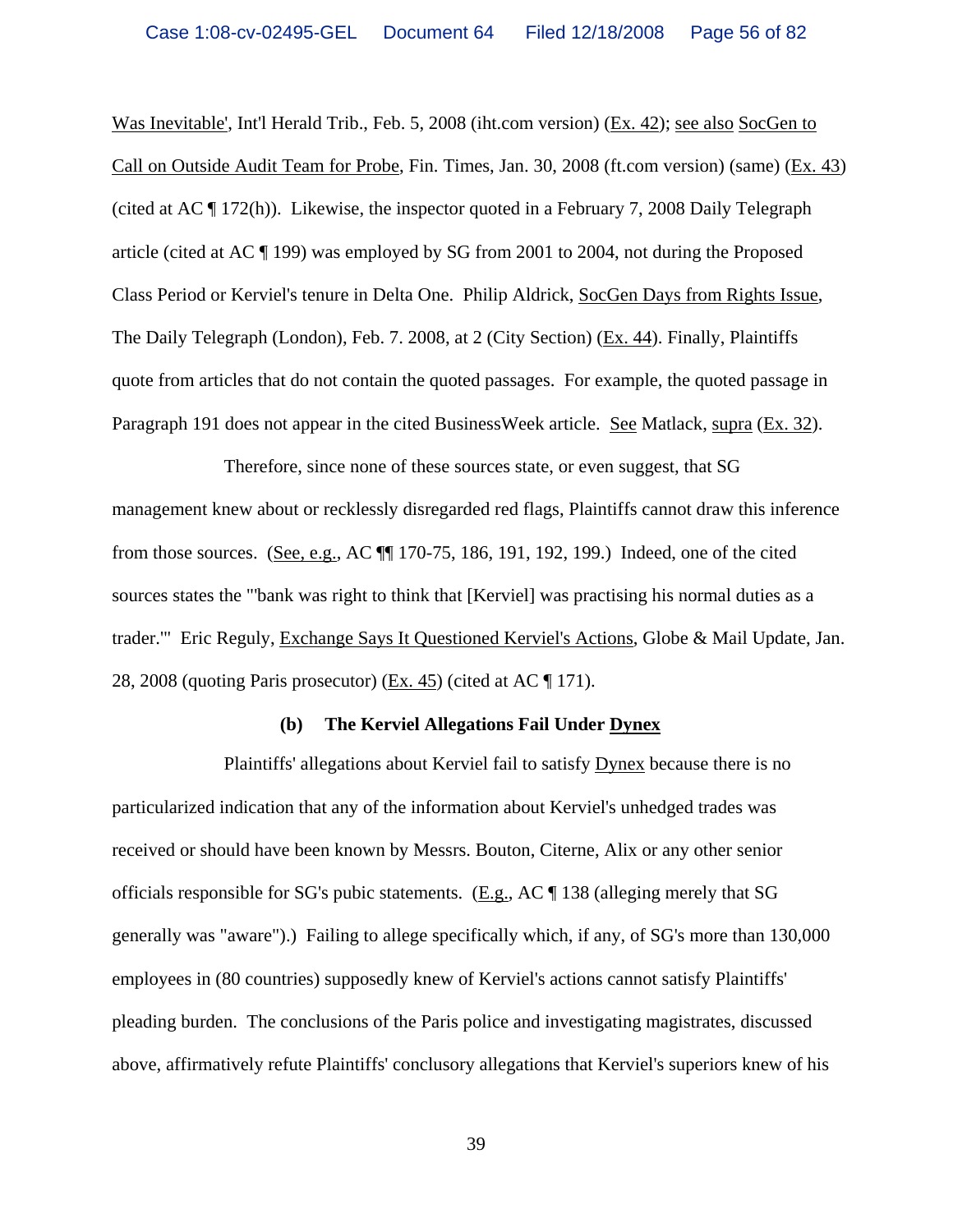activities and certainly create a more cogent and compelling inference that there was no such knowledge, actual or imputable to SG or any of the Individual Defendants.

None of the other investigations raises any inference that Messrs. Bouton, Citerne, Alix or any other senior official responsible for SG's pubic statements knew about Kerviel's activities. (See AC ¶¶ 230-48.) The French Banking Commission concluded that the lapses in internal controls "were not known by management." (Id. ¶ 239 (citing Banking Report 3-4) (Ex. 26)).) The Mission Green report referred to in the Amended Complaint concluded that Kerviel's "hierarchy . . . never had any knowledge of either the size of the incriminated positions or the mechanisms used to conceal them." Mission Green, supra, at 6 (Ex. 25). Nor did the Mission Green report conclude that an investigation by SG subsidiary FIMAT "should" (AC ¶ 194) have led to a discovery of Kerviel's trades. Mission Green, supra, at 8 (Ex. 25). Likewise, the official report issued by Christine Lagarde, France's Finance Minister, according to an article cited by Plaintiffs (AC ¶ 232), "made no specific criticism of senior management, accepting its explanation that the losses were the work of a lone trader." John Ward Anderson, French Official Scolds Bank, Wash. Post, Feb. 5, 2008 (washingtonpost.com version) (Ex. 46).

Plaintiffs do not allege that Messrs. Bouton, Citerne, Alix or any other senior officials ever received any reports or information as to concealed, unhedged trades by Kerviel. In particular, neither the April 16, 2007 e-mail nor the November 20, 2007 letter from Eurex so heavily relied on in the Amended Complaint (AC  $\P$  176, 187) are alleged to have been received by Messrs. Bouton, Citerne or Alix. While Plaintiffs allege that "SG was already aware" of Kerviel's unhedged trades by May 10, 2007 (id. 138) or that it supposedly knew of numerous unhedged transactions as of August 2, 2007 (id.  $\parallel$  148) there are no facts alleged as to who at SG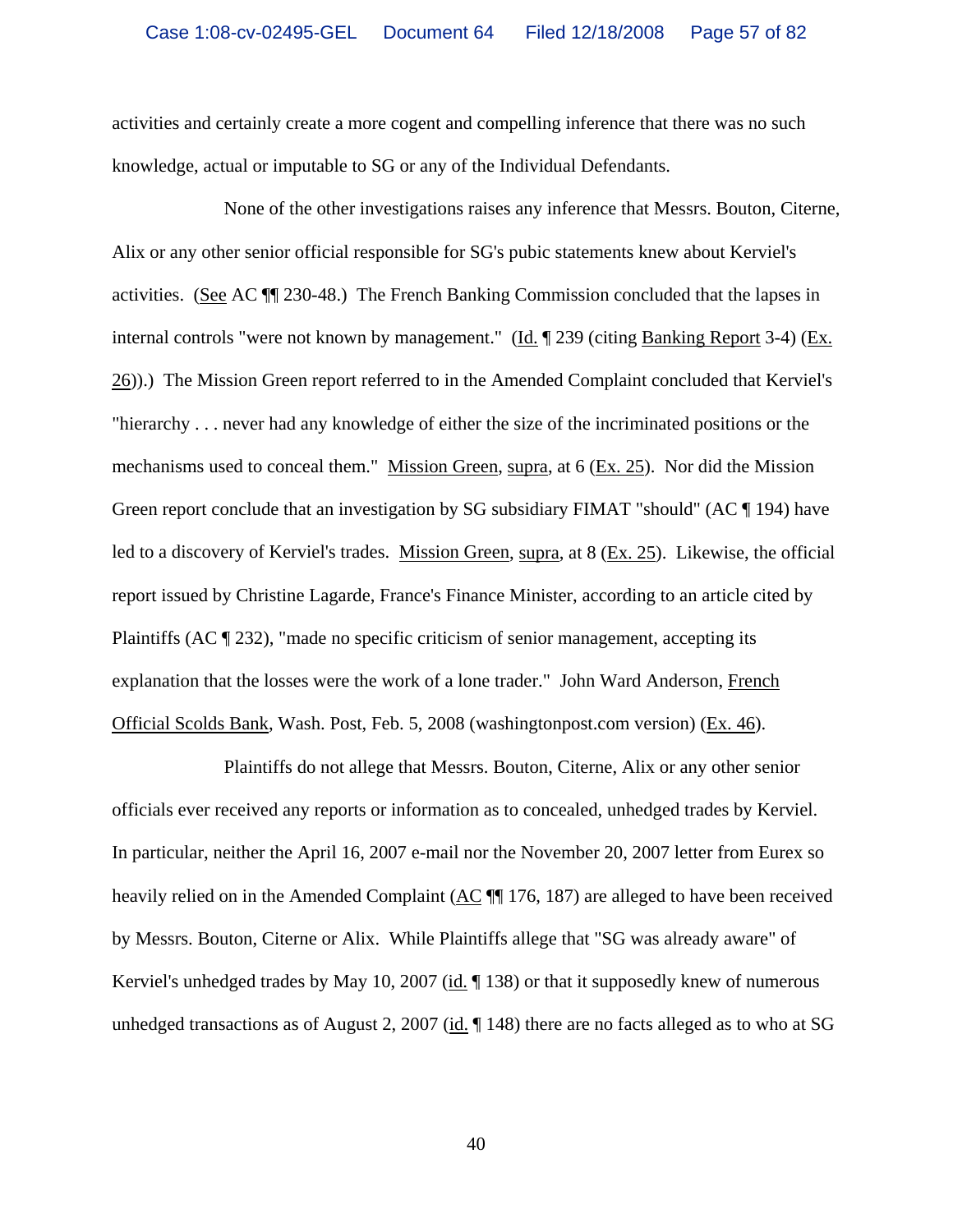knew, particularly any of the Individual Defendants, and whether that knowledge contradicted any of SG's contemporaneous statements about risk management. <sup>14</sup>

That there were supposedly "clear and unequivocal red flags" as to Kerviel (AC ¶ 4), and that Kerviel himself – who has every incentive to point fingers at others – claims that he could not "believe" his superiors did not know (id. ¶ 6) is not as cogent and compelling as the competing inference that Kerviel through cunning, lies and planning defrauded SG. Indeed, Plaintiffs acknowledge that when Kerviel was confronted about his trades, he "invented a lie." (Id. ¶ 189.) Nor do Plaintiffs allege there were red flags as of August 1, 2005 (the beginning of the Proposed Class Period), when Plaintiffs chose to assert the deliberate fraud began.

Moreover, Plaintiffs acknowledge Kerviel used a range of techniques to conceal his activities (id. ¶ 90) which further undermines any inferences as to SG's awareness. See In re Ivan F. Boesky Sec. Litig., 36 F.3d 255, 265 (2d Cir. 1994) (considering surreptitious activity by employee in dismissing claims against employer for employee's fraud). The sources cited by Plaintiffs (see AC  $\parallel$  172) detail the means Kerviel used to hide his activities from management. See O'Doherty, supra (Ex. 29); Gow & King, supra (Ex. 30); Baum & Zimmerman, supra (Ex. 31); see also Matlack, supra  $(Ex. 32)$  (cited at  $AC \parallel 191$ ).

# **6. Allegations of Poor Controls and Risk Management Do Not Establish an Inference of Scienter**

Courts will not "second guess the decisions made in the course of business operations, lest every strategy that goes awry becomes subject to a lawsuit, and corporations are inhibited from following all but the most conservative path." Fadem v. Ford Motor Co., No. 02

 $14$  Plaintiffs' citation to a newspaper article that reports on snippets of a letter purporting to warn that unspecified internal control procedures were "wanting" (AC ¶ 190) cannot support a strong inference of scienter. Not only is this allegation lacking in any detail to suggest that such a warning had anything to do with Kerviel's trading, but the Complaint does not allege that steps were not taken to address such concerns. Certainly, it does not suggest that senior management were aware of the Kerviel trading or that Kerviel's circumvention of such controls was even possible.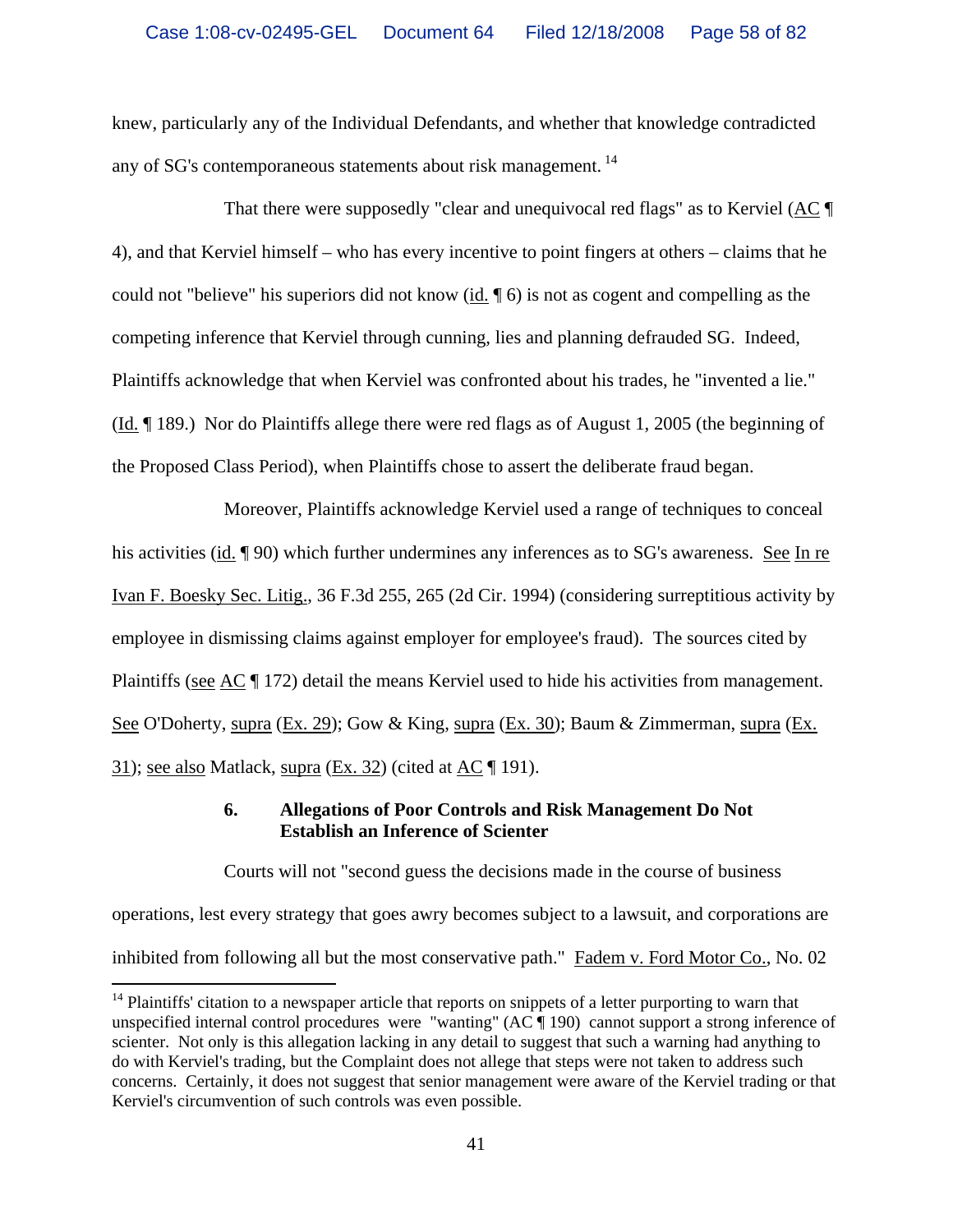Civ. 0680, 2003 WL 22227961, at \*4 (S.D.N.Y. Sept. 25, 2003); see also Lerner v. FNB Rochester Corp., 841 F. Supp. 97, 101 (W.D.N.Y. 1993) ("Far from alleging fraudulent misstatements or omissions . . . plaintiff is more accurately expressing his displeasure with the judgment calls made by management, which turned out to have been poorly made, and with management's failure to anticipate that its portfolio would be particularly vulnerable in an economic slump."). These decisions and judgments are not actionable as fraud.

Plaintiffs' hindsight allegations, that risk management procedures and controls failed or were overridden do not state a fraud claim. See Ciresi v. Citicorp, 782 F. Supp. 819, 821 (S.D.N.Y. 1991) (dismissing claim that Citicorp violated its risk management policies by entering into high-risk loans and holding that "the claim that the defendants did not plan their loan reserves properly is essentially a claim that defendants mismanaged the company"), aff'd mem., 956 F.2d 1161 (2d Cir. 1992). As this Court has held, it is not sufficient for a plaintiff to allege "what procedures he believes to be necessary or proper for the sound operation of a business" to state a fraud claim. Waxman, 2003 WL 22439796, at \*9.

As to Kerviel, the mere fact that losses occurred may reveal in hindsight that certain controls and risk management systems may have been ineffective, but it cannot create a strong inference of deliberate securities fraud. "[B]y definition, all frauds [perpetrated on institutions] demonstrate the 'inadequacy' of existing controls, just as all bank robberies demonstrate the failure of bank security and all burglaries demonstrate the failure of locks and alarm systems." Higginbotham v. Baxter Int'l Inc., 495 F.3d 753, 760 (7th Cir. 2007); see also In re BearingPoint, Inc. Sec. Litig., 525 F. Supp. 2d 759, 776 (E.D. Va. 2007) ("Plaintiff cannot piggyback an inference of scienter for the false financials on a subsequent determination by the Audit Committee that the internal controls were inadequate."). Negligence as to internal controls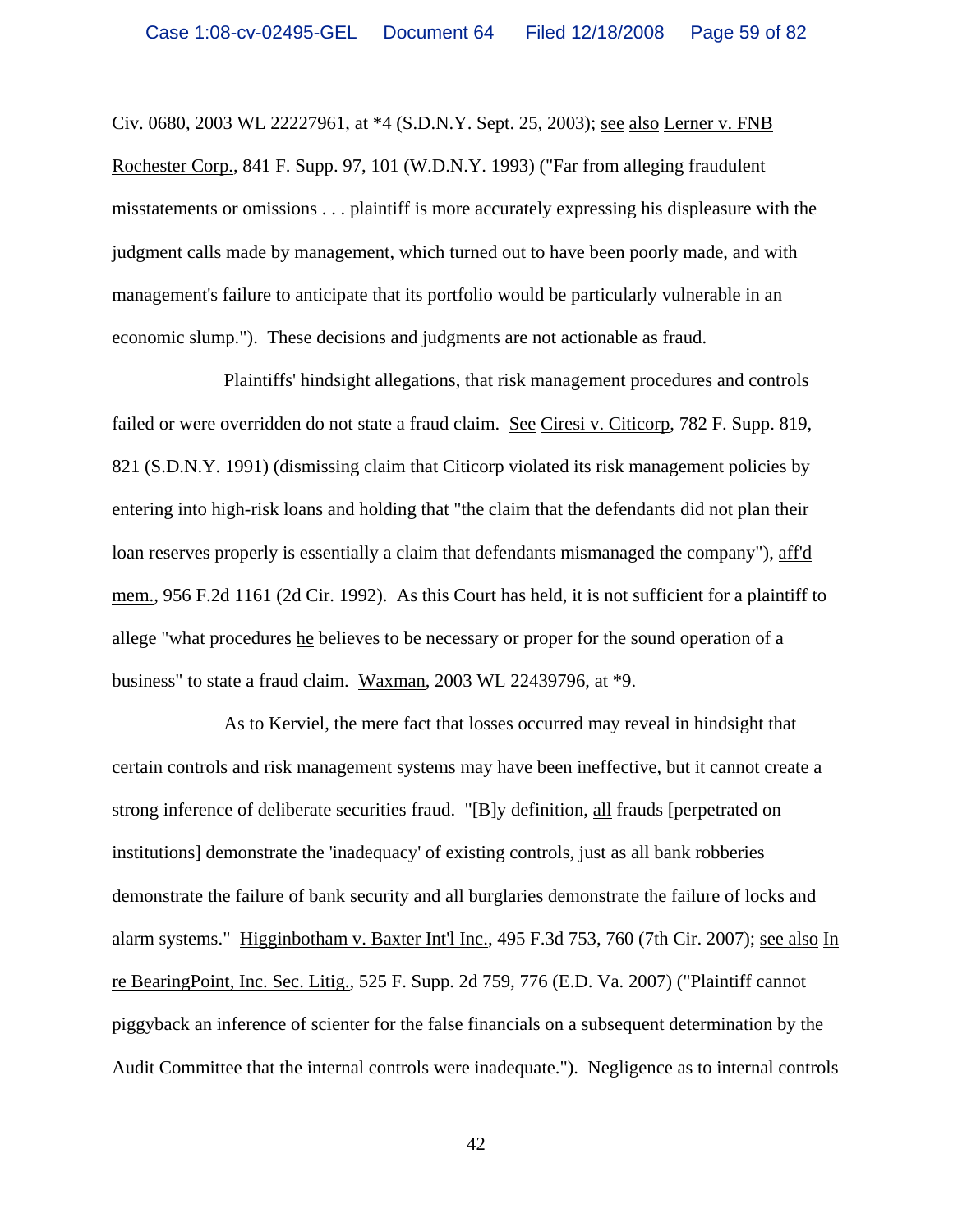(e.g., AC ¶¶ 245-48) is insufficient to state a Section 10(b) claim. See In re DRDGOLD Ltd. Sec. Litig., 472 F. Supp. 2d 562, 574 (S.D.N.Y. 2007); In re Citigroup, Inc. Sec. Litig., 330 F. Supp. 2d 367, 376 (S.D.N.Y. 2004) (allegations that risk management was a "core element" of Citigroup's business amounted to nothing more than inactionable mismanagement), aff'd sub nom. Albert Fadem Trust v. Citigroup, Inc., 165 F. App'x 928 (2d Cir. 2006).

As to CDOs and RMBS, a claim of investment mismanagement cannot create a strong inference of scienter. See, e.g., Shields, 25 F.3d at 1129 ("The pleading strongly suggests that the defendants should have been more alert and more skeptical, but nothing alleged indicates that management was promoting a fraud."); Mfrs. Life Ins. Co. (U.S.A.) v. Donaldson, Lufkin & Jenrette Sec. Corp., No. 99 Civ. 1944, 2000 WL 709006, at \*4-5 (S.D.N.Y. June 1, 2000) (allegation that defendants ignored red flags, including that loans underlying mortgage backed securities were subprime, did not sufficiently allege recklessness, and was inactionable); Citigroup, 330 F. Supp. 2d at 376, 380-81 (that company entered into "risky" transactions in violation of risk management policies did not support inference of scienter). At most, this is all Plaintiffs have alleged.

## **7. Plaintiffs' Stock Sale Allegations Fail to Raise a Strong Inference of Scienter**

Plaintiffs have entirely failed to meet their burden to allege that the Individual Defendants' stock sales were unusual in timing or amount to infer motive. See Acito v. IMCERA Group, Inc., 47 F.3d 47, 54 (2d Cir. 1995). Instead, Plaintiffs refer to certain stock sales in a vacuum hoping to distort their context and create an appearance of purportedly large profits. These allegations, however, are devoid of any "meaningful context" and should be rejected. See Cornelia I. Crowell GST Trust v. Possis Med., Inc., 519 F.3d 778, 783 (8th Cir.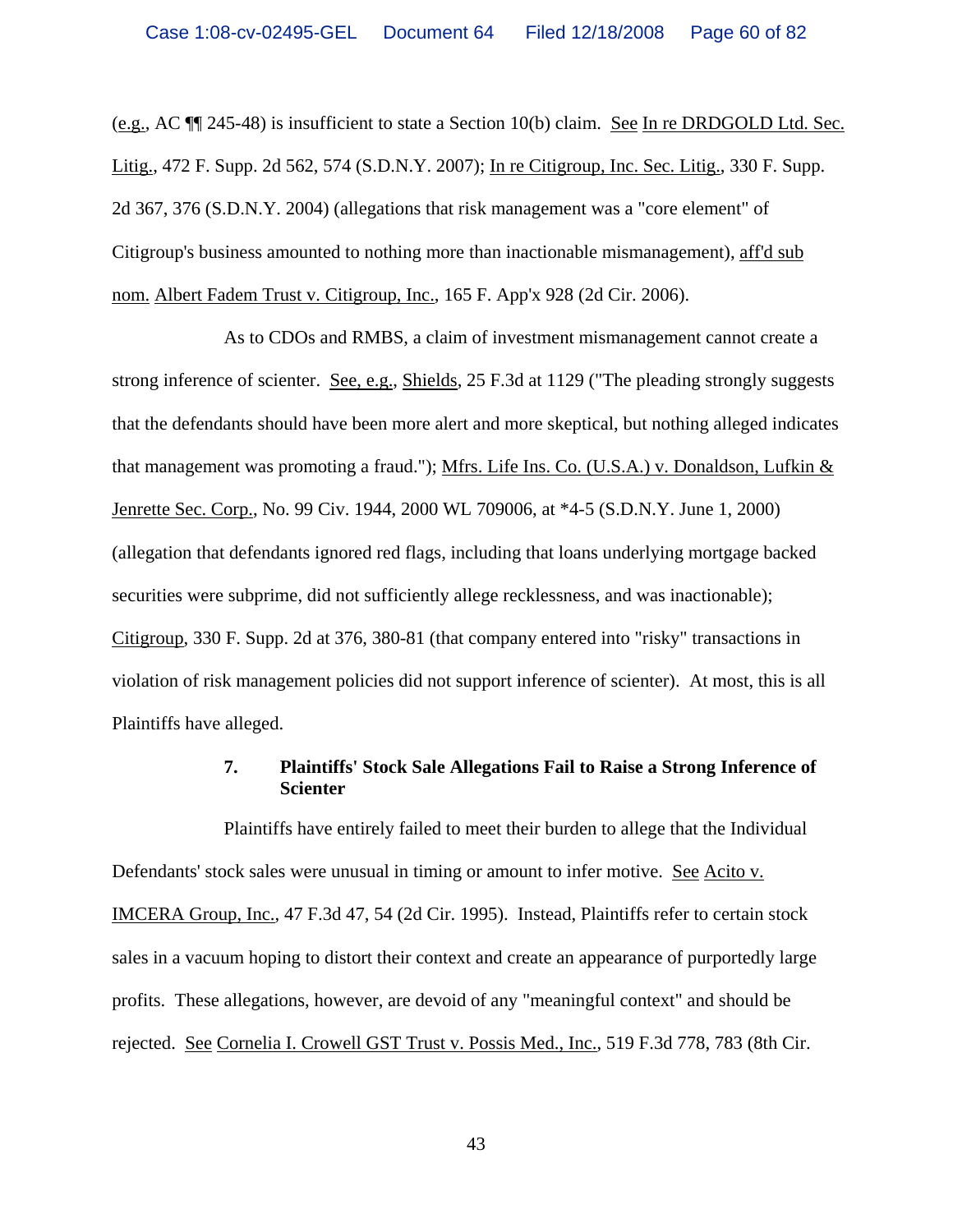2008); see also In re BISYS Sec. Litig., 397 F. Supp. 2d 430, 445 (S.D.N.Y. 2005) (\$60 million in proceeds did not establish motive).

First, the changes to the Individual Defendants' SG stock holdings during the Proposed Class Period is inconsistent with fraudulent intent. For example, Messrs. Bouton and Citerne increased their holdings, which undercuts any inference of scienter. See Bristol-Myers, 312 F. Supp. 2d at 561, see 2006 Reg. Doc., supra, at 54 (Mr. Bouton: 98,500 shares; Mr. Citerne: 25,897 shares) (Ex. 22); 2007 Reg. Doc., supra, at 58 (Mr. Bouton: 120,000 shares; Mr. Citerne: 43,124 shares) (Ex. 2); 2008 Reg. Doc., supra, at 64 (Mr. Bouton: 127,500 shares; Mr. Citerne: 43,321 shares) (Ex. 23). Mr. Alix, who only became a senior officer in September 2006, had almost identical share holdings in 2007 and 2008. Compare 2007 Reg. Doc., supra, at 68 (5,030 shares) (Ex. 2) with 2008 Reg. Doc., supra, at 73 (5,037 shares) (Ex. 23).

Second, Plaintiffs do not allege the percentage of stock the Individual Defendants sold during the Proposed Class Period compared to prior years. See Malin, 499 F. Supp. 2d at 151-52; In re Glenayre Techs., Inc. Sec. Litig., No. 96 Civ. 8252, 1998 WL 9158907, at \*3-4 (S.D.N.Y. Dec. 30, 1998) (no inference of scienter where defendant engaged in comparable cumulative sales both inside and outside of alleged class period), aff'd sub nom. Kwalbrun v. Glenayre Techs., Inc., 201 F.3d 431 (2d Cir. 1999). Thus, there is no basis to infer that the amount of their purported stock sales during the Proposed Class Period was unusual.

Third, Plaintiffs do not allege the timing of the sales coincided with any of the allegedly false comments, "such that the [c]ourt could infer that the Individual Defendants sought to reap the immediate benefit a falsely positive statement would have on the market." In re Bausch & Lomb, Inc. Sec. Litig., No. 06-CV-6294, 2008 WL 4911796, at \*15 (W.D.N.Y. Nov. 13, 2008). Where the bulk of the alleged misrepresentations occur after the defendants sold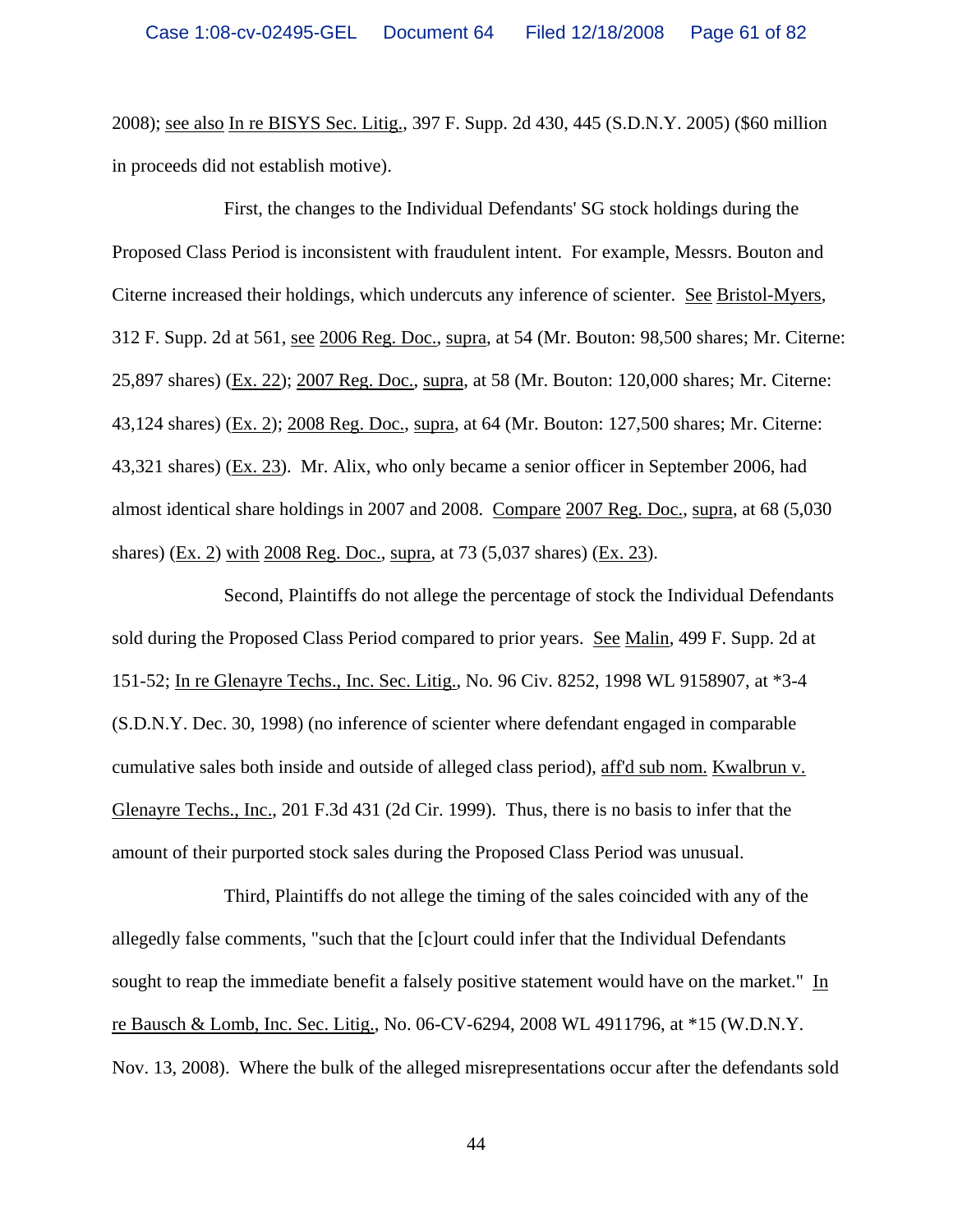stock, "the theory of insider selling as a motive for misrepresentations is effectively negated." In re AstraZeneca Sec. Litig., 559 F. Supp. 2d 453, 469 (S.D.N.Y. 2008); see also City of Brockton Ret. Sys. v. Shaw Group, Inc., 540 F. Supp. 2d 464, 475 (S.D.N.Y. 2008) (ten week gap between stock sales and corrective disclosure undercut inference of scienter); Bausch & Lomb, 2008 WL 4911796, at \*16 (where defendants stopped selling shares more than two months before corrective disclosure, "[s]uch timing does not suggest that the Individual Defendants meant to realize profits immediately prior to an expected and dramatic fall in the stock's price"). Here, no Individual Defendant is alleged to have sold a single share after SG supposedly misrepresented its subprime exposure was "limited" (see, e.g., AC ¶ 141), and throughout the remainder of the Proposed Class Period. Thus, there is nothing "opportunistic" (Id. 1950) about the timing of the alleged sales.

Moreover, Plaintiffs do not allege that purported "sales" did not: (1) include the exercise of vested stock options, see In re eSpeed, Inc. Sec. Litig., 457 F. Supp. 2d 266, 290-91 (S.D.N.Y. 2006) (considering stock options in determining percentage of stock sold); (2) occur after SG issued public disclosures of financial results, see Shaw Group, 540 F. Supp. 2d at 475 (no suspicious timing where sales made in trading window); or (3) represent sales on the basis of a predetermined plan, see In re IAC/InterActiveCorp Sec. Litig., 478 F. Supp. 2d 574, 604 (S.D.N.Y. 2007) (where sales are part of a periodic divestment plan, the timing and amount of sales do not raise a strong inference of scienter).

Finally, Plaintiffs' allegations that Messrs. Bouton, Alix and Citerne initiated a stock repurchase program to artificially inflate the price of SG's stock is entirely irrational and specious. First, Plaintiffs ignore the more compelling inference that the share repurchase program was initiated for its stated purpose, "to neutralize the dilutive impact of the annual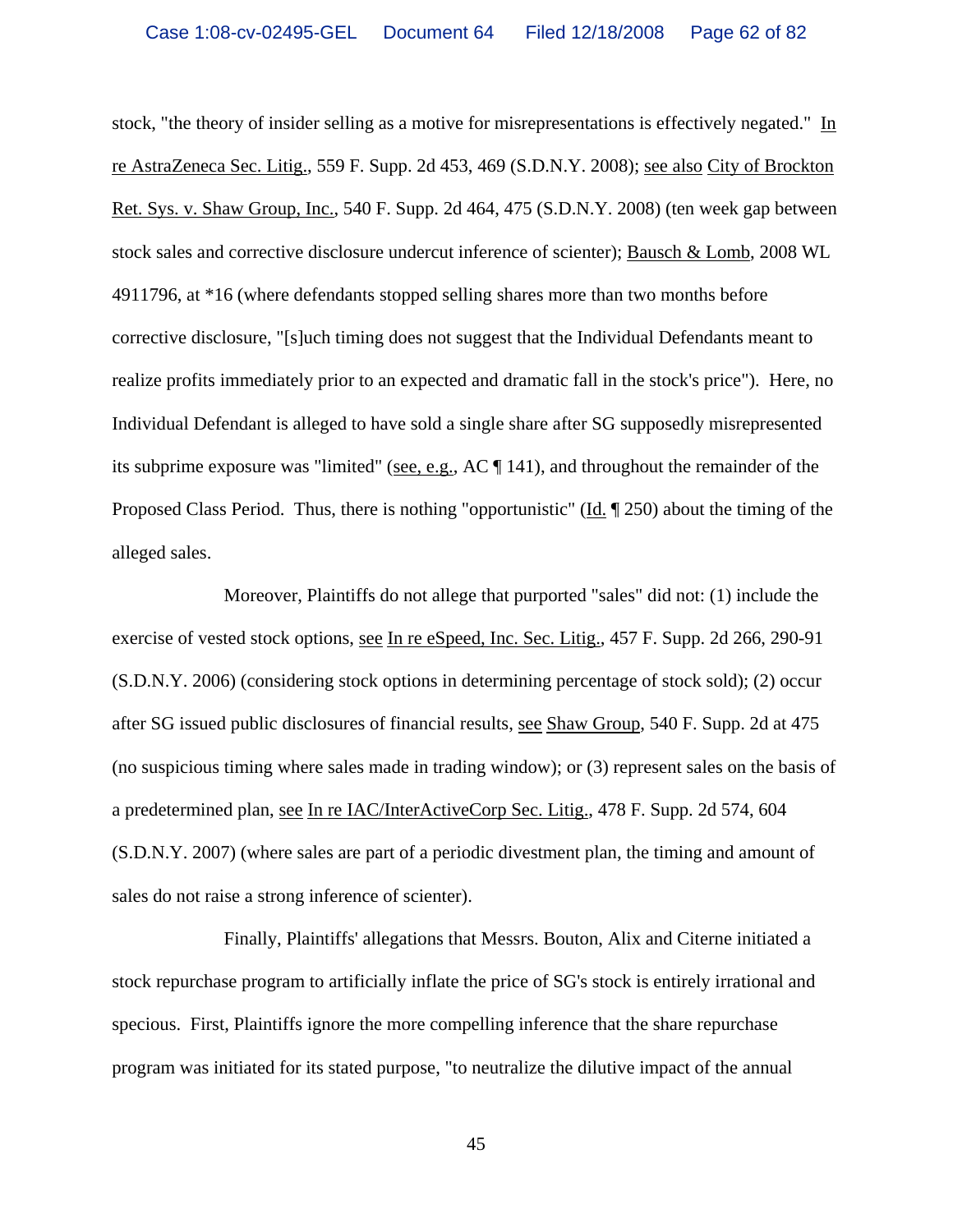capital increase reserved for employees and the attribution of stock options and restricted shares." See 2006 Reg. Doc., supra, at 39 (Ex. 22); 2007 Reg. Doc., supra, at 46 (Ex. 2); 2008 Reg. Doc., supra, at 45 (Ex. 23).<sup>15</sup> Second, unless the Defendants used the repurchase to sell all of their "overvalued" shares (which Plaintiffs do not and cannot allege), they would be left with less valuable stock once the alleged fraud ceased. Third, it is not alleged that all the Individual Defendants used all of the repurchases to sell stock. Some Individual Defendants are alleged to have sold stock pursuant to some repurchases, while others made no sales. If the Individual Defendants were supposedly using their knowledge of a fraud to sell stock at inflated prices, the lack of any such sales is telling. Mr. Bouton, in particular, allegedly sold stock before the January 2007 stock repurchase, not after it. (AC ¶ 377.) Moreover, Messrs. Bouton, Citerne and Alix are alleged to have stopped selling stock by June 15, 2007 at the latest (Id.  $\sim$  427), before two of the alleged repurchases were completed. (Id. ¶¶ 378, 379.)

# **8. The Alleged Accounting Violations do not Raise a Strong Inference of Scienter**

As discussed below, the Amended Complaint fails to sufficiently allege any actual violation of International Financial Reporting Standards ("IFRS")<sup>16</sup> or any duty to disclose thereunder, such that Plaintiffs' allegations do not provide *strong* evidence of conscious misbehavior or recklessness. See Kalnit, 264 F.3d at 143. But even if Plaintiffs had alleged accounting violations, such violations are insufficient to infer scienter; rather, "[o]nly where such

 $15\,$ Moreover, the share repurchase programs were relatively small in size, leading to the repurchase of 3.52 % of the total outstanding shares of the company in 2005, 2.23 % in 2006 and 3.12 % in 2007. See 2006 Reg. Doc., supra, at 13, 245 (Ex. 22); 2007 Reg. Doc., supra, at 19, 306 (Ex. 2); 2008 Reg. Doc., supra, at 19, 334 (Ex. 23).

<sup>16</sup> As Plaintiffs allege, International Financial Reporting Standards ("IFRS") "are those principles adopted by the International Accounting Standards Board ("IASB") and recognized by the accounting profession as the conventions, rules and procedures necessary to define accepted international accounting practices at a particular time. IFRS are promulgated by the IASB (formerly the Board of the International Accounting Standards Committee ("IASC"))." (AC [283.) They are not legally binding. See 3F Harold S. Bloomenthal & Samuel Wolff, Securities and Federal Corporate Law § 27:82 (2008) (Ex. 47).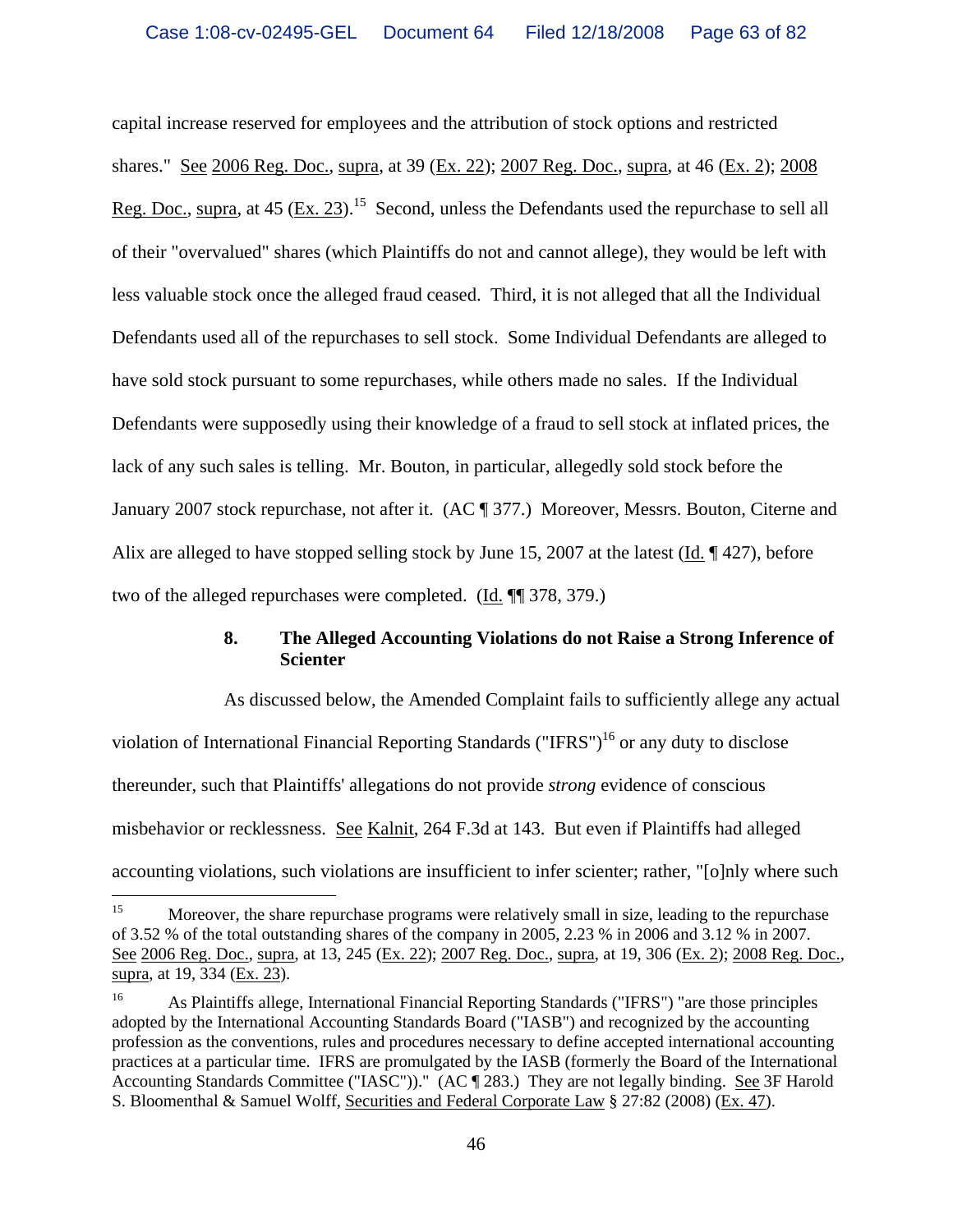allegations are coupled with evidence of 'corresponding fraudulent intent,' might they be sufficient." Novak, 216 F.3d at 309 (citation omitted); see also Davidoff v. Farina, No. 04 Civ. 7617, 2005 WL 2030501, at \*17 (S.D.N.Y. Aug. 22, 2005) (failure to allege any cogent motive precludes inference of scienter based on accounting violations). Moreover, there are no allegations, as required by Dynex, that any of the purported accounting violations were ever reported to Messrs. Bouton, Citerne, Alix or other senior SG officers. See AmEx, 2008 WL 4501928, at \*7 (no warnings to individual defendants that AmEx was violating GAAP).

While a restatement may indicate an accounting violation, a restatement does not necessarily raise a cogent and compelling inference of scienter. See Ley v. Visteon Corp., 543 F.3d 801, 812 (6th Cir. 2008); Shaw Group, 540 F. Supp. 2d at 473; Bausch & Lomb, 2008 WL 4911796, at \*12 ("The mere fact that [Bausch & Lomb's] financial reporting was inaccurate does not establish scienter."). On the other hand, the absence of a restatement is a competing nonfraudulent inference. See In re JP Morgan Chase Sec. Litig., No. 02 Civ. 1282, 2007 WL 950132, at \*13 (S.D.N.Y. Mar. 29, 2007). Here, Plaintiffs merely allege a restatement due to unwinding the Kerviel trades, but not related to any of the CDO or RMBS valuations. This further undermines Plaintiffs' fraudulent inferences as to the CDO and RMBS allegations. Moreover, there can be no inference of scienter simply because SG properly restated certain quarterly results after the disclosure of the Kerviel losses in order to correct any issues caused by the fictitious operations used by Kerviel to conceal his unauthorized trading positions.

#### **9. Corporate Personnel Changes do not Create an Inference of Scienter**

Firings, resignations and corporate restructurings do not create strong, cogent or compelling inferences of scienter. See In re Ceridian Corp. Sec. Litig., 542 F. 3d 240, 247 (8th Cir. 2008) (firing those responsible for accounting errors more compelling as to non-fraudulent explanations); BISYS, 397 F. Supp. 2d at 446-47, 448 (although resignations were announced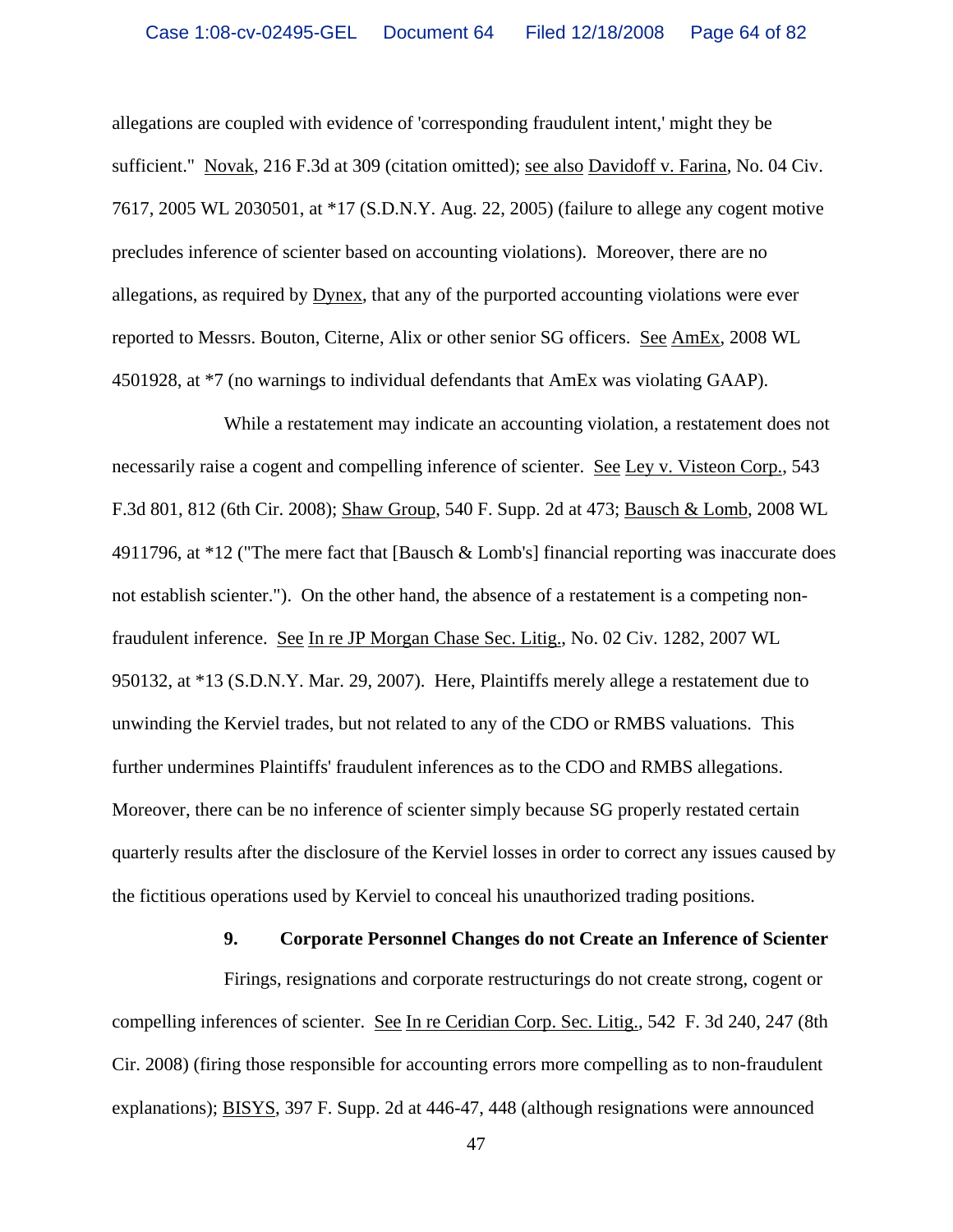"shortly before and/or coterminous with" disclosures of improper accounting and financial restatements, "absent any alleged facts linking the two resignations and the alleged fraud, the resignations of [two former CFOs] do not support an inference of conscious misbehavior or recklessness"); DRDGOLD, 472 F. Supp. 2d at 572 (no inference of scienter from corporate restructuring); see also Mizzarro v. Home Depot, Inc., 544 F.3d 1230, 1254 (11th Cir. 2008) (improvements to business did not raise inference of scienter).

Plaintiffs' allegations of "wholesale organizational and personnel changes" (AC ¶¶ 25, 57), such as moving VaR calculation to Paris (id.  $\P$  206, 211), budget reductions (id.  $\P$  212), disbanding the CDO group (id. ¶ 153) and firing certain employees consequently do not raise an inference of scienter. None of the cited articles (id.  $\P$  264-69) says that any employees – other than Kerviel – were fired for having committed fraud. To the contrary, although Plaintiffs allege that Philippe Citerne "was forced to give up his seat," the article they cite for this proposition actually states only that Citerne would leave "when his mandate ended in May 2008." (AC ¶ 266 (citing Nicola Clark, Société Générale Chief to Step Down, Int'l Herald Trib., Apr. 17, 2008  $(iht.com version)$   $(Ex. 48)$ ).)

## **10. Plaintiffs Fail to Allege Scienter From Announcing the Kerviel and CDO/RMBS Losses at the Same Time**

Plaintiffs allege SG deliberately announced the Kerviel and "Subprime Fraud" at the same time to create "noise," in an effort to somehow obscure the CDO losses that were being disclosed. (AC ¶¶ 85, 270.) As the press release itself demonstrates, the CDO and RMBS writedowns were clearly and prominently disclosed; and all that can really be said is the Kerviel losses – the larger of the two announced losses – appear first in the press release.

Regardless, Plaintiffs cannot dispute that SG could not have disclosed the Kerviel losses sooner. SG, Gen. Inspection Dept., Progress Report of the Special Committee of the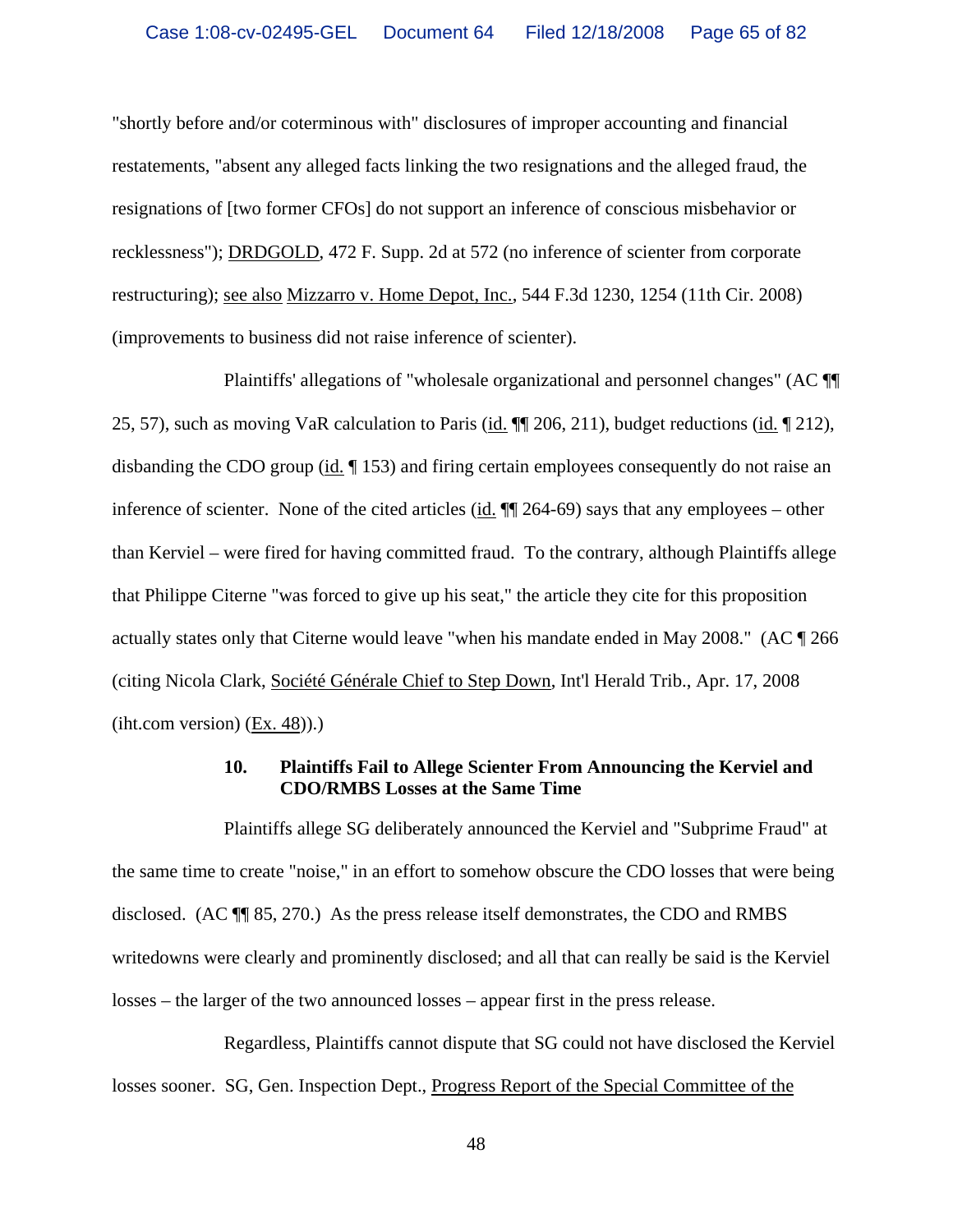Board of Directors of Societe Generale 2 (Feb. 20, 2008) [hereinafter Progress Report] (Ex. 49). The more compelling inference is that upon learning of and promptly disclosing the impact of the Kerviel fraud on SG's financials, SG chose to also announce the impact of the further credit deterioration of its CDO and RMBS exposure one month before its financials were due to be released. It is quite ironic that Plaintiffs are now criticizing SG for voluntarily pre-announcing its CDO and RMBS writedowns. To be sure, Plaintiffs would have accused SG of hiding losses had it chosen to announce them separately and later. There is also no rational motive for SG to have allegedly understated a loss knowing that it would shortly thereafter have to announce a greater loss. See San Leandro, 75 F.3d at 813-14.

Furthermore, Plaintiffs fail to allege how creating "noise" in the market by announcing both the CDO/RMBS and Kerviel losses at the same time creates a cogent and compelling inference of scienter. Rather, each of the alleged frauds independently fails, and Plaintiffs allege no reason to infer that announcing them at the same time makes any difference. See In re Bio-Tech. Gen. Corp. Sec. Litig., 380 F. Supp. 2d 574, 585 (D.N.J. 2005) (each of two supposed frauds revealed on the same day independently dismissed for failing to allege scienter); In re SCB Computer Tech., Inc. Sec. Litig., 149 F. Supp. 2d 334, 354-55 (W.D. Tenn. 2001) (where one press release disclosed revenue recognition error and doubts as to viability of prior contract, court dismissed as fraud by hindsight (citing Novak, 216 F.3d at 309)).

## **C. The Amended Complaint Fails To Allege any Actionable Misleading Statement or Omission**

Apart from all the pleading deficiencies detailed above, Plaintiffs' laundry list method of pleading (e.g., AC ¶ 112) is also defective under Fed. R. Civ. P. 8(a) and 9(b), as well as the PSLRA, which place the burden squarely on Plaintiffs to identify the specific statements claimed to be misleading and to explain why those statements are fraudulent. See, e.g., In re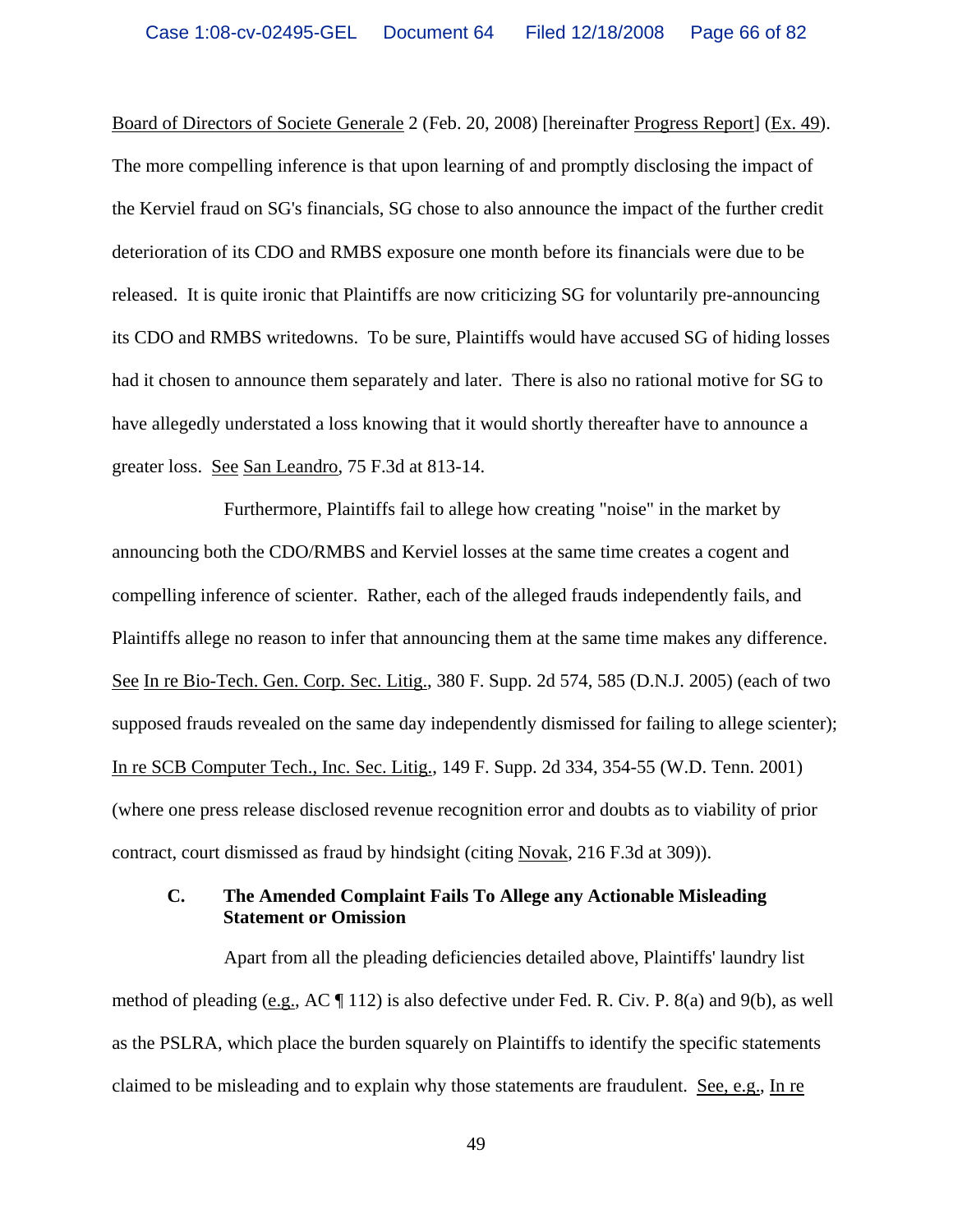Sina Corp. Sec. Litig., No. 05 Civ. 2154, 2006 WL 2742048, at \*6 (S.D.N.Y. Sept. 26, 2006) ("large block quotes taken from public statements made by the Individual Defendants and from SEC filings, followed by generalized explanations of why the statements collectively misled the plaintiffs" fail to satisfy the pleading requirements of Rule 9(b) and of the PSLRA (citation omitted) (footnote omitted)).

To the extent it can be discerned, Plaintiffs' allegations that statements were "false" appear to fall into two broad categories: (1) SG's exposure to "risky" CDOs and RMBS; and (2) SG's risk management procedures and internal controls. In each case, Plaintiffs have either mischaracterized the disclosure or failed to explain with sufficient particularity why the disclosure was misleading. The overriding defect with these allegations, however, is that they all depend on hindsight – Plaintiffs have not alleged facts showing that SG actually knew or had reason to believe before the 2007 third quarter that (i) their highly-rated CDOs and RMBS were "risky" or were valued inappropriately, (ii) its risk management strategies would not prevent losses in an historic market downturn, or (iii) a junior employee would go to extraordinary lengths to circumvent internal controls and conduct a massive trading fraud against the Bank.

#### **1. No Misleading Statements or Omission as to CDO or RMBS Exposure**

Plaintiffs repeatedly allege that SG failed to disclose its exposure to subprime mortgages through its CDOs or RMBS. This omission supposedly rendered statements dating back to August 2005, regarding SG's net earnings, financial performance and risk management, false and misleading. (E.g.,  $AC \P 40$ .) But consistent with this Circuit's dismissal of fraud by hindsight claims, Plaintiffs must allege that statements were false at the time they were made, not merely that they became false based on unforeseen, changed circumstances. See JP Morgan, 363 F. Supp. 2d at 624 ("[P]laintiffs must 'supply some factual basis for the allegation that the defendants knew or should have known that the statements were false at some point during the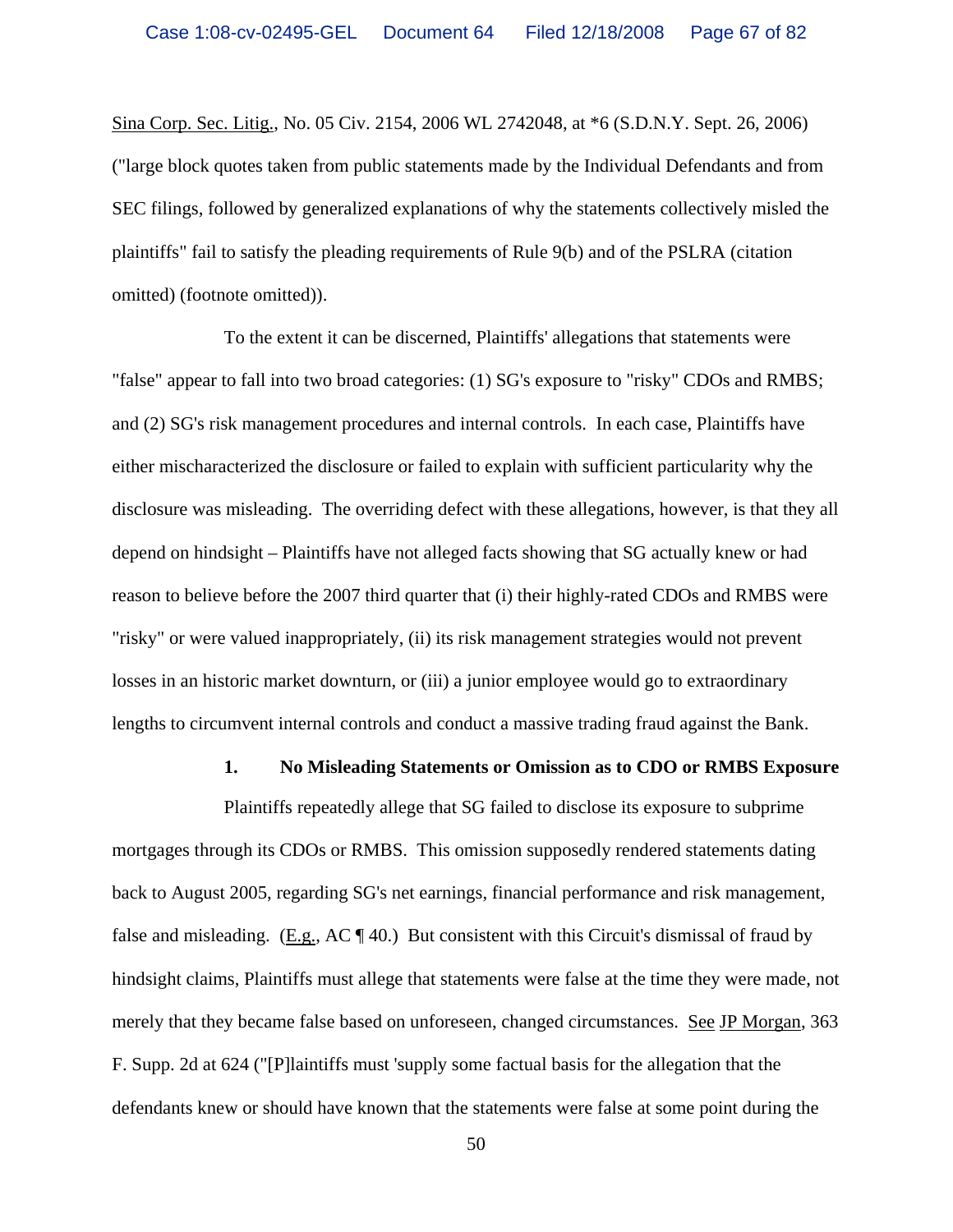time period alleged."' (citation omitted)); Fadem, 352 F. Supp. 2d at 509-10 (no duty to disclose "large risk of loss" where defendant did not know of alleged risk at time of disclosure). There are several reasons why SG's statements about CDO or RMBS exposure are not adequately alleged to have been false at the time they were made.

First, a larger writedown in January 2008 does not make SG's November 2007 writedown announcement false. (AC  $\P$  165.) Merely because something was disclosed later in time does not mean an earlier disclosure was false at the time made. See In re CIT Group, Inc. Sec. Litig., 349 F. Supp. 2d 685, 690-91 (S.D.N.Y. 2004) (allegation that defendants knew loan loss reserves were inadequate at time of IPO, because they were increased three weeks later, did not allege falsity). It is more cogent and compelling, for the reasons discussed above, that the crisis worsened between the November 2007 and January 2008 writedowns.

Second, as discussed above, Plaintiffs allege no basis to infer that SG was in possession of contradictory facts as to its CDO or RMBS investments at the time the statements in question were made. Plaintiffs cannot allege SG failed to disclose facts regarding the risk of losses from, or exposure to, its CDOs (AC ¶ 101), when Plaintiffs acknowledge SG disclosed it held high rated CDOs and RMBS (id.  $\P$  102, 104, 105) which had no history of defaults or downgrades before the 2007 third quarter. Plaintiffs do not sufficiently allege that merely because the market was supposedly "illiquid" (AC ¶ 153) that the crisis was not under control or would not have a "limited impact."  $(\underline{Id} \cdot \P 162)$ .

Third, Plaintiffs challenge SG's statements that CDOs represented 1% of its CIB division's revenue. (AC ¶ 141, 144-47.) Yet, Plaintiffs provide no factual allegations contrary to that figure and do not allege that CDOs represented a larger portion of SG's revenue than what was disclosed. See In re Geopharma, Inc. Sec. Litig., 411 F. Supp. 2d 434, 449 (S.D.N.Y. 2006)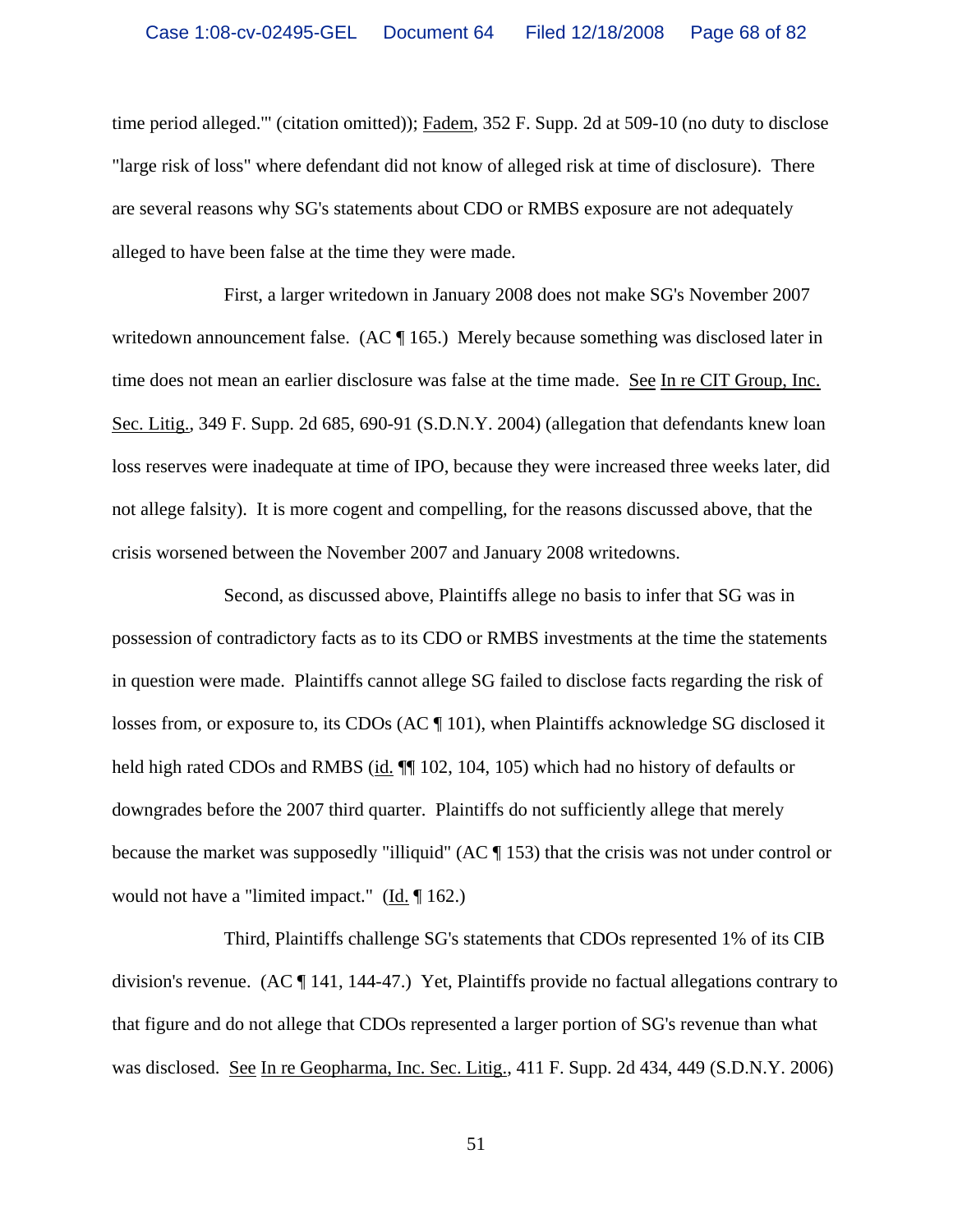(no false statement given the context in which the statement was to be understood). Accurate statements of historical financial results such as this cannot be actionable even if future results turn out not to be as favorable. See Sina, 2006 WL 2742048, at \*8; In re Duane Reade Inc. Sec. Litig., No. 02 Civ. 6478, 2003 WL 22801416, at \*6 (S.D.N.Y. Nov. 25, 2003), aff'd sub nom. Nadoff v. Duane Reade, Inc., 107 F. App'x 250 (2d Cir. 2004). The allegations here are even less specific than those rejected in Sina, where the plaintiffs claimed a statement that the company had had a "'record-setting quarter' due to 'a better than expected revenue contribution from mobile value-added service'" was false because the "real reason" for its revenues were unsustainable due to a change in Chinese law. Sina, 2006 WL 2742048, at \*6 (citation omitted). The court held the plaintiffs there failed to allege that "SINA did not have a record-setting quarter or that mobile value-added services did not fuel SINA's revenue growth." Id. As in Sina, Plaintiffs here cannot argue that the CIB division's revenue attributable to CDOs was not 1%.

Fourth, Plaintiffs fail to allege that SG's statements that its subprime exposure was "low," "negligible" and had a "limited impact" or was "under control" were false. (AC ¶¶ 11, 152.) These characterizations are clearly opinions based on the limited percentage of revenue CDOs represented compared to SG's net income at the time, which, as this Court has previously held, cannot serve as the basis for actionable misstatements. See Salomon, 373 F. Supp. 2d at 251-52; N.Y. State Teachers' Ret. Sys. v. Fremont Gen. Corp., No. 2:07-CV-05756-FMC-FFMX, 2008 WL 4812021, at \*6 (C.D. Cal. Oct. 28, 2008) (opinions as to underwriting practices not actionably false, in context of express acknowledgments that Fremont was a subprime lender). Rather, to allege that a statement of opinion is false, Plaintiffs "must allege 'with particularity' 'provable facts' to demonstrate that the statement of opinion is both objectively and subjectively false." Bond Opportunity Fund v. Unilab Corp., No. 99 Civ. 11074, 2003 WL 21058251, at \*5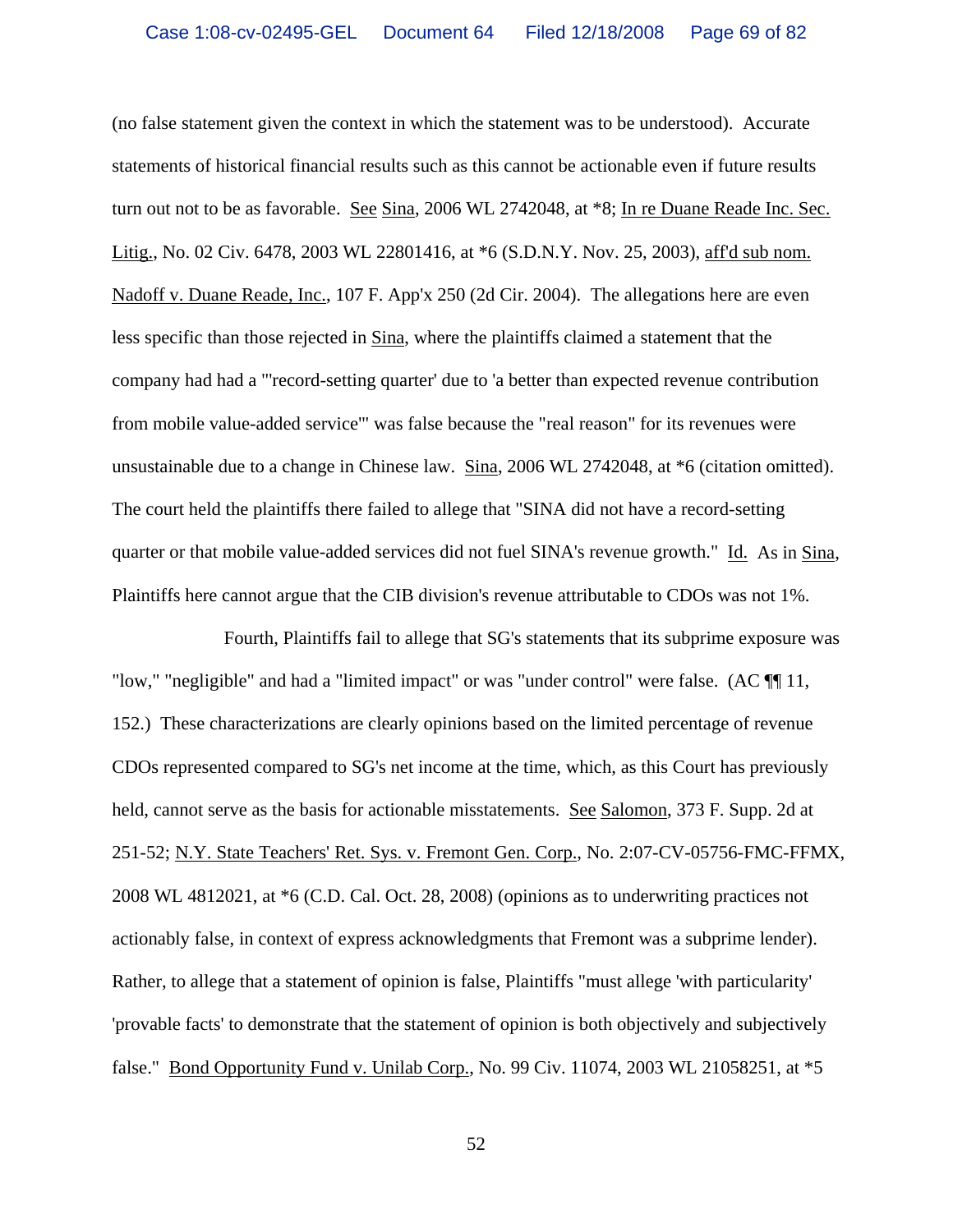(S.D.N.Y. May 9, 2003) (quoting Va. Bankshares v. Sandberg, 501 U.S. 1083, 1093-98 (1991)), aff'd, 87 Fed. App'x 772 (2d Cir. 2004). As discussed above, Plaintiffs have alleged no facts known at the time contradicting these statements.

Moreover, Plaintiffs take Mr. Bouton's purportedly false statement that the credit crisis had a "limited impact" severely out of context. (AC ¶ 152.) The cited article shows that Mr. Bouton was not even discussing SG, but rather the exposure of "French banks" in general. In reality, Mr. Bouton is reported as saying that "there is no French bank that gets a major part of its revenues from the U.S. securitisation market." Subprime Impact on French Banks Limited-SocGen," Reuters News, Dec. 19, 2007 (reuters.com version) (Ex. 50).

## **2. No Duty to Disclose Additional Information About CDOs or RMBS**

Contrary to Plaintiffs' contention (AC ¶¶ 298-309), SG's disclosures were not rendered misleading by its supposed failure to separately break out a portion of its fixed income holdings, with underlying collateral consisting of subprime mortgages, and assign them pejorative labels such as "risky" (Id. ¶ 299), especially when Plaintiffs admit that securitization allowed SG to reduce the risk of loss on its high-rated CDOs or RMBS. (Id. ¶ 105.) See In re N.Y. Cmty. Bancorp, Inc. Sec. Litig., 448 F. Supp. 2d 466, 480 (E.D.N.Y. 2006) (no duty to describe mortgage backed securities "in pejorative terms" (internal quotation marks omitted))

Moreover, the securities laws do not require corporations to "disaggregate" particular assets, line items of revenue or costs, or other financial details or investment strategies simply because those items become problematic based on subsequent events. See In re AXIS Capital Holdings Ltd. Sec. Litig., 456 F. Supp. 2d 576, 590 (S.D.N.Y. 2006) ("As to any claim that AXIS was nonetheless required to identify contingent commissions as a line item, plaintiffs point to no accounting or reporting requirements which would require the disaggregation of acquisition costs."); N.Y. Cmty. Bancorp, 448 F. Supp. 2d at 479 (additional disclosure not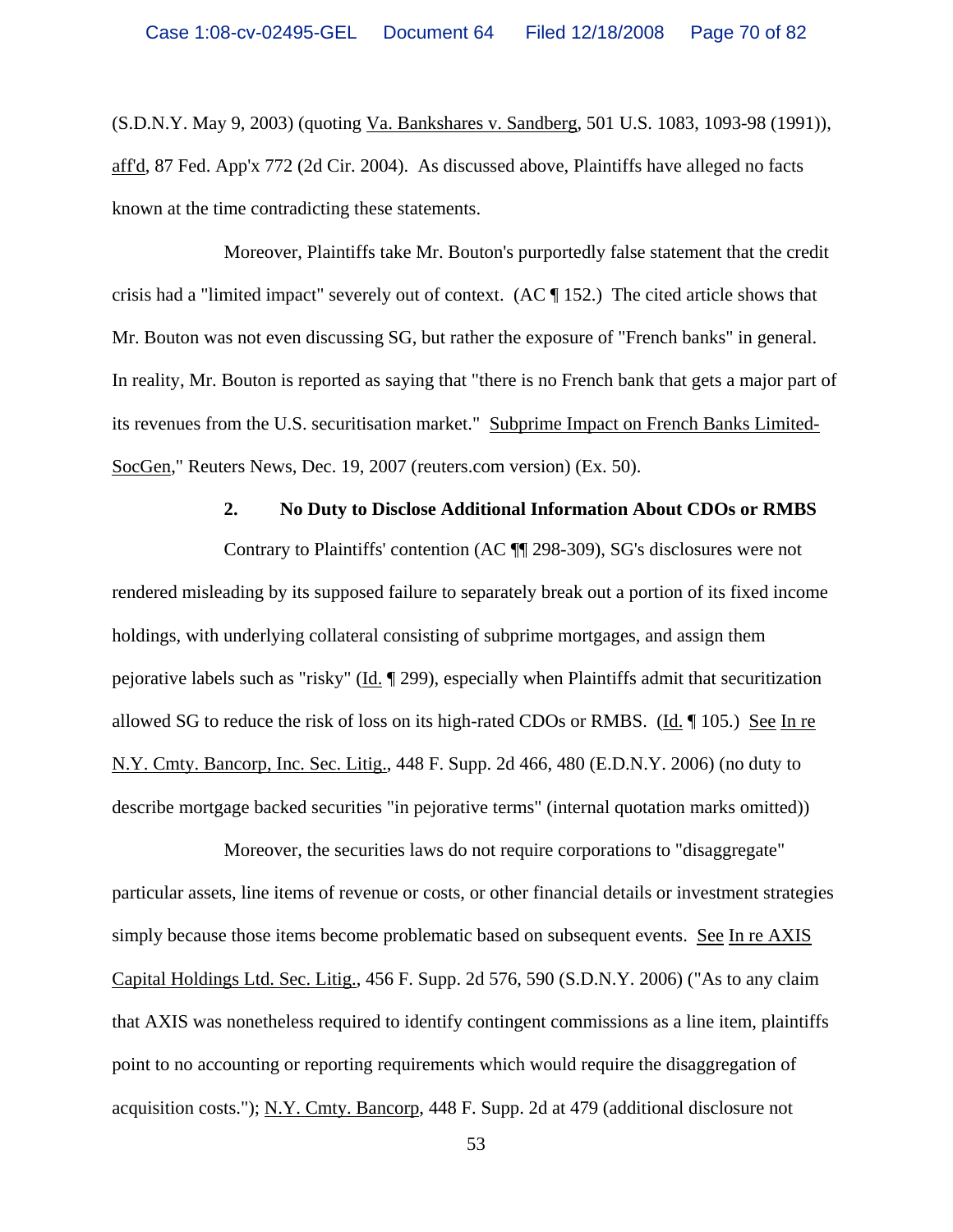required where "it is apparent from the quarterly reports disclosed to the public that the company was heavily involved in investing in mortgage-backed securities"); Nolte v. Capital One Fin. Corp., 390 F.3d 311, 316-17 (4th Cir. 2004) (as long as the bank met its regulatory obligations, disclosing its capital and loan loss reserves, no more specificity regarding the size of its "subprime" portfolio was required); see also In re Canandaigua Sec. Litig., 944 F. Supp. 1202, 1211 (S.D.N.Y. 1996) (no duty to disclose "competitive information" about investment strategy); cf. AmEx, 2008 WL 4501928, at \*4 (allegations that "Amex did not separately account for [its high-yield debt investments], but rather lumped together all corporate debt securities in its financial statements" was insufficient absent duty to disclose).

## **3. SG Made No Misleading Statements as to Risk Management or Internal Controls**

#### **(a) General Statements About Risk Management are not Actionable**

Plaintiffs allege that SG's disclosures regarding its risk management were misleading because of (1) its accumulation of purportedly "risky" CDO or RMBS investments in its U.S. fixed income business; and (2) Kerviel's unhedged trades in the 25 person Delta One division. (AC ¶¶ 333-37.) But rather than identifying specific statements as to risk management on either of these particular specific business lines that were false, Plaintiffs attempt to challenge statements regarding the SG Group's overall integrity, fiscal discipline and risk management. (See, e.g., id. ¶¶ 7, 89, 108, 109.) Courts, including this one, recognize such statements are inactionable as investors do not rely on these generalities. See JP Morgan, 363 F. Supp. 2d at 612, 633 (statements that "'traders and others responsible for managing risk positions were accountable for identifying potential "worst-case" losses and estimating the probability of loss'" and that bank was able to "'identify material risks and potential earnings vulnerabilities that might not be captured by statistical methodologies'" were "puffery" (citing Lasker v. N.Y. State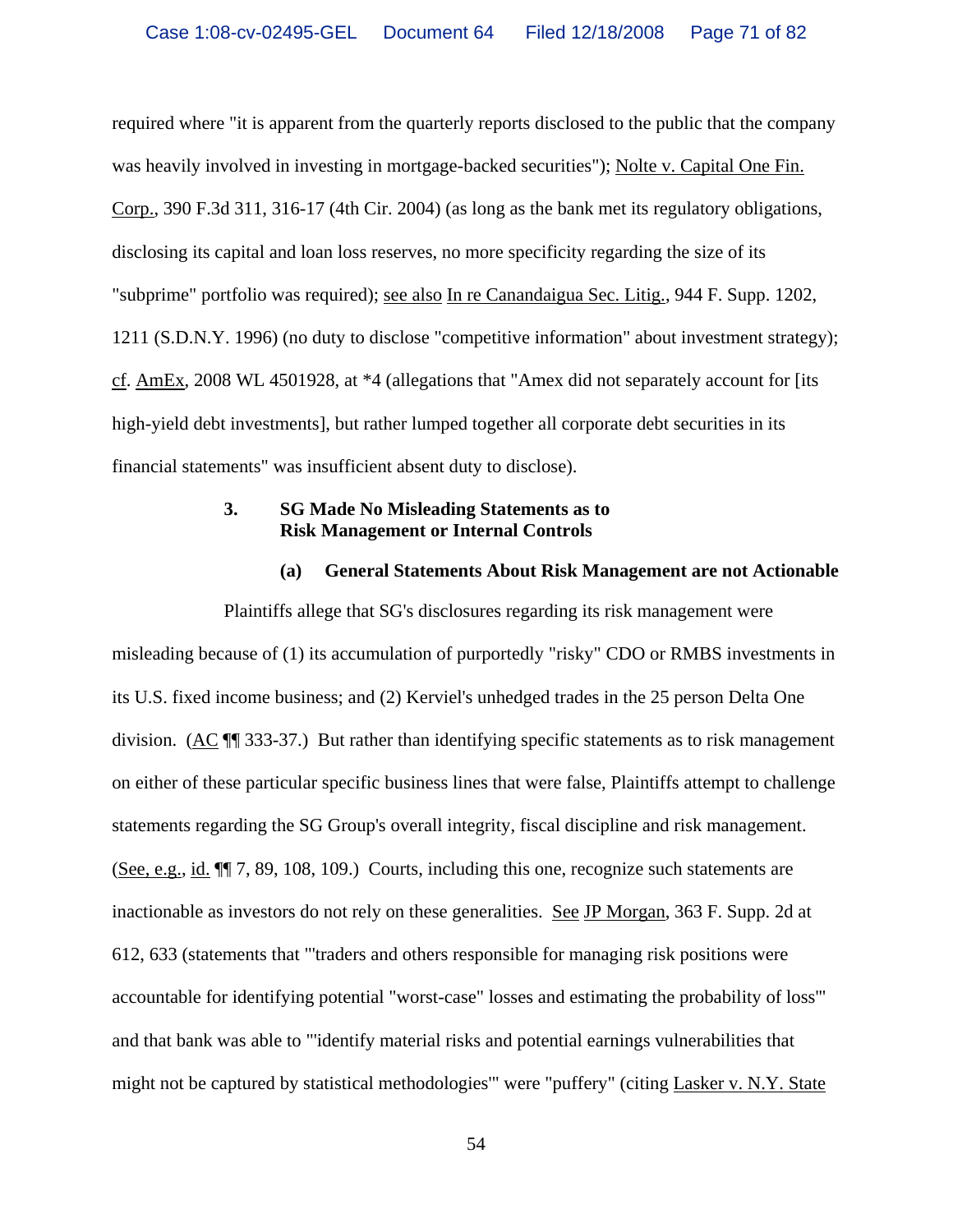Elec. & Gas Corp., 85 F.3d 55, 59 (2d Cir. 1996))); JP Morgan, 2007 WL 950132, at \*7, \*12 (statement that "'[p]rocesses in place are intended to ensure credit risk instruments are accurately assessed, properly approved and continuously monitored'" was not actionable (alteration in original) (citation omitted)); N.Y. Cmty. Bancorp, 448 F. Supp. 2d at 478-79 (statements such as that "risk-averse . . . strategy permeates every decision the company makes" were inactionable, particularly given disclosures of investment in mortgage-backed securities); Waxman, 2003 WL 22439796, at \*8 (statements as to soundness of business operations and that Plaintiff would not lose money were inactionable).

Moreover, Plaintiffs' allegations that procedures were supposedly not followed in the CDO/RMBS or Delta One divisions, which were small parts of SG's wide-ranging businesses, would not render statements regarding SG's overall risk management false. See Citigroup, 330 F. Supp. 2d at 379 (allegations that "Citigroup extended increasingly more credit to an 'unstable borrower' [Enron]" did not show falsity of statements regarding Citigroup's risk management procedures as a whole (alteration in original) (citation omitted)). Plaintiffs have failed to allege that SG's statements about its risk management were not broad statements about risk management for the bank as a whole. (See, e.g., AC  $\P$ , 7, 108-11, 129, 136.)

#### **(b) Plaintiffs Fail to Allege Risk Management Statements Were False When Made**

Plaintiffs fail to allege facts "showing that the descriptions of the [risk management] processes were false or misleading at the time they were included in the public statements, [or] facts showing that the processes were not followed." Citigroup, 330 F. Supp. 2d at 379; see also In re FBR Inc. Sec. Litig., 544 F. Supp. 2d 346, 359-60 (S.D.N.Y. 2008) (that company's risk management program failed to root out alleged insider trading did not mean that statements regarding risk management were false when made). Rather, Plaintiffs admit the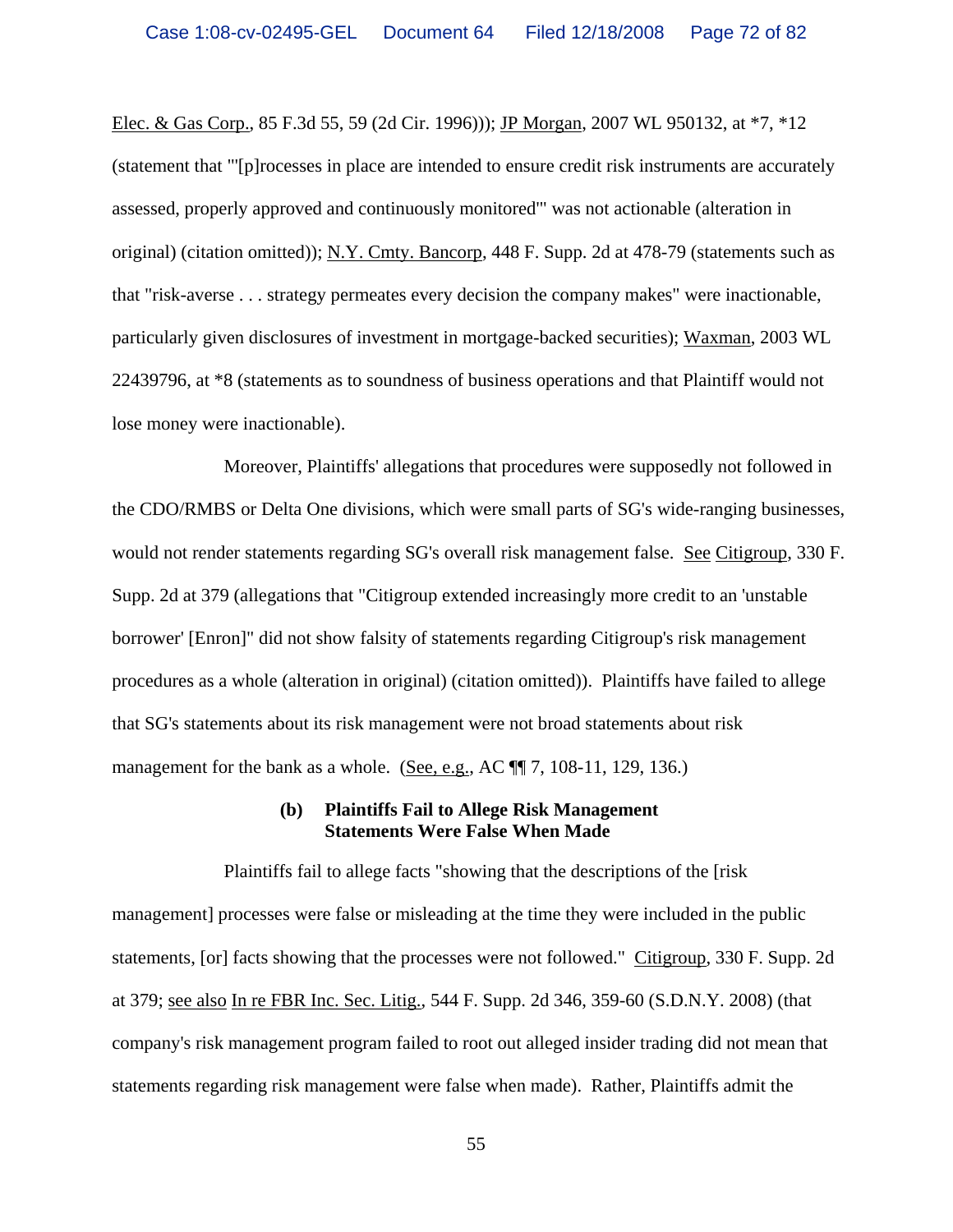purported falsity depends entirely on hindsight. (AC ¶ 89 ("[a]s is now apparent").) This is insufficient to allege falsity. See Fadem, 352 F. Supp. 2d at 507-08 (allegations that disclosed risk management strategy ended up being a "costly mistake" were not actionable where facts undermining strategy were not alleged to have been known at time statements were made).

Plaintiffs have failed to allege any statements as to risk management that were false when made. First, Plaintiffs do not dispute that SG was primarily investing in the "least risky," higher rated CDO and RMBS tranches with historically low levels of default. (AC ¶¶ 102, 104, 105, 154, 168.) Second, SG disclosed that it used credit default swaps "to actively manage its risk exposure." See 2006 Reg. Doc., supra, at 109 (Ex. 22). Plaintiffs do not allege these hedges failed until January 2008. (AC ¶ 167.) Third, sources cited by Plaintiffs confirm that no senior officials, including Messrs. Bouton, Citerne or Alix, knew about Kerviel's concealed positions until January 18, 2008. (Id.  $\parallel$  182 (citing Progress Report, supra, at 2 (Ex. 49)).)

In addition, SG used specific cautionary language as to the limitations of its risk management, including as to risks that allegedly materialized here. See Halperin v. eBanker USA.com, Inc., 295 F.3d 352, 359 (2d Cir. 2002) (statutory safe harbor under PSLRA applied to specific cautionary language on risk management). SG warned investors of the risks the bank may face "resulting from the unsuitability or failure of internal procedures, persons or systems . . . [and] [i]t includes risks linked to the security of information systems," 2007 Reg. Doc., supra, at 142 ( $Ex. 2$ ), and from the credit crisis, <u>see 2d Update to 2007 Reg. Doc.</u>, supra, at 33 ( $Ex. 6$ ).

Plaintiffs do not and cannot allege that any of the internal controls and risk management functions disclosed in SG's Registration Statements and elsewhere (e.g., AC ¶¶ 108-11, 128-30) were not in place and followed. Simply because Kerviel was able to fraudulently circumvent controls through extraordinary means does not make such statements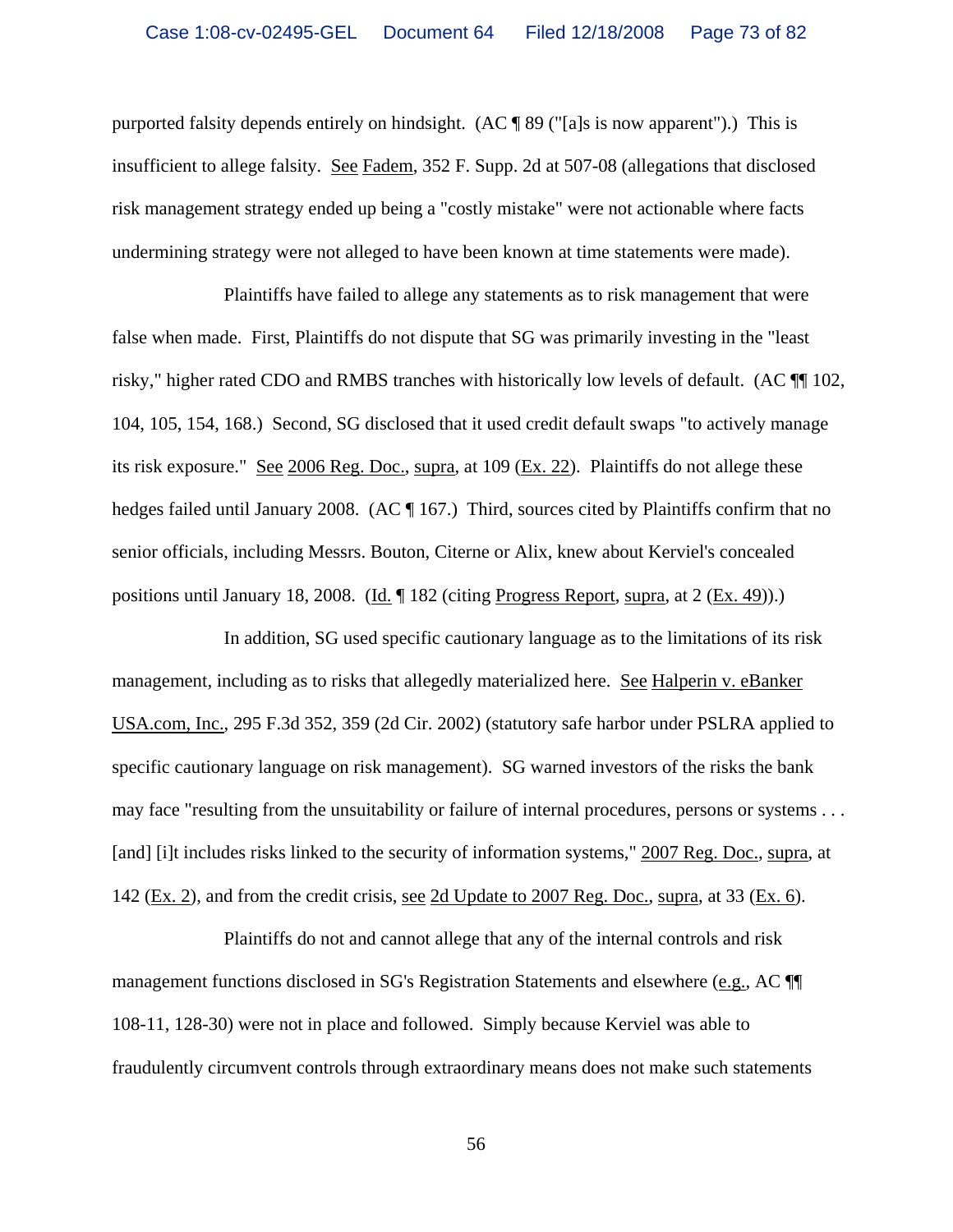false when made. See FBR, 544 F. Supp. 2d at 360 (plaintiffs failed to allege falsity, where Defendants did not provide "qualitative assurance" that company's risk management would catch all instances of insider trading). As SG made clear, it sought to manage risk, see, e.g., 2006 Reg. Doc., supra, at 108, 111 (Ex. 22), not eliminate it.

### **4. The Amended Complaint Does Not Allege Accounting Violations**

Plaintiffs allege that SG's financial statements were false under applicable accounting rules, because "SG's senior management, as pled herein, knew or recklessly disregarded that the Company faced substantial risks" from Kerviel's unhedged trades and CDO or RMBS investments. (AC  $\sqrt{ }$  287.) As with their other claims of falsity, Plaintiffs' accounting claims are premised on SG's purported knowledge of facts at the time disclosures were made. (See, e.g., id. ¶ 291 (IAS 8 violation premised on "reliable information that … was available when financial statements for those periods were authorized for issue").) For the reasons discussed above, Plaintiffs have failed to allege Messrs. Bouton, Citerne, Alix or any other senior SG official knew any such facts about false accounting at the time disclosures were made.

Nor do Plaintiffs' accounting allegations satisfy Rule 9(b) or the PSLRA. Where improper accounting is alleged, a plaintiff "must provide at the very least some level of detail about the improper accounting alleged to underlie misleading statements, and their materiality, in order to survive the motion to dismiss phase." Gavish v. Revlon, Inc., No. 00 Civ. 7291, 2004 WL 2210269, at \*13 (S.D.N.Y. Sept. 30, 2004).

The requisite level of detail is absent from the Amended Complaint. Plaintiffs list eight accounting violations, with each alleged violation merely positing that the block-quoted accounting standard in question purportedly required a disclosure SG did not make or rendered a disclosure false. Yet Plaintiffs fail to specify how SG violated each of these provisions, or why these purported violations render SG's public statements false. See In re Alcatel Sec. Litig., 382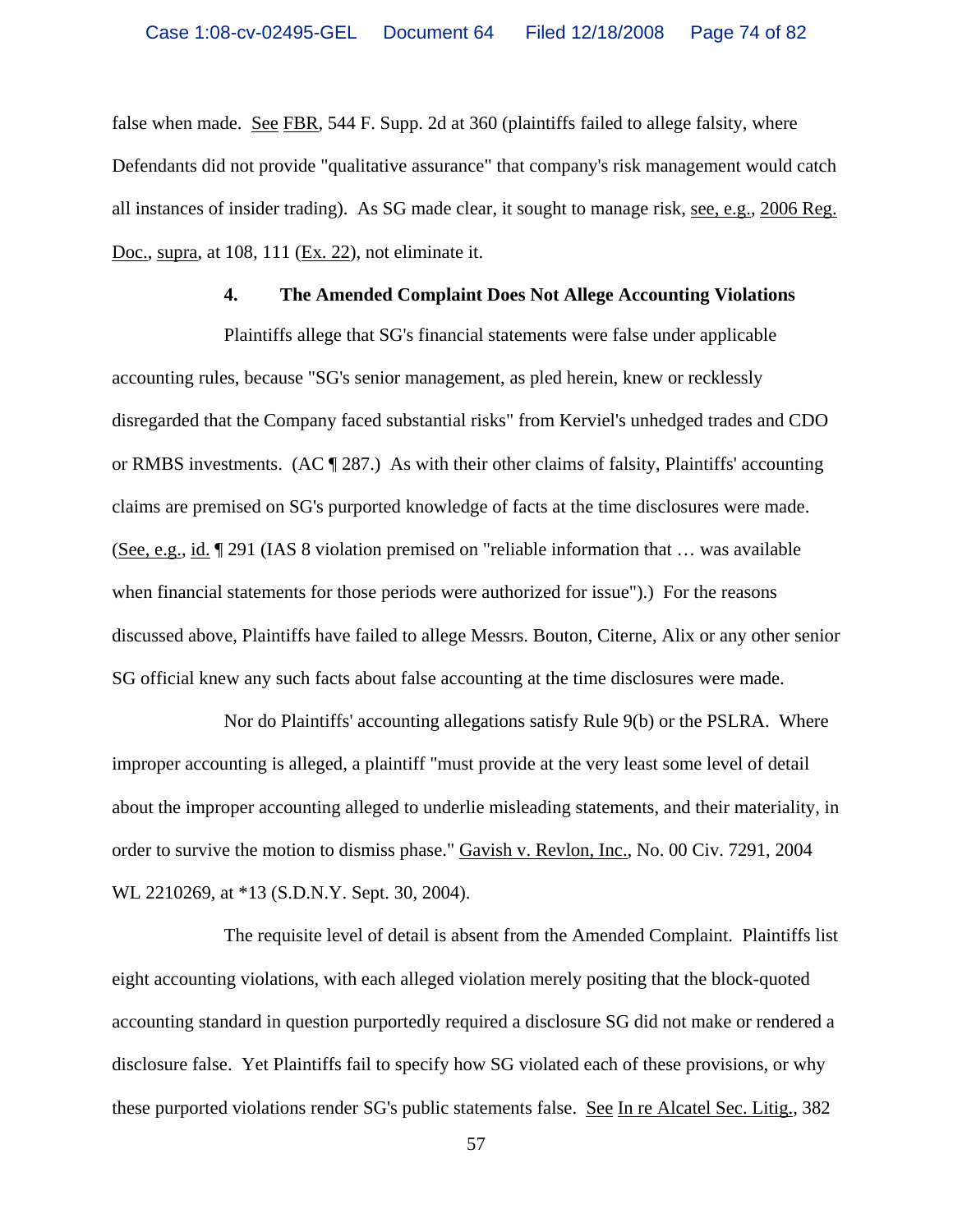F. Supp. 2d 513, 533 (S.D.N.Y. 2005) (failing to connect purported GAAP violations with allegedly false statements does not plead fraud with particularity).

For example, Plaintiffs allege that SG violated certain accounting regulations that have either been superseded or amended by other accounting regulations that Plaintiffs allege SG violated as well, and accounting regulations that went into effect after the beginning of the Proposed Class Period. (See, e.g., AC ¶¶ 304, 305, 307, 308.) Plaintiffs fail to identify which disclosures violated specific accounting standards and when. Similarly, Plaintiffs allege SG violated IAS 1, which allegedly requires that all items of income and expense shall be included in profit and loss. (Id. ¶ 296.) Yet they allege SG violated IAS 1 by not disclosing the "financial statement impact" of the Kerviel writedown. Plaintiffs do not allege any basis to claim that "financial statement impact" is an item of income or expense under IAS 1.

As to valuation, Plaintiffs fail to allege why SG's use of valuation models rendered its financial statements false under IAS 39. As discussed above, "fair value measurement considerations" applicable to IAS 39, IAS 32 and IFRS 7 recognize that an entity can establish fair value through modeling in the absence of an active market. IAS 39 does not mandate SG use specific inputs in its models. Rather, IAS 39 allows an entity to exercise its judgment in determining fair value in the absence of an active market. Plaintiffs have failed to allege why the judgments SG used made its valuations false under IAS 39.

#### **D. The Amended Complaint Fails to Plead Loss Causation**

In light of Rule 9(b) and because the PSLRA explicitly requires proof of loss causation, see 15 U.S.C. § 78u-4(b)(4), a plaintiff must, at the very least, plead loss causation with "sufficient specificity to enable the court to evaluate whether the necessary causal link exists." Teachers' Ret. Sys. of La. v. Hunter, 477 F.3d 162, 186 (4th Cir. 2007) (citing Lentell, 396 F.3d at 172). The Amended Complaint fails to allege loss causation for two reasons. First,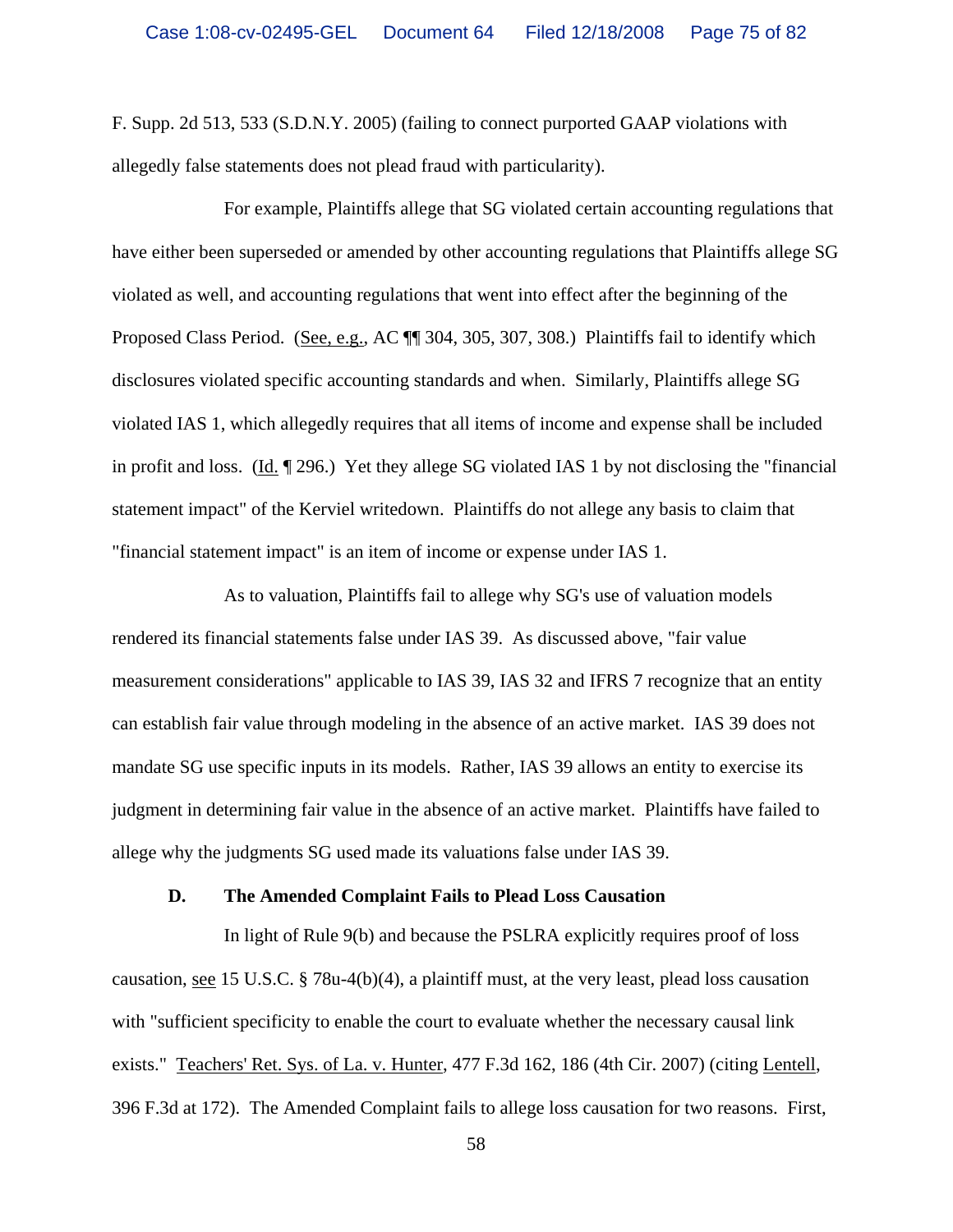Plaintiffs do not account for the effects of the worst credit crisis since the Great Depression on SG's stock. Second, Plaintiffs fail to allege the disclosures that led to decreases in the stock price were actually so-called "corrective" disclosures for supposedly prior misstatements at issue.

## **1. Plaintiffs Fail to Control for Other Factors that Caused Their Losses**

Plaintiffs' failure to account for the ongoing credit crisis underscores the lack of any causal link necessary to establish loss causation. Where, as here, the alleged "'loss coincides with a marketwide phenomenon causing comparable losses to other investors . . . a plaintiff's claim fails when 'it has not adequately [pled] facts which, if proven, would show that its loss was caused by the alleged misstatements as opposed to intervening events.'" Lentell, 396 F.3d at 174 (quoting First Nationwide, 27 F.3d at 772). "[P]laintiffs must distinguish the alleged fraud from the 'tangle of [other] factors' that affect a stock's price." In re Merrill Lynch & Co. Research Reports Sec. Litig., Nos. 02 MDL 1484, 02 Civ. 9690, 2008 WL 2324111, at \*7 (S.D.N.Y. June 4, 2008) (second alteration in original) (quoting Dura Pharms., Inc. v. Broudo, 544 U.S. 336, 343 (2005).). As the Supreme Court recognized in Dura:

> [a] lower price may reflect, not the earlier misrepresentation, but changed economic circumstances, changed investor expectations, new industry-specific or firm-specific facts, conditions, or other events, which taken together separately or together account for some or all of that lower price. . . . Other things being equal, the longer the time between purchase and sale . . . the more likely that other factors caused the loss.

Dura, 544 U.S. at 343 (emphasis added).

Plaintiffs make no effort to explain the losses attributable to the alleged fraud as opposed to "changed economic circumstances," such as the "marketwide phenomenon" of the ongoing credit crisis described above. Instead, Plaintiffs conclusorily assert that the entire decline in SG's stock price was a direct result of a fraudulent scheme and the "truth" being revealed to the market, rather than "changed market conditions." (AC ¶ 410.)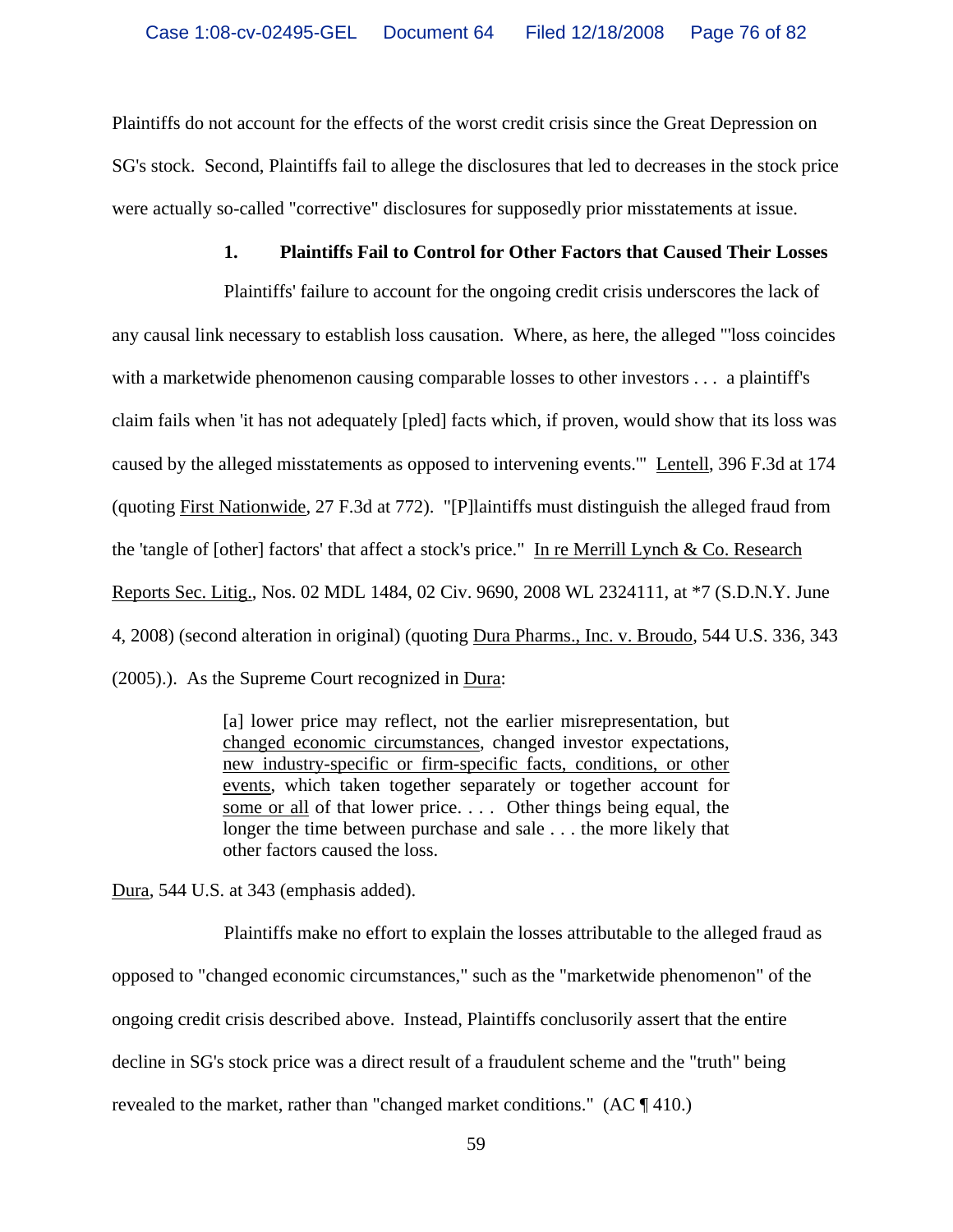# **2. Plaintiffs Fail to Allege a Corrective Disclosure that, When Revealed, Caused Their Losses**

Plaintiffs allege that SG issued purportedly corrective disclosures on January 24, 2008, when it announced the Kerviel rogue trading and additional CDO and RMBS writedowns. Where a supposed "corrective disclosure" reveals no facts alleged to have been concealed, however, Plaintiffs have failed to plead loss causation. See Lentell, 396 F.3d at 175 n.4 (disclosure was not corrective because it did not reveal falsity of prior statements); Rhodia, 531 F. Supp. 2d at 546 (purported corrective disclosure did not reveal criminal investigation, but rather disappointing earnings); Marsden v. Select Med. Corp., No. 04-4020, 2007 WL 518556, at \*4-5 (E.D. Pa. Feb. 12, 2007) (disclosure of proposed regulatory changes that would have an adverse effect on revenue did not reveal falsity of past revenue practices or inadequacy of internal controls); In re Avista Corp. Sec. Litig., 415 F. Supp. 2d 1214, 1220-21 (E.D. Wash. 2005) (no loss causation where "corrective disclosure" did not mention issuer's risk management policies).

The purported corrective disclosure here reveals nothing false about SG's risk management statements or valuation models, and is therefore insufficient to allege loss causation. Rather, it merely disclosed losses related to unwinding Kerviel's trades, and writedowns related to the decreased current value of certain of its CDOs and RMBS. This is an insufficient basis to allege loss causation. See Rhodia, 531 F. Supp. 2d at 545 ("[D]isclosure of financial losses generally – even if those financial losses are a result of the specific concealed fact – is not sufficient."). In other words, the decrease in stock price reflected the actual losses Kerviel incurred (and not due to some correction of prior statements of risk) because it was not until after the end of the Proposed Class Period that SG began indicating that Kerviel had managed to circumvent internal controls by exploiting certain weaknesses in the system (AC ¶ 182), and it was not until May 13, 2008 that SG announced it would have to restate its financials in order to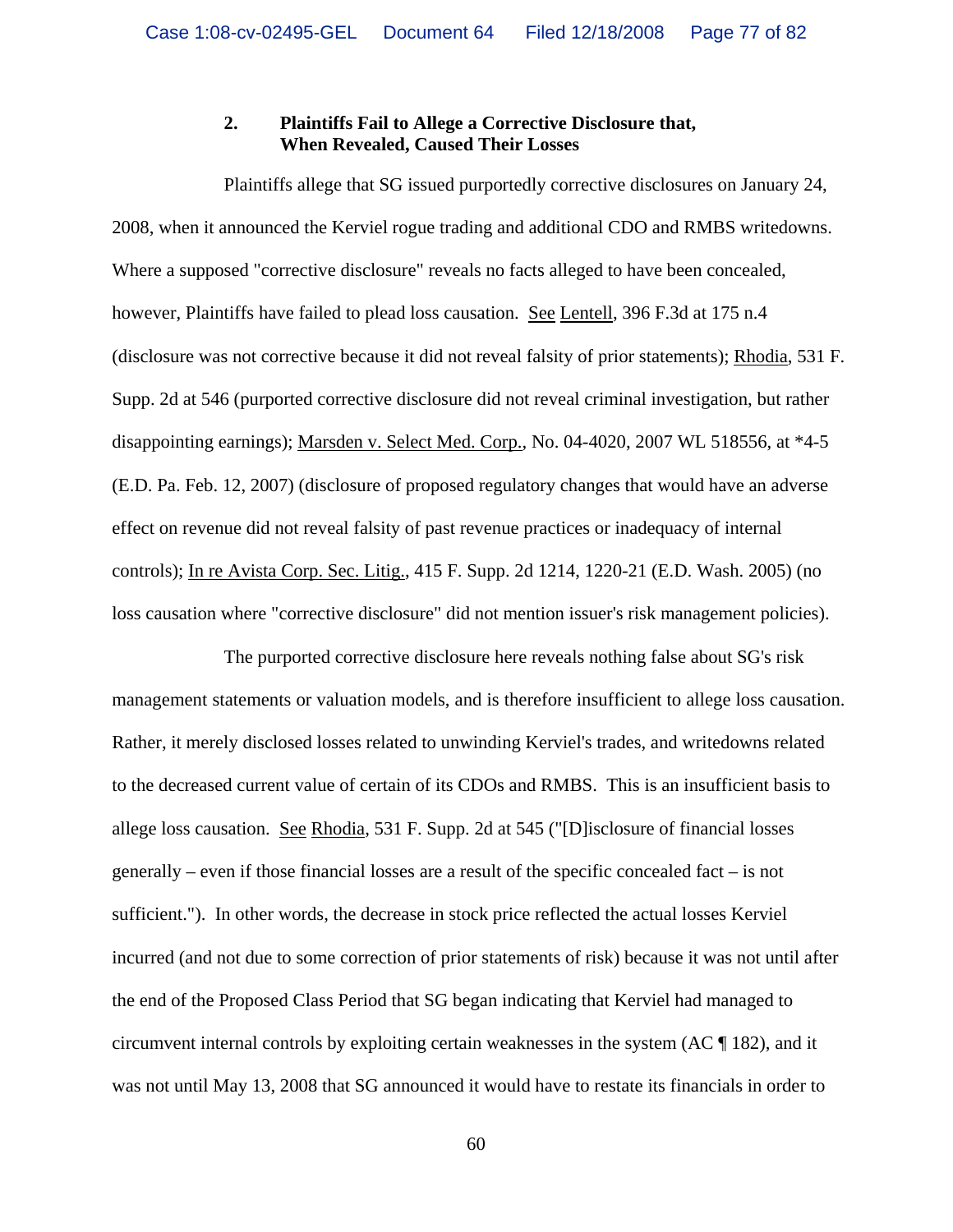adjust quarterly results due to trading positions which Kerviel had successfully hidden until January 18, 2008 by his fictitious transactions. (Id. ¶ 249.) This is insufficient to allege loss causation. See Weiss v. Amkor Tech., Inc., 527 F. Supp. 2d 938, 947 (D. Ariz. 2007) (no loss causation where weak internal controls and restatement were disclosed after class period ended).

Indeed, there are no corrective disclosures alleged as to the valuation of SG's CDOs and RMBS, which as noted above are opinions. As Judge Sweet observed, "to plead that such statements of opinion actually caused Plaintiffs' damages, it is critical for Plaintiffs to allege that the 'relevant truth,' i.e., the alleged dishonesty of the opinions, is revealed to the market." Joffee v. Lehman Bros., 410 F. Supp. 2d 187, 193 (S.D.N.Y.), aff'd, 209 F. App'x 80 (2d Cir. 2006); see also Lentell, 396 F.3d at 174-75 & n.4. Plaintiffs have not alleged any disclosures in which SG revealed it did not honestly believe the previous valuations of its CDO and RMBS portfolio. Rather, those valuations merely changed over time due to a worsening of the credit crisis, as SG advised investors they might.  $(AC \parallel 161)$ .

Finally, Plaintiffs fail to allege facts indicating that the supposed losses experienced from January 18-21, 2008 had anything to do with a corrective disclosure either. Rather, Plaintiffs merely allege that during that span "news began leaking into the market" about SG.  $(AC \parallel 407.)$  But this alleged news was one report by a BNP Paribas analyst, not a corrective disclosure from the company, that SG had "significant monoline exposure," and a second report that estimated an additional CDO writedown. ( $\underline{Id}$ ,  $\P$  167.) The first "disclosure" has nothing to do with SG's unhedged CDOs or RMBS, and therefore did not reveal any supposedly concealed fraud. The second does not disclose a loss or correct a prior misstatement, but only the potential for a loss, which is insufficient to allege loss causation. See Metzler Inv.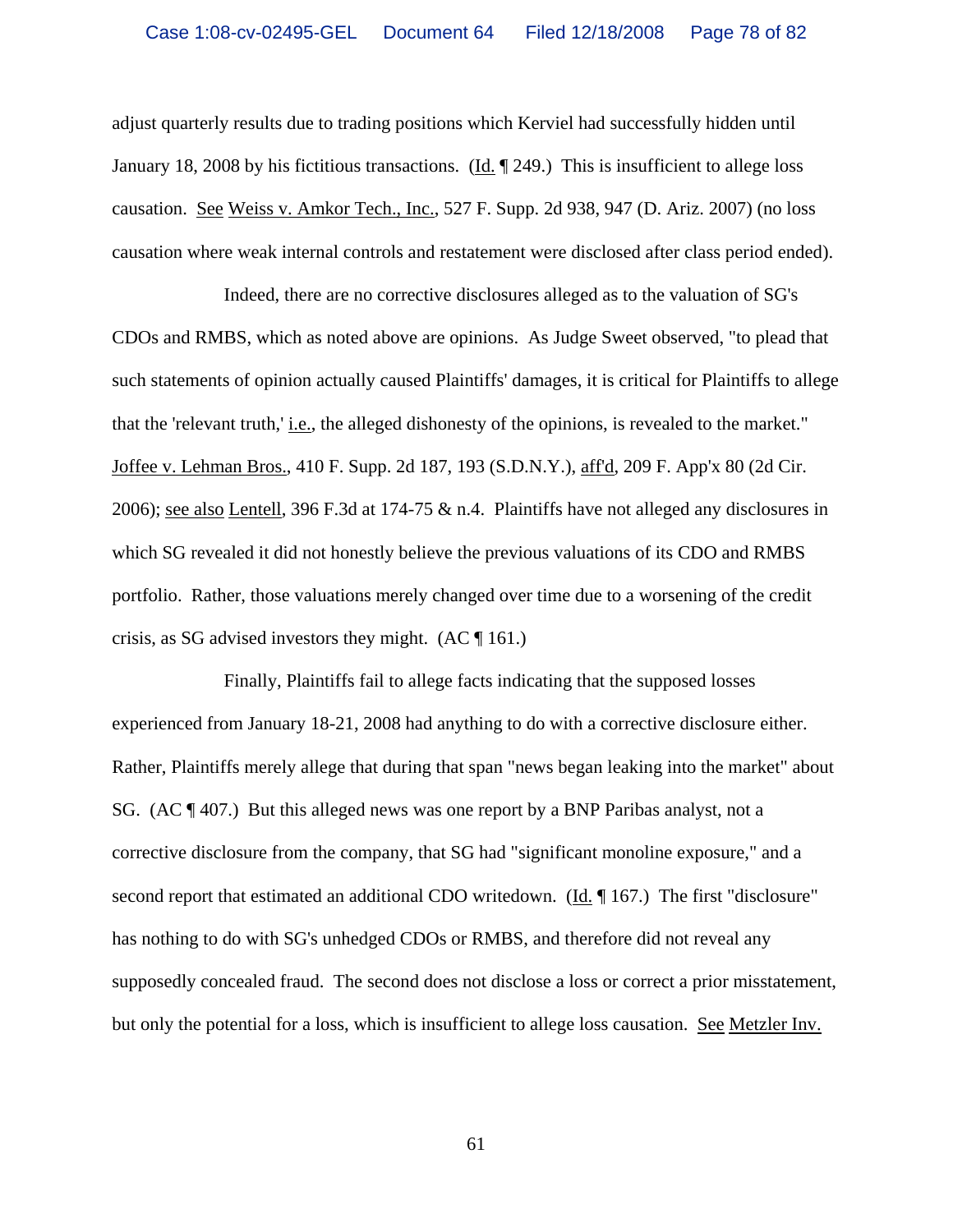GMBH v. Corinthian Colleges, Inc., 540 F.3d 1049, 1064 (9th Cir. 2008) ("'risk' or 'potential' for widespread fraudulent conduct" is not a corrective disclosure).

#### **E. Plaintiffs Fail to Allege a Violation of Rule 10b-5(a) and (c)**

Where, as here, Plaintiffs' allegations are premised on misleading statements or omissions, there is no "scheme" liability under Rules 10b-5(a) and (c). Lentell, 396 F.3d at 177. Conduct giving rise to, or facilitating, the making of misstatements is not independently actionable apart from any alleged misstatements because investors do not rely on such conduct. See Morrison, 547 F.3d at 177 (citing Stoneridge Inv. Partners, LLC v. Scientific-Atlanta, Inc., 128 S. Ct. 761, 769 (2008)). The "Magnetar" allegations (e.g., AC  $\P$  222) do not make out a scheme, because the alleged behavior, short selling, is not manipulative. See ATSI Commc'ns, 493 F.3d at 101. The alleged "scheme" by SG's officers (AC ¶¶ 271-80) was merely "to misrepresent the results of SG's operations and to conceal adverse material information." (Id. ¶ 279.) This is not actionable under Rules 10b-5(a) and (c).

#### **F. The 10(b) Claims Against Defendants Citerne and Alix Must be Dismissed**

Well-established Second Circuit law holds that for an individual defendant to be liable for false and misleading statements under Rule 10b-5(b), Plaintiffs must adequately allege that each individual defendant made a false or misleading statement. See Wright v. Ernst & Young LLP, 152 F.3d 169, 176 (2d Cir. 1998). The complaint must also state facts giving rise to each defendant's scienter. See BISYS, 397 F. Supp. 2d at 440.

Neither Defendant Citerne nor Alix is alleged to have made any of the false statements at issue. None of the allegedly false statements are attributed to them. Neither is alleged to have signed any of the allegedly false disclosures or filings. Allegations based on their position or general duties are insufficient. See Shaw Group, 540 F. Supp. 2d at 473 ("It is not enough for a post-Tellabs plaintiff to allege that, because executives like the Individual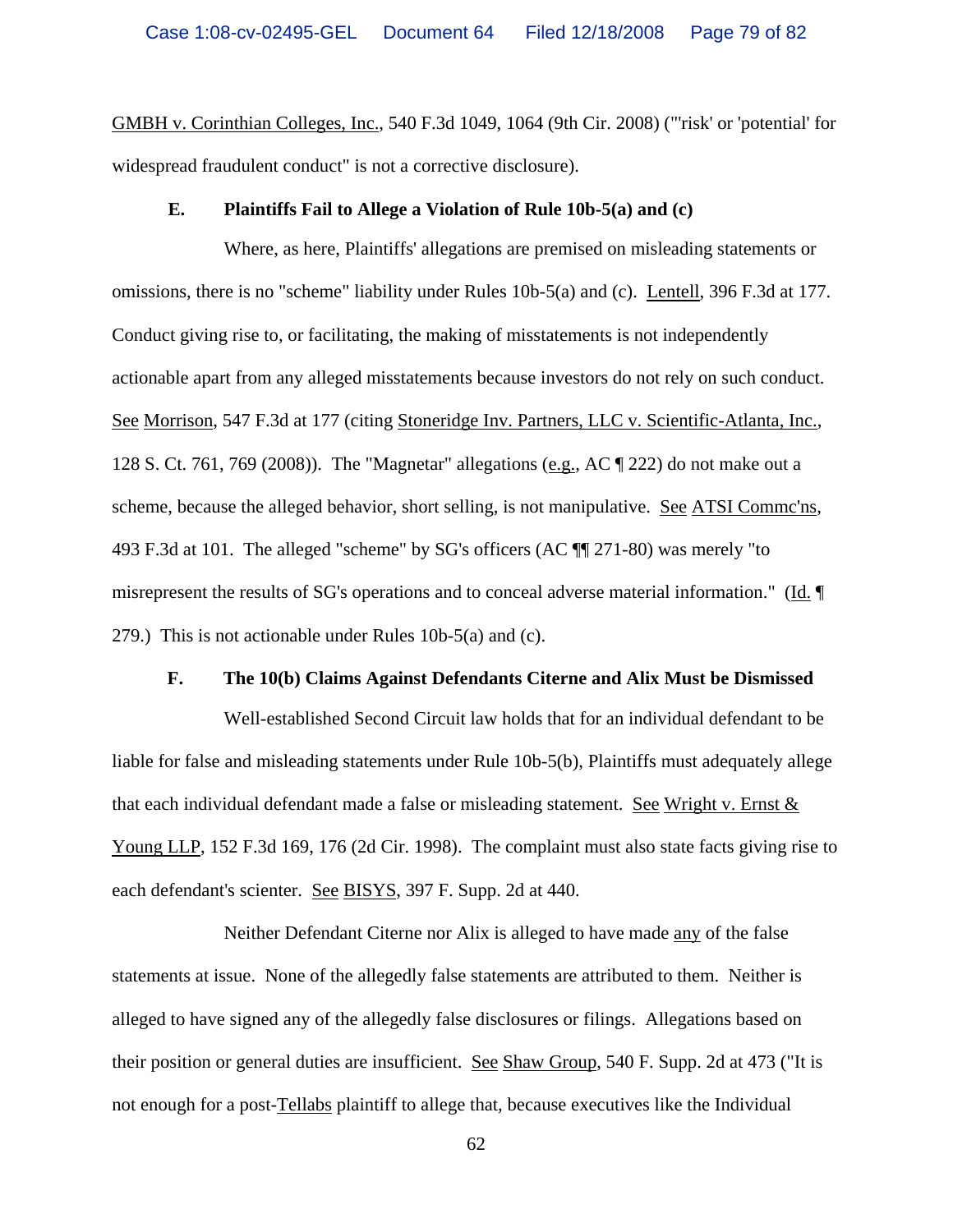Defendants were 'closely involved' in [defendant's] business, one can strongly infer that they 'were furnished with financial data which contained the "errors" that later required restatement.'" (citation omitted)).<sup>17</sup> As discussed above, the allegations of motive against Citerne or Alix, the only other basis alleged for either Defendant's scienter, are entirely insufficient.

### **IV. PLAINTIFFS FAIL TO ALLEGE A VIOLATION OF SECTION 20(a) OR 20A**

Section  $20(a)$  requires a three-part showing by plaintiffs: "(1) a primary violation by a controlled person; (2) control of the primary violator by the defendant; and (3) 'that the controlling person was in some meaningful sense a culpable participant' in the primary violation." Boguslavsky v. Kaplan, 159 F.3d 715, 720 (2d Cir. 1998) (quoting SEC v. First Jersey Sec. Inc., 101 F.3d 1450, 1472 (2d Cir. 1996)).

As discussed above, Plaintiffs have failed to allege a primary violation of Section 10(b). Plaintiffs have also failed to allege control or culpable conduct with particularity on the part of Citerne or Alix. Neither is alleged to posses actual power to control the actions of SG, and merely pleading their status as officers of SG is insufficient. See Rich v. Maidstone Fin., Inc., No. 98 Civ. 2569, 2002 WL 31867724, at \*11 (S.D.N.Y. Dec. 20, 2002). Thus, conclusory allegations as to Citerne or Alix's control over SG do not suffice. (E.g., AC ¶¶ 81, 431, 430.)

 $17<sup>17</sup>$ Likewise, Plaintiffs cannot invoke the group pleading doctrine as to Defendants Citerne or Alix. Plaintiffs do not allege, with particularity, that either had "direct involvement in the everyday business of the company." In re Refco, Inc. Sec. Litig., 503 F. Supp. 2d 611, 641 (S.D.N.Y. 2007) (Lynch, J.) (internal quotation marks omitted); Dresner v. Utility.com, Inc., 371 F. Supp. 2d 476, 494 (S.D.N.Y. 2005) ("conclusory, vague allegations" cannot support the application of the group pleading doctrine). Rather, by mere "virtue of their positions" (AC ¶ 77), Plaintiffs conclusorily allege that "Individual Defendants participated in drafting, producing, reviewing and/or disseminating the materially false and misleading information." (Id. ¶ 79.) This is insufficient to plead either Defendant Citerne or Alix's culpability. See Am. Fin. Int'l Group-Asia v. Bennett, No. 05 Civ. 8988, 2007 WL 1732427, at \*8 (S.D.N.Y. June 14, 2007) (Lynch, J.) (holding scienter cannot be inferred from executive managerial position, as to access to internal documentation or adverse information)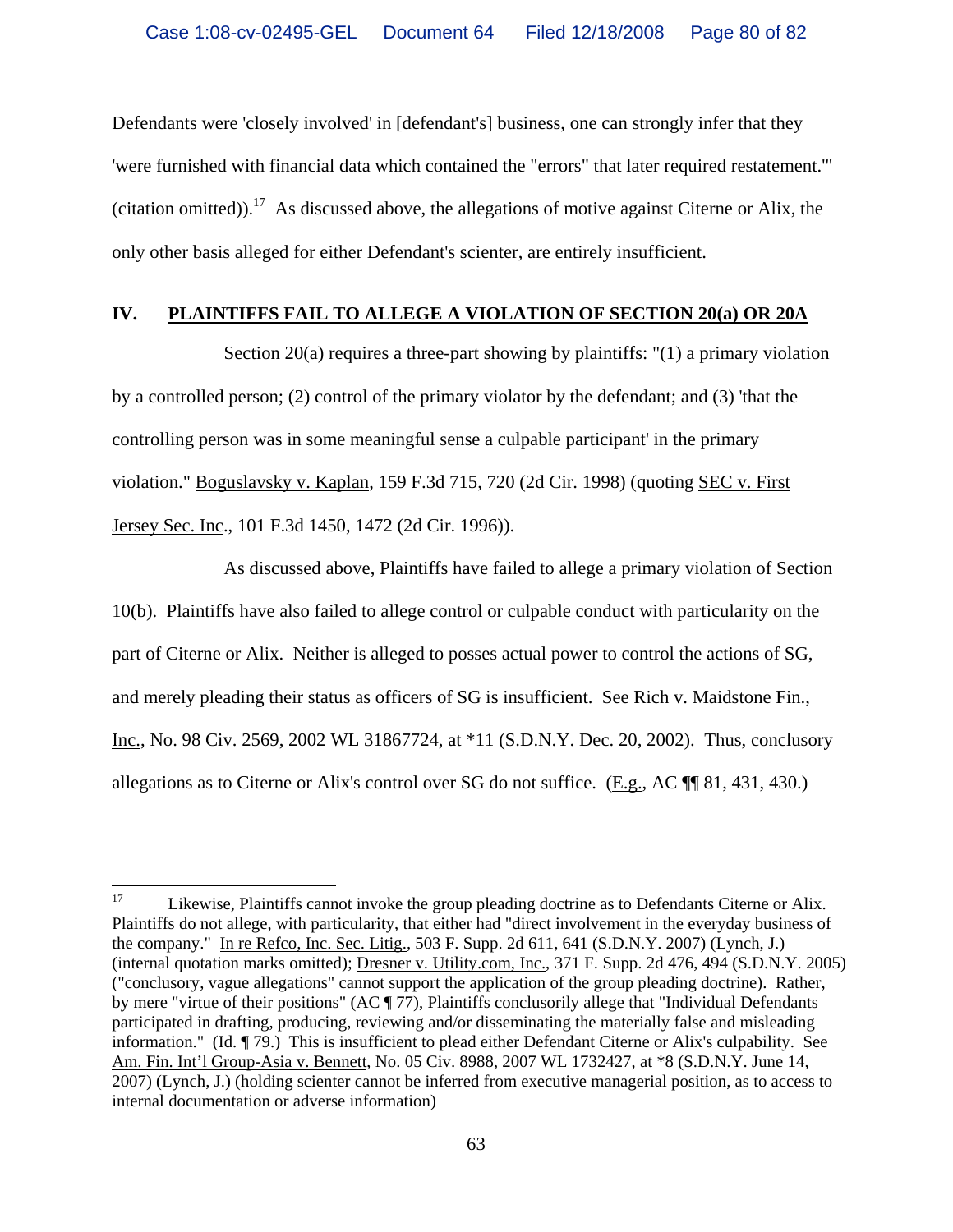Moreover, Plaintiffs' allegations as to the Individual Defendants' state of mind are entirely vague, so Plaintiffs have failed to allege their culpable participation. See In re Emex Corp. Sec. Litig., No. 01 Civ. 4886, 2002 WL 31093612, at \*11 (S.D.N.Y. Sept. 18, 2002) (stating defendants "exercised their power and influence to cause" primary violation was insufficient); Mishkin v. Ageloff, No. 97 Civ. 2690, 1998 WL 651065, at \*26 (S.D.N.Y. Sept. 23, 1998) (culpable participation must be alleged with particularity under PSLRA). Neither is specifically alleged to have any knowledge as to the purported misstatements at issue.

To state a claim under Section 20A, Plaintiffs must allege a predicate insider trading violation and a contemporaneous purchase and sale by Plaintiffs. See Jackson Nat'l Life Ins. Co. v. Merrill Lynch & Co., 32 F.3d 697, 703 (2d Cir. 1994); Wilson v. Comtech Telecomms. Corp., 648 F.2d 88, 95 (2d Cir. 1981); Refco, 503 F. Supp. 2d at 665 (Lynch, J.). Plaintiffs have failed to allege a predicate insider trading violation by Bouton, Citerne or Alix.<sup>18</sup> Moreover, the contemporaneous purchases by plaintiffs must be made soon after a defendant sold. See In re Take-Two Interactive Sec. Litig., 551 F. Supp. 2d 247, 311 n.51 (S.D.N.Y. 2008) ("These defendants, however, may not be held liable for purchases Lead Plaintiffs carried out before the alleged insider trading in question."); O'Connor & Assocs. v. Dean Witter Reynolds, Inc., 559 F. Supp. 800, 803 (S.D.N.Y. 1983) ("[L]iability does not extend to those who traded prior to the defendant's breach of his duty to 'disclose or abstain' that is, prior to the date of the

<sup>&</sup>lt;sup>18</sup> Plaintiffs' insider trading allegations are based on a purported "scheme." (AC  $\P$  368-71.) As discussed above, Plaintiffs have failed to allege scheme liability. Moreover, Plaintiffs fail to allege any insider trading violations with particularity, as required by Rule 9(b), see In re Global Crossing, Ltd. Sec. Litig., No. 02 Civ. 910, 2005 WL 2990646, at \*10 (S.D.N.Y. Nov. 7, 2005) (Lynch, J.), merely alleging, without specificity, that the Individual Defendants purportedly sold stock on the basis of material nonpublic information. (AC ¶¶ 388, 394, 400.) As discussed above, Plaintiffs have failed to allege facts to support a strong inference that Bouton, Citerne or Alix "had access to inside information about [SG's] true financial status" or "was in receipt of such information when [Defendants] sold [their shares]." See Global Crossing, 2005 WL 2990646, at \*10. Thus, for the same reasons Plaintiffs have failed to allege scienter against Defendants Bouton, Citerne or Alix for their first claim for relief, they have failed to allege scienter against these Defendants for their second claim for relief, insider trading.